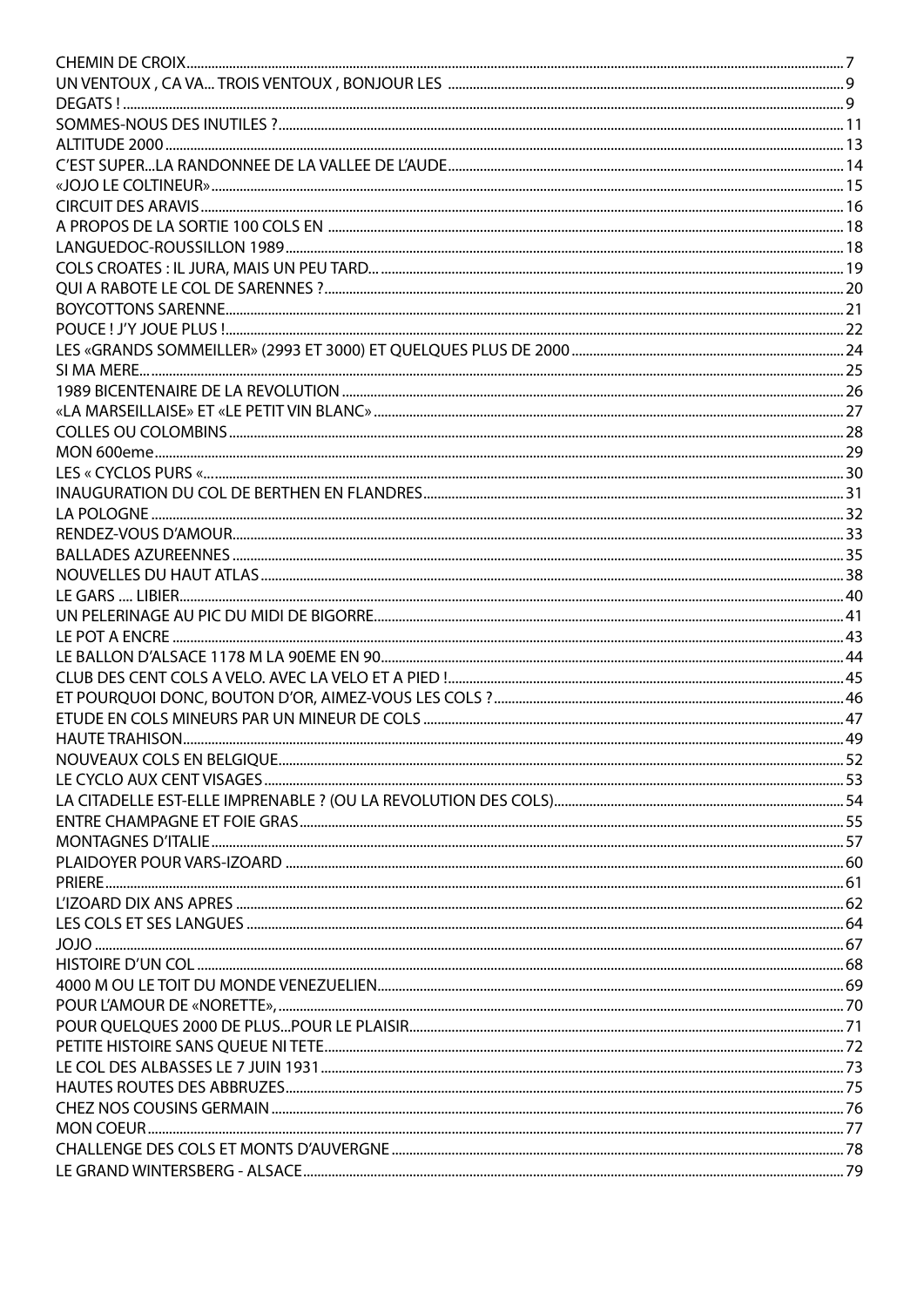### <span id="page-2-0"></span>EDITORIAL

Cher(e)s ami(e)s des 100 cols ou inconnus !

Que ces quelques lignes, écrites début mars, vous apportent à tous, hommes et femmes de la Confrérie, une bouffée d'amitié sincère et de chaleur humaine. Vous êtes en train de lire, vous allez lire, peut-être en totalité, ou parcourir plus rapidement le 18ème numéro de la revue des 100 cols. 18 ans, l'âge de la jeunesse généreuse où tout est possible, tout commence.

Cette année encore, notre Confrérie s'est signalée par sa vitalité - 3128 adhérents à ce jour ! - son rayonnement, et sa façon simple d'exister et d'accepter un monde toujours changeant et combien passionnant. La discussion sur l'article 3 de notre règlement, est le modèle de cet esprit : nous avons reçu plus de cent lettres nous apportant souvent des avis nets et clairs, parfois plus affectifs que techniques, le coeur compte bien entendu... mais où toujours, l'amitié et la tolérance émergent derrière chaque mot. La très grande majorité souhaite simplement l'application de la règle 5 + de 2000 par centaine de cols franchis. Cela sera fait ; cependant deux suggestions intelligentes sont désormais prises en compte. Les 5 + de 2000 sont exigibles à la fin de la centaine. (199 dont 6 est bon) et pour les plus de 70 ans, cette règle est facultative. Nous vous rappelons que notre règlement est une règle du jeu et que notre Confrérie n'a de sens que si elle est le rassemblement de ceux qui veulent vivre leur cyclotourisme en dehors des petites querelles, des chapelles, des influences, des conservatismes ou des courants de pensées, fussent-ils majoritaires !

Désormais à 18 ans, nous écoutons et nous entendons ce qui est dit et non pas...qui le dit ! Nous souhaitons que ce type «d'écoute» envahisse l'ensemble du cyclotourisme, et notamment la Fédération Française de Cyclotourisme, appelée à un très grand avenir, dans la mesure où elle saura vite s'adapter aux changements quotidiens, aux nouvelles mentalités, et où ses dirigeants sauront présenter un Grand Projet aux centaines de milliers de cyclos, fédérés ou non : le Tour de France cyclo, et la Fédération Européenne de Cyclotourisme, notamment, se doivent de naître rue Jean Marie JEGO.

Une information heureuse et une bien triste... Le samedi 24 février, je me suis retrouvé avec Colette, à Vitryle-François, pour apporter le témoignage de la Confrérie au club local. En effet, ce club, petit par sa taille (une vingtaine de licenciés) est exemplaire par son esprit cyclotouriste (il n'est évidemment pas le seul). Tout d'abord ce club de plaine, Vitry est situé en Champagne, se paie le luxe de compter plus de 50 % de ses membres diplômés des 100 Cols ! Il est vrai que Nicole et René Poty, ont avec douceur et simplement par l'exemple, contaminé l'ensemble du club. Ensuite, ce club est en bonne intelligence et vit en toute liberté dans un club omnisports, où une section F.F.C. gère la compétition. Le dimanche matin, j'ai vu, chaque section partir de son côté, à la même heure ! Tous semblant heureux de retrouver sa pratique, en connaissant et en admettant l'autre. Chapeau Vitry ! Pour 1989 le challenge «VANDUL» a donc été décerné à ce club exemplaire. Pour 1990, nous attendons toutes suggestions.

Une triste nouvelle...Elie Bordat, bien connu des anciens, né en 1905, et qui durant prés de quinze ans, a été à la tête du tableau d'honneur, et dont le bonheur était cette place, Elie gravit actuellement, avec peine le dernier col de sa vie ! Si vous trouvez une minute, envoyez lui une carte. Lui qui a été une lumière, serait, je crois, heureux et apaisé de recevoir quelques témoignages d'amitié ; (Elie Bordat - 24, Boulevard Edgard Quinet - 42000 Roanne). Une pensée également pour Bernard Briand, président du CODEP de Savoie, membre de la Confrérie, avec 1040 cols, qui nous a quitté cet été, à l'âge de 48 ans ! Adieu Bernard... l'ami de tous.

Et notre vie continue... Profitez au mieux de vos temps libres pour gravir de nouveaux cols. Si vous le pouvez, rencontrez-vous, parlez-vous, estimez-vous, en petit comité ou dans les prochaines concentrations régionales ou nationales ( en 90 au col de Chevalard (63) le samedi 7 juillet). continuez à nous envoyer des lettres, des récits, des critiques, des cartes du monde entier (les timbres et les flammes postales font la joie de certains).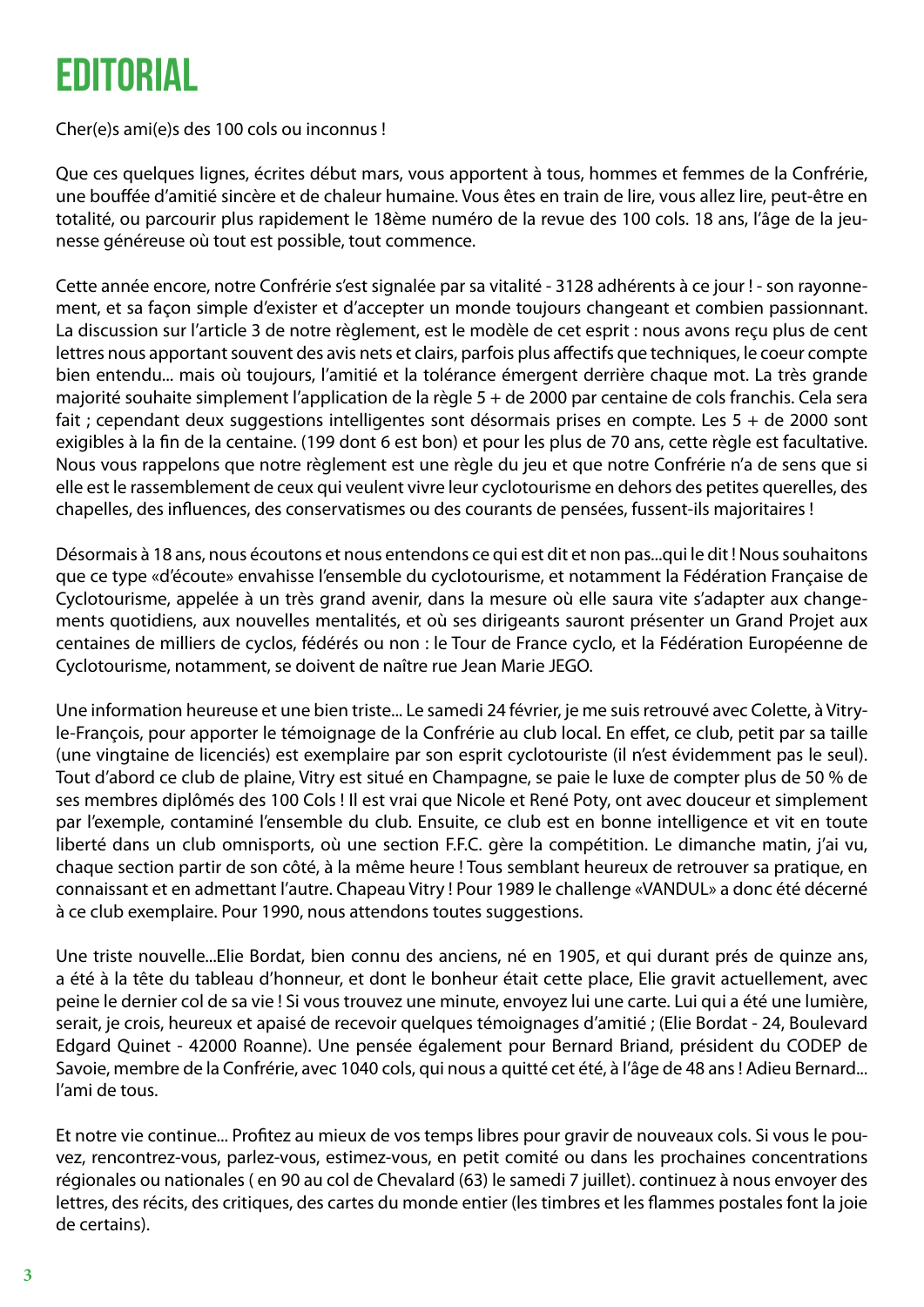<span id="page-3-0"></span>Si cette 18ème revue vous plait et qu'au tableau d'honneur vous êtes crédité de 01, vous pouvez toujours nous aider en nous envoyant une régularisation financière de 40 Frs F. En effet, 1600 payeurs permettent à 2200 membres de recevoir la revue. Cette année nous avons fait une nouvelle maquette ; en 1991, nous passerons à la couleur. Chaque revue reviendra alors à 25 Frs F. (actuellement 21.34 Frs F).

Grâce à la majorité, notre budget sera en équilibre, merci à ceux qui nous aident un peu plus...grâce à vous tous

nous pouvons faire connaître notre confrérie, par une revue de qualité, ce qui permet d'apporter notre rayon

à la construction de Cyclotourisme.

A bientôt, au bonheur des routes.

Henri Dusseau

#### CENTS COLS EN LIMOUSIN

N'y revenons pas, une fois pour toute, il est établi que les absents ont toujours tort ! Mais beaucoup d'entre nous se laissent aller au farniente, au seuil de l'automne au sortir des vacances, la torpeur les guette dans ces beaux jours qui n'en finissent pas d'être beaux, en Limousin (province du désert Français, comme disent nos éminents décideurs : pensez donc, nos projets d'autoroutes sont encore dans d'hypothétiques dossiers !). Quelle région de régal cyclotouriste.

Or donc le dimanche premier jour d'octobre 1989, nous étions conviés à la Concentration de la ligue du Limousin et des Cent Cols, au col corrézien de Lestards 834 m. Tous les ingrédients étaient réunis pour faire une date dans la saison. Rassemblement au passage à Chaumeil (19) haut lieu du tout accordéon sous la houlette du regretté Monsieur Ségurel, lors des traditionnels Bols d'Or cyclistes des Monédières d'après Tour de France. De ce pittoresque village, nous empruntons un ex GR aujourd'hui « normalisé « mais d'un pourcentage certain (dont beaucoup se souviendront) pour accéder à la table d'orientation des 908 m du Suc au May. Quel point de vue magnifique l'azur étant sans tache ; la majorité occupée à récupérer, ne vint pas jusqu'à la dite table. Quel dommage ! A l'abri de l'église de Lestard, toute de granit et de chaume coiffée, un léger réconfort nous était octroyé. Quelques kilomètres de descente pour rejoindre le B.P.F. du jour : Treignac, cité riante de pierres et d'ardoises, coupée en deux par l'impétueuse et secrète Vézère, rendez vous de vacances au calme. A nouveau remontée vers les sommets boisés de sapins, à la recherche de l'auberge perdue dans les futaies.

Jean-Marie Bourdelas Réveil Cyclotouriste de Limoges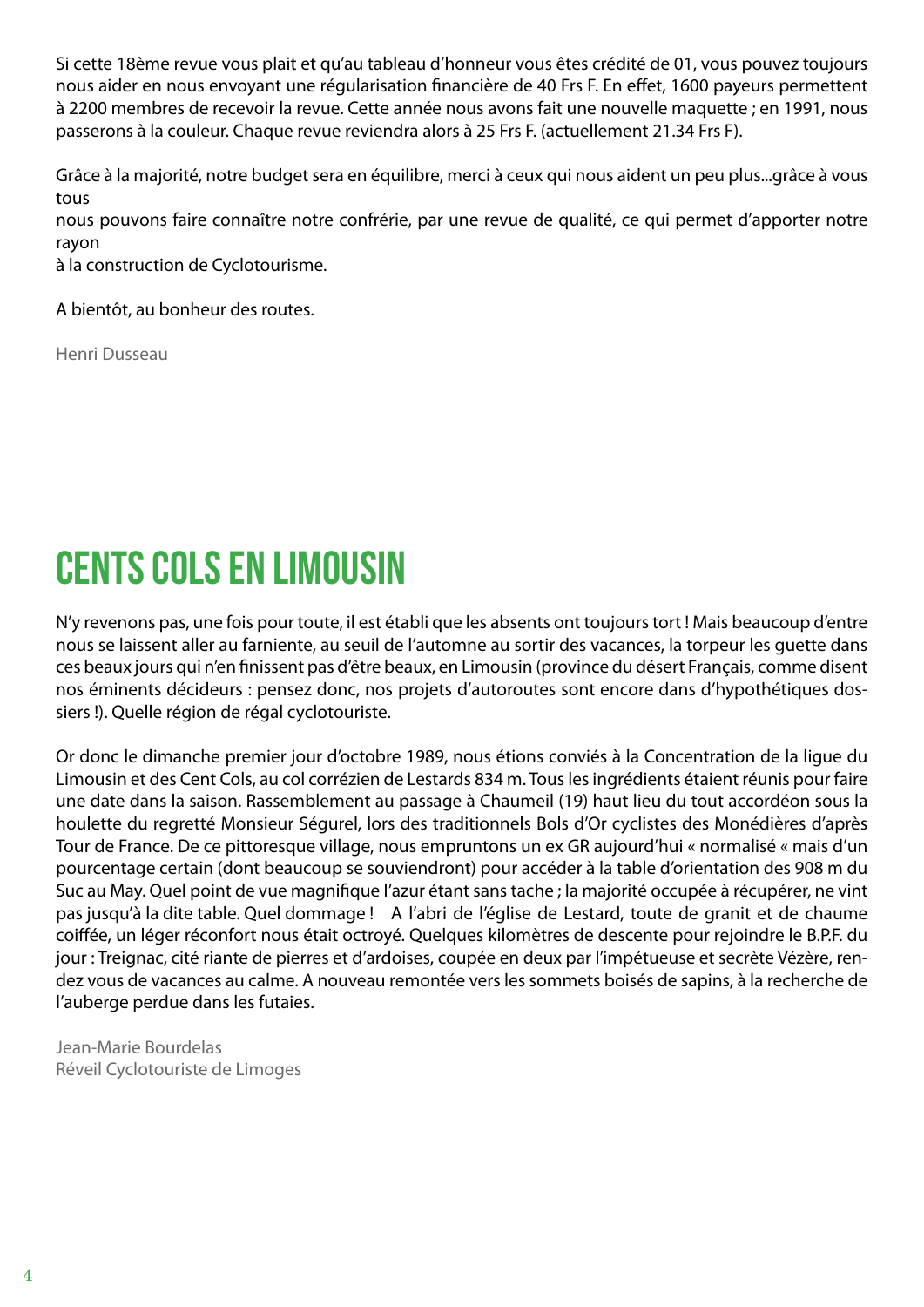## <span id="page-4-0"></span>CHE GIRO

**Il m'en faut du temps et des efforts pour m'éloigner de Cortina d'Ampezzo. La lente escalade des lacets du Tre Corci ne me procure qu'une sensation de rétrécissement des dimensions de la petite cité où j'ai passé la nuit. Le sommet une fois atteint, la descente brutale me propulse comme pour mieux passer le Sant'Angélo. Je découvre le site admirable du lac de Misurina. Les crêtes du Grand Cadini se reflétant dans les eaux calmes incitent plus au farniente qu'à l'effort solitaire.**

Du Sant'Angélo au refuge Auronzo, le programme de l'ami Georges ne prévoit que 564 mètres d'escalade ; mais la strada privata, même si elle est gratuite pour les cyclos, fait chèrement payer ses emprunteurs.

30 x 26... je peine malgré les 880 kilomètres d'entraînement accumulés depuis Thonon. Ca passe si juste que j'envisage le plus sérieusement du monde l'achat dès que possible d'une couronne de 28 dents.

Un peloton, style « sortie du dimanche à fond la caisse «, me passe allègrement. Un bon point, il m'encourage tous au fur et à mesure qu'ils arrivent à ma hauteur.

J'ai bien envie de poser le pied à terre, mais je n'ose pas... l'honneur de la France est en jeu !

La montée continue, ponctuée par l'arrivée dans ma roue d'attardés qui m'accompagnent plus ou moins longtemps suivant leur condition physique.

Un « Officiel «, debout dans une voiture découverte fait des commentaires désobligeants à l'encontre d'un brave garçon qui ne me largue pas assez vite, le pauvre en a bien plus marre que moi et ne souhaite pas du tout se crever inutilement. Il essaie quand même, et, par pure bonté d'âme, je lui concède deux petits mètres.

Est-ce la forme qui refait surface / Est-ce la pente qui se modère ? J'ai l'impression d'enrouler plus facilement et cela se confirme quand je reviens sur des gens qui tirent bien plus grand que moi.

Le braillard sur son char n'apprécie pas du tout. Les invectives pleuvent sur les garçons qui ont l'air de s'en moquer comme de leurs premières chemises. Je trouve la situation plaisante et d'un coup de rein teigneux je me faufile en tête pour m'apercevoir que nous sommes au sommet. Au désespoir du gros homme, dont j'ai involontairement ruiné la mise en scène, un cameraman filme l'arrivée. Comment va-t-il expliquer mon irruption dans le champ ? Je le laisse résoudre son problème et avec une foule compacte je pénètre dans le refuge Auronzo. Tout y est démesuré : ... Immenses salles... couloirs interminables... zone d'attente des self-services de la dimension d'un terrain de foot...

Je cherche le tampon rituel.

Je trouve facilement l'objet convoité. Il y en a même plusieurs, attachés par des ficelles ils ne risquent pas d'être dérobés.

La feuille de route, bien à plat, je m'apprête au sacrifice... d'un geste étudié je place le tampon à la bonne hauteur. Il est dans l'axe quant j'amorce le piqué...

Une main longue et fine s'empare du précieux témoin qui officialise mon passage dans déjà huit contrôles. Stupéfait, je me tourne et je découvre ce qu'il est convenu d'appeler une « belle femme «.

La charmante apparition lit à haute voix les lieux où je suis passé et me rend enfin la feuille de papier. Elle pose sa main sur mon bras nu et d'une voix chaude, légèrement voilée, elle me dit... « Che Giro «...

Je reste muet, n'entendant plus que l'écho de ces deux mots résonner dans ma tête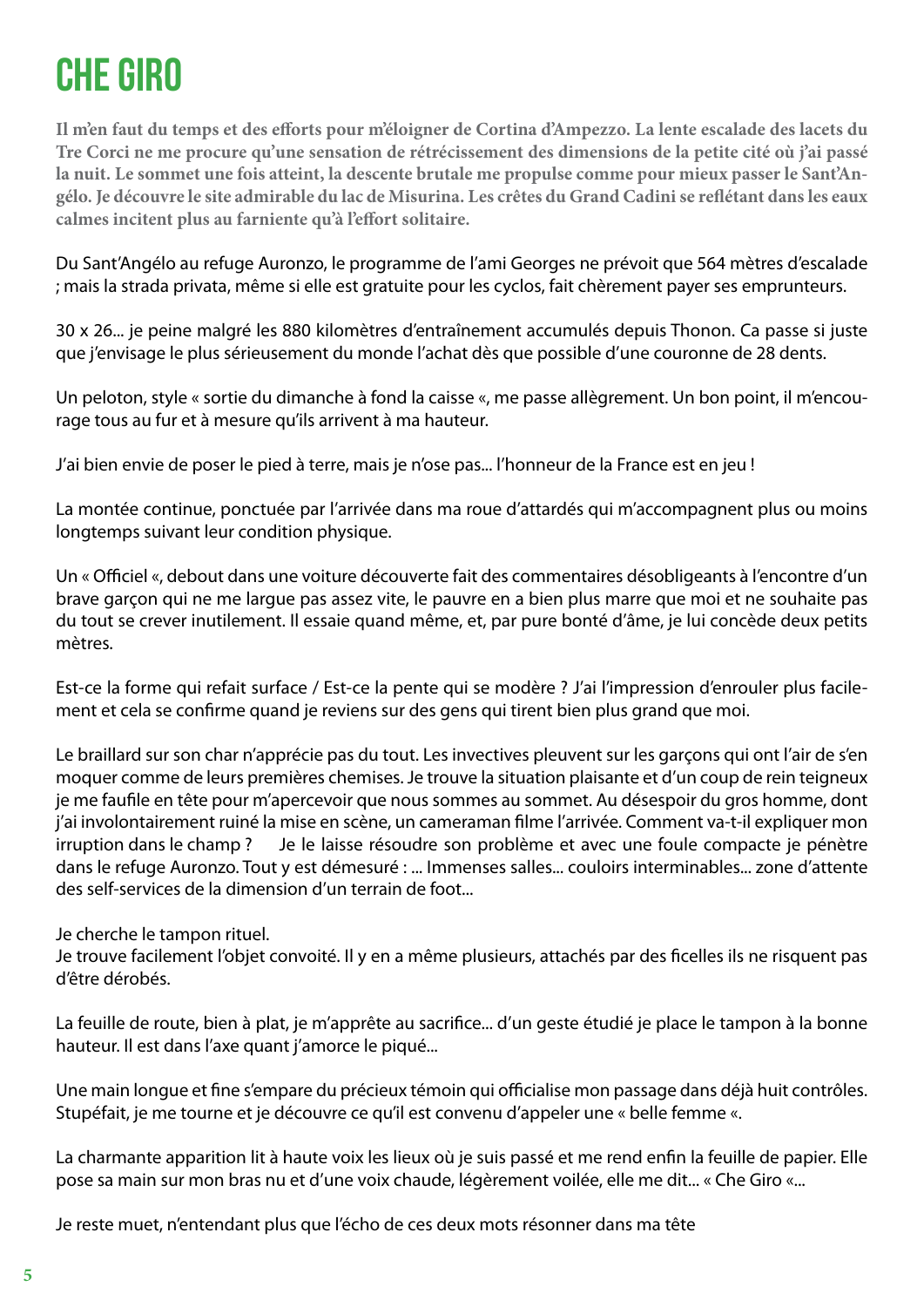<span id="page-5-0"></span>Lorsque je trouve enfin quelque chose à dire, je suis à nouveau seul dans la foule indifférente.

Dans la longue descente vers Dobbiaco, je crois encore sentir la chaude pression de la douce main sur mon bras nu et il me semble entendre toujours, clair et net :... « Che Giro «.

Depuis ce jour, il m'arrive bien des fois, et même de plus en plus souvent, de peiner dans l'escalade d'un col. A chaque fois une voix chaude et légèrement voilée m'encourage... « Che Giro «.

René Codani

## BARRAGE D'EMOSSON (SUISSE) PAR LE ...COL DE LA GUEULE 1960 M

**A la recherche de nouveaux cols, le lundi 24 juillet 89, je quitte le camping de « Miage « à St Gervais (lieu de mes vacances) à la conquête de deux cols supplémentaires pour ma liste ; le col des Montets (1461 m) et le col de la Forclaz (1527 m) en Suisse.**

Comme tous mes confrères du Club des 100 Cols, je suis un passionné du vélo en montagne, on souffre, mais le décor naturel qui nous entoure nous aide à oublier cette souffrance. Ma curiosité me permet d'apercevoir sur ma gauche dans la descente du Col des Montets, vers la frontière suisse, un barrage perché làhaut dans la montagne.

Je fais l'ascension de mes deux cols sans difficulté, je suis en forme et je me sens très bien. De ce fait, après avoir redescendu le Col de la Forclaz, je décide d'aller voir ce barrage ; il fait beau, le soleil est chaud, mais la température est supportable.

Je m'engage donc sur cette route en lacets vers le village de Finhaut et le barrage d'Emosson, le pourcentage est assez fort, souvent aux alentours de 10 pour cent. Au fur et à mesure que je monte, je découvre la chaîne du Mont-Blanc, c'est magnifique, tous ces sommets enneigés, ces glaciers... et plus je monte, plus c'est beau.

Enfin, j'arrive vers le sommet et quelle surprise en arrivant à quelques centaines de mètres avant le plan d'eau, un panneau m'annonce « Col de la Gueule ou de la Gueulaz « (1960 m) et oui, sans le savoir, je viens de monter l'un des plus beaux cols de ma liste, dommage, il lui manque 40m, j'aurai eu un 2000 de plus.

Amis grimpeurs, si vous passez dans la région, faites comme moi, allez voir ce barrage ; site merveilleux et en récompense vous compterez un col de plus sur votre liste, et quel col...

Daniel Logre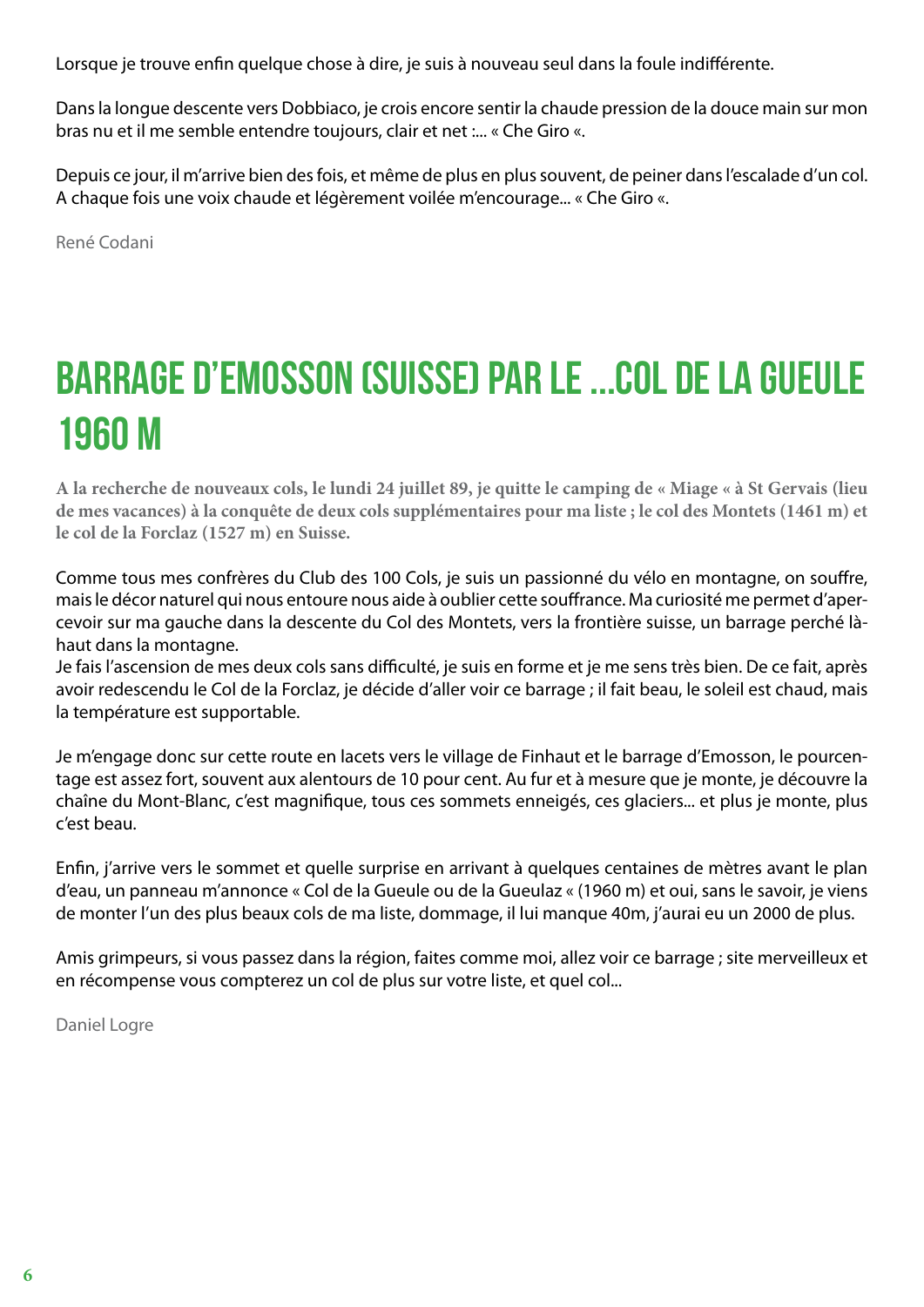## <span id="page-6-0"></span>CHEMIN DE CROIX

**L'hiver 88/89 a été particulièrement catastrophique pour les stations de sports d'hiver par manque de neige.**

Pour moi, au cours de ma randonnée Thonon-Venise, j'ai été spécialement gâté entre les PK 731,9 et PK 747,4, pourtant située entre les 13 et 23 juin 1989, par abondance de neige en passant par 7 cols à plus de 2000 d'altitude.

Pour ceux qui ont réalisé ce raid, ils savent que ce tronçon est facultatif, mais pensez donc, franchir 7 cols de plus 2000 m en 15 km, c'est tentant.

Ce passage a été un véritable calvaire pour moi. Je dirai même un chemin de croix, cette dernière étant remplacée par le vélo (sans pour cela me prendre pour un martyre, les plus mauvais souvenirs sont ceux dont on se souvient le mieux et deviennent les meilleurs).

Après une chaude, très chaude matinée et début d'après-midi et après avoir escaladé le Passo della Presolana, la sella di Breno, sella di San Pietro, Passo di San Martino, j'attaque la montée du Passo de Groce Domini, culminant à 1892 m.

Le commencement du col s'effectue sous une chaleur caniculaire et orageuse, mais à 2 km du sommet, je trouve le brouillard. Il fait froid, un violent orage s'étant abattu avant mon passage.

J'attaque la portion de chaussée non revêtue, un véritable bourbier dans les parties non enneigées, avec des ruisseaux la traversant et la retraversant.

En vieux routier, comme les indiens, je scrute le sol, mais aucune trace de quelque nature que ce soit, aucun passage avant moi. Je poursuis ma route, sautant d'un bord à l 'autre de la chaussée détrempée, mes pneus s'enfonçant profondément dans la boue. Je franchis quelques passages enneigés en portant mon vélo, enfonçant dans la neige jusqu'au genoux. Je suis mouillé et couvert de boue.

Après quelques kilomètres, je suis rattrapé et doublé par deux motards Italiens réalisant un raid tous terrains en montagne.

Je les retrouve plus loin m'attendant, surpris de trouver en ces lieux un cycliste. Salutations, explications, étonnement, photos, puis repartent.

Le brouillard est toujours aussi dense. Il est 17 h, la nuit semble devoir tomber rapidement. Il fait froid. Je poursuis ma route tantôt à vélo, tantôt le portant en marchant dans la neige. Je suis rassuré, les traces des motos passées avant moi restent visibles sur le sol mou.

Après quelques kilomètres parcourus, le bruit des motos avait disparu et réapparaissait. Effectivement, les motards redescendaient, n'ayant pu franchir un passage enneigé obstruant complètement la chaussée.

Sur l'instant, j'ai angoissé, n'ayant pas le courage de reparcourir le chemin en sens inverse. A un moment, j'ai envisagé de passer la nuit dans une grotte à côté d'une sainte Vierge, seul endroit abrité. Les motards m'ont expliqué que moi peut-être, en portant mon vélo, j'avais une chance de passer.

Je me décidai donc à continuer. Le danger, dans le brouillard, c'est que nous perdons tout sens de l'équilibre et d'orientation : c'est l'angoisse.

A partir de l'instant où j'ai quitté mes deux amis motards, je me savais seul, perdu dans cette montagne soudain hostile et pourtant si belle et accueillante quand il fait beau.

Donc, plus de trace, ma carrière dans les travaux publics m'aidant à deviner l'emplacement du chemin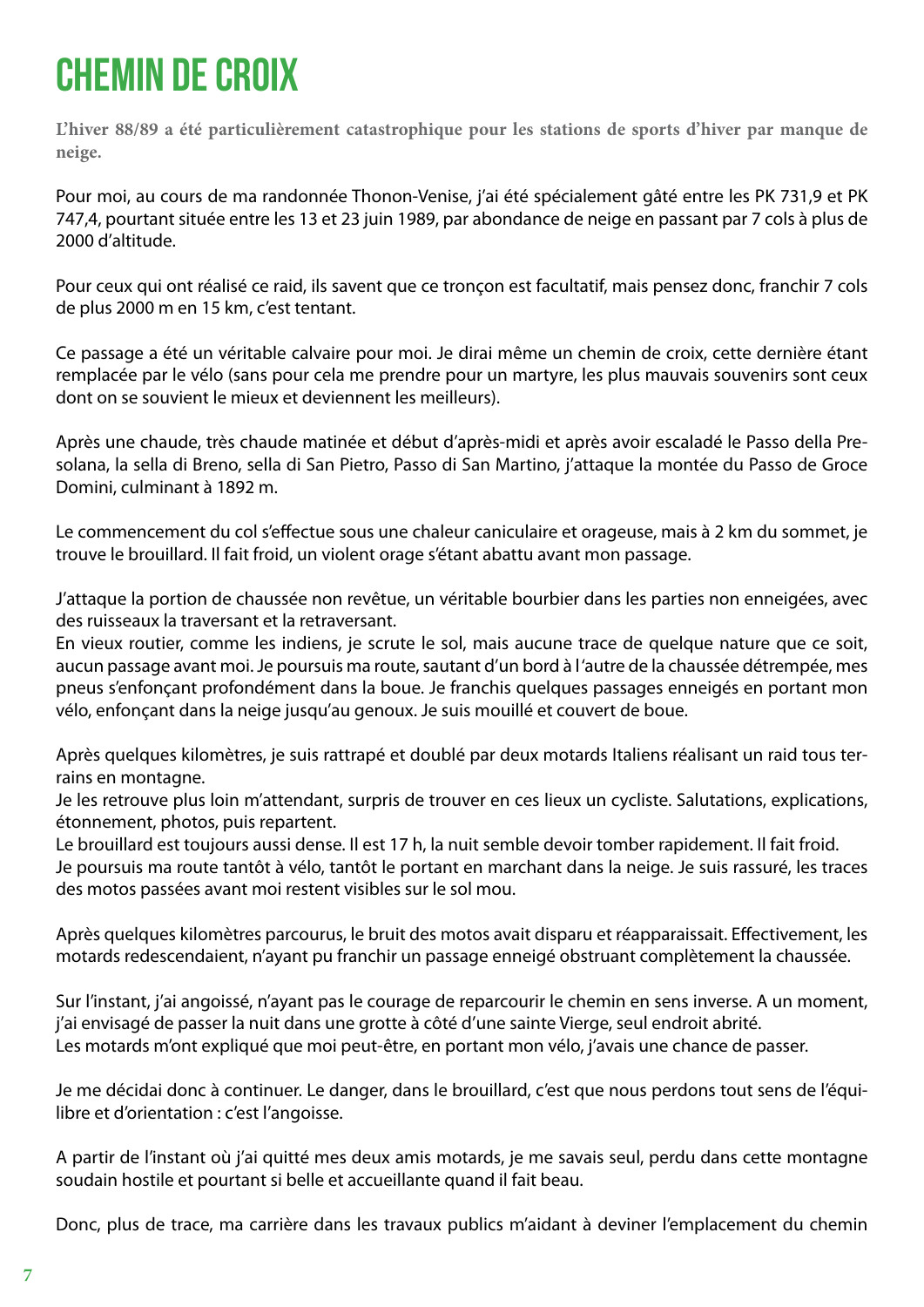(terme plus adapté que route pour ce cas). Après quelques kilomètres, roulant, marchant, traînant, poussant, j'arrive devant un mur de neige sur une plate-forme. Je franchis cette partie enneigée et de l'autre côté j'aperçois un véhicule tout terrain stationnant à cet endroit et ne pouvant aller plus loin. Ouf ! J'étais arrivé au sommet.

En trois heures, je venais de parcourir 10 km, 7 cols franchis à plus de 2000 m : Coletto (2011m), Lavena (2042 m), Grapa (2115 m), Giogo della Bala (2129 m), Dei Galli (2103 m), Crocette (2071 m) et Dasdana (2071 m).

Pus tard, j'ai eu l'explication de cet enneigement particulier en cette période de l'année. Il est tombé beaucoup de neige fin avril. Ce chemin n'est pas déneigé mécaniquement, le soleil étant chargé de ce travail (aucun panneau ne signale cette situation, très rare il est vrai).

Au sommet, j'ai pu constater que les quelques arbres rabougris avaient encore leurs bourgeons fermés et que les perce-neige sortaient seulement du sol.

Entre le sommet du dernier col et le refuge Bonardi (1744 m), j'ai aperçu dans le brouillard un engin en train de déneiger.

Mouillé, couvert de boue, frigorifié, j'arrive au refuge et demande l'hospitalité et le tampon sur ma feuille de route. Le gardien me propose l'hébergement, la nourriture et de l'eau froide. A la seule évocation de ce que je venais de subir et de la seule eau froide qui m'attendait, j'ai préféré continuer et m'arrêter dans la vallée, sûrement plus clémente. Ce que je fis.

Là s'arrête mon chemin de croix, car après et jusqu'à Venise, le beau temps ne m'a plus quitté.

Malgré tout, il serait dommage de supprimer ce tronçon (qui reste facultatif).

Jean Demougeot Besançon Cyclos Randonneurs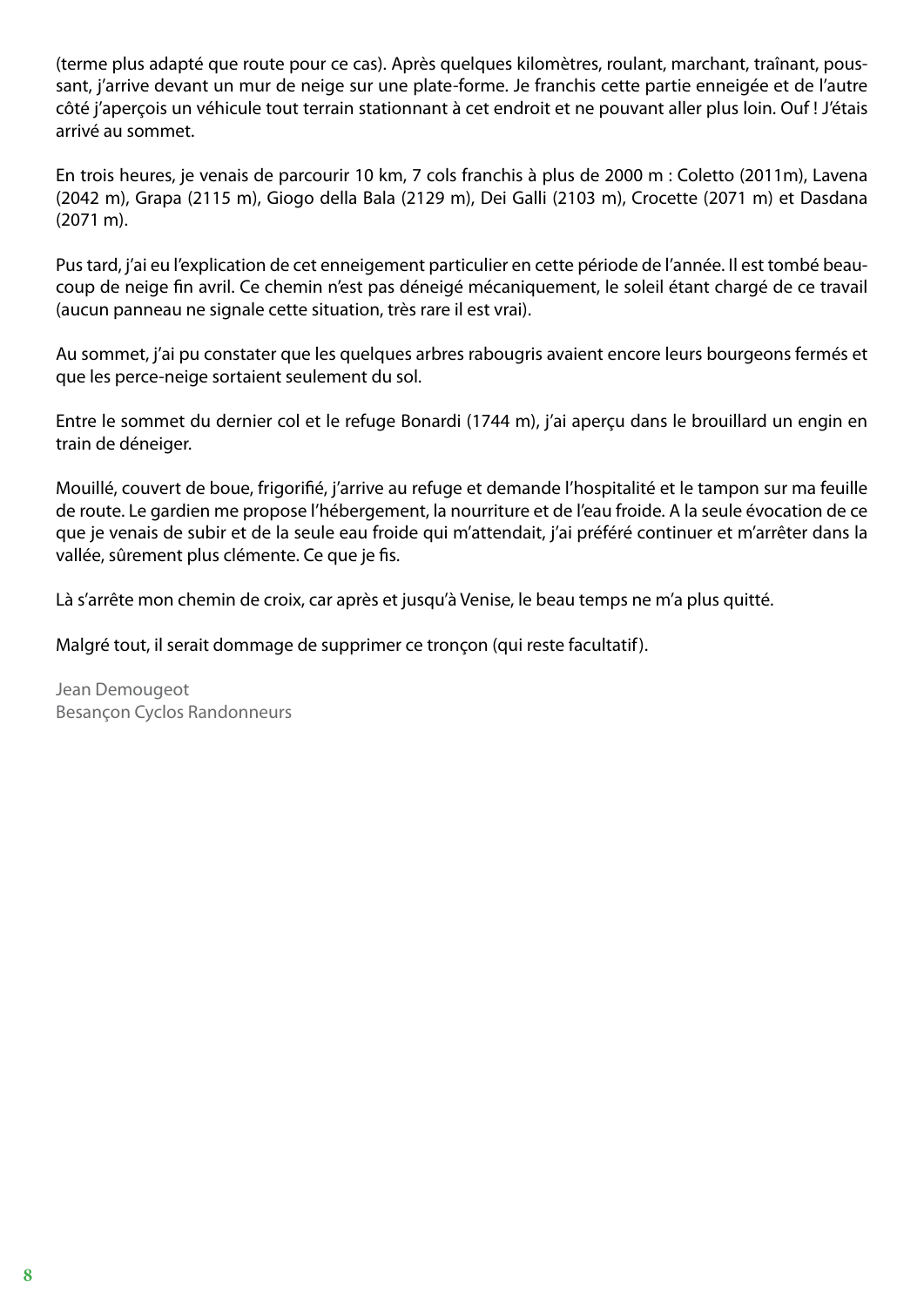## <span id="page-8-0"></span>UN VENTOUX , CA VA... TROIS VENTOUX , BONJOUR LES DEGATS !

**S'il est une montagne qui exerce une fascination quasi magique sur beaucoup de cyclotouristes, c'est bien le Mont Ventoux.**

Jamais autre sommet n'a été autant chanté, loué, vénéré, idolâtré, défié. Je n'échappe pas à cet ensorcellement et voue un culte presque païen à ce géant. C'est une montagne mystique qui diffère de toutes les autres.

Son caractère monolithique dans un environnement de moyenne altitude lui confère cette majesté dominante et unique que l'on ne retrouve pas souvent. C'est la pyramide, le temple maya à la puissance 100.

Alors, nous, fourmis cyclotouristes sur nos petits vélos, nous nous sentons si infimes, si écrasés par Sa présence, que nous le vénérons à notre manière. Nous lui faisons offrande de notre sueur, de notre souffrance, de nos larmes et parfois même de notre vie. Ne sommes-nous pas là devant un rituel païen ?

Pour ma part, le rite a lieu quasiment chaque année où je viens me prosterner au pied de sa Grandeur en lui demandant de lui rendre hommage en l'escaladant. Et chaque année, le miracle s'accomplit : j'arrive au sommet. Oh certes çà n'est jamais facile et si j'ai connu la fatigue, la pluie, le brouillard, le vent, il m'a toujours été permis d'arriver au sommet et d'y trouver ce bonheur inégalable des ascensions difficiles réussies.

Ce pèlerinage annuel me convenait, mais l'aspect presque routinier laissait en moi le sentiment de la chose inachevée, une sorte de manque. Il en fallait plus pour honorer le Grand Maître à sa juste valeur.

Et puis, un beau jour, la lumière jaillit sous forme d'un entrefilet, quelques lignes pas plus, dans une revue spécialisée. Un autre admirateur de la « montagne sacrée « annonçait la création d'une secte dite des « Cinglés du Ventoux «. Pour y entrer, il suffisait (doux euphémisme) de gravir dans la même journée la colline inspirée par ses trois versants. Rien que ça !

Si les gaulois (autres païens s'il en fût) juraient par Toutatis, par Thor ou par Odin, nous jurerions désormais par Bedoin, par Malaucène ou par Sault, modestes villages élevés au rang de terribles divinités.

Comment ne pas adhérer totalement à ce projet un peu fou ? Le meilleur moyen de faire fi de la tentation étant d'y succomber, je tentais donc l'aventure.

C'est pour cela que ce 19 juin, je partis joyeusement dans l'air frais du petit matin de Vaison la Romaine en direction de Malaucène, histoire de m'échauffer un peu avant d'attaquer les choses sérieuses. La première montée se fit tranquillement, car il fallait en garder sous la pédale et le premier passage au sommet (1915 m) dans la clarté du matin fut un enchantement.

Descente sur Bedoin (p.. que ça va vite) collation légère et c'est reparti. Au fur et à mesure que je grimpais, j'en eu la confirmation : c'est bien le côté le plus dur ! Curieusement, les six derniers kilomètres, à partir du Chalet Reynard me parurent plus « reposants « !

Il faut dire qu'il ne faisait pas très chaud et que la traversée du désert de caillasse n'en fût que facilité. Deuxième passage au sommet, le temps clair du matin avait laissé place à de menaçants nuages qui s'accumulaient ça et là. Phénomène peu rare, le Ventoux attirant tout ce qui peut passer comme perturbation à 100 km à la ronde. Descente sur Sault et arrêt dans la forêt, histoire d'ingérer un repas un peu plus consistant. C'set là que les premières gouttes commencèrent à tomber. Après avoir enfilé le goretex, Je m'empressais de gagner Sault au plus vite. Dés que j'eus posé le pied dans cette charmante bourgade, une averse terrible se déclencha. J'eus le loisir de la voir tomber pendant plus d'une heure depuis le bar où je m'étais réfugié. Le moral tomba bien bas. Ma tentative allait-elle être noyée dans ce déluge ?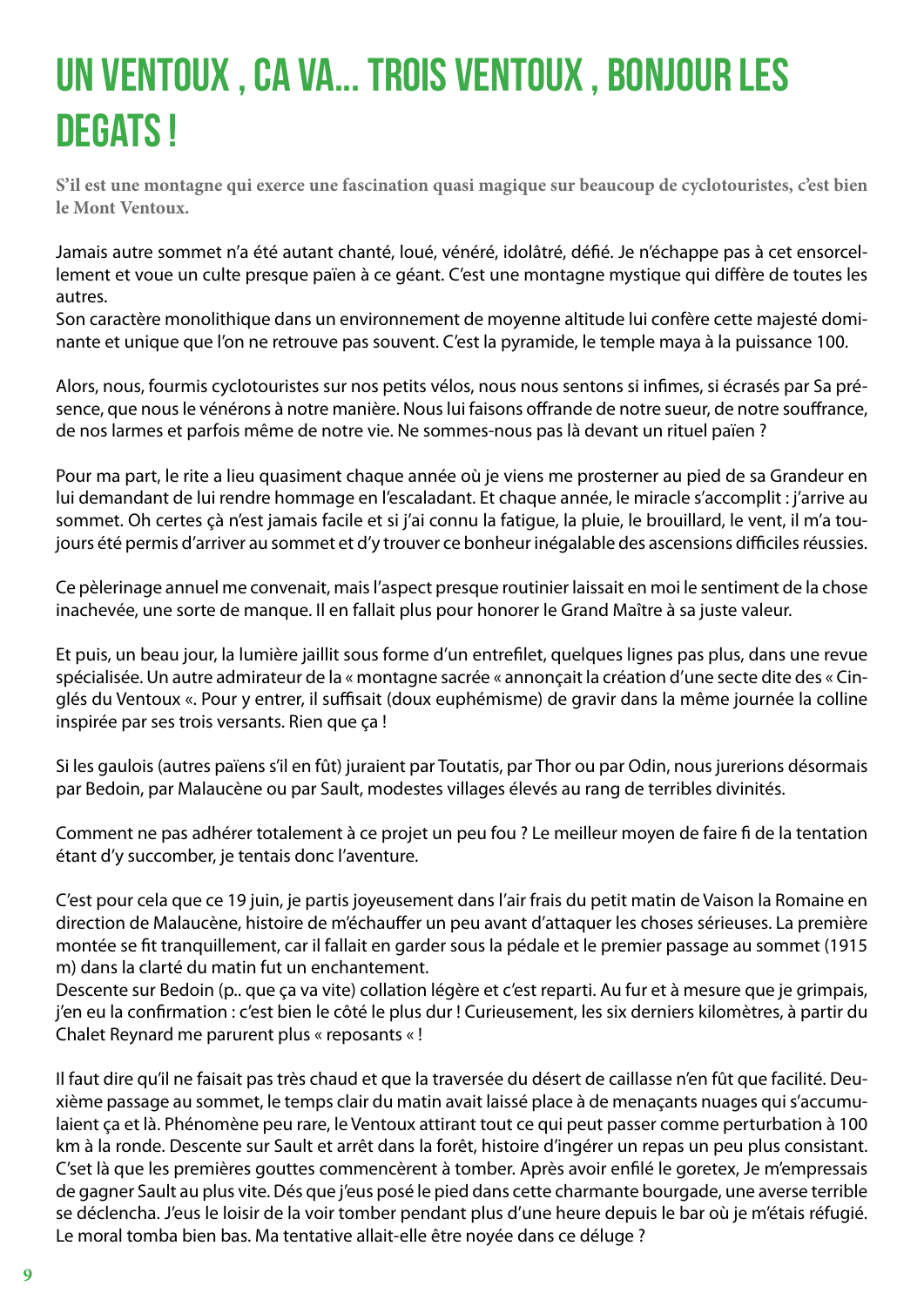Au bout d'un certain temps, l'Autre, là-haut voulut bien fermer les vannes, et c'est sous un ciel lourd et menaçant que je repartis pour mon troisième assaut.

La pression et l'influx nerveux qui étaient quelque peu tombés lors de cet arrêt forcé, remontaient tout doucement sur cette route beaucoup moins pentue que les deux autres versants et je retrouvais petit à petit un coup de pédale un peu plus allègre. Cependant, derrière moi un méchant brouillard montant de la vallée semblait vouloir me rattraper.

J'avais déjà parcouru une dizaine de kilomètres lorsqu'il y parvint. Il était suivi de près par son comparse, l'orage, qui, par quelques gouttes annonciatrices, m'obligea à enfiler à nouveau le goretex. Dés cette opération terminée, l'Autre ouvrit à nouveau à fond les vannes des cieux.

Dans ce mélange de brouillard et de pluie violente, c'est à peine si j'aperçus au passage le Chalet Raynard. Cependant, le changement de pente me confirma s'il le fallait que j'avais bien attaqué les six derniers kilomètres

L'avantage avec ces trombes d'eau (outre de ne pas être gêné par les mouches) résidait dans le fait que je ne voyais pas ma misère et que la flèche élancée de la station radio ne pouvais pas me narguer de loin. Je l'aurais par surprise. J'eus une pensée émue pour le gaulois en passant devant près de sa stèle que je devinais plus que ne la vis. Une violente rafale de vent au col bien nommé des Tempêtes m'en donna pour mon compte et c'est transi et détrempé que j'atteignais enfin la plate-forme sommitale, épuisé mais le cœur si gros de bonheur que je ne pus retenir mes larmes.

C'est pas un rite païen ça ?

Robert Jonac Cinglé n°20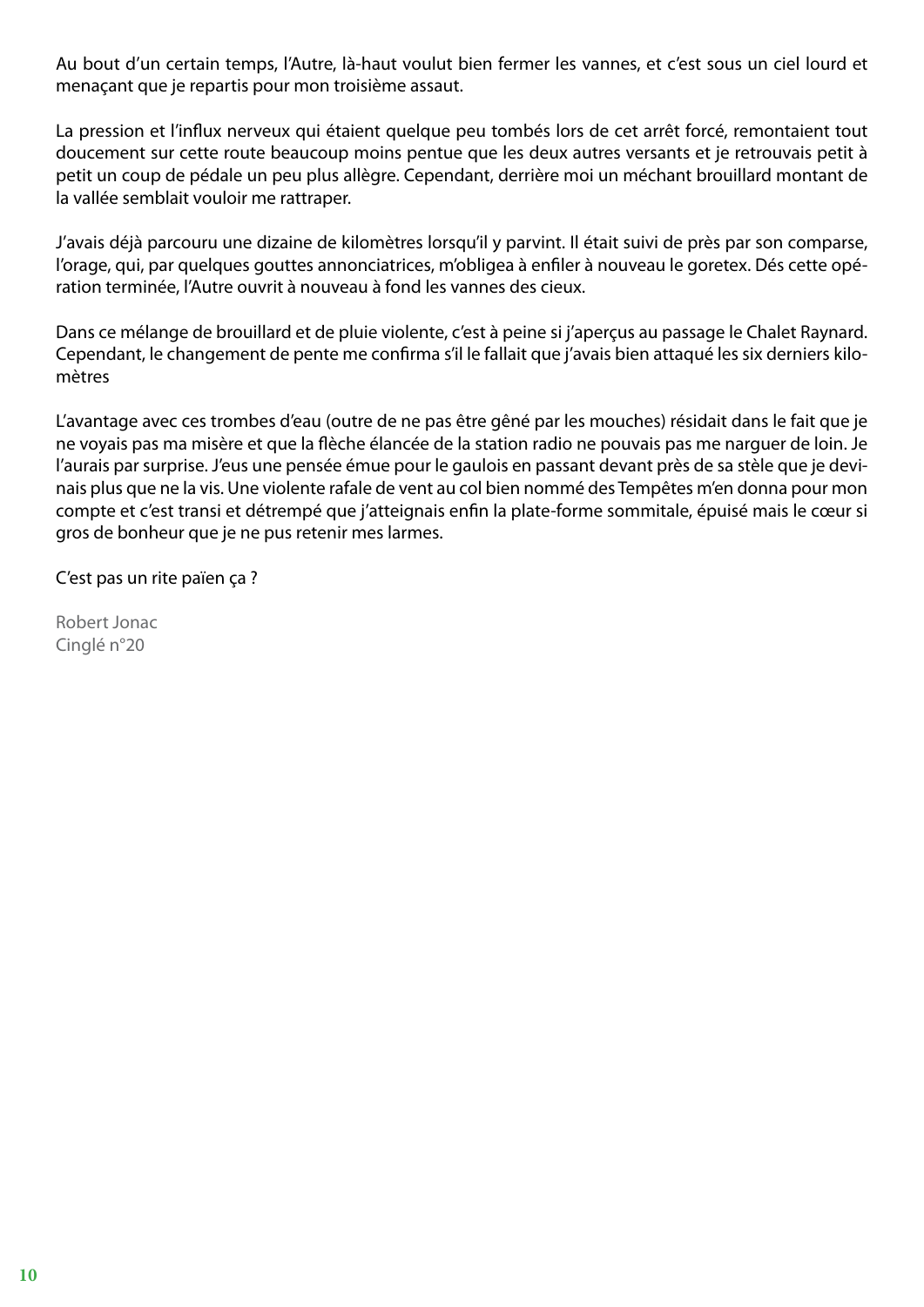#### <span id="page-10-0"></span>SOMMES-NOUS DES INUTILES ?

**Perle rare au sein des cimes enneigées, assis dans les alpages, notre bon vieux cyclo sert-il encore ? Dans les temps modernes qui sont les nôtres, a-t-il encore un sens, un but, une voie tracée pour lui ? A quoi peut bien servir un pédaleur de charme qui fait tourner ses jambes sans même produire d'électricité ? Comment lui admettre une raison d'être, lui qui ne produit rien, sinon du bon temps pour lui-même ?**

Rappelez-vous ce soir d'un banal jour de métro-boulot-dodo où vous êtes rentré fatigué. A peine rentré, à peine sorti. Vous voici dehors alors que le soir tombe. Votre femme ? A peine croisée ! Vos enfants ? Juste embrassés ! Votre pelouse, votre maison ? Pas le temps, il fallait s'entraîner ! Cycle programmé pour cyclo proclamé ! Quand le voisin vous a demandé de l'aide, vous étiez sortis. Nous aussi ! Quand votre frère a voulu placer ses enfants chez vous, Vous étiez parti rouler. Pour nous rencontrer !

Un après-midi de vacances, un père cyclo s'est évadé tout seul dans son imaginaire à deux mille mètres d'altitude, là où aucun bébé ne pleure, où aucun patron ne crie, aucune sonnerie ne stresse.

En bas, sur la plage bondée, ses enfants le réclament patiemment. C'est vrai qu'ils ont l'habitude. Mais papa ne viendra pas. Il rentrera trop tard pour jouer. Il avait autre chose à faire : gagner un nouveau sommet... et perdre une tranche de vie : affronter la nature plutôt que les siens ; retrouver son calme et perdre celui des autres.

Il était arrivé là-haut, parfois touriste, parfois sportif, peu importe. Il avait joué avec lui-même, joui de son ego dompteur, triomphé de la nature pour mieux pouvoir l'embrasser, elle qui n'a jamais eu l'occasion de lui donner son avis. Il était mort de fatigue, ivre de pentes aux forts pourcentages, saoulé de sueurs salées avalées au fils des bornes comptabilisées. Mais il était assez content, sans trop savoir pourquoi. Plus mécontent aussi, d'être si seul si haut. Alors qu'en bas, les siens... Eternel dilemme !

Une petite fille aux cheveux cendrés s'approcha de ce pantin cycliste, penaudement assis sur l'herbe, le dos courbé sur la montagne, le vélo posé sur la pancarte de ses anciens désirs, les yeux fixés sur l'en-bas où une autre petite fille l'attendait.

- Dis, monsieur, pourquoi tu fais du vélo, toi ?

Il se retourna vers elle, interloqué, incrédule. Pourquoi ? Se l'était-il jamais demandé ? Il ne put que lui sourire et se détourner tant les grands yeux illuminés de la fillette l'avaient démis. Elle jugea le sourire suffisant et s'assit à ses côtés. Ils restèrent ainsi une bonne minute sans rien dire, comme prostrés.

- « Moi, je suis monté avec mon papa en voiture. Il se promène avec maman là-bas. Ils sont où tes enfants ? « - « Là « , put-il à peine énoncer en désignant d'un simple geste de la tête la vaste mer intérieure où des familles entières s'ébattaient, faisaient de la voile ou du pédalo, se laissaient bronzer les uns à côté des autres. « Là, en bas ! «

- « Pourquoi t'es pas monté avec eux ? «

Elle commençait à l'agacer avec ses questions à la noix, avec ses pourquoi mesquins, ses principes ancestraux du jeu de la poupée. Tiens, si c'eût été un adulte, il lui aurait dit d'aller se promener mais le regard de la fillette était si clair, si intriguant qu'il ne put que lui sourire à nouveau.

Il devina qu'elle n'avait pas besoin de logique scientifique ni de raisonnement politique pour comprendre et il ne se mit à parler. Doucement d'abord, puis plus voluptueusement ensuite. - « Tu vois, les papas sont ainsi. Ils voudraient être ici et puis aussi ailleurs. Parce qu'ailleurs, c'est meilleur. Et le vélo, ça permet d'aller d'ici à ailleurs, puis d'ailleurs à ici. Ils adorent leurs enfants mais ils ne savent pas bien leur dire. Ils sont un peu trop stressés, obligés de les gronder, de leur dire « tu ne peux pas « au lieu de leur dire « je t'aime «. Puis la maman, les amis ; les voisins ne pensent pas toujours comme papa. La Mamy et le Pépé disent aussi ce qu'ils pensent au moment où le papa part au boulot où le patron lui dit « tu dois « et le soir, quand il ouvre le courrier, il lit des lettres où on lui dit « tu payes «. Alors, il prend son vélo et il s'évade. Il s'envole, se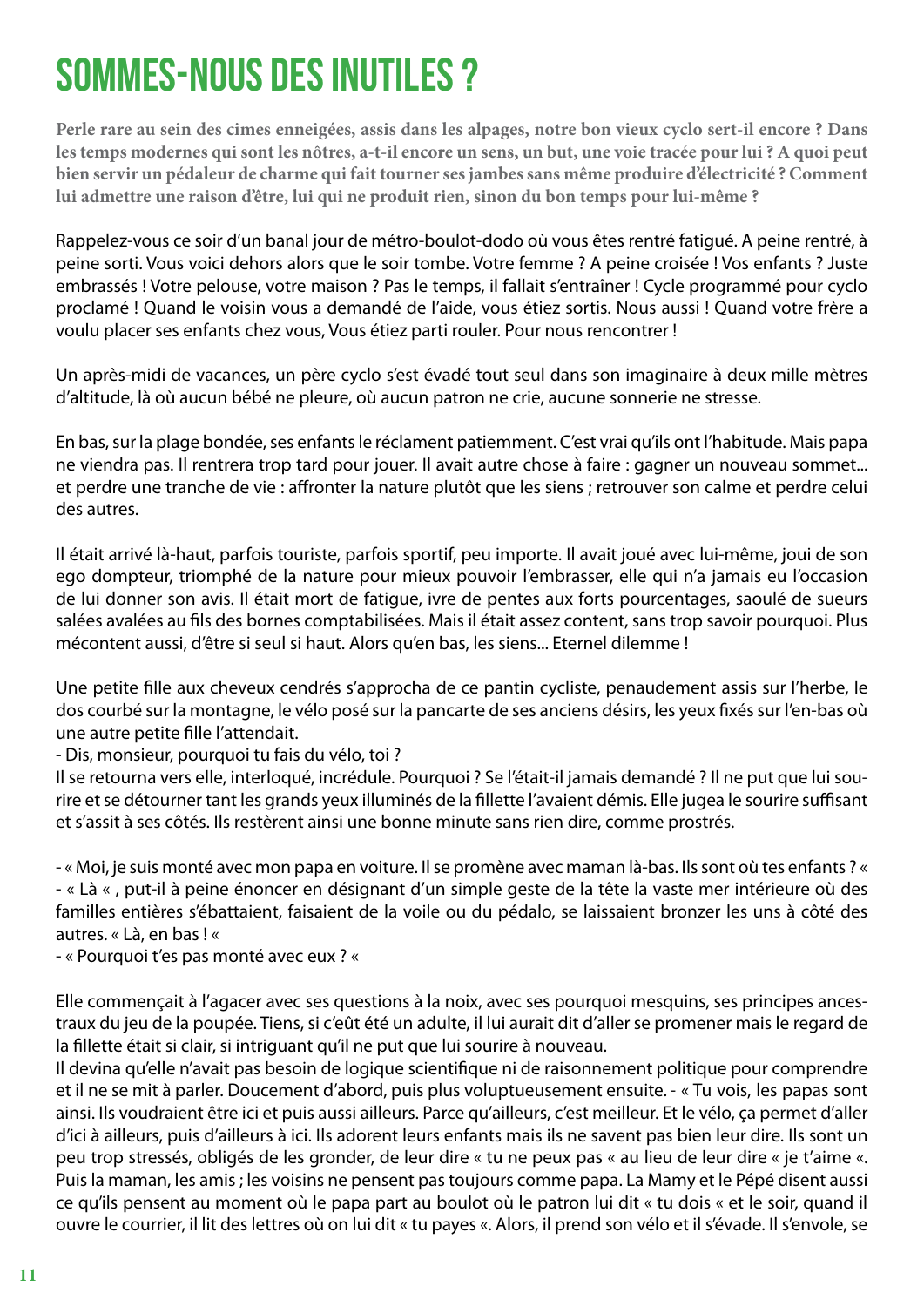noye dans la nature et il oublie tout. Quand il rentre après, il aime mieux maman, il voudrait jouer avec ses enfants mais eux, ils dorment déjà et demain matin, il devra les faire se dépêcher pour aller à l'école.

C'est parfois pour ça que les papas font du vélo «.

- « Mon papa à moi, il ne fait pas de vélo, mais il n'est jamais là quand même «.
- « Oui, mais tu vois, en vacances, il t'emmène en voiture avec lui «.
- « J'aime bien, mais parfois c'est long, alors je m'endors «.
- « T'es mignonne, toi...

Dis, il a beaucoup de sous ton papa avec une voiture comme ça. C'est pour gagner ces sous-là qu'il n'est pas souvent avec toi !...

Tu sais les sous où le vélo, c'est du pareil au même. Pourtant à ceux qui délaissent leur famille pour gagner des sous, on leur dit que c'est bien, qu'ils triment comme des fous pour choyer leur famille, les dorloter et qu'ils aient bonne apparence, même s'ils se font plein d'ennemis. Mais aux papas-vélos qui suent des heures durant et qui se font plein d'amis partout, on leur dit qu'ils feraient mieux de s'occuper de choses sérieuses. Tu ne trouves pas quand on y pense que c'est pareil ? Jouer avec des pièces et des billets où rouler sur un vélo, c'est toujours un jeu humain. Ca a été inventé par l'homme et c'est devenu un jeu. Mais les sous donnent le pouvoir et l'avoir. Le vélo ne donne que le bien-être et l'être «.

- « Je ne comprends plus rien du tout, moi ! «

- « C'est vrai. Je suis reparti dans mes vieux discours que personne ne comprend jamais, ou que tous font semblant de ne pas comprendre, sauf ceux qui font la même chose que moi «.

- « Sois pas triste, papa-vélo, j'aimerais quand même bien un papa comme toi. Avec le mien, je reçois toujours tout mais il ne m'explique jamais rien. Toi, tu parles chinois mais tu me parles... comme si j'étais grande «.

- « Mais tu es grande. Avec un bel esprit d'enfant. Comme les poètes, les artistes, les saltimbanques et les cyclos. Ils ont un corps d'adulte, un cerveau à peu près mûr mais ils ont des rêves d'enfants. Ils ne sont pas comme les grands que tu connais. Entre eux et nous, c'est un mur d'incompréhension. On est comme toi, on ouvre grand nos yeux pour un ciel bleu, une vieille pierre ou une route en lacets. On sue pour rien, on ne gagne que ce qu'on se dit gagner et on ne vit pas sur la même planète que les autres «.

La petite fille fit un bisou sonore sur les joues de notre cyclo perdu dans ses pensées en disant « Eh bien, moi, je suis sur la même planète que toi parce que toi et ton vélo vous êtes sympas. Eh, remue-toi, papavélo, tu vas avoir froid. Faut que t'ailles revoir les tiens là-bas, en bas «.

Quand il se retourna, la fillette avait disparu. La brume commençait à recouvrir le sommet. La plaine disparaissait peu à peu la vue des braves du haut. Il était temps pour eux de retourner affronter la dure réalité de la vie afin de redevenir... utiles.

Daniel Gobert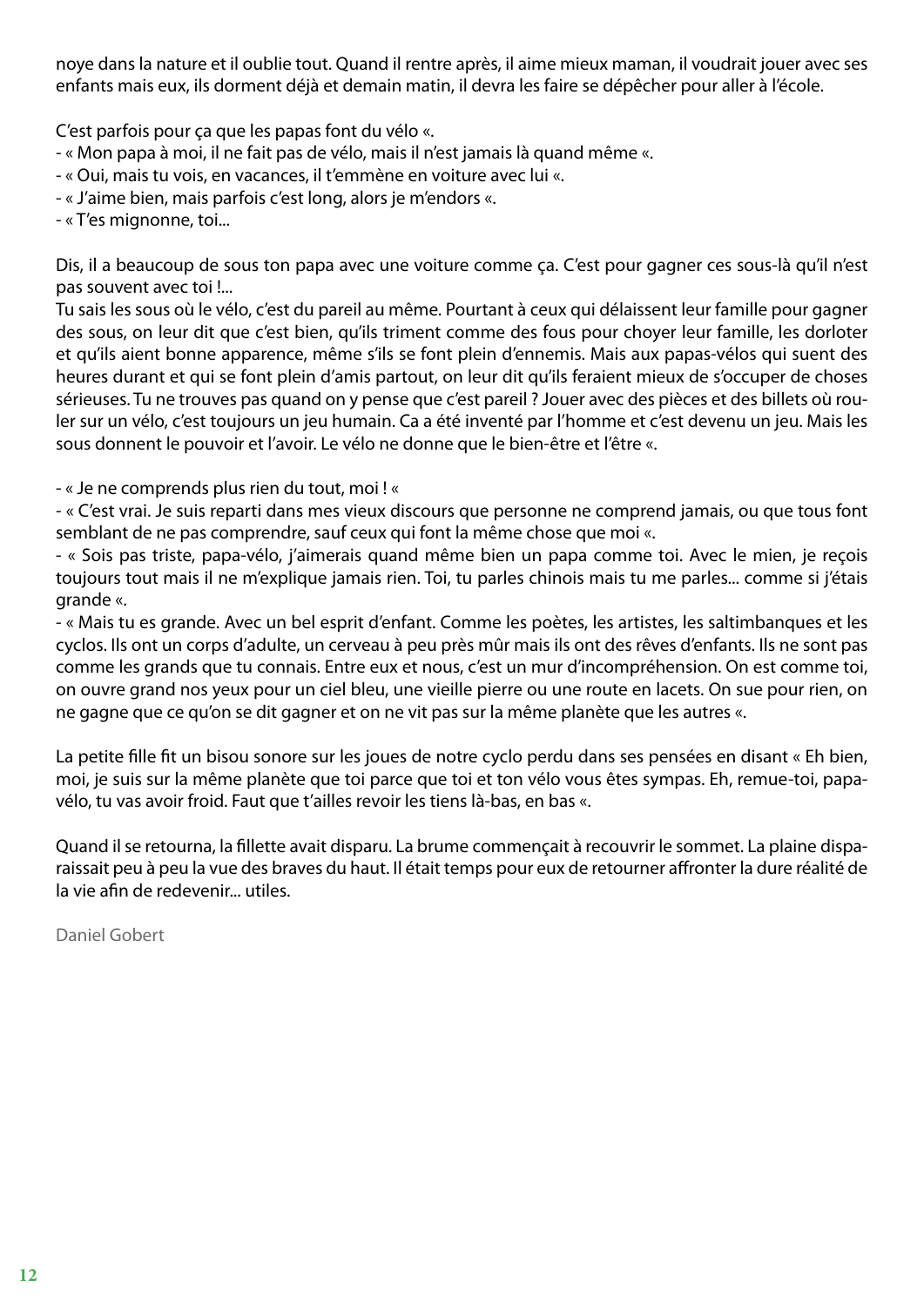## <span id="page-12-0"></span>ALTITUDE 2000

**Cette année a été une bonne année pour la récolte des cols à plus de 2000 mètres.**

**Sitôt la semaine fédérale de Feurs terminée, les jeunes chasseurs de cols que nous sommes (de 14 à 44 ans) sont allés à la chasse dans les Alpes. A Briançon, nous avons traqué à l'Izoard et ses deux acolytes : le Tronchet et le col perdu ; mais aussi le rude Granon et ses cinq comparses, le majestueux Galibier et son petit frère le Lautaret.**

**Puis nous sommes allés braconner en Italie, en allant chercher le Colle Bercia et le col Saurel, en dévorant les crêtes Italiennes (9 cols à plus de 2000 mètres), puis en nous attaquant aux deux magnifiques cols Sommelier : 2993 et 3000 m.**

Le groupe c'est alors séparé et ce fut les plus jeunes qui continuèrent la chasse en déménageant pour établir leur campement à Guillestre. Nous avons ainsi mis à notre palmarès le col de Vars, les cols muletiers de Chérine, de Valbelle en roulant et ceux du Vallon et de Saluces en marchant.

Puis ce fut le tour du col Agnel, à ce moment en travaux (8 km de muletier), et le col Vieux où le panorama était superbe et où le plus dur n'était pas de rester sur le vélo mais de faire comprendre aux marcheurs que nous n'étions pas fous...

Nous avons refranchi le Galibier mais cette fois en voiture pour rejoindre Bourg-Saint-Maurice, ultime étape de notre pèlerinage.

Le col de l'Iseran fut notre première victime et comme si cela ne nous suffisait pas, nous avons continué notre ascension en allant décrocher le redoutable col Pers (3009 m) d'abord en roulant un peu, puis en poussant beaucoup et en portant à la folie. Heureusement, ce ne fut pas trop long mais quel soulagement de se trouver là-haut tous seuls, entourés d'une nature si sauvage et de quelques panneaux signalant que le col est déconseillé et qu'aucun secours n'est assuré. Mais : on se sent rassuré en lisant : « en cas de danger, téléphonez au refuge « !!!

Le lendemain, ce fut le tour du Petit St-Bernard, où le douanier très sympa nous a pris en photo. En redescendant nous avons fait un détour par les cols des Embrasures et de la Traversette où se trouvent les impressionnantes ruines du fort de la Redoute.

Puis nous sommes montés aux Arcs pour aller voir comment se portaient le col de la Chal et le col des Frettes. Un peu avant le premier col, Daniel nous a prouvé que l'eau des lacs à plus de 2000 mètres n'est pas si froide que ça...

Nous avons terminé par une boucle dans le Beaufortin avec le Cornet de Roseland, le col du Pré et le Cormet d'Arèche.

Ainsi s'achève notre safari des cols alpins au terme de 900 km, avec à la clé 48 cols dont 39 à plus de 2000 mètres et 2 à plus de 3000 mètres. Côté mécanique il y eu « que « 33 crevaisons, un axe de roue et un gardeboue cassés.

Notre équipe comprenait : Fabienne 16 ans, Marie-France 17 ans, Daniel 14 ans, Jean Michel 19 ans et Michel 22 ans.

A la fin août, avec trois autres membres du club (dont le doyen de 51 ans) nous sommes montés en VTT, cette fois-ci, au col de Jandri au dessus des Deux Alpes, à 3151 mètres d'altitude. Pour un col aussi haut c'est un chemin facile.

#### Avis aux amateurs.

Marie-France et Michel R. V.I. Annonay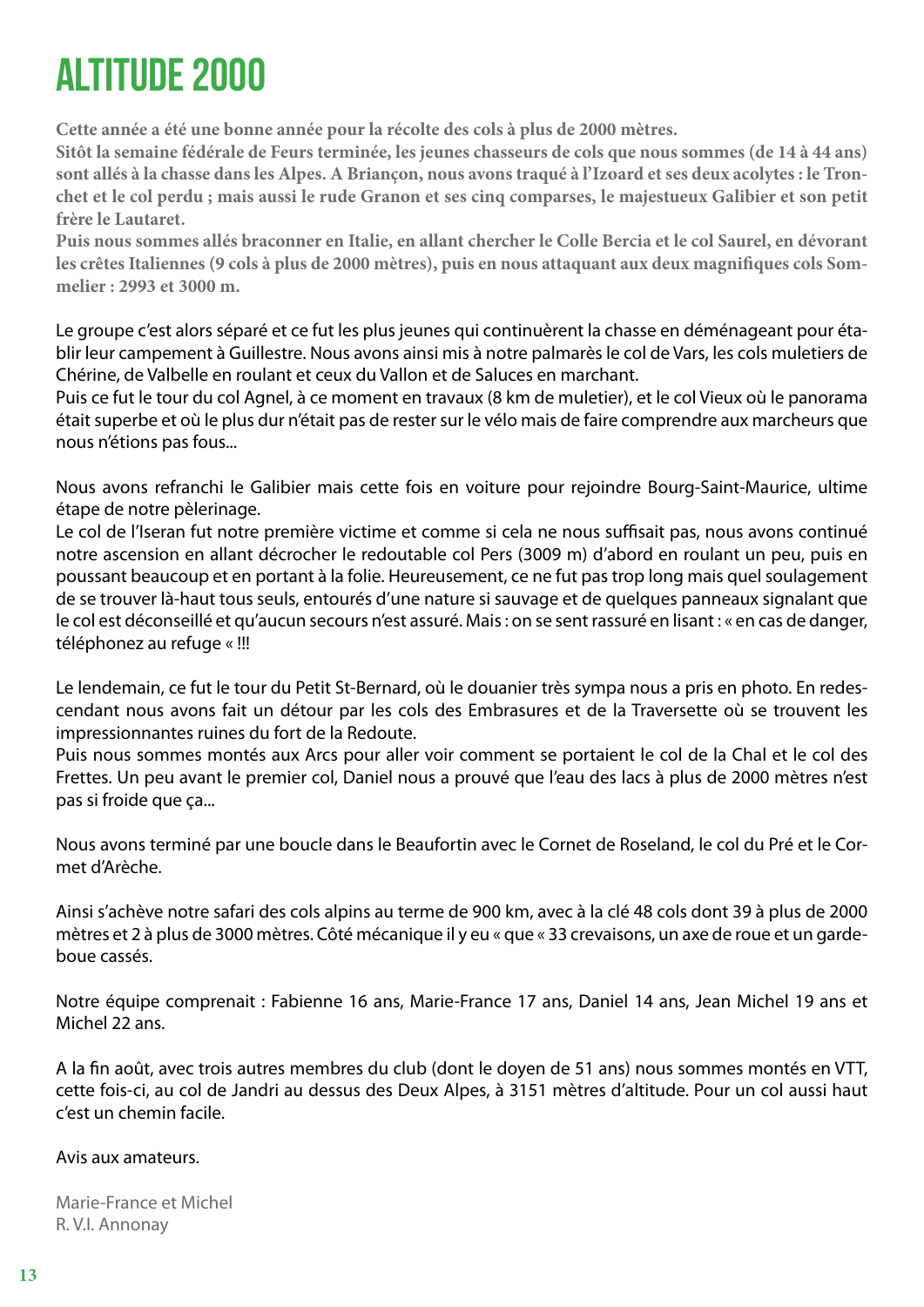## <span id="page-13-0"></span>C'EST SUPER...LA RANDONNEE DE LA VALLEE DE L'AUDE

#### Samedi 3 juin... 5 heures du Matin...

Après une nuit blanche, deux heures et demi d'autoroute m'ont conduit de Bagnols-sur-Ceze à Carcassonne, cité historique et capitale de l'Aude. Les artères de la ville sont endormies, soudain, la place du Dôme... Une véritable fourmilière multicolore... Contraste avec le ciel chargé de gros nuages noirs. Mauvais présage ; les dieux seront-ils avec nous pour cette randonnée où prés de 1500 participants sont attendus. Retrait de la carte de route dans l'immensité de la salle du Dôme et dépôt du sac qui contient mes vêtements de rechange, que je retrouverai ce soir à Font-Romeu au chalet Montana.

Il fait frais, la tenue d'hiver s'impose. Les départs s'échelonnent... rapides... Il faut bien se réchauffer. Quelques pelotons se forment le long de la vallée de l'Aude qui nous conduit à Limoux, puis à Quillan où un premier ravitaillement nous attend. Je rejoins des collègues de Vauvert et après un copieux petit déjeuner nous reprenons notre route en direction du défilé de Pierre-Lys, merveille de la nature.

Avant Axat, les groupes se séparent dans deux directions : RVA pour certains, SRVA pour nous qui attaquons la montée vers le col Camperie, première difficulté de la journée. La prudence nous force à rouler en file indienne... La route est dangereuse ! Effectivement, nous croisons les concurrents du rallye des Garrigues ( qui prend son origine dans le Gard !), faire 300 kilomètres pour nous retrouver dans le vrombissement des moteurs !... D'autant plus que notre parcours a été modifié « en dernière minute « et le col de Jau a sauté !... priorité aux quatre roues.

Après Caudies et fenouillèdes, nous montons vers le col Del-Mas et Sournia, quelle vue magnifique de ce balcon sur les P-O, à l'horizon on devine la mer méditerranée. Col de Roque-Jalère, les premières gouttes de pluie se font sentir, la descente sur la vallée du Têt nous refroidit. Heureusement, le repas de midi nous attend dans une ambiance surchauffée à Villefranche de Conflent. Peu à peu nous reprenons nos forces, car la difficulté du jour située à quelques encablures, et le froid nous guettent... le ciel est toujours chargé de gros nuages noirs, on ne distingue plus les sommets. Malgré cela, nous repartons avec la ferme intention de boucler cette journée, pensant à la chaleur qui nous attend dans les chalets de Font-Romeu

Olette, nous bifurquons à droite, dans la vallée du Gabrils. Petite séance de strip-tease, car l'ascension du col de la Llose ... longue de 24 kilomètres nous promet des moments chauds !... le petit plateau est de rigueur, nous montons calmement, par endroits le pourcentage me rappelle la montée du col des Vieilles/ Luzette (chères Cévennes) et notamment avant Ayguatebia où sur six kilomètres la pente est très sévère... enfin un mini ravitaillement : boissons, confiture, la fraîcheur est telle que je repars très rapidement. Cinq ou six kilomètres et le sommet est atteint, altitude1866 mètres... Brr, il fait froid !... veste, bonnet, gants d'hiver sont enfilés prestement avec en surplus le Goretex qui protège de l'humidité. Malgré cette froidure l'ambiance est au beau fixe. La descente sur Super-Bolquere via le col de la Perche est un enfer... les mains, les pieds sont gelés... Il a neigé sur tout le massif de Cerdagne ! Arrivée au chalet Montana, après une douche, un repas dans une ambiance d'anniversaire nous réchauffe le cœur, mais rien ne vaut un bon matelas pour récupérer des efforts de la journée.

#### Dimanche 4 juin, 6 heures 30

Lever, toilette, petit déjeuner gargantuesque, c'est le départ de la deuxième journée. La montagne a revêtu son manteau blanc, la température avoisine le zéro degré !... Mais le ciel est bleu, l'optimisme nous pousse à pédaler ; le col du Calvaire de Font-Romeu est franchi, Font-Romeu, Odeillo et son four solaire éblouissant sous les reflets de l'astre, la frontière avec l'Espagne. Nous remontons la vallée du Carol qui nous conduit au col du Puymorens, envahi par les cyclistes !... Boissons chaudes, vivres, ... c'est l'amorce de la descente sur l'Ariège, une crevaison me retarde mais je rejoins le groupe des Gardois à Ax-les-Thermes. Juste le temps de me dévêtir sur la place publique.. . excusez du peu... de vêtements, à l'heure où les cloches de l'église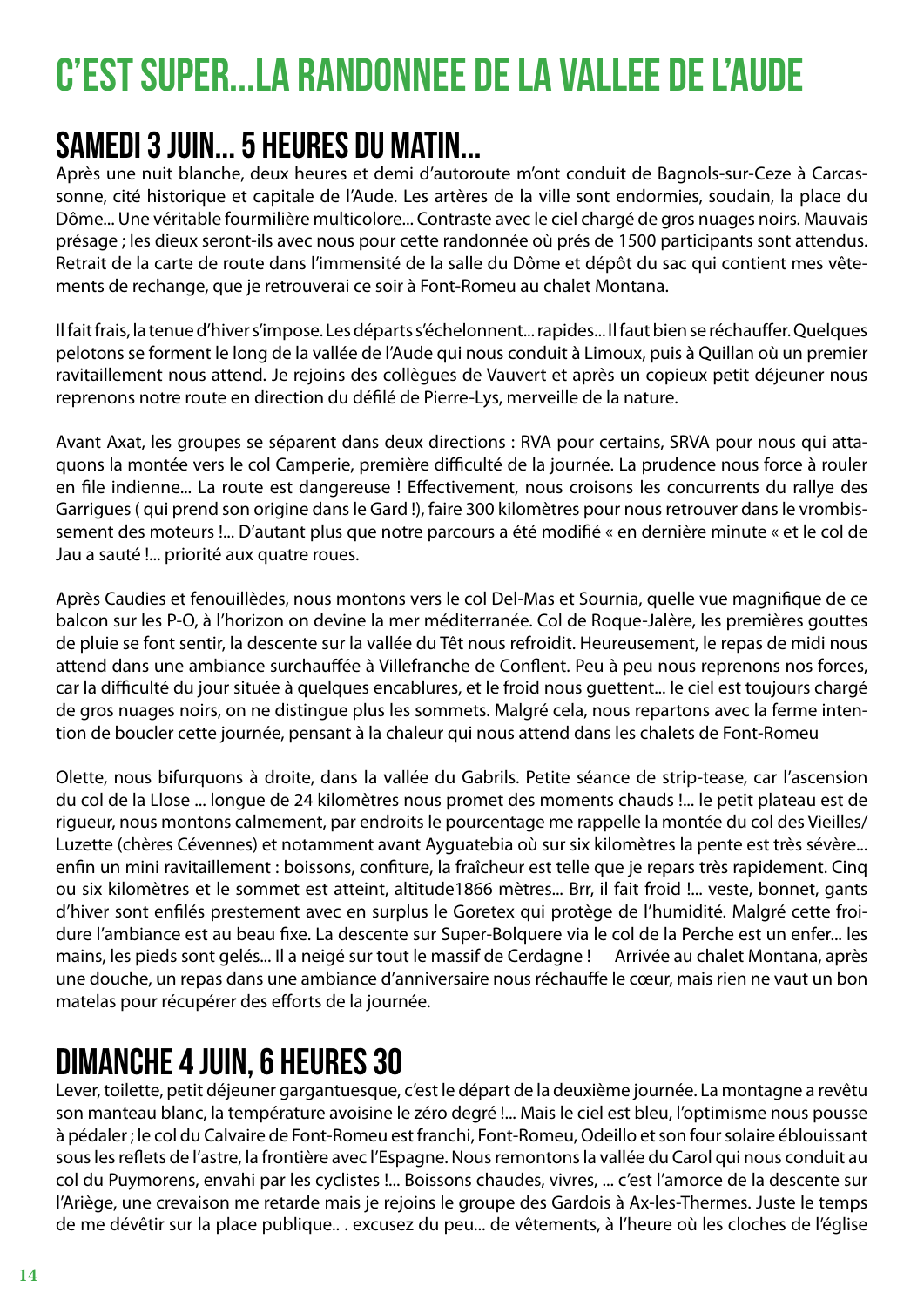<span id="page-14-0"></span>sonnent l'angélus. Faisant fi de cet appel, nous allons faire nos dévotions au sommet du col de Chioula, très éprouvant sur les deux derniers kilomètres ! mais quels moments de plaisir et d'admiration avec le coup d'œil sur le sommet d'Andorra. Bronzette, car la température est montée en flèche.

Les cols d'En Ferret, de Marmare, et des Sept Frères, nous amènent à Belcaire pour le repas de midi, qui sera pris en commun sur l'herbe grasse des parterres communaux. La panse bien remplie, nous chevauchons à nouveau nos montures pour la traversés du plateau de Sault, le col de Chandelier, Puivert, Chalabre et le col de St Benoît. Dernier ravitaillement à St Benoît où l'affluence de ce millier et demi de cyclotouristes a attiré une foule de badauds ; la route n'est plus aux automobilistes, encombrée par des pelotons très difficilement contournables et qui vont s'échelonner jusqu'au Limoux via le col de l'Espinas, dernière difficulté de cette randonnée.

Nous retrouvons la vallée de Aude et enfin Carcassonne et ses bains-douches qui remettent en état les organismes, très sollicités pendant ces deux journées.

Discours, témoignages, apéritif, clôturent cette fête inoubliable, par la beauté, le contraste des contrées traversées et le dévouement des cyclos de l'ASPTT Carcassonne. Satisfaction personnelle, en plus des 14 cols nouveaux franchis et que de souvenirs.

Luce Robert Cyclo de la Gardonnenque 30

#### «JOJO LE COLTINEUR»

**Aujourd'hui, nous fêtons le passage du 1000ème col d'un nommé Jojo... !!! dit le coltineur.**

**(coltineur : homme qui porte sur la tête et les épaules de lourds fardeaux).**

Je vais vous raconter à son sujet une petite histoire afin que vous compreniez mieux comment on peut arriver, en quelques années, à passer tous ces cols. Car il y a certainement parmi nous des cyclos qui ne s'imaginent pas tous les cols aux côtés desquels ils passent sans s'en rendre compte !...

Voici comment en un après-midi, notre « coltineur « a collectionné 25 cols :

Il part pour la Colombière, joyeusement accompagné par quelques colibris, lorsque dans une collision avec son voisin Colbert, il tordit son col de cygne, ce qui lui déclenchât la colique. Ce qui le mit en colère. Pour le calmer, on le frictionna avec de l'eau de Cologne et on lui donna un colifichet. Après avoir bu un Coca-Cola, il aperçut, là-haut sur la colline des colchiques, des colverts, des colubridés, des colombes, des colombins (trop tard, il avait roulé dedans...), du colza. Que de cols. C'était merveilleux ! Il pensa à son prédécesseur Christophe Colomb qui avait vu tant de merveilles.

Il décida alors, qu'entre deux colloques, il colporterait la bonne nouvelle et encouragerait ses coloris à le suivre... C'est ainsi que nous sommes maintenant une petite colonie d'environ 25 fêlés de la coloquinte à gravir collets et « collaïous « de toutes sortes.

Michèle Durand n°795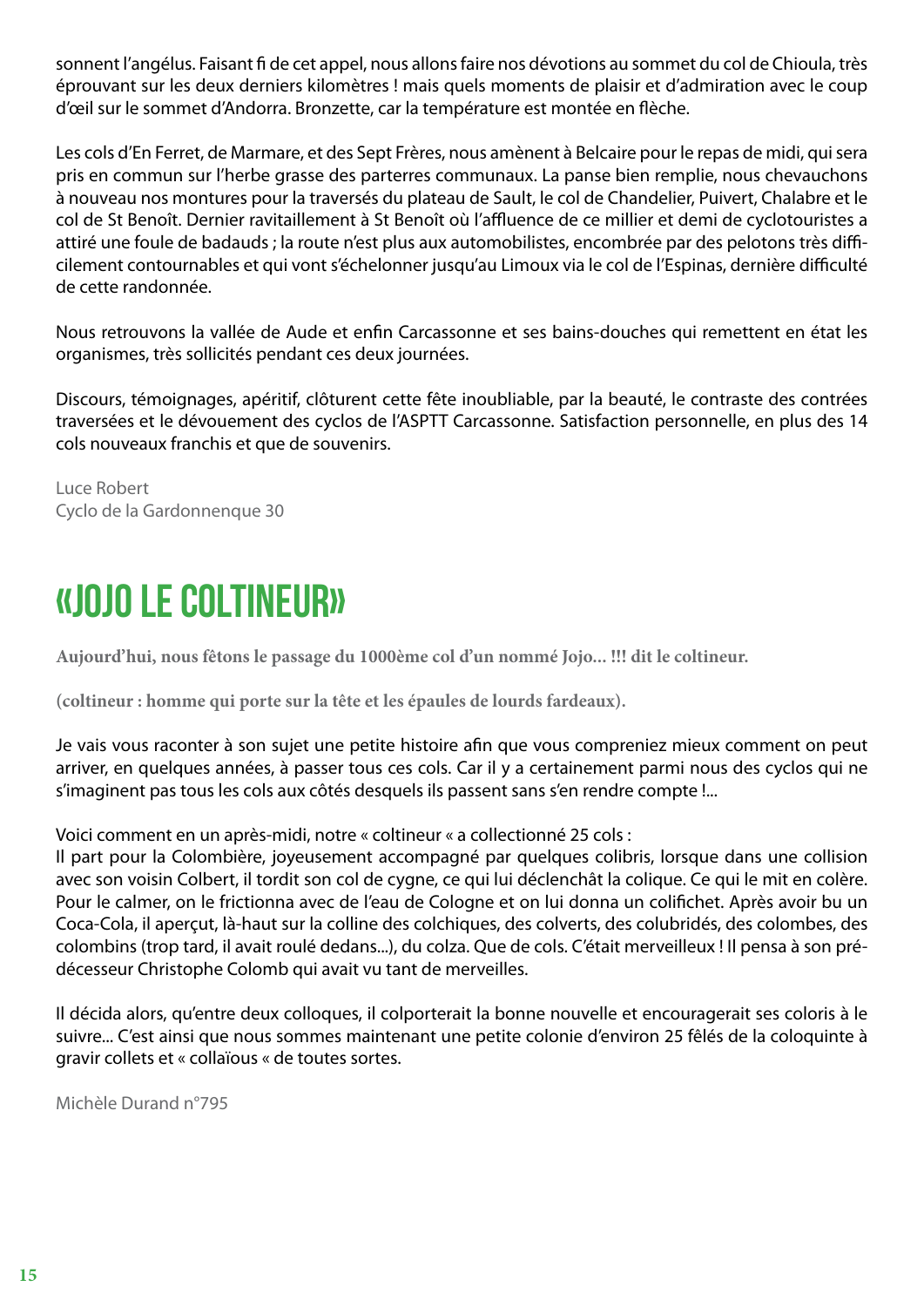#### <span id="page-15-0"></span>CIRCUIT DES ARAVIS

#### LES 21 ET 22 JUILLET 1990

**Le circuit des Aravis, revient en 1990 parmi les B. C. M. F., avec un nouveau parcours, testé en 1988. Depuis prés de 20 ans, le célèbre B. R. A. (Brevet des randonneurs des Alpes), organisé par les cyclos Grenoblois, et le circuit des Aravis, alternent pour vous faire découvrir et aimer le magnifique massif Nord Alpin.**

Cette année encore, le Vélo-Club d'Annecy, vous conduit dans les vallées et sur les cols du massif des Aravis, autour desquels vous pédalerez durant toute la journée.

Partis de nuit, ou au petit jour d'Annecy, vous vous échauffez prudemment en montant le premier col : Bluffy, puis vous redescendez au bord du lac que vous longez pendant quelques kilomètres. Un peu plus loin vous attaquez la montée de Serraval, dans une gorge étroite, puis, après le Bouchet, premier village typiquement savoyard, vous arrivez au deuxième col : l'Epine, plus dégagé. Tout cela sans grands problèmes, si vous partez calmement.

La descente dans la vallée, à flanc de montagne est abrupte et pour s'émerveiller du paysage, il vaut mieux s'arrêter ; vous dominez cette vallée glaciaire, en U, dans laquelle vous vous retrouverez quelques instants plus tard et qui vous conduira au pied du col de l'Arpettaz.

Vous avez déjà parcouru 75 km, c'est le début de la matinée, pour les lève tôt, la température est encore fraîche, idéale même pour attaquer cette rude et longue montée.

Il vaut mieux être prudent et utiliser les petits développements d'autant plus que le spectacle vaut la peine qu'on s'attarde. Vous êtes dans une forêt épaisse entrecoupée de quelques clairières permettant d'apercevoir les montagnes qui bordent les massifs des Bauges et de la Vanoise. Les odeurs du sous bois et le chant des oiseaux vous accompagnent jusqu'à la lisière de la forêt.

Mais attention, quelques kilomètres restent à franchir pour arriver au col ou un point d'accueil vous permettra de vous désaltérer et d'admirer le mont Charvin qui vous domine en surplomb où le Mont-Blanc, plus loin et la chaîne des Aravis.

C'est de nouveau la longue descente sur les gorges de l'Arly, torrent impétueux, aux cascades bondissantes, que vous suivrez jusqu'à Flumet, tout à côté des Saisies, capitale olympique du ski de fond, pour les jeux de 1992. Vous quittez alors la route de Megève et Chamonix, pour entreprendre la montée du col des Aravis débutant par un passage étroit sur une route peu pentue.

A la Giettaz, les choses deviennent un peu plus sérieuses, mais les lacets qui conduisent au col vous paraîtront bienveillants si vous avez su... vous ménager dans l'Arpettaz ! D'ailleurs, il y a moins de 600 mètres de dénivelé de Flumet au col des Aravis. Là vous arriverez dans une atmosphère de kermesse. Le col, très dégagé est fort apprécié des touristes et des marchands de souvenirs. On ne s'attardent pas.

C'est ici aussi le pays des vaches Tarines, qui fournissent le lait crémeux et odoriférant servant à la fabrication du fromage national savoyard le Reblochon, vous pourrez le déguster quelques kilomètres plus bas, en arrivant au Grand-Bornand.

Avant, vous avez encore le temps d'apprécier le magnifique panorama, en commençant la descente très douce au début. Elle s'accentue ensuite pour vous conduire à la Clusaz, Peut-être la plus belle des stations de Haute-Savoie, puis Saint-Jean-de-Sixt, tout récemment promu au rang de col, et que vous pouvez ajouter à votre liste déjà longue de la confrérie des 100 Cols.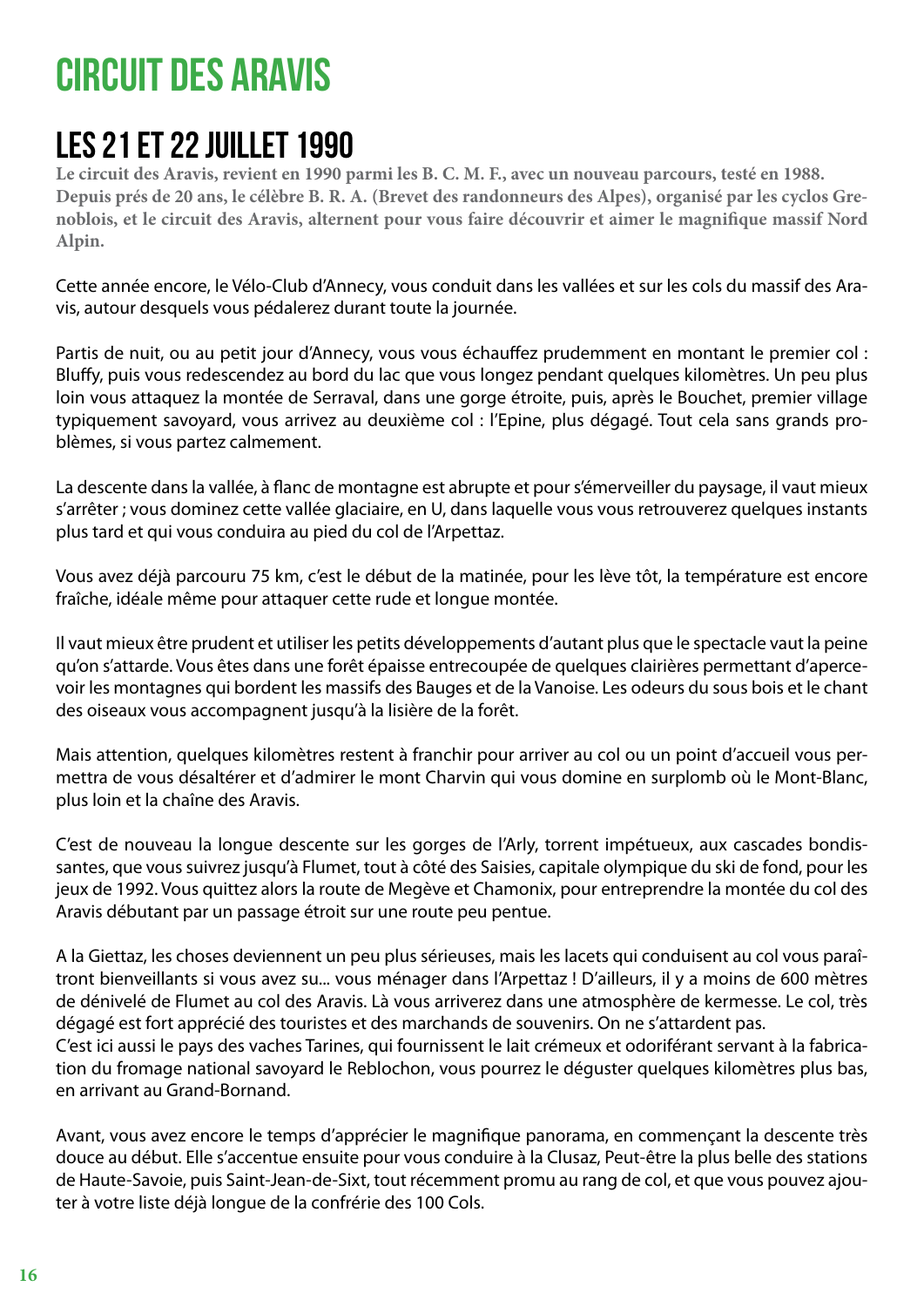Là, attention, il faut tourner à droite ; résister à la tentation de vous laissez couler dans la descente, tout droit sur Annecy. Vous vous contenterez d'une très brève descente avant de commencer à monter vers le col de la Colombière. Tout de suite, une bonne surprise : Le Grand Bornand et son point accueil, ravitaillement. Pour le cyclotouriste moyen, il est environ midi ; une bonne halte est judicieuse pour bien s'alimenter. Le pays s'y prête d'ailleurs très bien. L'ambiance est chaleureuse et vous pouvez retrouver quelques amis venus vous rejoindre en voiture, en car ou à bicyclette.

Après ce repas reconstituant inutile de vous conseiller de repartir tout doucement ; outre votre expérience, tout vous y incite : le paysage montagneux, les prés à l'herbe drue, les vieilles maisons savoyardes et leurs toits de lauzes. Prenez votre temps pour admirer ; photographiez, c'est le moment d'emmagasiner les merveilleux souvenirs pour vos soirées d'hiver.

Après le Chinaillon, le paysage devient plus aride et les premiers lacets vous annoncent la proximité du col de la Colombière. C'est le dernier grand col de la journée. Admirez une dernière fois ces paysages imposants au nord comme au sud. Jetez un coup d'œil sur la descente impressionnante que vous allez commencer, puis, bien habillé, lancez vous prudemment vers le Reposoir, 8 km plus bas ; bien niché dans un cirque montagneux où un carmel, typique de l'architecture des chartreuses mérite un petit arrêt pour se calmer. C'est ensuite une route en forêt jusqu'à Marnaz, pays du « décolletage « et un petit parcours en plaine à travers le Faucigny à Saint-Pierre, vous reprenez la montée dans la vallée du Borne, par une gorge étroite et pittoresque qui vous ramènera à Saint-Jean-de-Sixt que vous avez quitté quelques heures auparavant. Le baptême de ce nouveau col méritait bien que l'on s'y arrête une deuxième fois.

C'est la fin des difficultés, il ne vous reste plus qu'à rentrer tranquillement à Annecy, en admirant au passage Thones et son clocher typique à bulbe, puis le haut Fier, torrent qui plus loin va se transformer en haut lieu du tourisme estival.

Dernier sourire à l'arrivée, une médaille pour les amateurs, un rafraîchissement pour tous, une bonne douche et une bonne soirée en famille ou entre amis, au cours de laquelle vous recommencez le Circuit des Aravis, que vous venez de terminer glorieusement !

Pour passer une inoubliable journée le 22 juillet 1990, remplissez vite votre bulletin d'inscription et envoyez-le au Vélo-Club d 'Annecy.

Maurice Rozie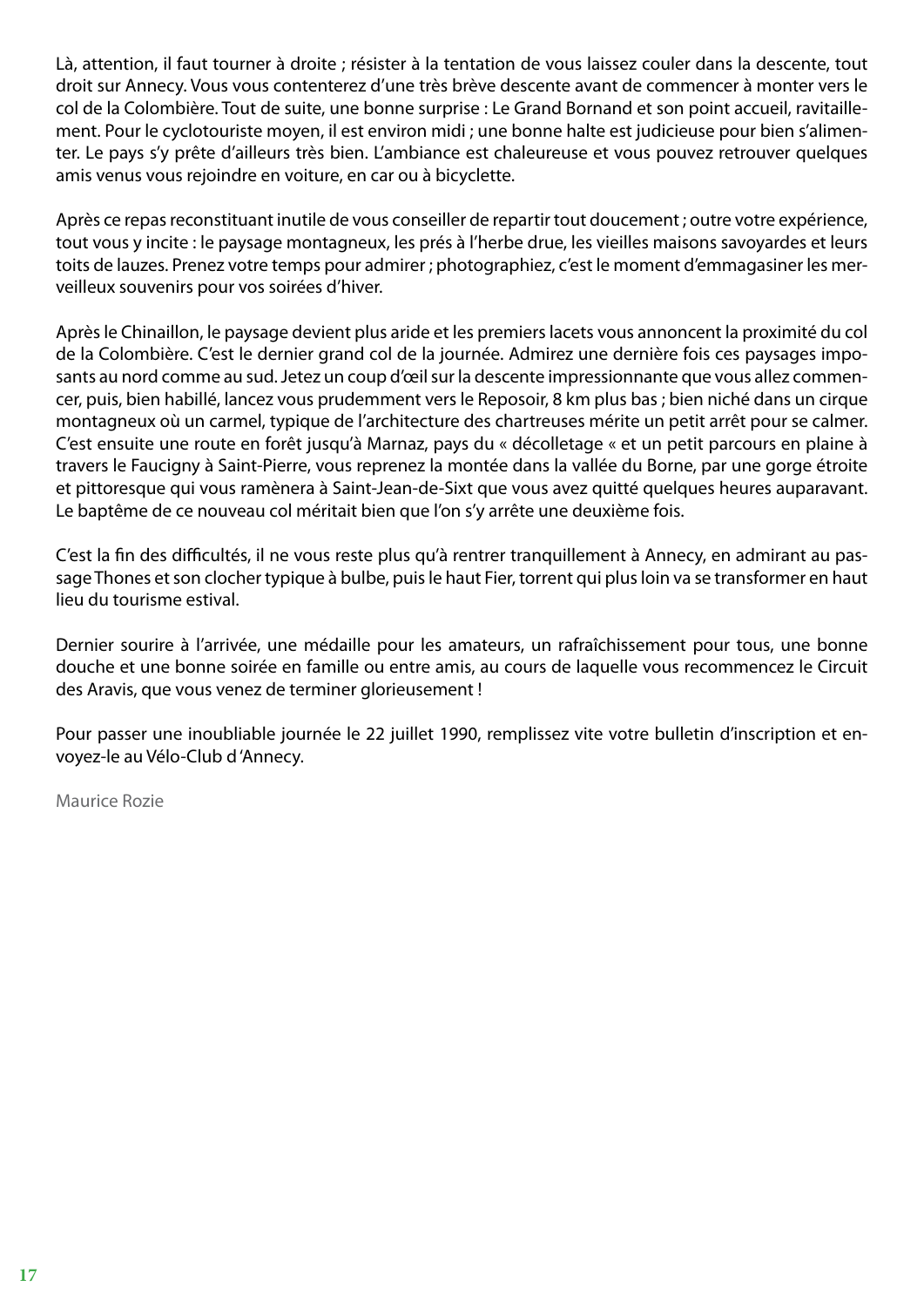## <span id="page-17-0"></span>A PROPOS DE LA SORTIE 100 COLS EN LANGUEDOC-ROUSSILLON 1989

**Cette sortie 100 cols de la ligue Languedoc-Roussillon était une grande première. Il s'agissait en effet, non d'une concentration, mais d'un circuit proposant 9 cols dont 7 au-dessus de 2000 m (alléchant pour les déficitaires de tous poils ! ! !) déniché par l'ami René Marty et pour lequel Phoebus avait à l'avance promis sa participation.**

Le rendez-vous de 8h30, sous les augustes remparts de la vieille cité catalane de Villefranche de Conflent, fut ponctuellement respecté par les 52 participants, dont 5 féminines, venus de la France et représentant 8 ligues (Atlantique, Aquitaine, Dauphiné-Savoie, Ile de France, Limousin, Provence, Pyrénées, Languedoc-Roussillon) qui, après avoir paraphé le livre d'or, S'élançaient doucement pour ce circuit de 65 km, dont la moitié de route forestière (Hum ! ! !) sur les flancs des pics bienveillants du massif du Canigou.

La première escalade, celle du col de Montet (1761 m), goudronné, en surpris plus d'un par le pourcentage de ses pentes arides (surtout après le pittoresque village de Py à la délicieuse fontaine d'eau non potable) et notamment ceux qui avaient délaissé leur traditionnelle randonneuse pour un inhabituel VTT (environ une bonne moitié de participants). Au sommet, une petite pause, un casse croûte, des échanges amicaux (tout cela dans une parfaite ambiance) et tout ce petit monde prit la direction, par la route forestière, du col des Roques Blanches (2252 m) distant d'une petite quinzaine de kilomètres, qui fut atteint sur un plateau désertique dans un pur univers minéral, alors que l'heure du repas avait sonné depuis un bon moment. Le pique-nique improvisé et bon enfant retapa nombre d'affamés et l'on repartit ensuite, en groupe, à la quête des délicieux 2000 m promis ; Colada Verda (2229 m), petit pré en contrebas de la route, reçut plus de visites ce jour-là que dans sa très longue existence, ainsi que Collada del Vent (2229 m), puis Voltes (2188 m) et Boucacers (2281 m) que l'on alla chercher, de ci, de là, dans les sentes, les prés et parmi les rochers, sous la haute férule amicale mais néanmoins ferme du grand timonier René, grand ordonnateur de ce périple, au milieu de groupes de marcheurs ébahis à la vue de cette nuée de « cyclos-pédestres « en train de leur voler la quiétude d'une après-midi ensoleillée, à la recherche d'eldorados qui leur étaient, à eux marcheurs, parfaitement étrangers.

L'on passa et repassa sous les clôtures de barbelés après avoir franchi la Roquette (2083 m) pour aller dénicher Donna-pa (2065 m) parcourant une sente pédestre, traversant un bosquet de résineux et une clairière clôturée servant de bergerie. René, le pâtre, et son troupeau ! ! ! Quelle image symbolique avant l'éclatement du groupe qui se dispersa ensuite au gré des aptitudes de chacun dans une difficile et rocailleuse descente, très éprouvante pour les mains, vers le col de Jou où l'on retrouva le goudron avec un réel plaisir.

A Villefranche, sur le coup de 17 heures, il n'y avait que des cyclos soûlés d'air pur et couverts de poussière, mais ravis de cette exceptionnelle journée où furent réunis tous les ingrédients d'une sortie cyclo réussie (le soleil, les cols dans des paysages incomparables, les rires, l'amitié et juste ce qu'il fallait de souffrance). Une question était cependant sur toutes les lèvres : où et quand l'an prochain ?

Dans un coin, René buvait du petit lait et opinait... il avait son idée. Levons un peu le voile, sans déflorer cependant complètement le sujet... Peut-être que le 2 septembre 1990... non loin de l'Andorre... quelques 2000 m...

Pierre Gasc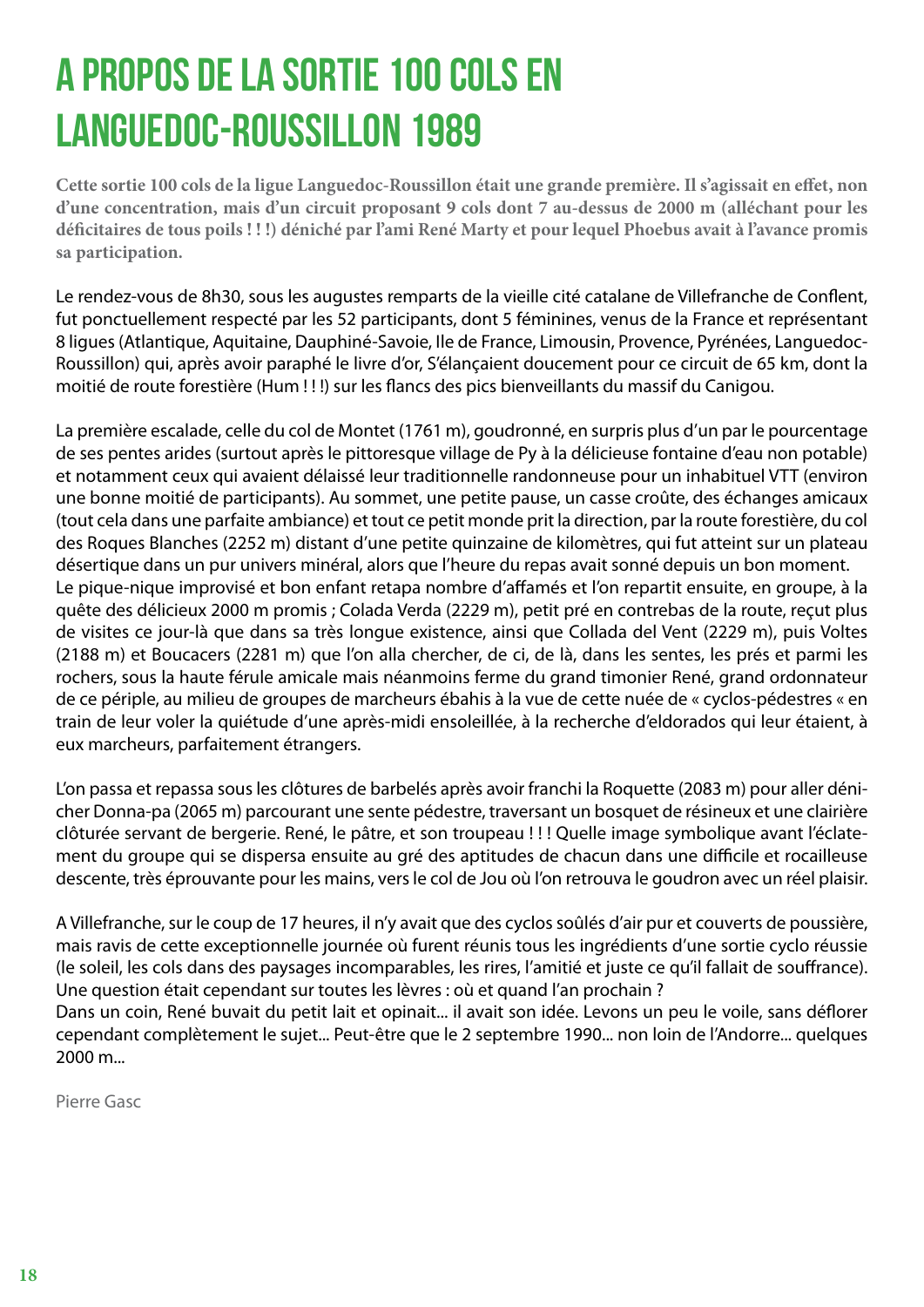#### <span id="page-18-0"></span>COLS CROATES : IL JURA, MAIS UN PEU TARD...

**Au cours de la longue descente de Gornje Jelenje sur Rijeka, j'étais non seulement gelé et trempé jusqu'aux roulements à bille, mais en plus quelque peu amer : deux semaines que je roulais en Yougoslavie sous la flotte. Et ce premier mai, la pluie et le froid, transformés la nuit en neige, m'obligeaient cette fois à abandonner la montagne. Trop, c'était trop. Seule maigre consolation : à force de squatter de nuit des maisons en construction, à l'abandon, j'avais réussi à maintenir ma tente-abri et mon couchage à peu prés au sec. Quant au reste... les vêtements, la bouffe, les sacoches, le bonhomme, tout çà passer à l'essoreuse ! Tout juste s'il n'y avait pas de l'eau dans le gaz...**

Non, on ne m'y reprendrait pas de sitôt, à rouler en montagne. A la sortie de Rijeka, je tombais du reste sur un cyclo Suisse parti de Thoune, vers les rives ensoleillées de la Grèce, puis d'Israël... et peut-être au-delà. On s'est même filé un bien hypothétique rencard pour l'Australie, le continent le plus sec au monde ! Lui venait du col Ucak (prononcer « bien sûr « outchac) franchi sous la neige fondue. Pas par là que je me dirigerai, pensais-je en me goinfrant de cappucini avec lui.

Et puis, ragaillardi par cette rencontre et par une espèce d'accalmie de cette météo « archedenoëienne « voilà-t-y pas que mon vélo, n'en faisant qu'à mon guidon (à la guidoline détrempée) pousse insidieusement, et sans même que j'y prenne garde, ma roue avant sur les premières pentes de cette montée ; et la roue arrière de suivre bêtement ! Pas une pour rattraper l'autre...

Les cartes routières privilégient aujourd'hui la route expresse du tunnel. Dans le meilleur des cas, l'ancienne route par le col est vaguement indiquée, mais on ne sait même pas si elle est revêtue, ni où elle commence. Je vais donc parcourir en toute innocence les premiers kilomètres sur la voie expresse qui s'élève doucement au-dessus du Golf de Rijeko : le long de côtes étonnamment boisées, les tâches claires des maisons de Rijeka, Opatija, Kastav, à l'assaut des pentes des montagnes toutes proches. Voir Rijeka et rouler...

Finalement, au moyen d'un « barreau d'interconnexion « du VPV (Vélo à petite vitesse), je vais retrouver la route du col, revêtue d'un bon bitume à faire pâlir d'envie les rues pavées de notre bonne vieille capitale. Revêtue certes, mais pentue : il ne suffisait pas que ça grimpe du niveau de la « more « jusqu'à 953 m, il fallait que ça le fasse avec le moins de kilomètres possibles ! Les pancartes se succèdent : 12, 13, 14 %, la route me regarde de haut. Encore un peu, et l'aiguille de l'altimètre va bouger à chaque coup de pédale ! En arrivant non loin du col, la saucée qui reprend : non, ça ne pouvait pas rester plus de cinq heures sans se rappeler à mon bon souvenir...La sympathique proprio d'une gostiona (buvette), prenant pitié pour mon air de chien mouillé battu et mon encombrant équipage encore alourdi par les kilos de flotte ingurgitée, m'offre un thé brûlant. Tudieu que ça fait du bien ! Discussion tantôt en allemand, tantôt en italien. Parce que pour moi le serbo-croate, c'est de l'hébreu, sorti de dobar dan (bonjour) et ne razumem (je ne comprends pas !).

Si le soleil n'est toujours pas de la partie, par contre la pluie s'est déjà arrêtée. Un feu de paille, en quelque sorte. Ou un coup d'épée dans... bon. D'habitude, çà commence à pleuvioter dés midi pour ne pas arrêter avant le soir... ou la nuit.

Depuis Rijeka, j'avais visé l'antenne trônant sur la pointe dominant le col. Il existe sûrement une route d'accès depuis le col, mais probablement zabranje za stance (interdite aux étrangers). Eh bien non, il s'agit d'un relais télécoms, interdit à tous véhicules sauf PTT. Mais je suis postier ! En toute logique, et presque toute bonne foi, une fois, me voilà en train d'escalader les lacets de cette route déserte. Escalader, çà classe ; çà fait très « quel héros, quel homme, quel exploit ! «. Merci la foule pour vos applaudissements nourris : vous avez affaire à un authentique champion. De l'esbroufe. Bon, j'en perds le méandre de mes lacets, c'est une chose sûre (et en plus, il nous refile même des calembours éculés).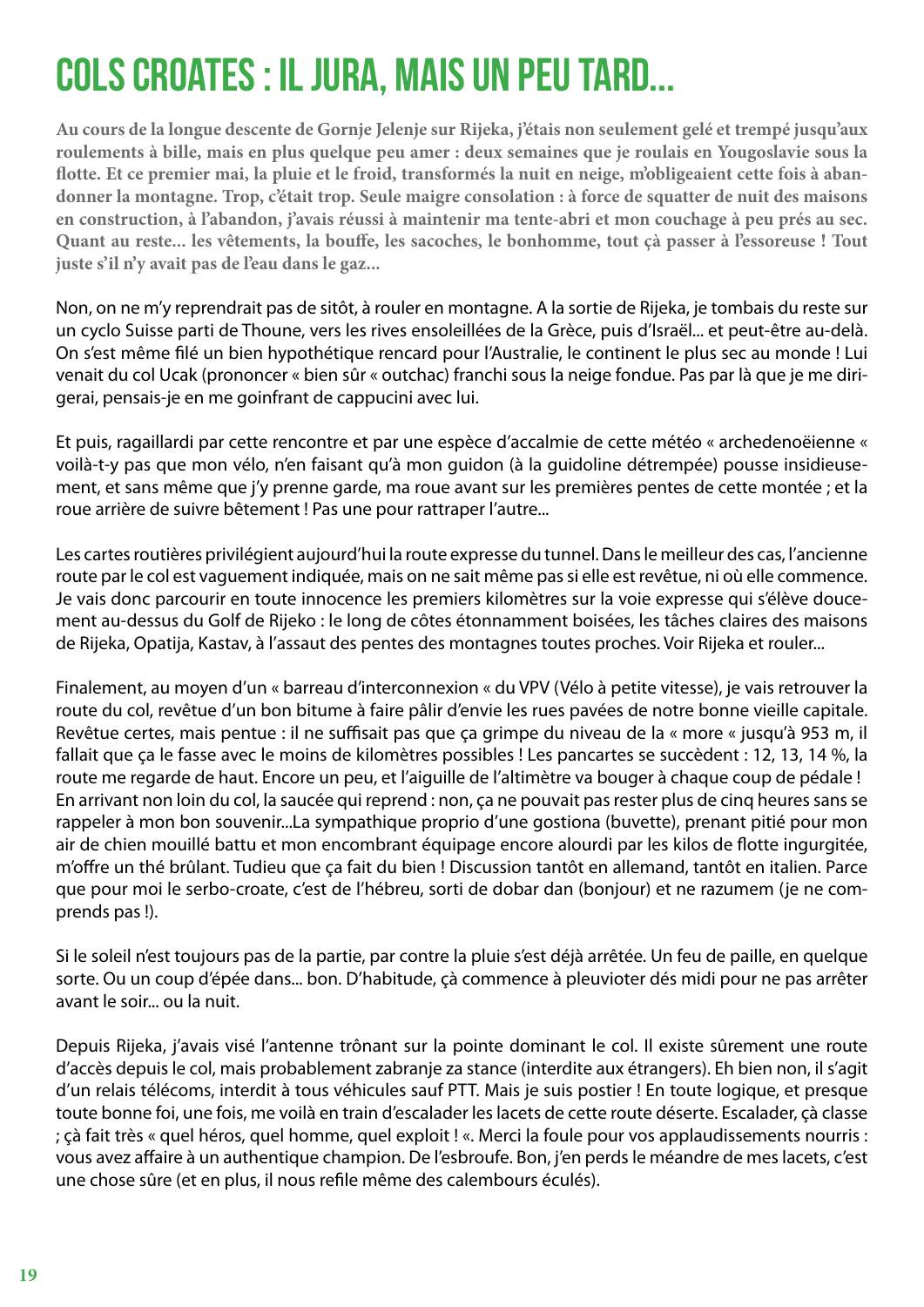<span id="page-19-0"></span>En fin de parcours, un tronçon spectaculaire : la route taillée dans la falaise, quasiment accrochée au-dessus du vide, 1300 m au-dessus de la mer, située à moins de 5 km à vol d'oiseau, pchi, pchi, pchi... Du sommet, à 1396 m d'altitude, une vue circulaire sur le Golfe de Rijeka et son cirque de montagnes de toutes parts, dont les 1500 m sont couvertes de neige un premier mai ! Apparaissant toutes plates dans ce relief abrupt, les îles de Cres et de Krk. Non ce n'est pas une faute frappe, Trieste devient Trst. Succès garanti au Scrabble. A l'opposé, la presqu'île de Pula, Istria, parti intégrante de l'ancienne province italienne de Fiume (Rijeka), jusqu'en 43. Voilà qui peut servir pour les jeux télévisés, faut pas perdre une occasion de s'instruire, mes petits.

Ah, j'allais oublier (mon œil, bonhomme !) : de l'autre côté du col, la route redescend avec des passages signalés 18 % : frayeurs garanties sur route mouillée et dans le brouillard remontant vers la ligne de crête... (j'avais bien dit que j'étais un héros. Et vous qui ne vouliez pas me croire...). Mais cette route peut constituer un bon moyen, depuis Trieste, de gagner Rijeka. Si vous aimez la montagne (la provoc', maintenant !)...

Frédérick Ferchaux Vincennes

#### QUI A RABOTE LE COL DE SARENNES ?

Auris, 6 septembre. 7 heures du matin. Rassemblement devant l'hôtel où 10 cyclos de l'E.S. Genas Azieu ont élu domicile pour un week-end en Oisans. La journée s'annonce belle, avec un parcours prévu pas très long, mais musclé. Descente jusqu'au Freney, montée au lac Chamon puis jonction à l'Alpe d'Huez par le Col de Sarennes nouvellement goudronné ; puis descente dans la vallée du Vénéon par la célèbre route aux 22 virages avant qu'une petite route très pittoresque ne nous permette de rejoindre Auris.

Nos épouses, moins matinales, apparaissent aux fenêtres pour un geste amical, et c'est parti... Si pour plusieurs d'entre nous c'est une première, car ils n'ont jamais franchi un col aussi haut (la carte Michelin annonce le col de Sarennes à 2009 m), mon plaisir n'en est pas moins grand puisque je vise mon 61ème plus de 2000.

Dans la longue montée, les écarts se creusent car la pente est raide et chacun roule à son train. Les premiers ont la chance de faire connaissance avec dame marmotte dont le sifflement strident avertit la colonie du danger qui se présente. Enfin, c'est le sommet où toute la troupe va se regrouper et se restaurer avant de poursuivre. Mais là, stupéfaction : nous voyons un panneau indiquant : Col de Sarennes : 1999 m. Quelle désillusion ! Qui a osé saboter notre randonnée ?

Une escalade aussi dure, et il manque un mètre.... Un tout petit mètre. Qui a bien pu avoir intérêt à raboter de la sorte alors qu'il était si simple et moins coûteux de faire passer la route un mètre plus haut ? Quelle déception. Je n'ai plus le cœur à vous conter la suite...

P.S. : J'ai tout de même inscrit ce col sur ma liste des plus de 2000, la conscience en paix, ayant repris l'arrivée au col en roulant sur la prairie.

La « Bible « de Robert Chauvot mentionne effectivement le col à 1999 m, Robert, c'est un faux-frère.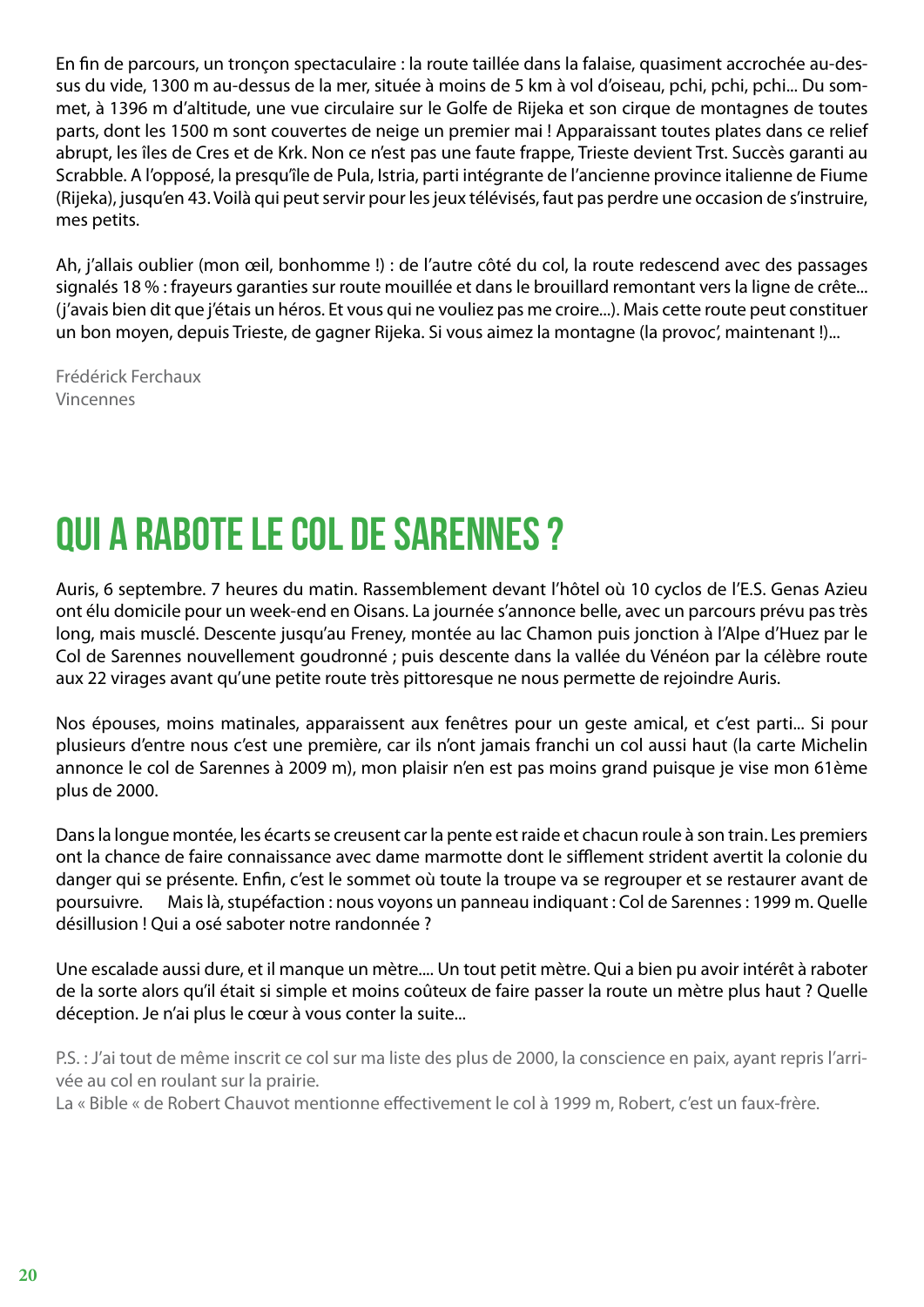#### <span id="page-20-0"></span>BOYCOTTONS SARENNE

**Les qualificatifs désignant nos cols bien aimés sont légion.**

Il en est de champêtres, de désertiques, de luxuriants, de piètres, de retors, de géants, d'insignifiants, de magnifiques, d'enjôleurs, de poétiques, d'antiques, de modernes, de joviaux, de tristes, de gais, de bons, de mauvais, de longs, de courts.

Pour un tel inventaire, il faudrait un Prévert.

Mis je crois qu'un seul mérite le qualificatif d'indésirable.

Oui, je dis bien col indésirable, c'est à dire à bannir, à rejeter, à ignorer, à snober. Je vois déjà d'ici certains puristes de notre confrérie, froncer le sourcil en proférant bien haut qu'un col quel qu'il soit ne peut mériter telle opprobre.

Eh bien, à mon avis (et je le partage !) le col de Sarenne répond à ce qualificatif d'indésirable, car il nargue les 3000 membres de notre confrérie, en affichant avec outrecuidance une altitude de 1999 m.

1999 m n'est ce pas là la pire hauteur à laquelle le cyclomontagnard puisse se hisser ? N'est ce pas là une injure à notre club, un camouflet, un bras d'honneur ?

Car de plus, le bougre offre toutes les facettes que l'on attend d'un plus de 2000 : paysage grandiose, route pentue et défoncée à souhait, virages serrés, etc.... etc.... Alors , amis cent cols, là faut réagir. Il ne faut pas nous laisser insulter de la sorte par ce renégat refusant pour un pauvre malheureux mètre d'entrer dans la prestigieuse famille des 2000 m, si rare à trouver au moment même où le règlement de notre confrérie devient plus draconien.

Je proposerais plusieurs solutions :

1/ le boycott pur et simple. Tout cyclo de notre ordre s'engagerait à ne pas le franchir

2/ pour ceux qui malgré tout, souhaiterait aller le voir de plus près, à la force du mollet, je leur propose de passer le sommet, l'air de rien, en sifflotant comme si de rien n'était et de ne pas l'inscrire le soir venu au bas de sa liste.

3/ pour ceux voulant marquer fortement leur réprobation : le passer avec le vélo sur le toit de la voiture en faisant un bras d'honneur au passage du panneau.

4/ supplier les Ponts et Chaussées de rehausser la route d'un petit mètre ou carrément l'abaisser 'une dizaine.

Voilà, je crois qu'il ne faut pas en rester là, car d'autres risquent de suivre et c'est dans le ridicule que risque de basculer notre confrérie.

A bons pédaleurs, salut.

Robert Jonac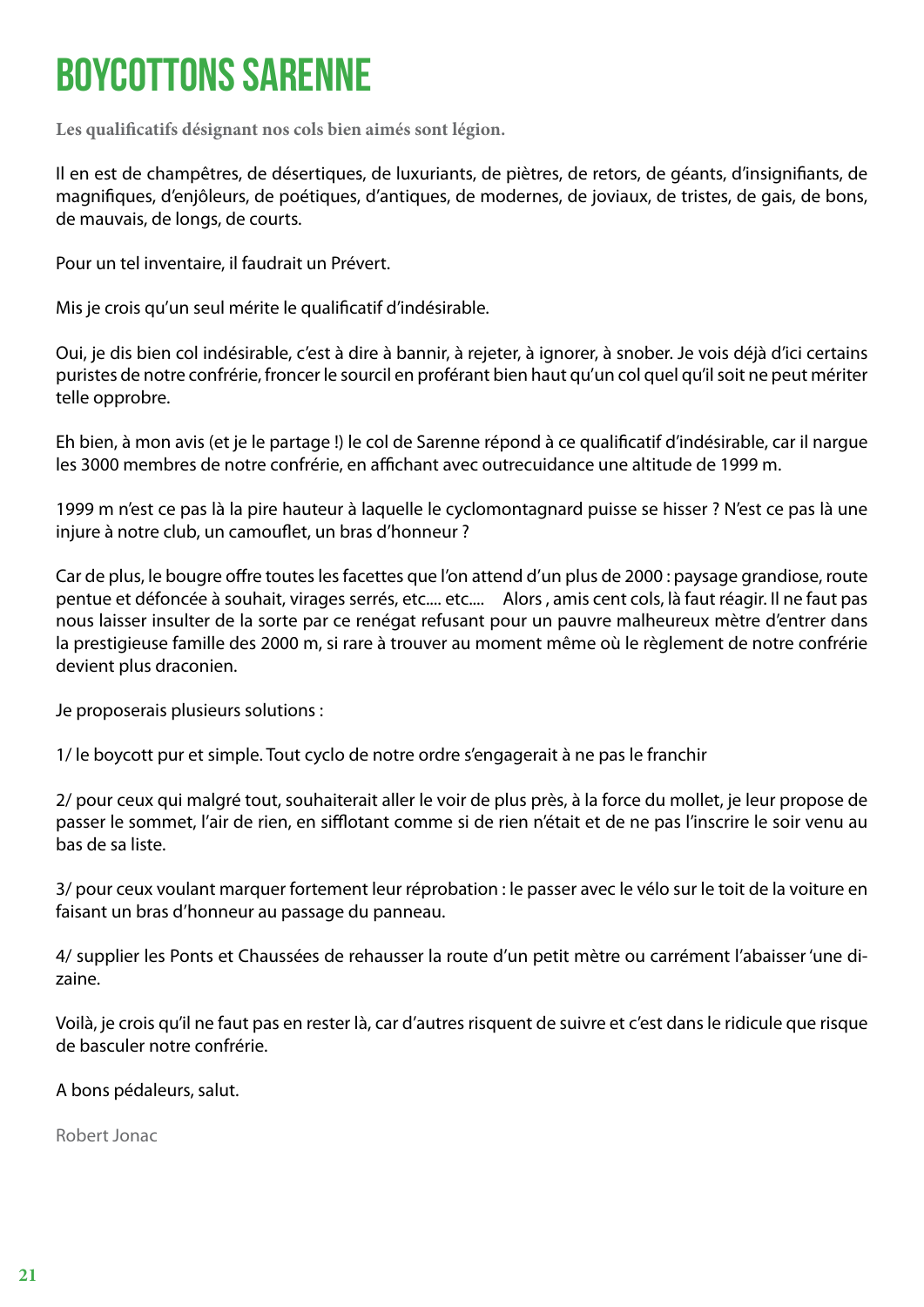#### <span id="page-21-0"></span>POUCE ! J'Y JOUE PLUS !

**Je me souviens, dans mon innocence de petit enfant, menottes par en dessous le guidon, gambettes chétives, la droite par en dessous la barre du cadre avec chaussette baissée tombant en accordéon sur la cheville, tel le funambule sur son fil, avoir osé tenter en totale autonomie mes premiers tours de roues à allure libre sur bicyclette type fédérale, un peu à la manière d'Icare sur son cerf-volant. Faut dire qu'Edmond le berger, un voisin au visage hilare et complice à souhait me facilitait bougrement la tâche en laissant traîner volontiers son « Elvish « à portée de ma main, en rigolant sans en avoir l'air à chacun de mes ébats et en m'encourageant à chacun de mes échecs.**

Moi, le mollet encore bien tendre, vite noirci par le cambouis faute de ne pouvoir m'empêcher de le frotter à une chaîne copieusement graissée comme à dessein et rapidement découragé, par les incessants zig-zag que je ne pouvais redresser, les rugueux atterrissages que je n'arrivais pas à maîtriser, j'arrêtais là, tout net mes multiples tentatives.

Souvent surpris par l'apparition soudaine de ma tante qui m'élevait avec amour et garante de ma bonne éducation, je le cherchais du regard et avant que je ne reçoive mon compte de claques, entre deux sanglots, chaque fois, je lui glissais du coin des lèvres ; « Pouce ! j'y joue plus ! «.

J'ai grandi, poussé par la pendule qui règle notre temps et est arrivée l'heure où l'on a obligation de s'instruire. Du lundi au mercredi, le vendredi et le samedi dans les périodes où je fréquentais l'école, j'ai commencé par apprendre l'heure et la durée des récréations, j'ai même tout de suite compris qu'en hiver on y pousserait les billes et qu'en été on y taperait dans le ballon ou on y frapperait dans la pelote.

Puis, sur le coup de mes onze ans, je suis devenu un grand, et j'ai eu droit à mon premier clou ; pour rentrer plus tôt après la classe avait prétexté mon père... (paix à son âme) en fait, j'héritais d'un vélo américain, reliquat d'un stock de guerre qui n'avait... pas du tout belle allure mais qui semblait robuste. Après de nombreux tests, (dont J. C. Loire devrait s'inspirer) le cours moyen déclara dans une belle unanimité que j'étais en possession de la bécane la plus solide de la classe. Aussi, les jeudis, avant que je ne commence à entasser les emplettes familiales sur son porte-bagages, elle servait de monture à tous les copains qui nous attendaient pour jouer au bas du « Haut Térrè «, une montée cyclomuletière raide et caillouteuse à souhait où tout le village venait déverser ses ordures en contrebas. Le jeu consistait à grimper le plus haut possible sur la butte sans mettre pied à terre. A ce jeu, je n'étais pas le champion, alors, tout écarlate et complètement époumoné, chaque jeudi, j'ai toujours été le premier à crier : « Pouce ! j'y joue plus «.

Emporté par l'élan d'une vie trop rapide, j'ai confondu loisir et compétition et dans la folle ivresse de mes dix-huit ans, j'ai eu à cœur le désir de la course. Fallut alors troquer mon américaine complètement tordue contre une rutilante gazelle dont l'absence de garde-boue et de porte-bagages était largement compensée par deux dérailleurs ; l'un à l'avant sur deux plateaux, l'autre à l'arrière sous une roue libre à quatre rangées de dents sans boyaux. Puis, le jour où je me suis ouvert de mes intentions à mes parents, j'ai créé un premier scandale. Un second, sera évité de justesse lorsque je suis rentré sain et sauf de ma première expédition après m'être signé leur autorisation sur la première licence.

Ainsi, j'ai donc pu passer les meilleurs moments de mes plus belles années aplati sur ma machine, le nez dans le guidon avec comme unique panorama les roues arrières de mes frères d'armes, n'oubliant jamais de leur montrer la mienne en juste retour. Mais le plus grave, chers confrères du Club des 100 Cols, et je m'en confesse auprès de vous, c'est que j'ai escaladé mon premier col lors d'une épreuve contre la montre ; le col d'Aubisque pour ne rien vous cacher. Me pardonnerez-vous, sans nul doute, lorsque vous aurez appris que ce jour-là, il n'y eu un temps ni beau ni bon ; un brouillard à couper au couteau et mes ralentissements ajoutés aux accélérations de la trotteuse en furent la cause. De toute façon, mon nom n'ayant jamais pu sortir du cadre de la page sept du quotidien régional et las de tourner en bourrique autour des agglomérations et des pâtés de maisons, à la compétition, je lui ai dit : « Pouce ! j'y joue plus «.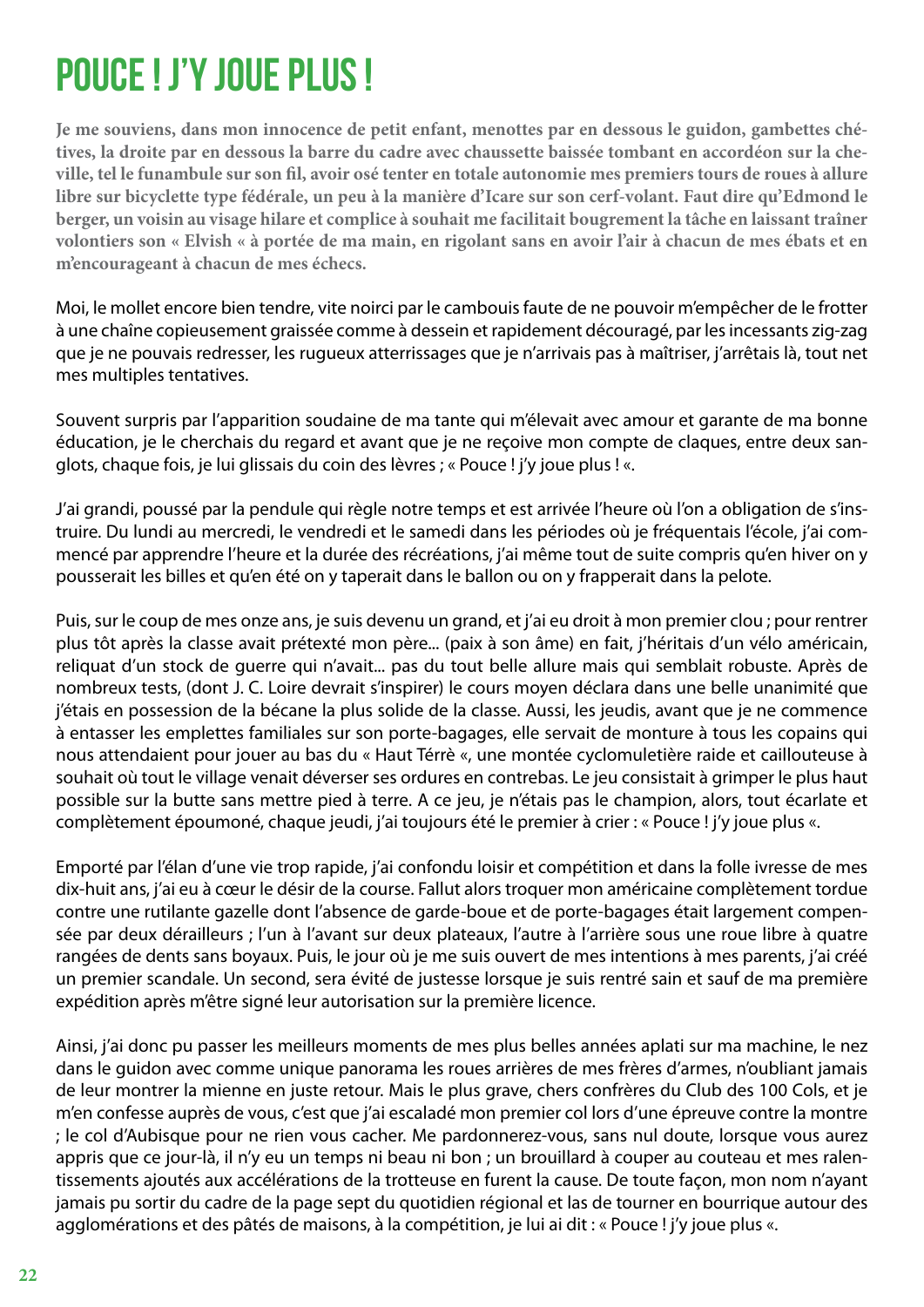J'ai laissé passer beaucoup de saisons avant de découvrir des joies jusque-là ignorées par manque d'imagination. Sans me laisser abattre. J'ai enfin pu fortifier mes idées. Des horizons nouveaux se sont ouverts et les kilomètres n'ont plus eu la même longueur. Les cols sont devenus mon obsession et la montagne ma fascination. De monts en vallées, de vallées en plaines, je me suis laissé griser dans des rêves inventés chaque nuit, je ne suis, sans doute pas le seul dans ce cas, mais il n'est pas facile de les concrétiser. Pourtant, en redescendant du Menez Hom, je n'ai pu résister aux chants des sirènes qui s'ébattaient sur la plage de Pentrez. Sur la route des légendes, au plus profond de la forêt des Ardennes, tel un éclair, j'ai vu étinceler le fil de l'épée de Renaud dans un rayon de soleil. Par une nuit bleutée, entouré de crètes roses bonbon, au-dessus de l'Hospitalet, j'ai stoppé le ronronnement de la dynamo pour mieux percevoir les triolets du rossignol qui se mêlaient aux trilles du loriot. En route pour le Ventoux, sur le coup de midi, je me suis endormi dans une caverne non loin de St Cirq-Lapopie et, au couchant, j'ai fait trempette au détour d'un méandre du côté de Ste Enimie. Pas une fois, depuis le Mont-Saint-Aubert cher à l'ami Tignon jusqu'au Mont Saint-Clair en passant d'un seul coup d'aile par le Grand-Colombier et le Galibier, ni depuis l'alto Jaizkibel jusqu'au Rock Trevezel via Salettes et Bachassette, il ne m'est venu à l'esprit de dire « Pouce ! j'y joue plus «.

Enfin, est arrivée l'année folle où dès les premiers jours de pluviôse, certains esprits malins, dans un but lucratif non déclaré, vous transforment vite fait bien fait un citoyen en sans-culotte. Moi, sans noblesse et sans faire la révolution, mais seulement pour en fêter à ma manière son bicentenaire, j'ai adopté sur-lechamp, dés mars, un texte me donnant obligation de franchir mon, 200 ième col avant que n'arrive nivôse.

Bleu, blanc en route ! et me voilà parti à l'assaut des bastilles et autres places hautes. Hélas ! ... Mille fois hélas ! , voilà que la poutre maîtresse de ma charpente, sans crier gare, laisse apparaître une saillie entre un tenon et une mortaise et douleur s'en suit jusqu'à devenir insupportable. Les langues bien pendues, en profiteront même pour en rendre ma monture responsable, la qualifiant d'engin de torture. En tout cas, me voilà maintenant, le jour en train de randonner de salles d'attente en couloirs, effectuant les contrôles dans les cabinets médicaux à coups de radiographies. La nuit, quand je ne compte pas les lacets d'un Stelvio ou d'un Simplon sans en voir jamais la fin comme on compte les pattes des moutons, je cauchemarde. Même les cols de ma liste sont prétextes à cauchemars. Une nuit, je me suis transformé en chevalier Bayard partant en exil bravant bien des tempêtes. A peine sorti de la tranchée, la sentinelle me barrait la route. Alors dans le crépuscule, j'ai foncé sans m'occuper du pendu qui se balançait encore au bout du Noyer. Trois bornes me séparaient de la Baraque et j'étais dans un état d'extrême tension quand je poussais le portillon. Depuis l'entrée, on apercevait un cendrier en cristal de Firstplan posé sur un coin de la cheminée. Sur la vieille commode boiteuse, une ventouse renversée servait de bougeoir, des journaux jaunit par le temps jonchaient le sol et sur la table bancale la Lebe (lièvre en gascon) sans doute attrapée par le braconnier de Pisse-loup à l'aide d'un Collet, gisait dans du Linge maculé de sang complètement raide et froide. Trempé de sueur, je ressortais, sur le Prés-des-Raves décapités à la Faucille finissaient de pourrir. Je cherchais à tatons dans le noir le Télégraphe qui me relierait à un monde meilleur. Peine perdue, pénitence, je dus m'agenouiller devant La Croix de Bozon, la Croix de Boutières, la Croix Morand, et la Croix de la Serra, mon calvaire se terminant au pied de la Croix St Robert. Un peu plus loin derrière une Croix de Fer rouillée, Ste Colombe et St Ignace ricanaient. A demi-réveillé et dans les Vignes du Seigneur, j'eus bien du mal à rentrer à bon port dans mon lit : je n'étais pas Guery.

Alors, chers confrères du Club des 100 Cols, en cette année vèlorutionnaire. Sachez que seuls, les craquements de ma charpente m'ont empêché de concrétiser mes nobles intentions. Si on vous affirme que j'ai rendu ma copie blanche à l'ami Dusseau, ne m'envoyer pas à la guillotine et ne croyez nullement en la rumeur qui raconterait que je vous ai dit un définitif : « Pouce ! j'y joue plus «.

Norbert Labayle 2520 ACSL Roquefort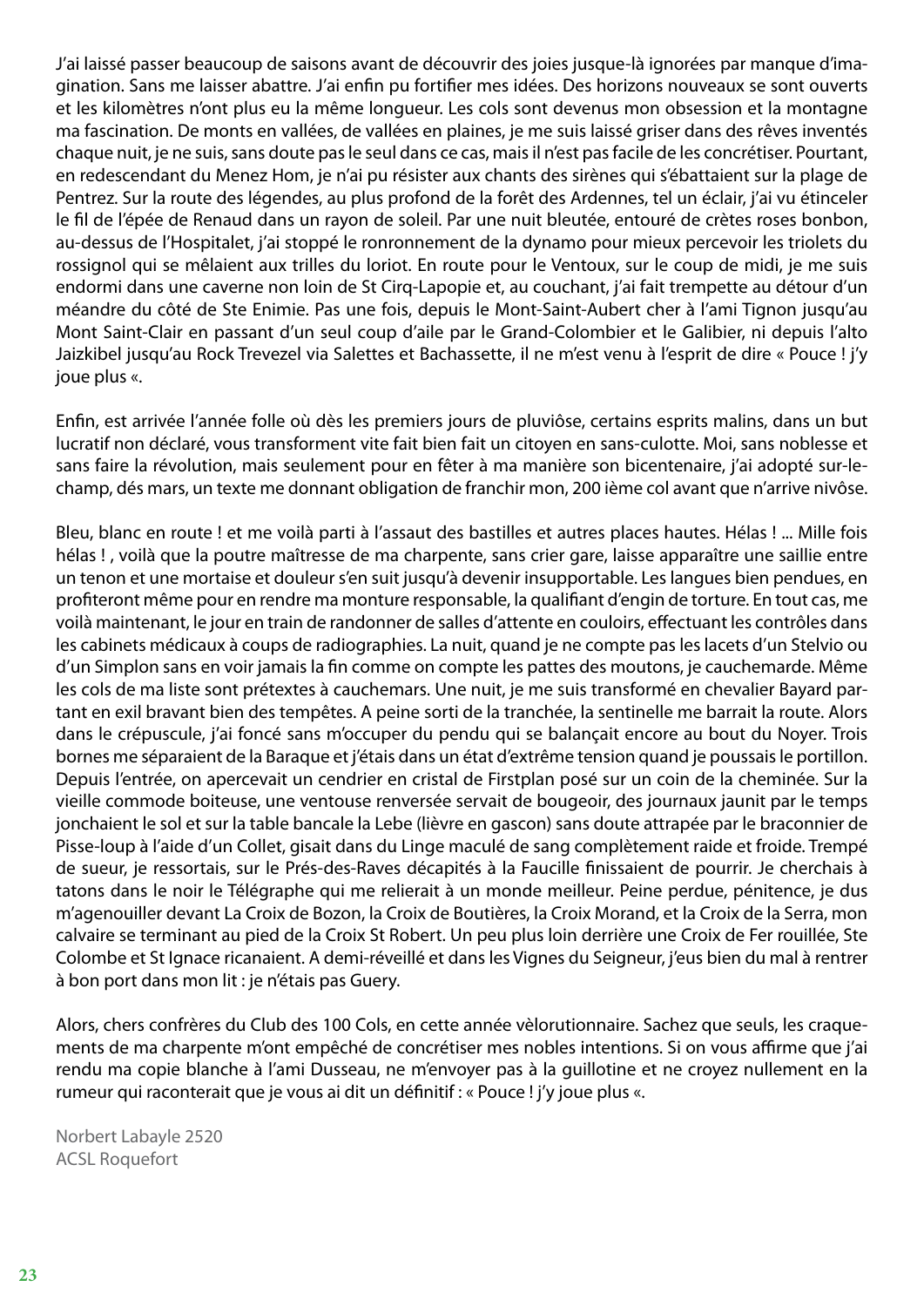## <span id="page-23-0"></span>LES «GRANDS SOMMEILLER» (2993 ET 3000) ET QUELQUES PLUS DE 2000

**Bardonnecchia, Italie, sortie du tunnel du Fréjus. Je récupère mon vélo à la descente du train et attaque le morceau du jour : 25 kilomètres d'ascension pour passer de 1160 à 3000 mètres, dont 20 de non revêtu. Les trois premières bornes sont très pentues plus de 10 %) mais ombragées. Des Issarts (1443 m) à Rochemolles (1768), la route s'élève par à-coup, tantôt presque plane, tantôt un raidillon. Au superbe petit village alpin commence le non revêtu. Si au Parpaillon, j'avais été gêné par les autos, ici ce sont les motos, pourtant interdites, qui créent la circulation.**

Peu avant le lac de Rochemolles, la route redevient plate, donc en bon état tant que je longe le lac, soit sur prés de deux kilomètres. Il est bas à cette époque. Puis j'arrive au niveau du refuge Scarliotti, sis dans une petite cuvette verte, au milieu des pierrailles, dominé par la route s'élevant en lacets serrés pour franchir le verrou glaciaire. Des chevaux en liberté occupent le passage. De l'ancien péage, ne subsiste qu'une barrière levée qui commence à rouiller. Une fois ces lacets franchis, la route contourne une avancée rocheuse pour redescendre un peu et m'offrir 500 mètres de plat afin de traverser le torrent et de me préparer à affronter l'ascension finale. Tiens, un reste de goudron. Les 500 derniers mètres sont si infects que je dois y pousser mon vélo (mon cher Colbert).

Me voici au col du Sommeiller ouest (2993) (référence : guide des cols italiens édité par G. Rossini). Devant le lac, un panneau indique : 3009 mètres. Mon altimètre confirme que les 3000 sont dépassés. Le refuge, il y a peu décrit comme gardé, est laissé à l'abandon : ne pas compter y passer la nuit. Je pousse au second col du Sommeiller (celui de l'est : 3000), en suivant la route. Mon 700 ème.

Il m'aura fallu quatre heures pour monter en m'arrêtant pour manger et faire de nombreuses photos plus de 40) tant le paysage est beau. Je ne crois pas que je serais allé plus vite avec un VTT, sauf à la descente : moi qui suis paraît-il un bon descendeur, j'ai mis une heure et demie pour revenir sur Bardonnecchia. Un VTT m'aurait fait gagner allègrement une demie heure.

Pour l'histoire, Marie Elodie Collandre-Tarreyres qui a connu cette époque, m'a dit que ces deux cols et le mont avoisinant tirent leurs noms du concepteur français du tunnel du Fréjus. Noms donnés par les Italiens, les Français n'ayant alors pas cru en l'avenir de cet axe aujourd'hui vital.

De Bardonnecchia, j'ai décidé de rejoindre Nevache par le Mauvais Pas et le Col de l'Echelle, muletiers classiques côté italien. Et bien non. Maintenant, ils sont intégralement goudronnés. Ce qui n'est pas plus mal, car les 10 % du Mauvais Pas, sur 3 km m'ont fait vraiment mal.

Nuit en gîte à Nevache. En y posant Colbert, je m'aperçois avec horreur qu'il est passé de la couleur noire à la blanche (y compris la chaîne !) et que j'ai oublié ma pompe dans le coffre de la voiture en rentrant de la R.V.V. trois jours plus tôt, voiture restée, elle, à Lyon !

Question ravitaillement en eau : pas de problèmes, on suit le torrent et il y a de nombreuses fontaines ou sources, même en cet été 1989 pourtant si sec.

#### Quelques autres 2000

Départ de Névache vers 6 heures. Je remonte la vallée de la Clarée jusqu'au bout pour aller chercher le Seuil des Rochilles. Le soleil levant teinte de rouge les sommets. La route finit au refuge. Le sentier est roulant, très roulant. Sauf par trois fois où il me faut franchir des barrières de rochers. Mais je monte aussi vite que les randonneurs pédestres que je suis : une heure pour 350 m de dénivelé, sans portage, avec arrêts photos. Je contourne le premier lac (Seuil des Rochilles : 2459 m), fais en dix minutes l'aller-retour au col de la Plagnette (2510), toujours sur le vélo, pour aller ensuite au col des Rochilles (2496) d'où part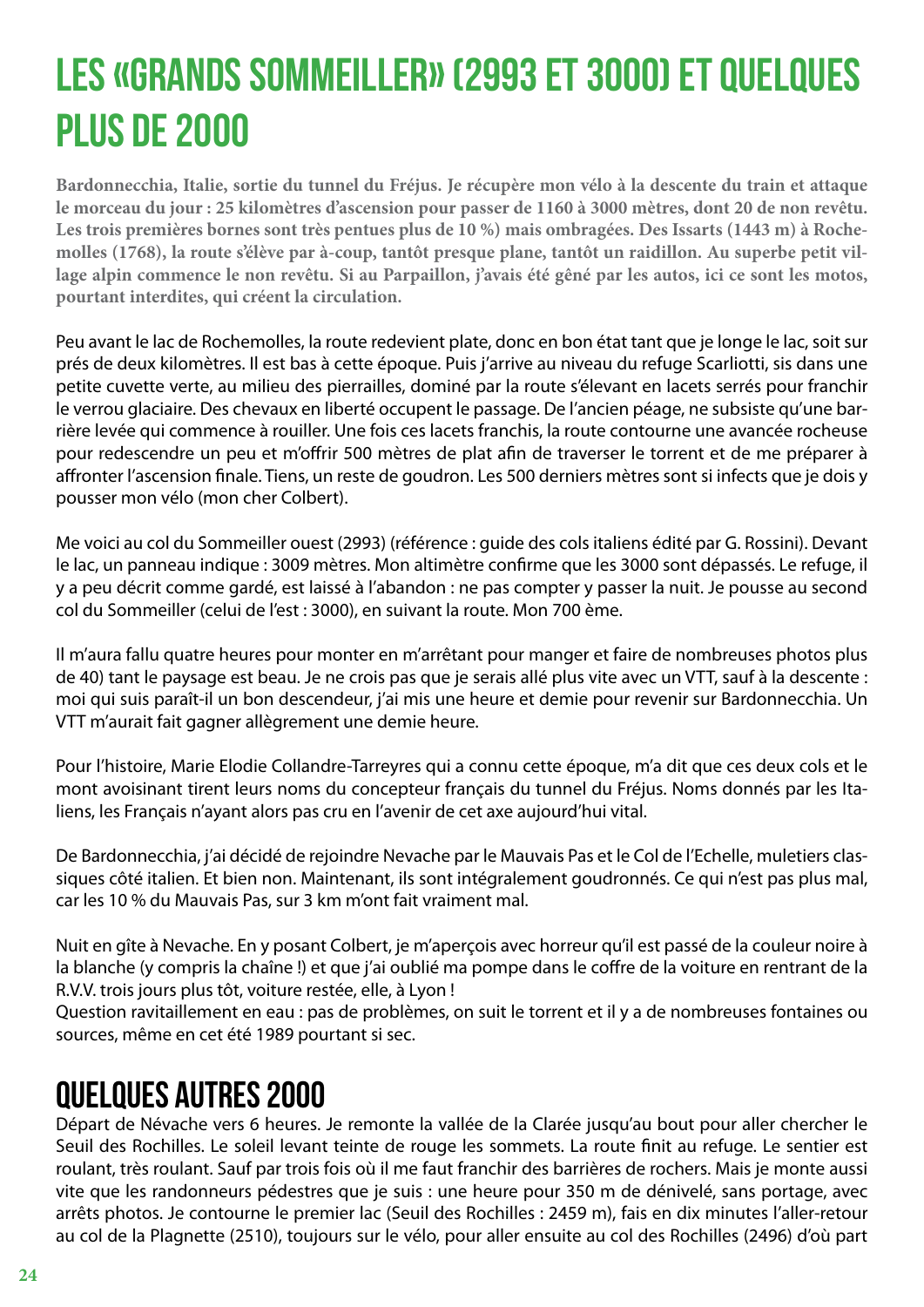<span id="page-24-0"></span>le sentier menant au col des Cerces (2574). Le paysage est superbe, manquant certes d'un peu de neige, mais superbe. Le col des Cerces m'oblige à un peu de portage (50 m) et un peu plus de poussage (300 m). Sec et rocailleux ; point de vue nul ; n'aurait-ce été la particularité d'être un plus de 2000, je n'y serait pas allé. Retour au col des Rochilles. Descente sur les baraques militaires vides. Col de la Pare (2412) à qui je ne trouve pas trop l'air d'un col (tout comme au Collet qu'on trouve en montant le Mollard). Descente sur Plan Lachat. Prévoir des gourdes, car s'il y a des lacs, il n'y a pas de sources.

Je descends sur Valloire et fais demi-tour. Si, si, je suis maso, non ? J'attaque la montée au Galibier. 26 X 28. Une heure quarante et quelques photos jusqu'au sommet. Photos sur le col de Plan Nicolas (2406) que je viens de passer et sur le Lautaret dominé par les glaciers de la Meije. Tellement joli que, pour une fois, je dérogerai à ma règle : je m'arrêterai en descente pour refaire des photos.

Col du Lautaret : tampon BPF, plein des gourdes et descente sur Grenoble par un route « dég... « et un vent contraire non négligeable ; avec un peu avant la Grave, un panneau vantant le panorama sur la Meije au-dessus de vous. Un conseil : ne regardez pas, sinon vous risquez de rater le lacet qui suit le panneau à moins de 100 mètres comme cela a failli m'arriver ! Car ce lacet, on ne le voit pas arriver, caché qu'il est par une petite courbe. Puis ce fut de Bourg d'Oisans à Grenoble le bouchon automobile consécutif au passage du Tour.

Ce sont ainsi 10 plus de 2000 qui sont venus enrichir ma collection qui commençait à être un peu juste de ce côté-là. Me voilà tranquille pour quelques temps. Et heureux, car des images plein la tête et l'appareil (trois pellicules). Pour des cols finalement à la portée de tous et toutes.

P. Chatel

#### SI MA MERE...

Si ma mère avait su faire du vélo Si ma mère avait fait du cyclotourisme Nul doute qu'elle aurait aimé Aller de sanctuaires en sanctuaires D'oratoires en oratoires De pèlerinages en pèlerinages D'ou cette collection de cols Dont la dénomination exprime Toute notre culture judéo-chrétienne catholique Toute la richesse artistique de notre civilisation Toute notre histoire séculaire profane et religieuse Toute notre aventure collective et personnelle Temporelle et spirituelle C'est tout l'héritage, toute l'éducation, Tout l'exemple que j'ai reçu d'elle Sans parler du cœur et des jambes Indispensables pour bien pédaler Elle m'a tout donné avec aussi la liberté Et la joie de rouler malgré le souci Qu'elle s'est toujours fait de me savoir sur les routes Je ne suis et ne serais toujours Que son diablotin de petit Paulou

Paul André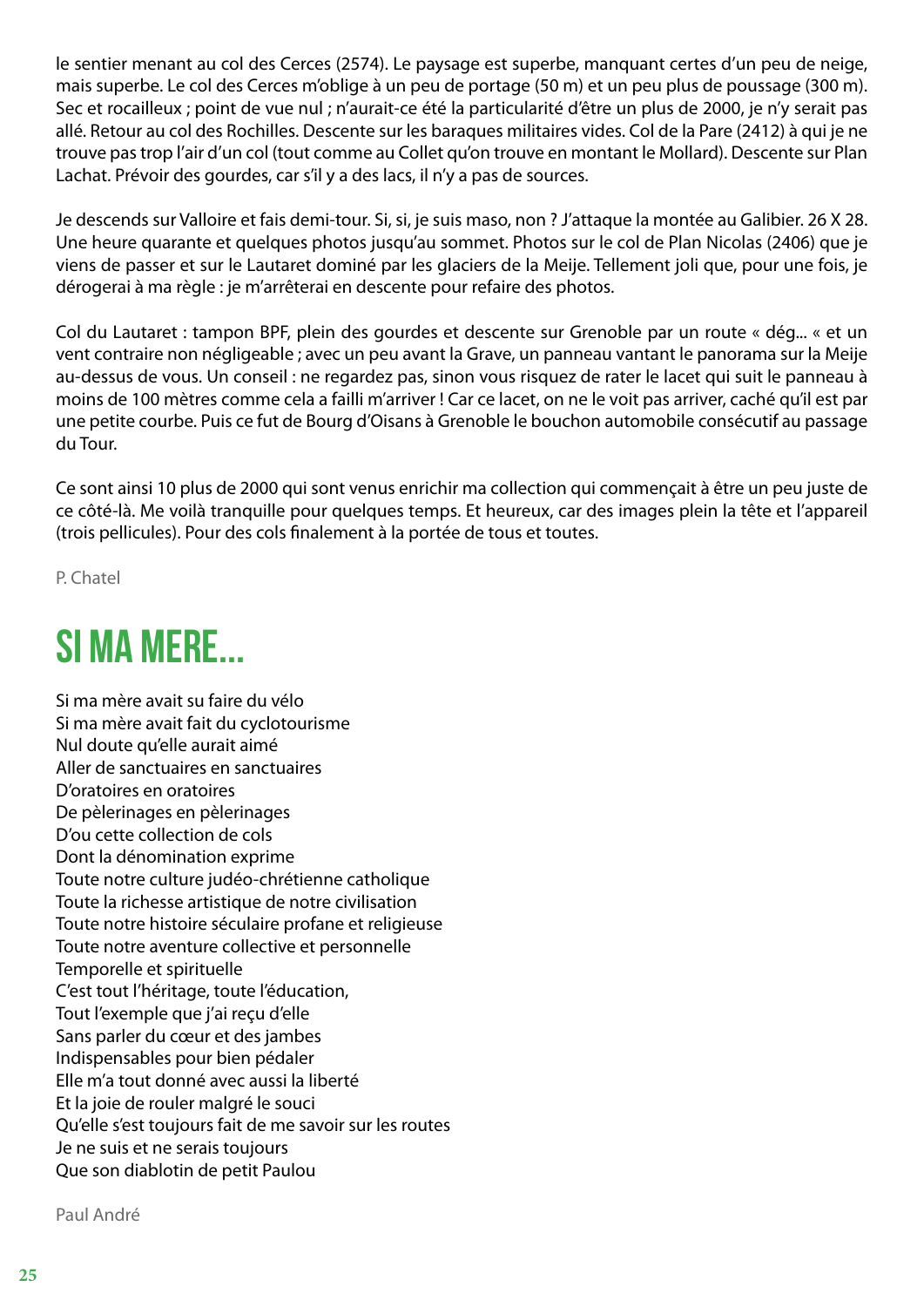#### <span id="page-25-0"></span>1989 BICENTENAIRE DE LA REVOLUTION 1989 DIXIEME ANNIVERSAIRE DE LA VEROLUTION

**SELON L. LARUAZ TELLE QUE PARUE EN LA REVUE 1980**

En cette époque où il est bon de réglementer même la façon de pratiquer la bicyclette, le règlement du « Club des Cent Cols « apparaît beaucoup trop laxiste. Le conseil de la vélorution à décidé d'adopter les articles modificatifs suivants :

**Art 1** : Il est interdit de choisir son lieu de vacances en fonction de la liste des cols français. Les offices du tourisme locaux risqueraient de se lancer dans une surenchère dangereuse en baptisant « col « n'importe quelle grimpette (ne faisant qu'imiter en cela les commentateurs de la télévision et les cyclistes en chambre). Afin de dissuader les éventuels contrevenants, un col dans le Bas-Rhin vaudra deux cols corses, et un col dans le Pas-de-Calais (cherchez-le) cent cols drômois.

**Art 2** : Il est interdit de signaler à René Poty les nouveaux cols qui lui auraient éventuellement échappé. Après tout, si Elie Bordat et la famille Routens en veulent de nouveaux, ils sont assez grands pour les trouver tout seuls. Sinon, on n'est pas prés de les rattraper...

**Art 3** : Il est interdit de consulter la liste des cols après un circuit ou une randonnée pour voir si, des fois, y-z'auraient pas mis un col là où l'on avait vu qu'une montée. Participants du Circuit des Vosges, avez-vous noté le col de Rougimont, dans la mise à jour 1979 Eh bien, pour l'inscrire, il faudra retourner à Saint-Dié.

**Art 4** : Il est interdit de passer ses longues soirées d'hiver à consulter la carte Michelin pour essayer de dénicher les routes les plus « rentables « (préparer plutôt des articles pour la revue). D'ailleurs, vont être interdites à la circulation des cyclistes :

- La route de Jausiers à St-Etienne de Tinée qui avec un peu de marche à pied (trois minutes en tout) permet d'inscrire quatre « plus de 2 000 « en un seul.

- La route des Crêtes dans les Vosges.

- L'ensemble du département de la Corse.

- Et toute portion de route où la densité de cols viendrait à dépasser un chiffre de un pour 20 kilomètres. Si vous n'avez que quatre semaines de vacances par an, on ne voit vraiment pas pourquoi vous vous obstinez à augmenter votre nombre de cols franchis...

**Art 5** : Il est interdit de comptabiliser les appellations purement régionalistes, voire séparatistes, ou même franchement étrangères, telles que : cormet, hourquette, grau, port, etc...

**Art 6** : Il est interdit d'emporter une montre dans la grimpée d'un afin de ne pas pouvoir dire, par exemple : « J'ai monté la Colombière en une demi-heure «. Ou alors, prendre une montre qui marche.

**Art 7** : Il est interdit de poser soi-même une pancarte baptisant « col de Machin « un vague passage entre deux collines. Ceux qui auraient agi, ainsi, par exemple au Col de Montessuit (73) sont priés de l'enlever dans les plus brefs délais.

**Art 8** : Il est interdit d'effectuer un classement quel qu'il soit entre les membres du « Club des Cent Cols «. Il ne faudrait pas que ces fringants coursiers, sentant l'embrocation, avec roues de 700 et sans garde-boue détruisent l'esprit du cyclotourisme, ou donnent des complexes aux gens de la F.F.C. (seule habilitée à..., etc..., refrain connu).

**Art 9** : (Mais pas nouveau, paraît-il) il est interdit d'interdire...

Pcc. Laurent Laruaz, Cyclos de la Vallée de Thônes (74)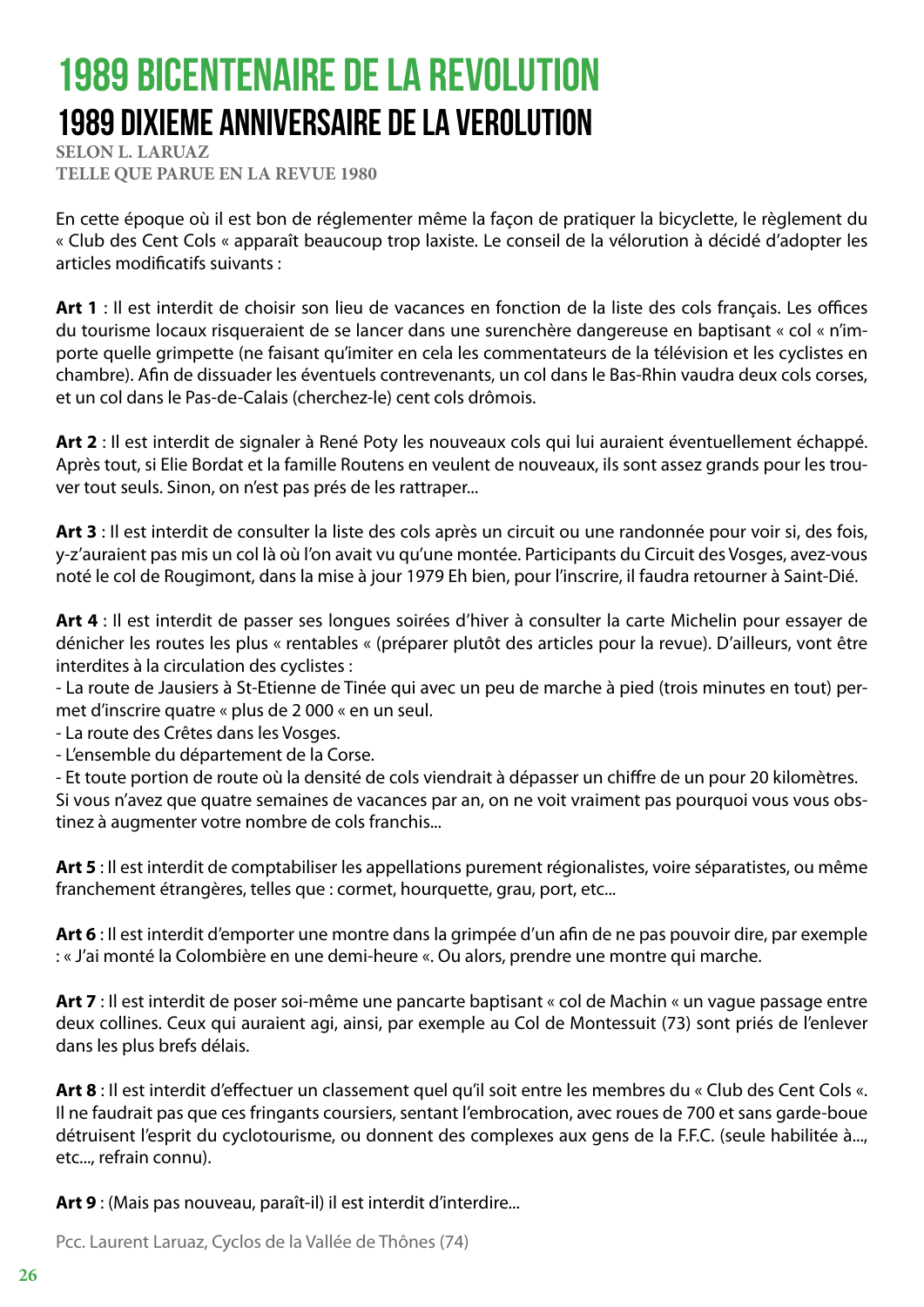#### <span id="page-26-0"></span>«LA MARSEILLAISE» ET «LE PETIT VIN BLANC»

**Je n'étais encore jamais allé à Thiéry.**

Je n'y étais encore jamais monté, peut-être parce qu'il n'y avait pas de col. Thiéry ? Un vieux village perché comme il en existe beaucoup dans les Alpes-Maritimes, sur d'anciens itinéraires abandonnés depuis le nouveau quadrillage des routes carrossables... Thiéry ? 71 habitants, à 64 km de Nice et à 1042 mètres. Une très belle route goudronnée, la D226 permet d'y monter à partir de Villars-sur-Var à 415 m en 13,5 km (le Var coule en contrebas, à 266 mètres).

13 km 485 m 12 km 520 m 11 km 560 m 10 km 604 m Moyenne 4 %,quelques faux plats et le reste à 7 %

9 km 680 m 8 km 750 m 7 km 819 m 6 km 896 m 5 km 968 m 3.7 km 1050 m 2.7 km 1129 m 2 km 1183 m Moyenne: presque 8 %

Tout en montant et regardant le profil, le relief et l'horizon, je me doutais bien que la route franchissait quelque chose qui ressemblait à un col mais aucune carte, aucun document même du Club des 100 Cols ne signalait un nom de col ; alors imaginez ma joyeuse surprise d'arriver sur cette ligne de crête marquée d'une croix, d'une chapelle (consacrée en 1604 à Ste-Marie de Thiéry, par l'évêque de Nice Raimbert 1er) et de quelques services des ponts et chaussées : Col de la Madone\* 1183 m

De là, vers le nord, et jusqu'à la D30, de St-Sauveur-sur-Tinée à Beuil par le Col de la Couillole (1678 m) un itinéraire muletier facile permet de franchir le col de Courbaisse 1629 m, la Baisse du Brec 1688, le col St-Pons 1427 m (une ancienne chapelle y a été aménagée en gîte), le col de la Sinne 1438, le col des Fourches 1560, la baisse de Tavanières 1715, la Bouche de Gaïra 1723, le col de Terme Ribi 1696 m... plus quelques autres à droite et à gauche de cet itinéraire principal, en une seule journée.

C'est ce que j'ai fait en partie pour revenir à mon point de départ... et l'idée de descendre à Thiéry 1042 m à partir du col de la Madone à 1183 m pour remonter ensuite au col, m'a paru, en fin de journée, un effort tellement... titanesque que j'y ai renoncé et, qu'une fois de plus, ma paresse a eu raison de mes ambitions : je ne suis pas descendu à Thiéry parce que je voulais y monter !... La veille, par un autre itinéraire muletier, je me suis approché jusqu'à l'altitude de 861 m... à la Baisse de Thiéry et c'est au retour, en plongeant sur Touët-sur-Var -» primitivement peuplé par les ligures quelques 8 siècles avant notre ère «- que pour la première fois de ma vie cyclo, un orchestre en chair en os et en instruments, a joué une vibrante Marseillaise... C'était le jour de la St-Médard... la météo était en grève... et c'était à la fin d'un discours du député-maire de Nice venu célébrer, inaugurer, parler, boire et manger avec quelques maires de communes voisines dans le cadre de la commémoration d'un enfant du pays : Désiré Niel Inspecteur d'Académie et député du Comté de Nice, mort en 1873.

Après « la Marseillaise « ce fut « Le Petit Vin Blanc « pour un apéritif d'honneur... j'y étais avec mon vélo... pour n'y boire que de l'eau.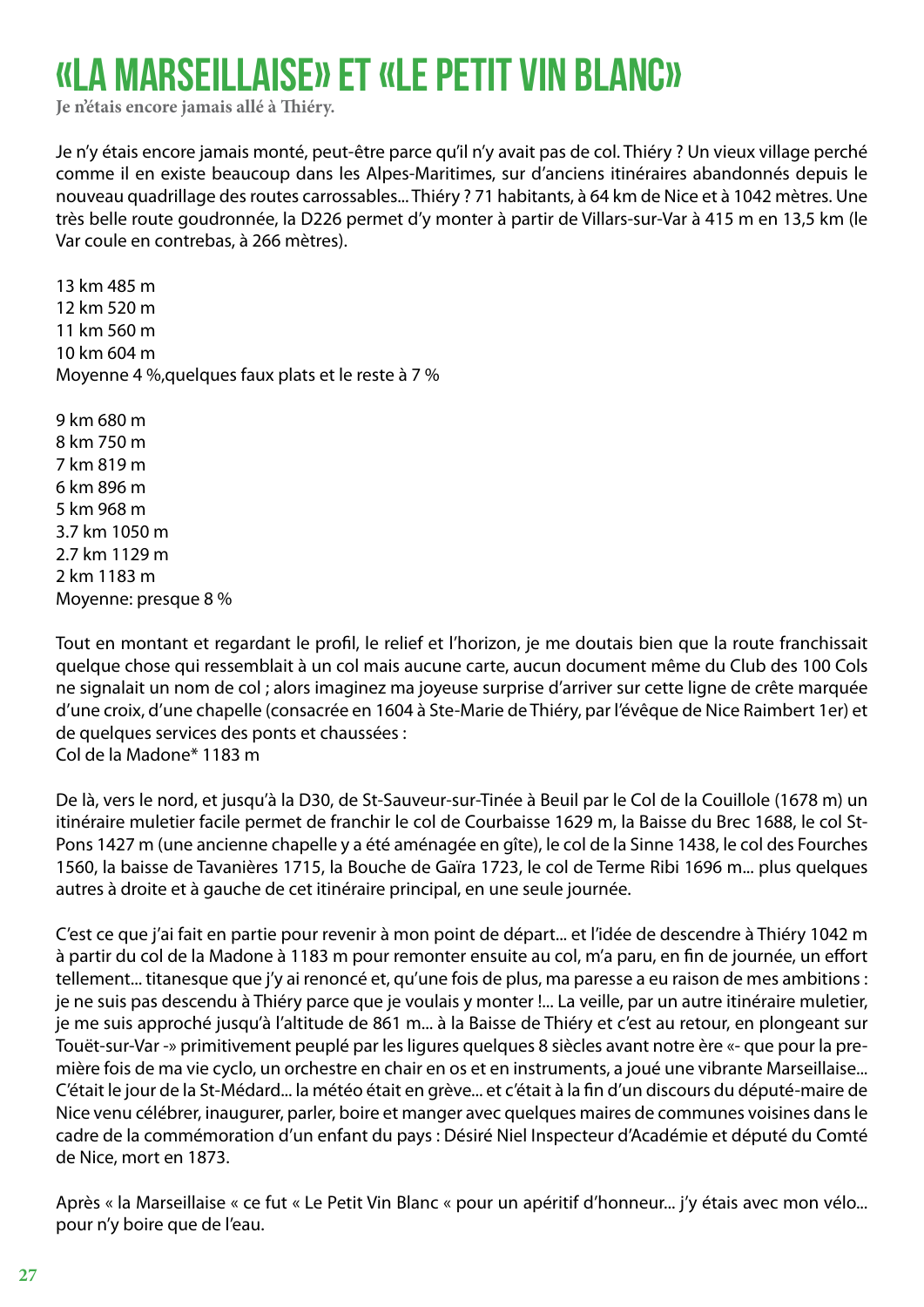<span id="page-27-0"></span>Et je ne suis toujours pas allé à Thiéry...

\* Michelin 81 20 19 61

Paul André Menton

#### COLLES OU COLOMBINS

**Au voleur ! Au voleur ! A l'assassin ! Au meurtrier ! Justice ! Juste ciel ! Je suis perdu, je suis assassiné ! On m'a coupé la gorge, on m'a dérobé mes cols ! Que sont ils devenus ? Où sont ils ? Où se cachent ils ? Que ferais je pour les trouver ? Où rouler ? où ne pas rouler ? Ne sont ils point ici ? Ne sont ils point là ? Rends moi mes cols coquin !**

C'est est fait, je n'en puis plus, je me meurs, je suis mort, je suis enterré ! N'y a-t-il personne qui veuille me ressusciter en me rendant mes chers cols ou en m'apprenant qui les a pris ? Euh ! Qui dites vous ? Ce n'est personne ? Ce n'est que le règlement ! Diable de règlement ! Qui m'enterre Goulet et Minier, raye Sapet, met une croix sur l'Homme Mort, abats Loup et Finiels. Oh ! règlement, aligne moi tout cela, ajoute un vent frisquet et une petite bruine et tu verras si le Pendu ne te paraîtra pas haut perché. Issartet et Engayresque : éliminés, et pourtant ! Placée à 800 kilomètres de Dunkerque et 350 de Perpignan, c'est bien de la haute montagne. Mais baste !

Tu me dis : «On te les rendra !» Vaut mieux pour le col di Toi, car cette année, je fais appel à la garde suisse et ses lansquenets : Simplon - Splügen - Bernina et autre Forcala. Si çà ne suffit pas, quelques Gaulois cisalpins, Pordoï - Brolio - Stelvio aidés de quelques vélites, Valparola - Falzarego - Eira pourraient te faire rendre gorge. Et céleste recours pour me remettre définitivement en Sella, c'est Santa- Maria et San Bernard'Hinault lui-même qui viendront à Longères ma liste.

Alors, mon Poty règlement, garde-toi bien ! Bonne Palade sans Pinei ni Mendola.

Valerisque Poquelin U.C. Mornas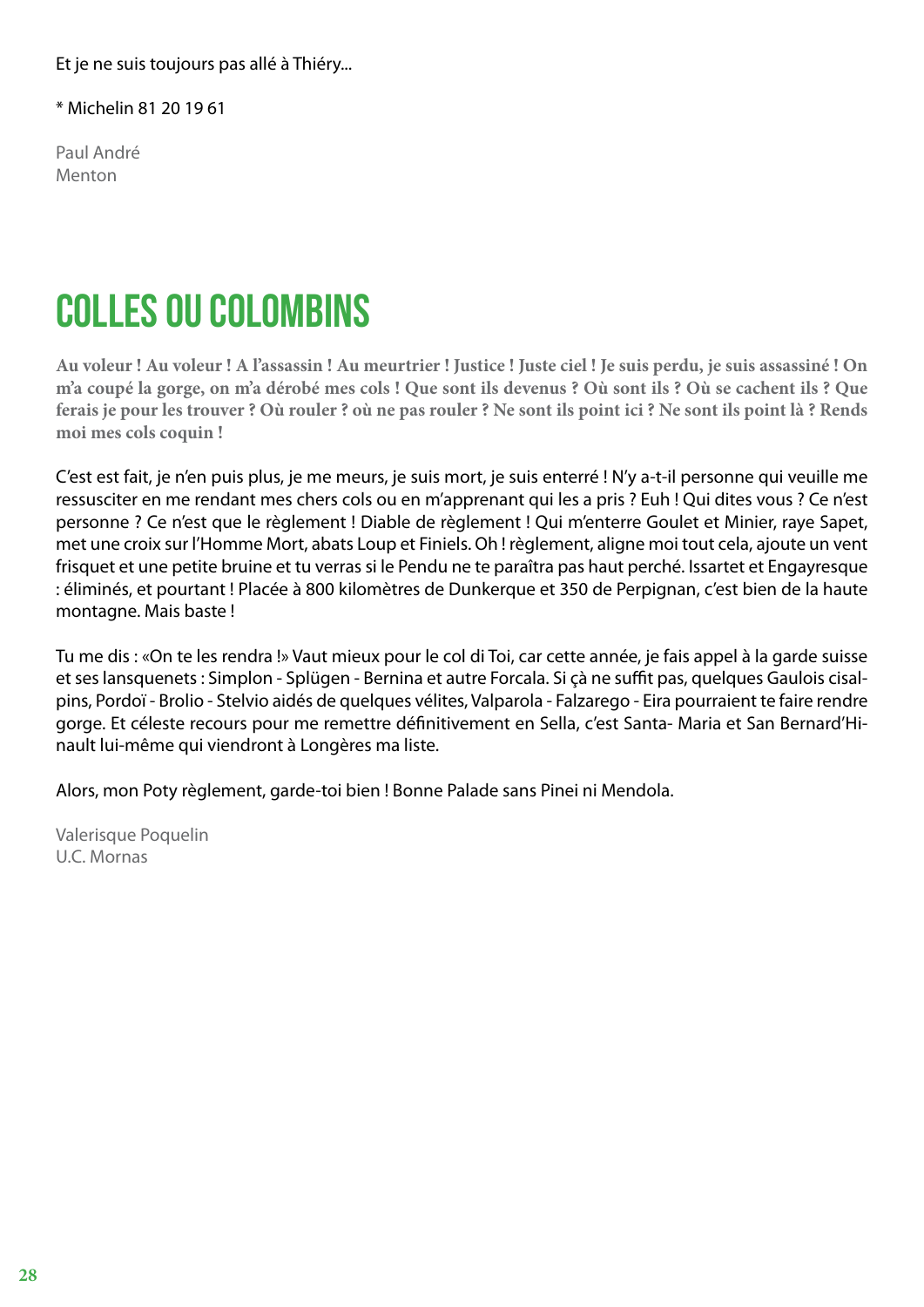## <span id="page-28-0"></span>MON 600eme

**Déjà certains, dont en temps normal je suis, disent : « Encore un qui va nous barber avec sa grimpée du Tourmalet , du Stelvio ou de l'Izoard «. Eh bien non ! Car ceux-là, je ne les connais pas encore ! Si, c'est vrai !**

Car si le 500ème avait été un plus de 2000 muletier, fait à VTT, avec sac à dos, dans les nuages et loin de tout, si le 700ème était un plus de 3000, j'aurais décidé pour le 600ème de faire tout l'inverse : à peine plus de 600 mètres d'altitude, du goudron, mon vélo et sa sacoche de guidon. Plus de nuages, mais la pollution citadine. Car ce col du Verdun se trouve en ville, cerné par des dizaines et des dizaines de milliers d'habitants.

Là, certains doivent faire la moue : « Bah , un col en ville... «, d'autres penser ! « Expérience à tenter «. Eh bien tentez-là. Personnellement, cela m'a fait 15 kilomètres de ville pour y aller, car si je suis lorrain, si ce col est celui de Verdun, il se trouve situé à... Lyon, où des raisons professionnelles et coliques m'ont amené (entre Nantes et Lyon, le chasseur choisit Lyon). Je profite du long pont à l'occasion du 8 mai pour y aller le dimanche matin, muni de mon I.G.N. AU 1/50000 (aussi précieuse pour le cyclo que celle au 1/25000, mais moins chère et de couverture plus importante).

Je m'attaque d'abord au contournement de Lyon, n'ayant pas voulu suivre les quai de Saône et leur ribambelle de feux tricolores, et de sens uniques. Les petites rues empruntées sont désertes, étroites et dépourvues de toute signalisation. C'est ainsi que je me retrouve au pied du col, côté Mont Cintre alors que j'aurai dû être côté Mont Thou : 1,5 km d'erreur, c'est peu après 15 km d'agglomération, mais cela permet d'effectuer la route des crêtes avec deux ou trois cols non reconnus, mais si réels, et surtout avec un panorama sur la vallée de la Saône et les Dombes à l'est, et la plaine de l'Azergues à l'ouest.

Une fois au col de Verdun, surprise, la base militaire sise à son pied vous apparaît comme une petite ville alors que l'on ne s'y attend pas. Comme j'ai du temps, je prends un muletier pour rejoindre Chasselay avant d'aller pointer le BPF de Chasay d'Azergues et de rentrer par de petites routes. A part au retour, entre Dommartin et Charbonnières, je n'ai pas été gêné par les voitures. Donc, c'est un col faisable sans problème un dimanche matin. En semaine, un samedi, la chose serait sûrement moins aisée. Mais le dimanche, hormis la densité des villas, on ne se croirait jamais à moins de 10 km du centre de Lyon.

P. Chatel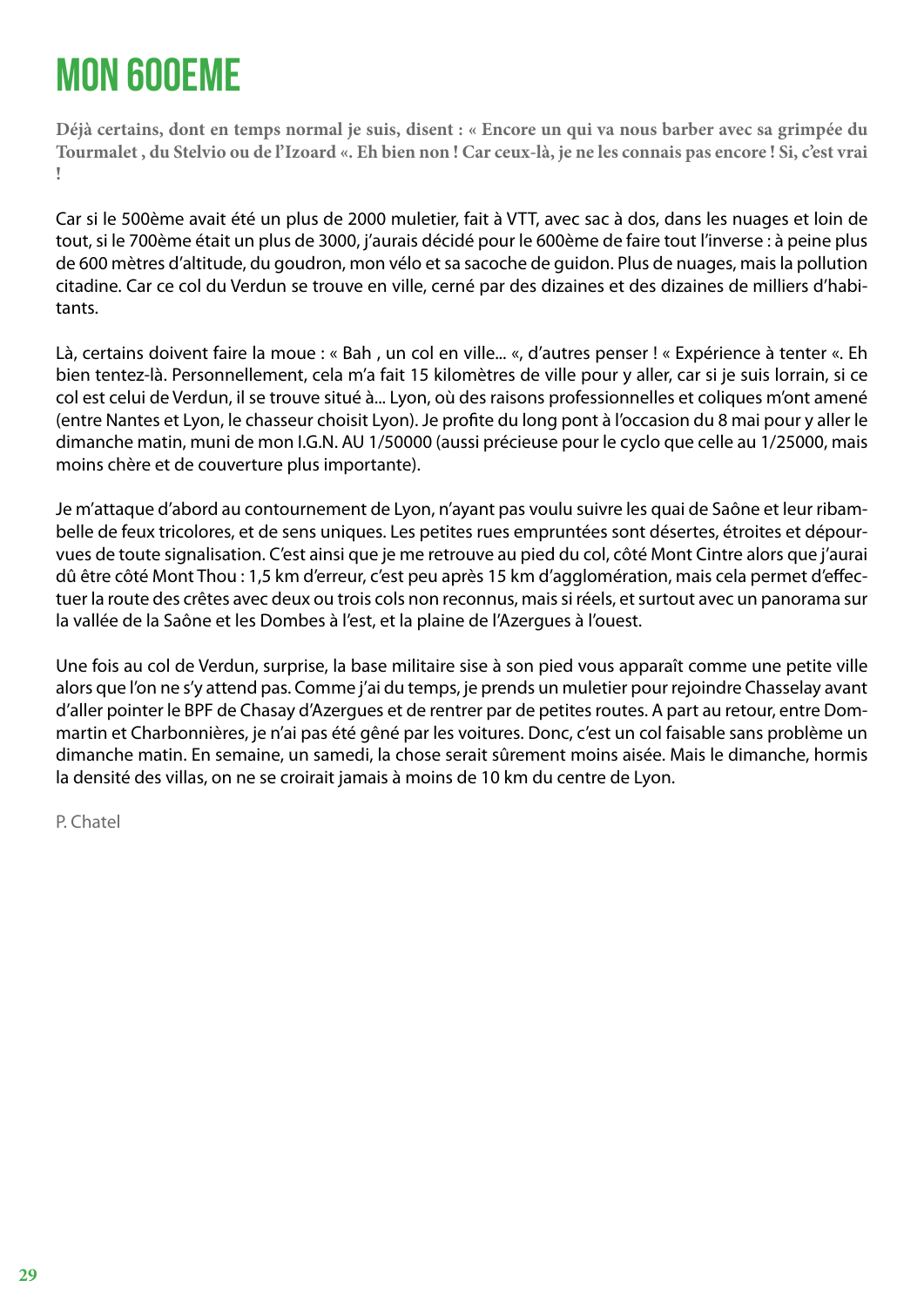#### <span id="page-29-0"></span>LES « CYCLOS PURS «...

Je t'ai maté, ô grand Ventoux En l'an trentième de mon âge Certes, j'avais mal aux genoux, La figure et le front en nage, Mais je dois à mes seuls mollets En mon quarante deux - vingt trois D'avoir grimpé, sauvage et fier Sans avoir mis le pied à terre Jusqu'à la cime dépouillée Où j'arrivais ivre de joie

Ah, si ma mère m'avait vu Elle ne m'aurait pas reconnu Le corps inondé de sueur, Elle aurait crié : «Quel malheur !» Et : «Que c'est triste, que c'est triste D'avoir un fils cyclotouriste Qui s'épuise à grimper au ciel Au prix d'un effort démentiel Pour cueillir la gloire éphémère, N'as-tu pas pitié de ta mère ?»

Mais c'est notre forte nature A nous autres, les « cyclos purs» Qui nous fait arriver là-haut Sans qu'on nous pousse dans le dos; Grimper les plus fortes pentes, Raser le gouffre qui nous hante, Supporter les pires chaleurs Pour mériter le seul bonheur D'obtenir vaille que vaille Un brevet ou une médaille.

Sans parler du cœur et des jambes Indispensables pour bien pédaler Elle m'a tout donné avec aussi la liberté Et la joie de rouler malgré le souci Qu'elle s'est toujours fait de me savoir sur les routes Je ne suis et ne serais toujours Que son diablotin de petit Paulou

Arsène Maulave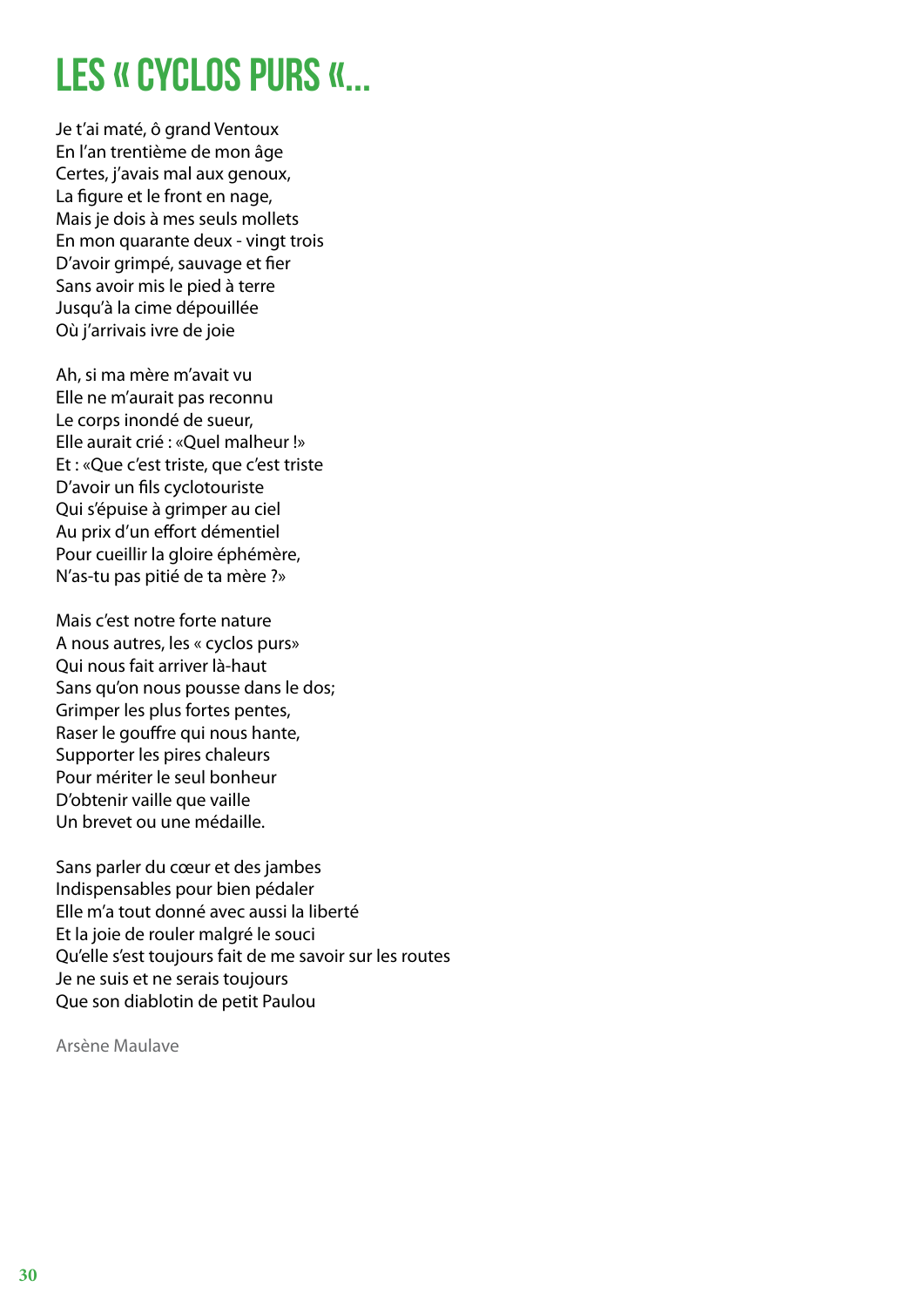## <span id="page-30-0"></span>INAUGURATION DU COL DE BERTHEN EN FLANDRES

#### Samedi 8 Septembre 1990

Un col en Flandres ! Voilà une nouvelle qui pourrait é tonner le monde du cyclotourisme. Et pourtant, le joli petit col de Berthen en Flandres (altitudes : 109 m) répond à toutes les conditions requises pour être reconnu et apprécié. Niché dans la chaîne des monts entre le mont des Cats et le mont de Boeschepe , il est le passage naturel entre la Flandre intérieure et la Flandre maritime.

Côté sud, il débouche sur un panorama touristique superbe, avec le mont des Cats et son monastère, sur le petit village rouge de Berthen et son clocher nichés dans le verdure, et sur le mont Noir aux approches de la Belgique. Côté nord-ouest, il donne accès à une route serpentant dans les bois, les près, et débouchant dans la plaine infiniment plate qui mène à la mer du Nord.

Ce col, découvert lors du brevet des Monts des Flandres de l'URFA en septembre dernier sera officiellement inauguré le : Samedi 8 septembre 1990 (après-midi), veille du brevet des Monts des Flandres. A cette occasion, l'URFA, le délégué au 100 Cols Edouard Pluta, le comité départemental du Nord et la ligue des Flandres s'associent pour créer une ambiance de fête.

#### Au programme :

Concentration Parcours découvertes pour cyclos et VTT Dégustation de la bière des « Trois Monts «

Une journée, et même un week-end à retenir.

Pour tout renseignement : Edouard Pluta 59175 Templemars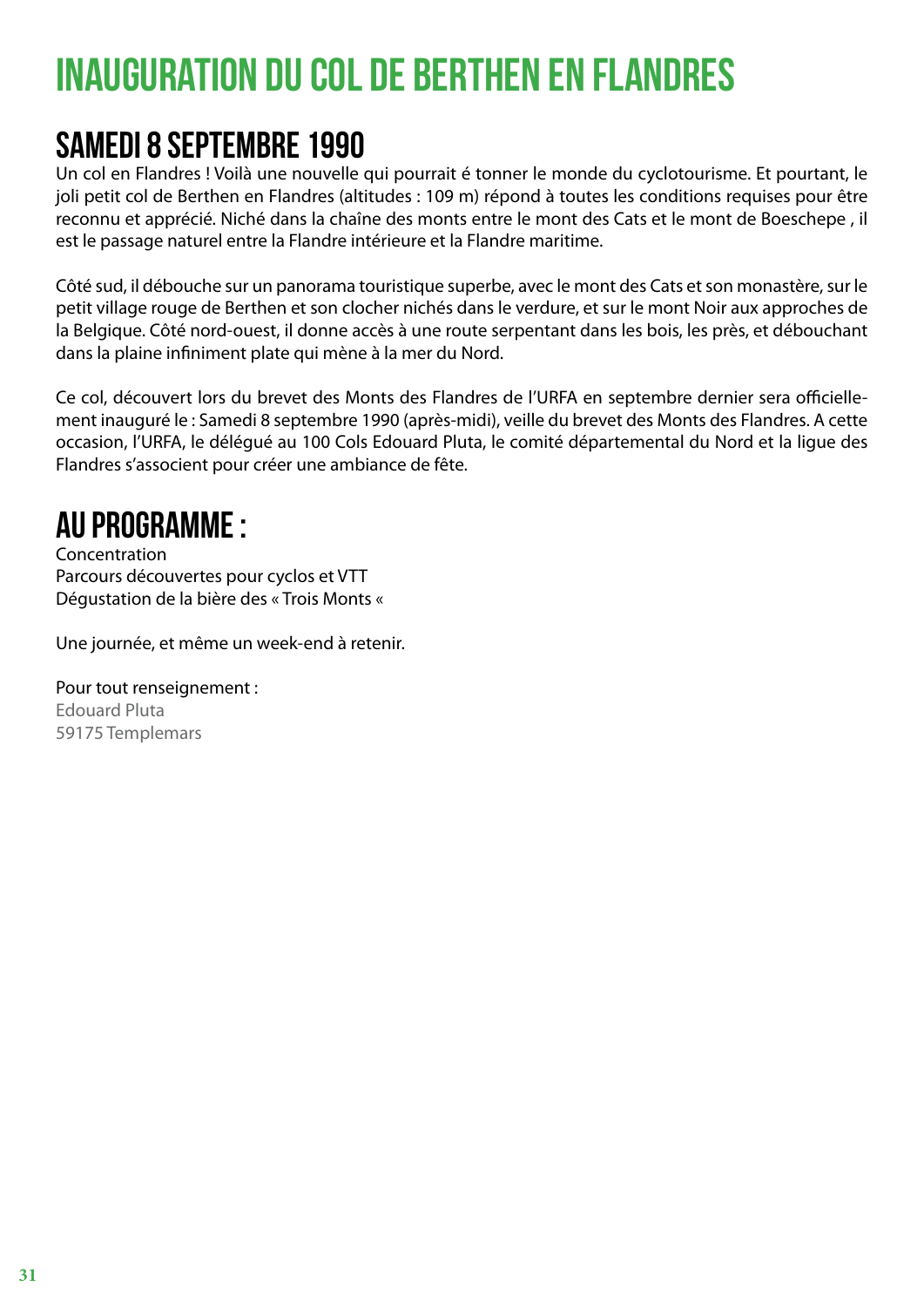## <span id="page-31-0"></span>LA POLOGNE

**Grande plaine de l'Europe du nord où s'étalent les champs de céréales, de betteraves à sucre, de pomme de terre ; l'altitude moyenne est de 173 mètres, le point le plus bas une dépression à moins 1,80 mètre.**

Que vient faire un amateur de cols dans une telle contrée ?

Ah, j'oubliais de parler des Sudètes, des Beskides et des Tatras. Pour la plupart des Français, ces noms n'évoquent rien. Ce sont pourtant ceux des montages polonaises qui s'étendent au sud du pays, le long de la frontière tchèque, sur quelques 500 kilomètres. Les cols goudronnés se situent entre 489 et 986 mètres. Une route s'élève jusqu'à un lac, à 1400 mètres d'altitude, mais ce n'est pas un col. Les amateurs de muletiers grimperont au-dessus de 1000 mètres, et parfois même à plus de 2000, le principal sommet culminant à 2499 m. En dehors de l'aspect géographique, la Pologne réserve bien des surprises : il n'est pas rare de croiser des charrettes tractées par des chevaux, image d'une époque révolue. Des montagnes couvertes de forêts émergent parfois de chaos rocheux.

Le dimanche, il faut voir l'immense ferveur des Polonais se dirigeant vers de magnifiques petites églises de bois, bâties il y a quelques siècles.

Encore un mot à propos des cols : je pense pouvoir en compter près d'une centaine dans le pays (avec les muletiers), tous sont situés dans le sud (sauf un) dans les monts de la Sainte-Croix. Des cartes très précises mentionnant les cols sont vendues sur place, de un à trois francs pièce. Un bon projet de voyage pour les cyclomontagnards.

Jean-Pierre Kornacki N°1598 02100 Saint Quentin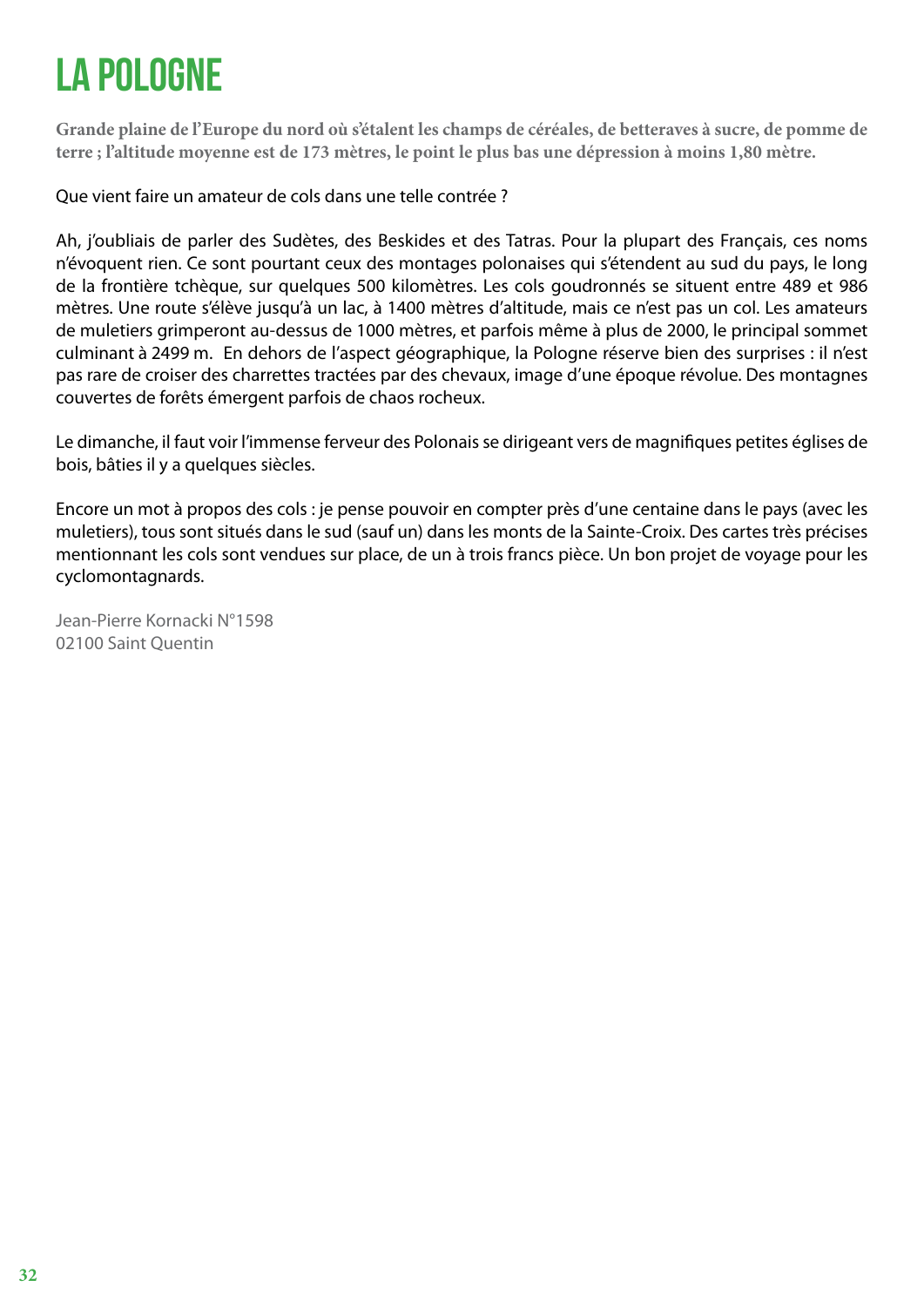#### <span id="page-32-0"></span>RENDEZ-VOUS D'AMOUR

**Il pleut. C'est samedi et il pleut ! Si, c'est vrai ! En 1989 il y aura tout de même eu un samedi où il a plu. Oh ! pas des trombes d'eau, pas des cordes, pas même une bonne pluie lancinante à ne pas mettre un cyclo dehors. Juste ce qu'il faut d'averses éparses lâchées par des nuages qui ont fort à faire pour empêcher le soleil de percer, et des coins de ciel bleu de déchirer leur grisaille.**

Mais juste ce qu'il faut surtout pour me constituer un alibi à peu prés convaincant. Aujourd'hui je ne roule pas : de toutes façons, il fera beau demain, et l'occasion est bonne de dresser mes listes préférées : celles des 100 cols, sans calcul, et celle des cols durs, exercice de comptabilité qui n'entraîne aucun surmenage.

En fait, aujourd'hui je roule dans ma tête.

89 : pas un grand millésime montagnard, pour moi. Changements de région de résidence et de club n'en sont pas la cause. C'est comme çà ! Je privilégie la qualité à la quantité et ce n'est pas demain que mon programme ne sera établi qu'en fonction du plus grand nombre de cols à passer ou du dénivelée record à totaliser.

Par contre, une belle moisson de bonheurs. Certainement pas spectaculaires à raconter mais immensément doux à vivre.

Et d'abord, ce tour d'Ardèche Occitane à la fin mars : Méran, Gilhoc, Rotisson et leurs confrères ne culminent ni à 2000 ni même à 1000 mètres, mais quelle terre attachante que celle-ci, qui semble loin de tout, de l'agitation, du bruit, des puanteurs, une terre pour cyclotouristes pas pressés et gourmands.

Faut-il évoquer ce merveilleux hameau perché de Thines, l'antique Alba ou les innombrables sites plus célèbres, pont d'Arc, Païolive... au risque d'oublier les plus beaux ! Faut-il louer la gastronomie et l'accueil simple et sympathique d'hôtes en harmonie avec leur terre ? Incomparables randonnées permanentes, trésor véritable.

Bien plus tard, mais encore avant l'annuelle transhumance automobile, ce fut le plaisir toujours renouvelé d'un voyage aussi familial qu'itinérant de Bourges à Bourges en passant par la Bourgogne, la Haute-Savoie, le Jura, les Vosges, les Ardennes, les Flandres et l'Ile de France. Pas, ou peu, de grimpettes inédites dans ce périple : Berthiand me laissant le double souvenir de bas-côtés plantés de fraises des bois et d'un cyclo planté... Tout court ! Mais des rencontres, des photos, des dégustations de ces produits divers qui ne figurent sur aucune liste interdite, mais rapportent force médailles à la France ?

On nous l'avait bien dit : non contents de proposer une randonnée de haute volée, les cyclos de Limoux ont l'accueil chaleureux, l'encouragement stimulant et l'intendance abondante.

La réputation n'est pas surfaite : le parcours, celui de la super R.G.A. et de sa petite sœur, répond à toutes les attentes.

Beauté des sites : lever du jour sur le Canigou , après Roquejalère, montagne souriante -sauf dans la brume sommitale- sur les pentes de Jau, plus majestueuse et mystérieuse à Pailhères, moussue et feuillue, ruisselante aussi, du côté de Pradel. Plénitude sportive aussi, car ces huit ascensions, ces 4905 mètres de dénivelé, ces pentes tantôt longues, tantôt raides, et en tous cas irrégulières, méritent le respect.

Mais que dire de l'organisation : un pique-nique aussi convivial que copieux à Roquefoirt de Sault, des contrôleurs souriants aux petits soins pour leurs invités, prompts à réconforter les défaillants, à conseiller les hésitants, à encourager chacun... et chacune. Et puis ces nectarines... ces caisses de nectarines... ces monceaux de nectarines fondantes, juteuses, savoureuses : un nectar de nectarine !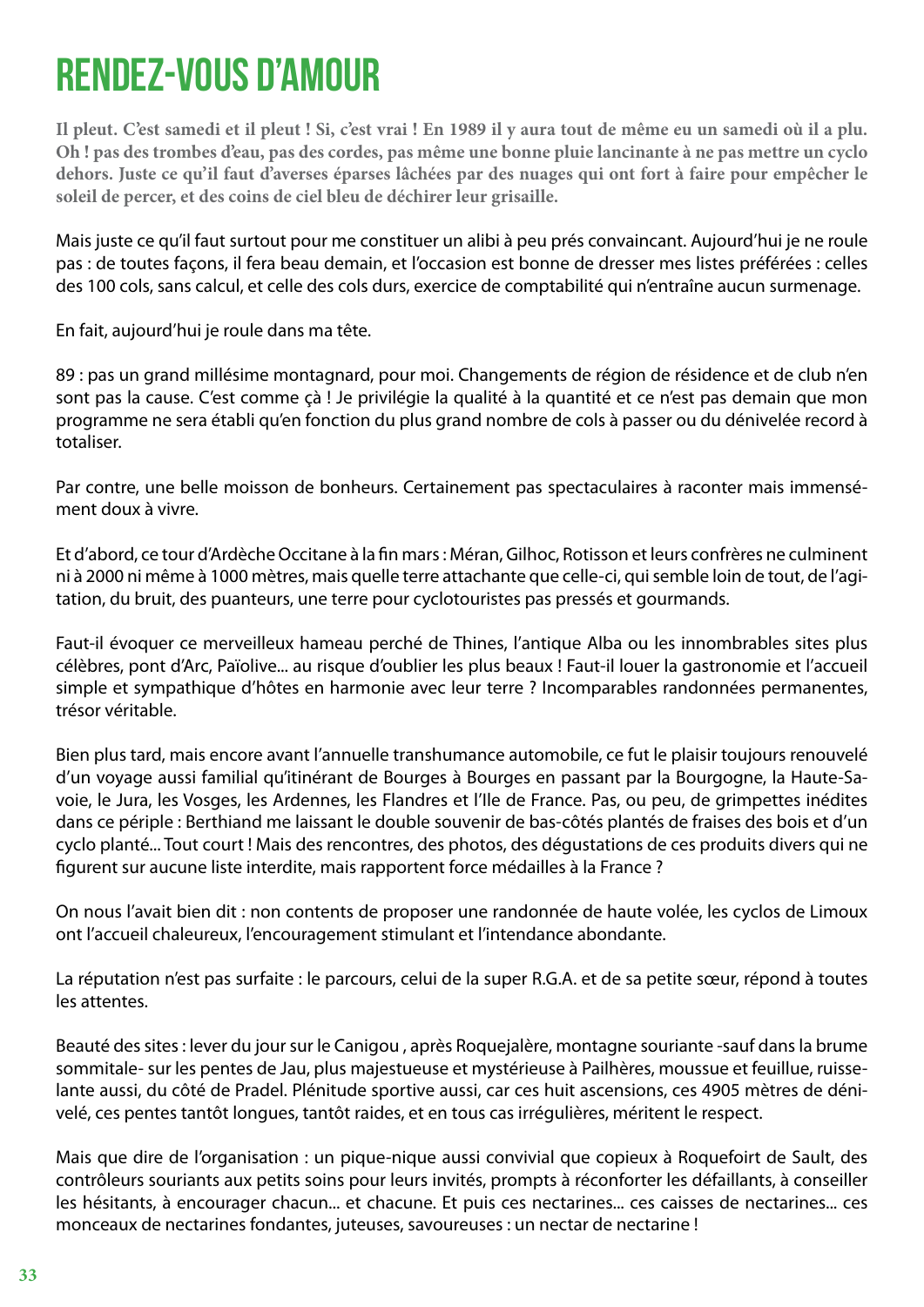Dommage que la fricassé finale sous les tilleuls, un délice aussi, ait été troublée -c'est le moins qu'on puisse dire- par un orage inconvenant autant qu'incongru. C'est ce pauvre traiteur qu'il faut plaindre : non, il ne méritait pas cela, même si nous avons sablé la Blanquette en honneur de ses talents culinaires.

Pouvait-on laisser passer un an sans pèlerinage ou Tourmalet ? Posséder un pied-à-terre à Barèges implique des devoirs - de vacances... On peut faire sa gymnastique quotidienne dans la salle de bains ; nous, on préfère aller respirer à 2114 mètres, tôt le matin avant que la gent polluante soit levée. On en connaît chaque mètre et pourtant on le découvre constamment. C'est un ami et c'est un maître le Seigneur Tourmalet.

Le week-end du 15 août à Murat est à marquer d'une énième pierre blanche. Bien sûr, il y eut le Pas de Peyrol et sa concentration motorisée. Plus calmes et non moins plaisants, aux yeux comme aux mollets, Curebourse ou Prat-de-Bouc.

Cela va de soi, nous fîmes honneur aux pounti, potée, coq aligot et autres Saint Nectaire. Mais, avant toutes choses, ce fut la première permission de l'aviateur Dominique et la chaleur toute simple des retrouvailles, plus émouvantes d'être fêtées dans l'expression d'une passion commune.

Gonflé de fierté et du bonheur de te retrouver, d'écouter tes premiers souvenirs militaires, je te dois, mon fils, d'avoir même accepté sans trop maugréer cette matinée de pluie qui nous a permis de découvrir la Maison de la Faune et ses remarquables collections.

Hundsplan, 600 mètres. Rien d'un Stelvio certes. Un haut lieu de ma saison 89 pourtant, puisque ce circuit du vin nouveau, serpentant joyeusement parmi les vignes de Rouffach et des environs, fut le prétexte à d'autres retrouvailles, bienvenues elles aussi, avec les amis de Tourisme et Vélocipèdie, ce club Uckangeois qui a été notre famille cyclo pendant 7 ans et le demeure, même si nous avons agrandi le cercle avec l'imposant peloton des C.T. Berruyers.

C'était à la mi-octobre. Il n'avait toujours pas plu !... Ou si peu. Et maintenant, le ciel bleu l'emporte encore une fois sur les nuées.

Heureusement, j'ai achevé mes listes et vérifié mes additions. Reste à poster tout cela et j'irai rouler vers le piton de Sancère pour rêver d'autres grimpées. Prestigieuses ou pas, mais aussi riche de bonheur, d'amour et d'amitié.

J.Lacroix Bourges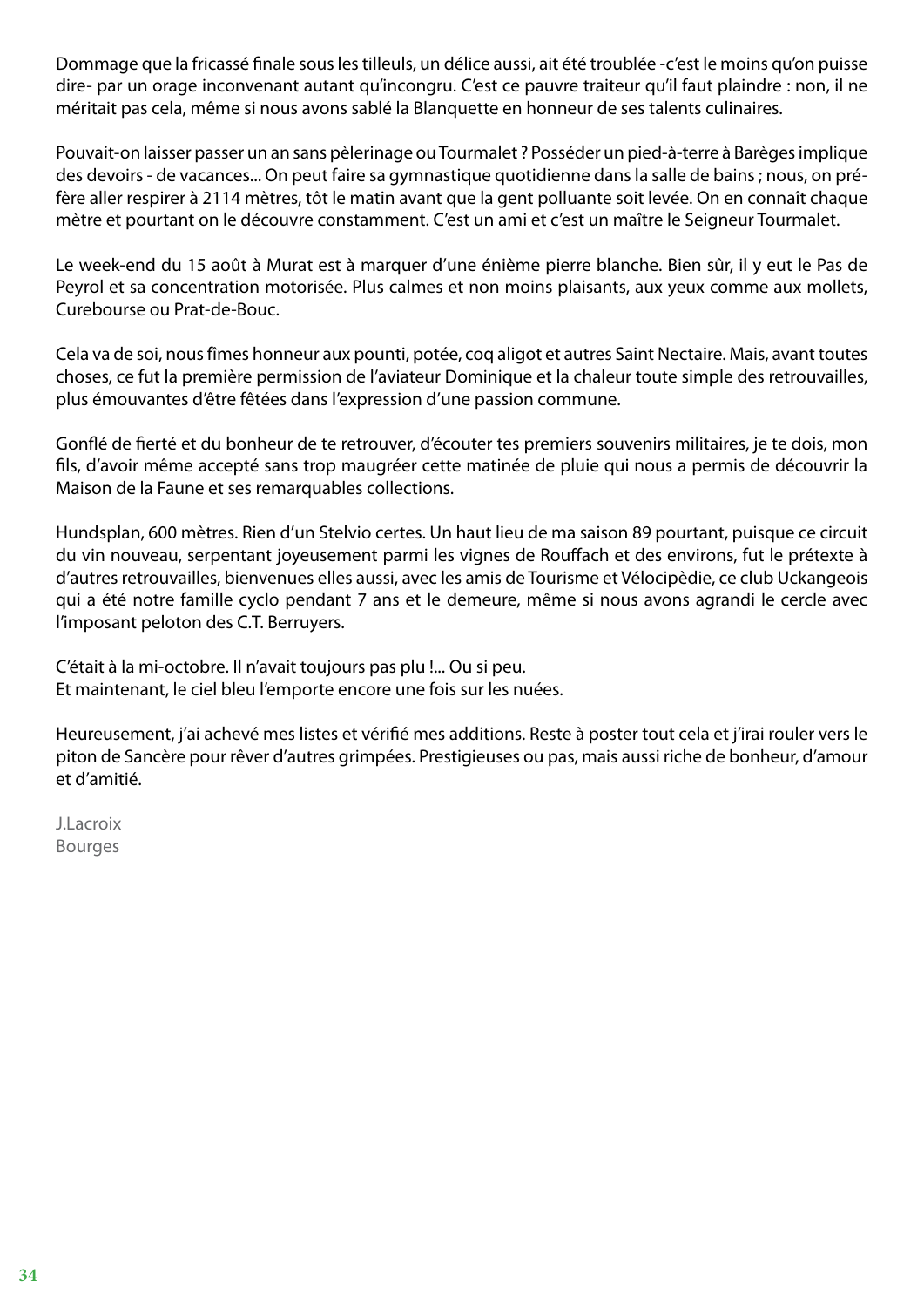## <span id="page-34-0"></span>BALLADES AZUREENNES

**Le hasard minutieusement préparé de mes vacances estivales m'a amené à participer le 2 juillet à la randonnée des cols Azuréens, organisée par l'Amicale Cycliste de Cannes La Bocca.**

Départ aux aurores, pour 200 km, prés de la piste cyclable Louison Bobet, réservée à la compétition, curieux anneau de bitume au tracé incertain, à mi-chemin entre le vélodrome et la route utilitaire.

Direction le massif du Tanneron, via Pégomas. Cette première ascension nous laisse le loisir d'admirer les points de vue sur la vallée de la Siagne, dans le jour naissant. C'est aussi l'occasion de lier connaissance avec Gérard, de l'A.C. Grassais, et secrétaire du C.D. 06, qui va se révéler un guide précieux et efficace au cours de ces randonnées.

Puis, nous redescendons, longeons le lac de St Cassien, passons Fayence et Seillans, pour aborder le col de St Arnoux (643 m), ardu mais ombragé. Le soleil commençant à chauffer, mes accompagnateurs du pays recommandent la halte bidon à la fontaine ombragée de Bargemont, au pied du col de Bel Homme (951 m). Au sommet, 6 km plus loin, ravitaillement léger, avant de traverser le camp militaire de Canjuers.

Peu après, Gérard, grand chasseur de cols devant l'éternel, propose une légère variante au parcours officiel qui me permettra d'ajouter le Collet de Subert à la liste annuelle que j'enverrai au Sieur Dusseau dès les premiers frimas, pour le compte du Club des Cent Cols. Nous revenons aussitôt après dans le droit chemin pour gravir le col de Clavel et le col de Siron, et arriver au contrôle ravito que nos estomacs attendent avec impatience.

L'accueil y est chaleureux ; on nous propose des chaises à l'ombre, on nous chouchoute, et comme il y a moins de monde que prévu, les portions sont généreuses ; bref, c'est le luxe !

Il faut cependant repartir, et c'est tout doucement que nous nous arrachons à ce plateau de St Thyrs qu'orne une petite chapelle.

Nous redescendons sur Castellane, « dominée par son roc, gigantesque falaise de calcaire «, pour longer ensuite le lac artificiel du barrage de Chaudanne, aux eaux d'un vert profond, en passant sous quelques tunnels. Suit l'ascension du col de St Barnabé (1367 m) rude dans sa première partie, plus cool après Demandolx où nous n'avons pas omis de remplir les bidons. Contrôle au sommet en plein courant d'air glacial. Le soleil, si généreux ce matin, semble d'ailleurs vouloir se planquer derrière de gros nuages noirs, annonciateurs de catastrophes météo.

Après St Auban et son impressionnante Clue (étroit passage de la rivière Esteron et de la route entre deux falaises abrupte percées de tunnels) nous cheminons à l'ombre des pins, de même qu'en grimpant le col de Bleine (1439 m) point culminant de la randonnée «. C'est dans ce même col que le copain de Gérard, âgé de 66 printemps, nous largua propre et net, sans le faire exprès d'ailleurs, pour parvenir à l'ultime contrôle du sommet avec une petite minute d'avance. Comme quoi le vélo conserve, surtout sous les latitudes méditerranéennes. Vivement dans 30 ans, que je pédale comme lui !

C'est ensuite la descente vers la mer via le col de Castellaras, avec une belle vue sur la vallée du Loup. Dans la descente, la route mouillée atteste que nous avons échappé de peu à l'orage. Les trois derniers cols (Sine, Ferrier, Pilon) ne sont qu'une formalité avant la plongée vers le littoral aux routes encombrées de voitures.

Cette magnifique randonnée ne rassembla finalement que 73 participants, dont 13 sur le circuit de 200 km. Les autres eurent peut-être peur ; ils eurent assurément tort, tant les routes proposées offraient de ravissement à l'œil, et tant l'accueil sympathique permettait d'oublier les efforts consentis pour se hisser en haut des ascensions.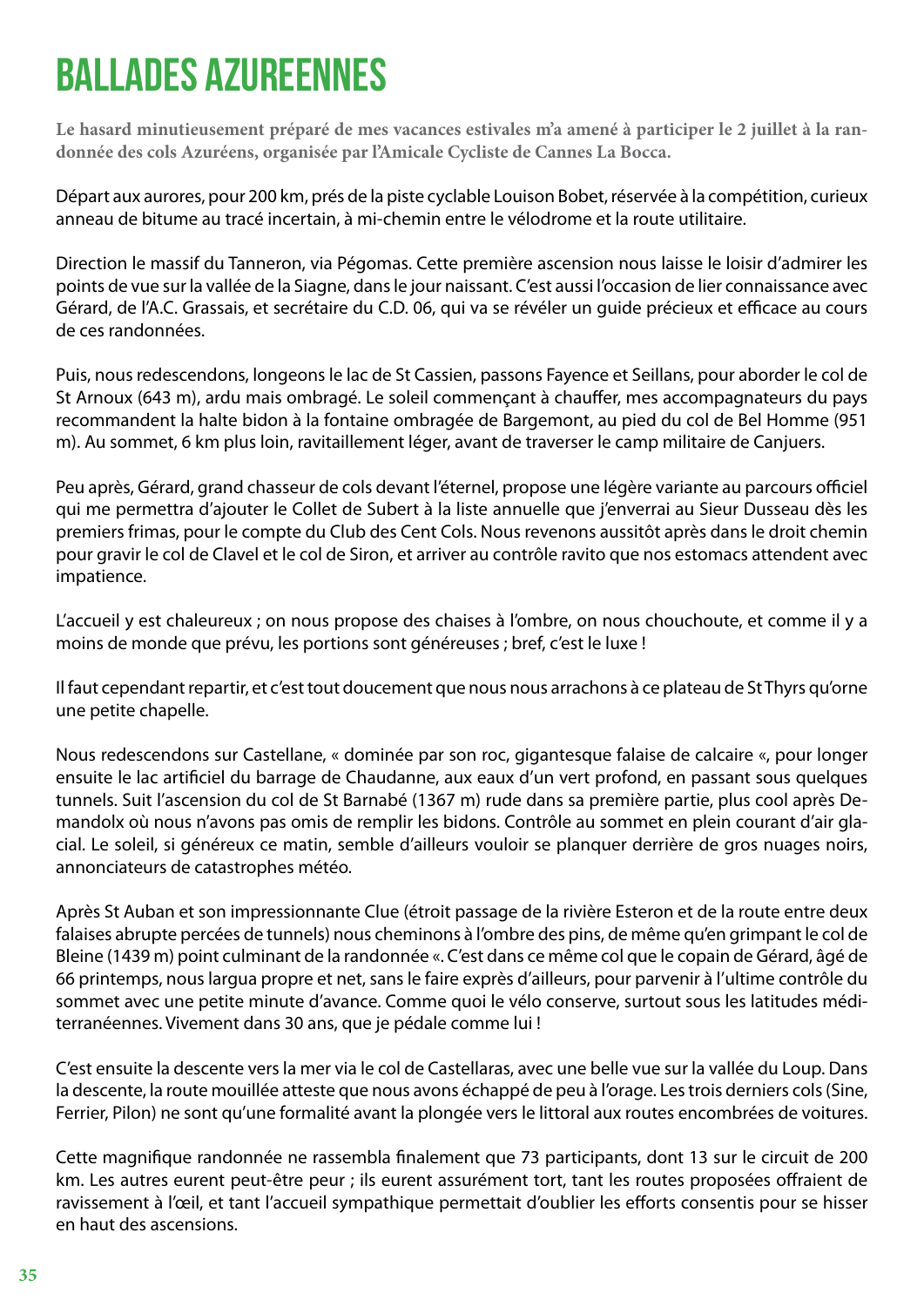Le dimanche suivant, 9 juillet, les même protagonistes plus quelques autres (53 au total) se retrouvent à Ispola, sur le coup de 5h30 pour prendre le départ de la prestigieuse randonnée des 3 cols, sauvée de la disparition grâce à l'action dynamique du C.D. 06.

Le col de la Lombarte, 2350 m, constitue le premier plat de ce copieux menu, soit une ascension de 22 km, qui débute comme un coup de trique, dés la sortie d'Isola, avec une rampe à 11 %.

Le peloton de maillots multicolores s'étire au fil des lacets dans la nuit finissante. Après Isola 2000, la route se rétrécit et le pourcentage se calme quelque peu. Depuis quelques kilomètres chaque fois que je me mets en danseuse, j'entends un claquement sec et régulier, que je situe au niveau de l'axe du pédalier. Une bille cassée, sans doute. Au sommet, 1er contrôle et ravito. On revêt dare-dare les habits chauds, en raison du vent froid. Un coup d'œil sur le pédalier : rien d'évident. Après les congratulations d'usage, je plonge vers l'Italie dans une descente style « maillot jaune voulant creuser l'écart « manquant d'écraser une pauvre marmotte qui allait rejoindre ses congénères.

Au fur et à mesure de la descente, nous croisons une foule de piétons qui vont faire leurs dévotions au sanctuaire de Santa Anna. Sur un passage au revêtement détérioré, je perçois des vibrations inhabituelles accompagnées d'un bruit inquiétant. Je m'arrête, et après un examen minutieux, je découvre que la patte arrière droite est cassée, redescendre sur Isola et abandonner ? Ou continuer prudemment en espérant que tout tienne jusqu'à ce que je trouve un poste à soudure quelconque ? J'opte pour la deuxième solution, d'autant plus que je suis venu de Nantes en partie exprès pour la R 3 C. Inch'Allah.

Je finis donc la descente puis aborde la montée vers le col de Larche 1991 m, deuxième difficulté, mais plus roulant que la Lombarde. Quand je suis assis, ça ne bouge pas trop, mais dès que je me mets en danseuse, la patte brisée s'écarte d'un demi-centimètre, de même que sur les nombreux passages mal revêtus.

J'essaie d'oublier mon problème pour admirer le paysage fait d'alpages et de petits villages accrochés au flanc de la montagne et dominés par de majestueux sommets, le tout baigné d'un soleil généreux.

Je parviens au sommet du 2ème col sans plus d'encombres. Gérard parti plus vite, s'y restaure. Je raconte mes malheurs et fait largement honneur au substantiel ravito qui nous est proposé.

La descente côté français est heureusement plus large, peu dangereuse et bien revêtue. Je m'y laisse couler. Là le style adopté est celui du retraité soucieux de profiter encore longtemps de sa pension.

A la frontière, un douanier puis un gendarme, nous indiquent que seul le garagiste situé à l'entrée de Jausiers pourra effectuer la soudure salvatrice. Nous atteignons pleins d'espoir cet établissement à l'enseigne du losange jaune. Miracle, il est ouvert en ce dimanche matin, l'homme de l'art est présentement en train de s'expliquer avec un pare-choc. Hélas, il refuse obstinément et catégoriquement de souder, en raison d'une précédente expérience malheureuse. Malgré maints palabres et suppliques diverses, rien n'y fait. Merci quand même !

Je décide de continuer, il ne reste « que « la Bonnette, 2802 mètres quand même, plat de résistance du jour. Le cadre a bien tenu deux cols, il n'y a pas de raison majeure pour qu'il lâche dans le troisième...

Et c'est parti pour 24 km de grimpette dans un paysage grandiose, inondé de soleil. Aux prairies du pied du col, succèdent une végétation maigrichonne au fur et à mesure que l'on s'élève, puis un désert de pierres, et enfin un éboulis de graviers noirâtres au sommet, le tout agrémenté d'un passage à gué, de passages en corniche, de répits sur les courts plateaux, de paysage sans cesse changeants, et de points de vue sur le massif du Grand Bérard, si l'on sait se retourner. En haut, les plus motivés peuvent rejoindre la cime de la Bonnette, au prix d'un court effort, sur une route qui fut la plus haute d'Europe.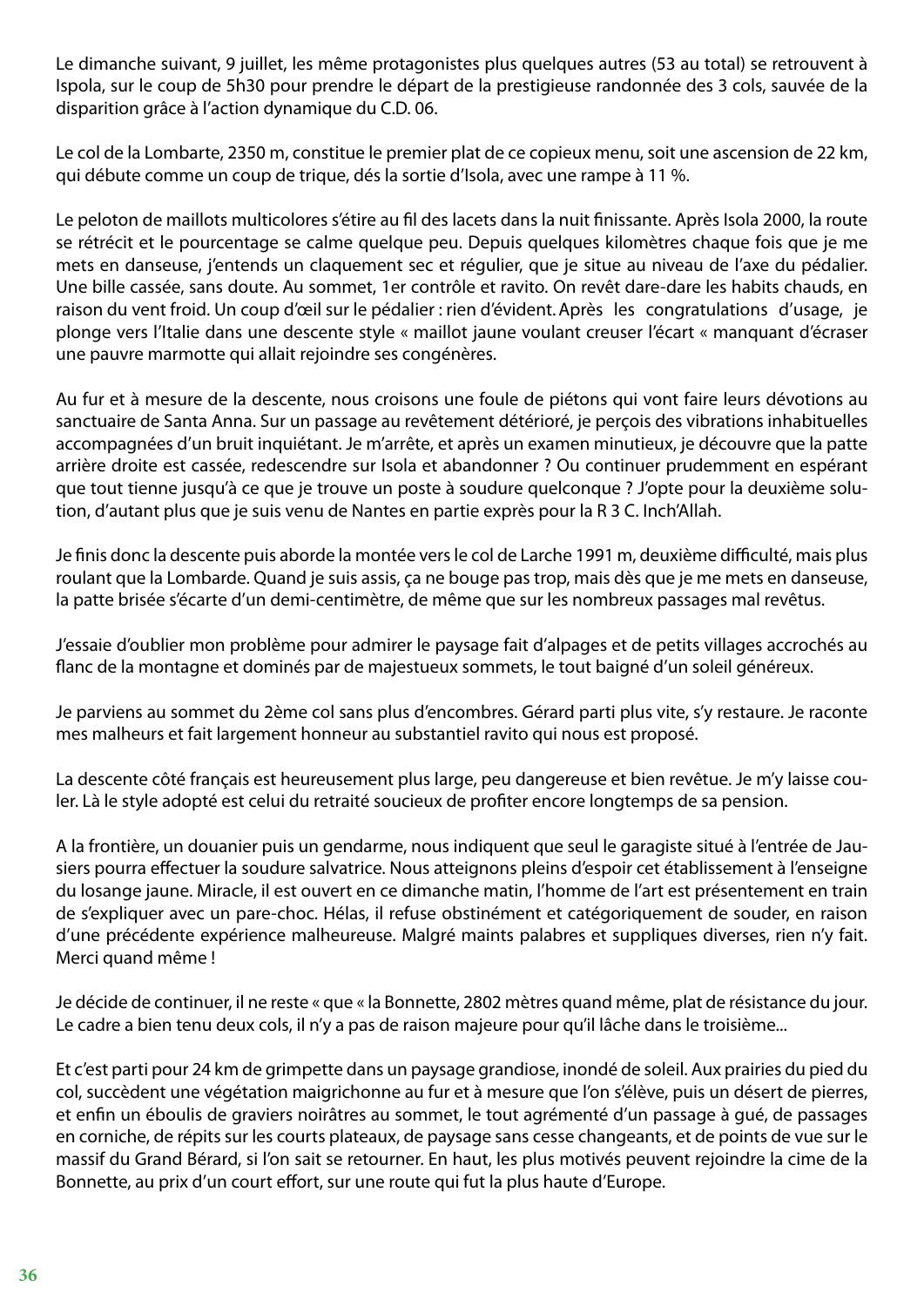Au col, l'unique contrôleur de cette ultime difficulté semble bien content de voir du monde. Il n'en a pointé que 3 depuis ce matin et attend avec impatience le gros de la troupe. Nous le distrayons et il nous réconforte à l'aide d'abricots et de sirops de facture artisanale. Le susdit préposé nous réapparaîtra quelques heures plus tard au vin d'honneur, rouge comme une écrevisse, les arbres se faisant plutôt rare en haut de la Bonnette pour s'abriter du soleil.

Dernière épreuve pour le cadre, la descente sur Isola. Elle sera du style « opposant d'un régime totalitaire « (peur d'être déporté !) en slalomant entre les plaques de gravier fin, généreusement distribué par la D.D.E.

Tout tient bon jusqu'à l'arrivée où Rémy Bernage, président du C.D. 06 fidèle au poste depuis la veille au soir, homologuera la carte de route.

Cette randonnée prendra une place de choix dans l'armoire aux souvenirs.

C'était le denier jour des vacances !

Jean-Louis Rougier Cyclo Randonneur Cellarien (44)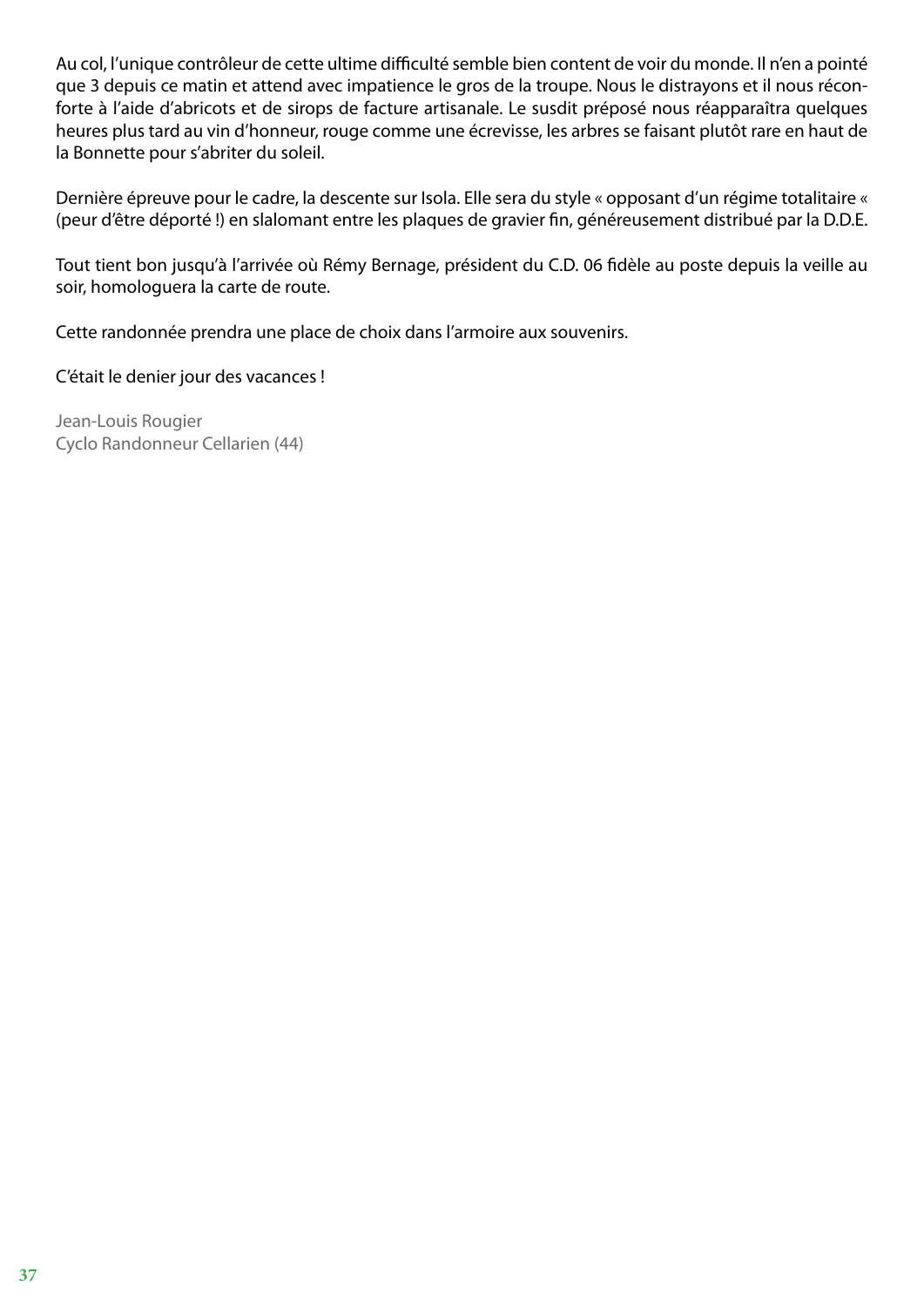# NOUVELLES DU HAUT ATLAS

**Du Maroc nous sont parvenues de nombreuses lettres relatant le passage de trois randonneurs dont nous allons essayer de suivre les traces. Nul doute que les écrivains publics de certains villages du Haut Atlas ont dû peiner face à ces étranges récits. En voici quelques extraits obligeamment traduits par un cyclopolyglotte.**

### **Ahmed, muletier des Ait Bou Guemés**

C'est une honte d'utiliser les chemins de nos montagnes pour y chevaucher ces engins de malheur ! Nos mulets en ont encore le sang retourné. Jamais, on n'avait vu de semblables équipages au Tizi n'Ait Imi, traversé par tant de générations de berbères, et nos mulets, surpris par cette apparition, ont failli en renverser leurs bats. Sur nos chemins escarpés, laissez donc la place aux mulets.

#### **Brahim de Timichi**

Ils n'allaient pas bien vite et paraissaient encombrés de leurs charges dans le lit du torrent qui sert de chemin vers Setti Fatma. Ils avaient grand besoin de repos, et je leur ai offert du thé, du pain et des noix. Nous sommes restés deux heures à discuter ; ils se sont beaucoup intéressés à la vie des montagnards dans la Haute vallée de l'Ourika et bizarrement aux hauts passages en direction des vallées du sud. Ils ont insisté pour reprendre le chemin qui ne cesse de monter et descendre à distance de l'Oued Ourika, alors que je leur proposais de se reposer chez nous. Il restait huit heures de marche jusqu'à Setti Fatma. Y sont-ils arrivés avant la nuit ?

### **Enfants du Tisi n'Ait Ahmed**

Que d'objets étranges ils transportaient dans leurs sacs à bretelles ?

### **Le caïd d'El Had**

Ces touristes affublés de leurs curieux engins savent-ils que la traversée jusqu'à Amejgag nécessite deux jours de marche en franchissant trois cols entre 2800 et 3100 mètres ?

#### **Mohammed d'Amejgag**

Descendre la vallée de l'oued asséché du Tizi n'Ait Ahmed sous la pleine chaleur, quel manque de bon sens chez ces roumi ! Ils ont savouré notre thé bien au frais chez nous et nous ont donné des cigarettes qu'eux curieusement, ne fument pas, avant de reprendre leur lente progression au milieu des galets de l'oued.

#### **Un berger sur la route du Tizi n'Tinififft**

Les Français se sont servis de notre bassin pour leurs ablutions, puis ont lézardé au soleil après le plantureux repas que l'un d'entre eux s'était démené à confectionner. La boîte de conserves de petits pois qu'ils ont engloutis, je l'ai conservée. C'est rare, une boîte de cette taille dans le Djebel Tifernine.

#### **Lahcen, guide à Tallat Reghane**

Jamais vu ce type de véhicules. A quoi peut-il servir ? Nos randonneurs ne semblent pas démunis. Pourquoi n'utilisent-ils pas les services d'un muletier et de son mulet comme le font tous les touristes ?

#### **Ahmed de Bernat, lycée à Azilal**

C'est dans une salle attenante à la mosquée qu'ils voulaient s'abriter du froid pour la nuit. Je les ai invités et ils ont fait connaissance avec ma famille. Nous avons mangé le pain avec le beurre de lait de chèvre et mon père à préparé le thé. Ils ont tenté de lier conversation avec mon père, mais leur vocabulaire arabe se limitait à quelques mots, aussi j'ai traduit. J'ai conservé leur adresse en France et je compte aller les voir. Peut-être me trouveront-ils du travail là-bas ?

#### **Un tourneur de Ouarzazate**

Jamais vu ce type de deux roues. Son propriétaire l'appelle Tout Terrain. Drôle de nom. Curieuse bête aux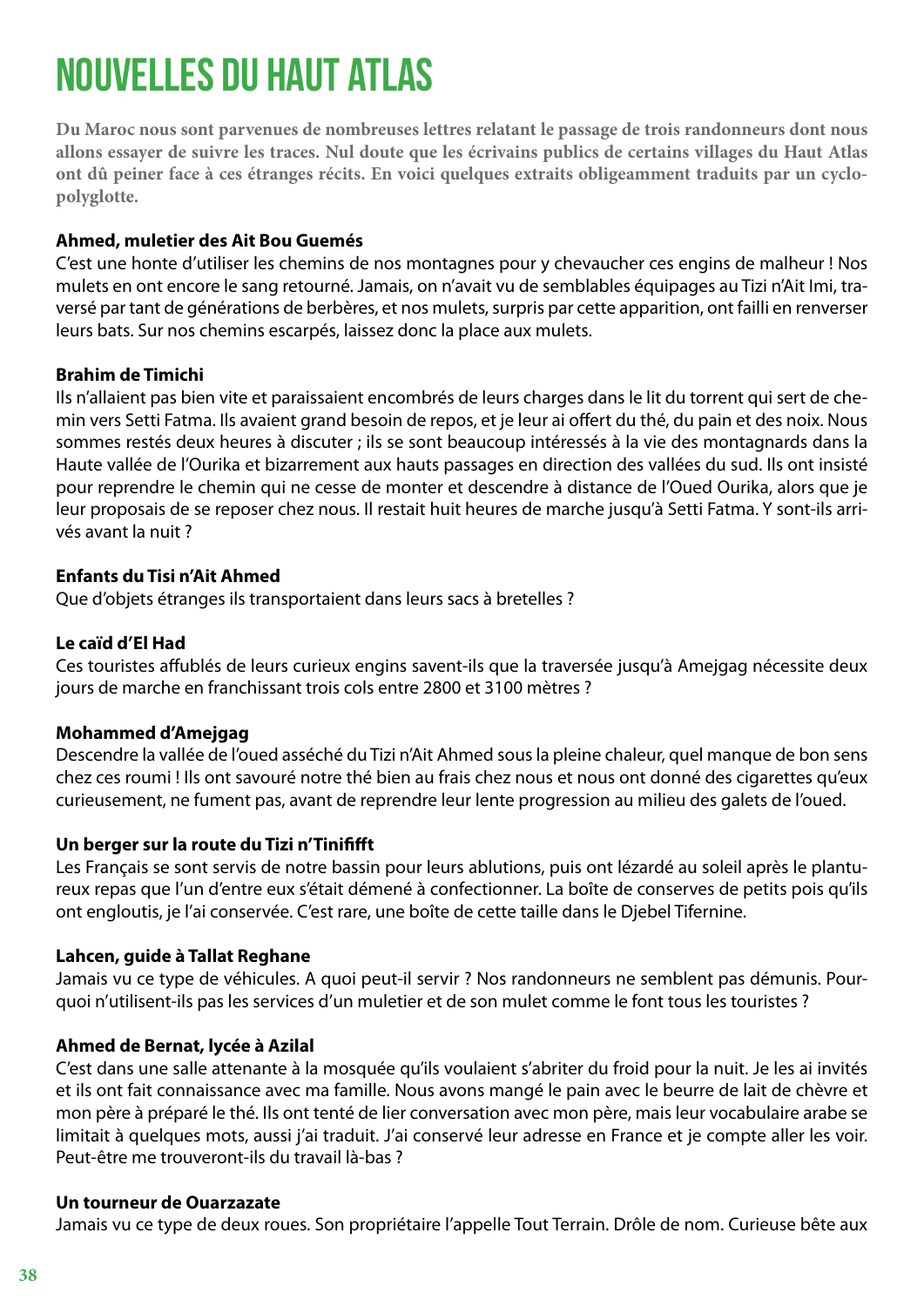pneus de mobylette et dotée d'une pédale maintenue en place par du fil de fer. Pour venir des Ait Ben Haddou avec ce rafistolage, il faut ignorer qu'il existe un service de car ! Quand je lui ai tourné une pièce qui s'adaptait entre la pédale, et la manivelle, que j'ai du retaraudée, il m'aurait embrassé tant sa joie était grande !

### **Lahcen, épicier à Ouarzazate**

J'ai d'abord cru qu'ils partaient en expédition avec une Land Rover. Quand je les ai vus charger des kilos de ravitaillement sur les sacs arrimés à leurs montures, j'ai cru que leurs deux-roues allaient s'affaisser !

#### **Caporel-chef Hammou Abaali, d'Agouti el Foutani**

Repos ! Ces trois français égarés dans notre village m'ont rappelé mes trente ans de services dans l'armée française. Ah la France ! J'ai tenté de les retenir par tous les moyens tant j'avais envie de parler de la France avec eux. Après le cinquième thé, ils m'ont supplié de partir vers Boumalne où ils devaient téléphoner à leur famille en France. Sous le vent chaud, le chergui, et avec une piste sablonneuse, ce n'est pas raisonnable. Ils auraient pu attendre le camion sert de taxi tous les soirs !

#### **Hassan, berger du Djebel Sarhro**

Il ne passe que quelques véhicules par an sur cette piste défoncée, taillée dans le basalte vert, piste datant d'une cinquantaine d'années, époque où le Djebel Sarhro n'était effleuré que par les colonnes militaires. Les montagnards préfèrent toujours les voyages à dos de mulet aux cahots d'un camion naviguant de trou en bonne à 5 km à l'heure. Seuls les touristes français, au volant de véhicules tout-terrain roulent pour leur plaisir sur cette piste infecte. Ceux-là étaient bien touristes et français, avec un véhicule mais sans moteur. Ayant franchi le Tizi Ouaouioun, ils descendaient vers N'Kob avec leurs montures, mais pas dessus, la guidant laborieusement à travers les nombreuses roches à l'état brut de la piste.

#### **Le colonel de la caserne d'Oukaimeden**

Quel culot ! pénétrer dans l'enceinte de la caserne royale des chasseurs en prétextant confondre notre emblème (un chasseur et un skieur) avec celui du Club Alpin, et déranger le peloton de garde à l'heure de la sieste ! J'aurais pu les arrêter pour violation du périmètre des Forces Armées Royales.

#### Un groupe de moissonneurs du Djebel Siroua

C'était l'un des derniers jours de mai, à l'heure de la pause, à l'ombre de nos tentes, car aucun arbre ne pousse sur nos terrains de culture. Les trois français se sont arrêtés en bordure d'un talus, y ont installé un abri à l'aide d'une tente bien différente de la notre et on extrait de leurs sacs un abondant ravitaillement, de quoi nourrir toute une armée de moissonneurs. Nous ne leur avons pas proposé de travailler à la faucille avec nous car, après leur débauche de nourriture, ils se sont endormis... Fragiles, ces français ! On était encore loin des grandes chaleurs de l'été, guère plus de 40 degrés à l'ombre !

#### **L'instituteur de Tachedirt**

Ils paraissaient bien connaître les chemins de notre Haut Atlas au terme d'un périple de trois semaines, dont je n'ai pas compris tous les détours. Prenons l'exemple de la piste militaire de l'Oukaimeden sous l'Adrar Tizerag. Cette piste, tracé par le 10ème Goum conduit au Tizi n'Tailiouine par des pentes ravagées par des avalanches de pierre, et n'est plus utilisée maintenant qu'il existe une route goudronnée menant à la station.

L'un d'eux, celui qui possédait une bicyclette comparable à celles de l'équipe cycliste marocaine, avait déjà enseigné au lycée d'Agadir. Après avoir traversé le Tizi N'Ou Addi, ils rejoignaient Imlil, après une nuit passée chez nous. Mais pourquoi ces renseignements sur le Tizi N'Likemt à 3555 m d'altitude, bien plus escarpé que le Tizi N'Ou Addi. Le Likemt, col encore enneigé en mai, mène en deux jours de marche vers les vallées méridionales de l'Asif Tifnoute. Est-ce pour revenir plus tard en saison ?

#### Un randonneur de « Terre d'aventures «

Le programme de notre trek n'avait pas prévu de croiser une expédition de trois cyclotouristes au Tizi N'Ouhattar à 3125 mètres d'altitude ! Pas de mulets, pas de guide, une étape là où notre parcours en pré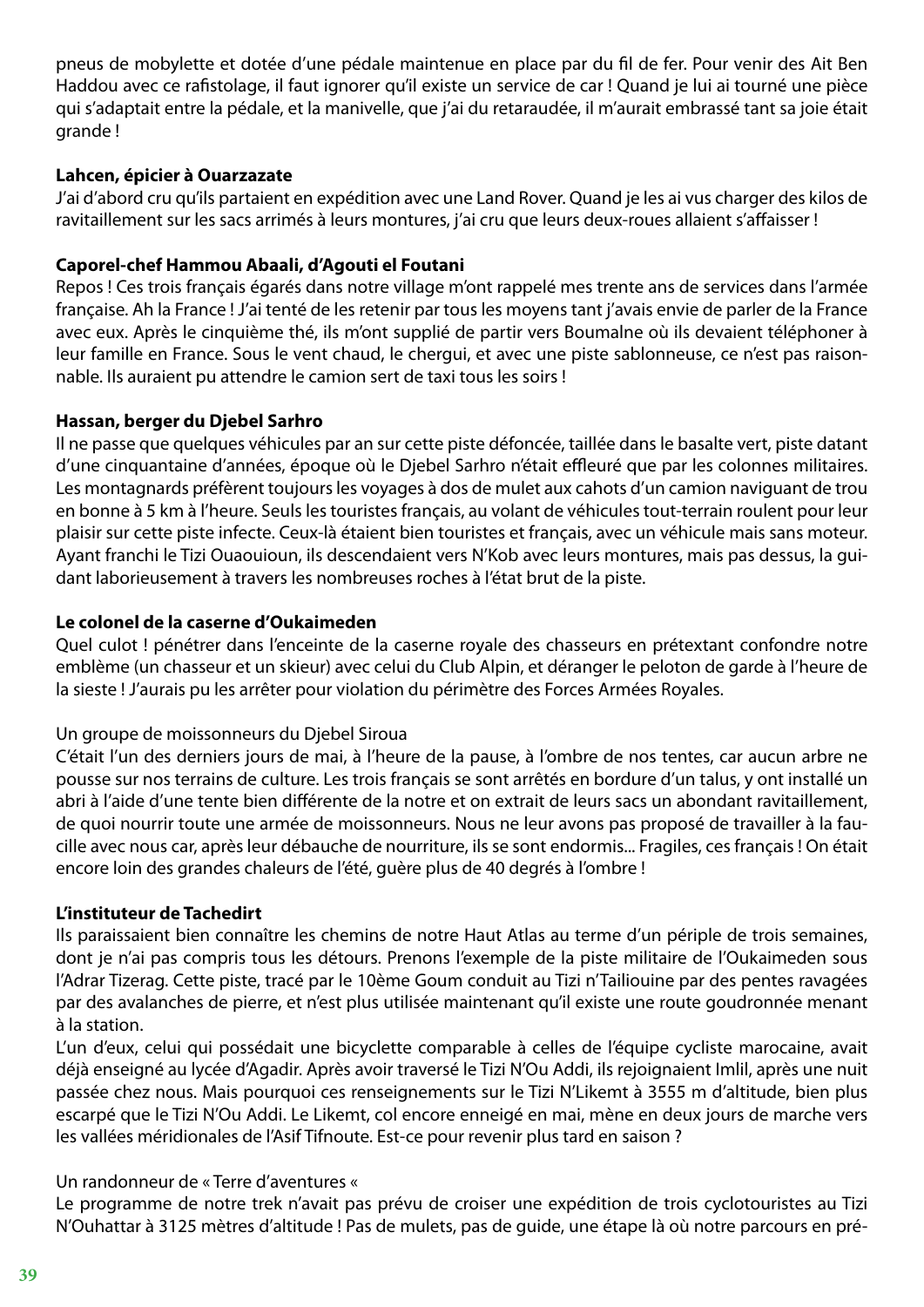voyait deux. Etait-ce vraiment des vacances ?

Mohammed, sergent-chef du poste de Zaouia Ahansal

Mon rôle consiste à relever l'identité des touristes pénétrant dans la vallée des Ait Bou Guemés et le numéro de leurs véhicules. Mais que faut-il relever quand il s'agit de trois vélos, d'ailleurs bien enregistrés sur les passeports. Monter depuis le barrage de Bin el Ouidane a du demander deux jours et il leur reste une journée pour atteindre les Bou Guemés par le Tizi n'Ilissi. Aucun autre poste n'a signalé leur passage depuis. Par où sont-ils sortis de cette vallée en cul-de-sac. Voici les noms relevés sur le registre :

-Henri Chanlon du Var

-Michel Perrodin de la Côte d'Or

-Michel Verhaeghe des Alpes Maritimes

Abdallah de Marrakech

Ils ont pénétré au plus profond de nos vallées, là où il faut des journées de camion et de mulets pour atteindre les villages d'altitude. Leur randonnée à couvert 1 600 kilomètres dont plus de la moitié en pistes et sentiers, mais ce dont ils semblent le plus fier, ce sont les cols. 50 m'ont-ils dit, dont 29 avaient plus d'importance pour eux car situés à plus de 2000 mètres. Qu'est-ce qui pousse ces randonneurs à jouer à saute-montagnes de vallée en vallée, là où ne passent que nos mulets et nos muletiers ?

M. Verhaeghe

## LE GARS .... LIBIER

Six heures, tout le monde dort dans le camping. Presque tout le monde, puisque quatre cyclos arriment silencieusement leur sacoche de guidon. Ce matin, 17 juillet, il fait froid et le survêtement est nécessaire. Chacun se prépare, quelques paroles à voix basse pour s'assurer que rien n'est oublié, et c'est le départ pour le Galibier. Depuis le temps que l'on en parlait.

Après 5 heures de plat, la rampe des commères est attaquée et contrairement à celle des diligences, les nôtres de commères, ne disent rien mais pédalent. Un peu de relaxe dans la descente sur Freyney et c'est, peu de temps après, le barrage de Chambon. La cascade de la Pisse vaut une photo, c'est ensuite la combe Malaval et le saut de la Pucelle. A la Grave les sommets enneigés de la Meije sont eux aussi fixés sur la pellicule. Anita et Michelle décident de prendre un petit déjeuner. François et Yves râlent à cause du temps qui passe et avec lui les voitures de plus en plus nombreuses, mais les femmes répondent : « Pas de petit déjeuner, pas de Galibier. « Il est vrai que les tartines beurre, miel sont un régal. La route vers le Lautaret se monte bien. Au Col, pose boisson. Nous regardons ce Galibier qui se détache sur fond d'azur et ré enfourchons nos machines pour en découdre avec lui.

Après le tunnel, deux rampes difficiles, surtout la dernière avec le vent de face. Beaucoup de cyclistes qui viennent « faire « les cols du Tour de France sont là. Nous admirons le paysage grandiose qui s'offre à nos yeux, c'est le moment que choisis Anita pour nous dire : « Maintenant que j'ai monté le Gars...Libier, je peux me faire n'importe lequel...des cols. «

Yves Duigou CC Chemille 49120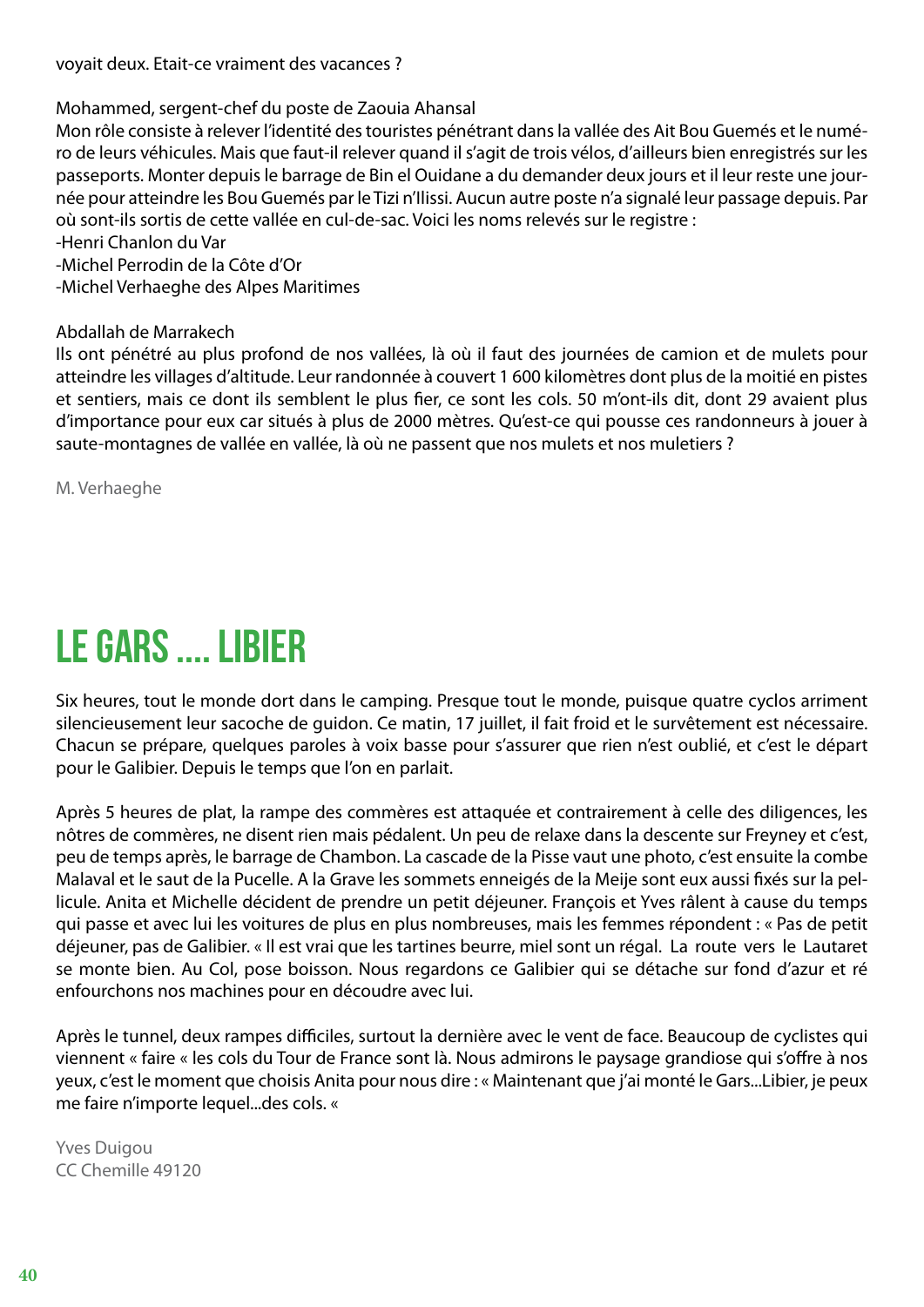# UN PELERINAGE AU PIC DU MIDI DE BIGORRE

### Août 1988 :

**Alors que nous venons de grimper le col du Tourmalet par Sainte-Marie-de-Campan, nous hésitons avant de nous lancer sur le chemin qui mène au Pic du Midi. La mer de nuages, typique de la région, semble vouloir s'élever et il est l'heure du déjeuner.**

Après le pique-nique, l'hésitation est encore plus grande. Devons-nous essayer de pousser l'ascension encore plus haut ? Est -il plus sage de redescendre ?that is the question...

Nous interrogeons l'homme installé dans la cabane du péage; « Effectivement, il arrive que des cyclos tentent la montée mais ils ne sont pas nombreux. « Après tout, pourquoi pas nous ? Maman hésite encore : comment se sentira-t-elle à presque 3000 m d'altitude ? Papa sort déjà son porte-monnaie pour s'acquitter du péage. « Pour les cyclistes, il n'est prévu aucun droit de passage. « Nous pouvons donc y aller en toute liberté. Alors allons-y.

Au début, la pente reste douce. Le plus difficile consiste à s'habituer au revêtement poussiéreux et caillouteux. Avant que nous n'ayons parcouru un kilomètre, nous voilà transformer en ramoneurs, noircis de la tête aux pieds par la poussière soulevée par les voitures qui nous doublent ou que nous croisons. Après quelques arrêts pour souffler (l'altitude rend l'effort plus pénible) ou pour admirer le lac d'Oncet, soit-disant insondable et qui alimente en eau les hommes qui travaillent là-haut à l'observatoire, nous atteignons le deuxième col de la journée (le col de Sencours).

Le moral et la forme des troupes étant au beau fixe, c'est sans hésitation que nous attaquons la seconde partie de l'ascension qui doit nous mener jusqu'au col des Laquest. Cette fois la pente se relève, les pierres sont plus nombreuses et plus grosses sur le chemin qui, de surcroît, semble s'être rétréci et se met à faire des lacets, à tel point que la circulation des voitures se fait de façon alternée. Jusqu'en haut, nous progressons séparément, en prenant soin, toutefois, de bien grader le reste de la famille à vue. « Qui va piano, va sano « : ce fut à peu près notre cas. Avec la petite mécanique et quelques pauses nous arrivons en haut beaucoup plus facilement que prévu. La dénivellation n'est pas difficile à supporter lorsqu'on la subit régulièrement et lentement.

Au col,le spectacle est insolite. La mer de nuages arrive pratiquement à nos pieds. Le vent s'est levé et contribue à nous revivifier . Autant de sensations difficiles à décrire mais qui effacent d'un trait tous les petits malheurs du jour : partie la fatigue, au diable le découragement ou le raz-le-bol et adieu la colère que maman avait failli laisser éclater lorsque, montant quelques mètres à pieds, de jeunes marcheuses sur un ton railleur, l'avait presque traitée de folle.

Après avoir sacrifié à la traditionnelle photo de famille prise par le premier quidam (merci à lui) qui nous tomba sous la main, nous entamons une nouvelle confrontation au terme de laquelle, nous décidons de redescendre. La météo, l'heure et le temps à prévoir pour le retour au camping nous fait renoncer à la partie finale de notre excursion qui nous aurait conduit, à pieds, jusqu'à l'observatoire. C'est donc à regret que nous faisons demi-tour. De toutes façons, qu'aurions nous fait de nos montures qu'il était impossible d'acheminer en haut.

Pour donner une connotation personnelle au récit, j'ajouterais que l'ascension fut plus agréable que la descente. Une précédente chute dans un lacet gravillonné du col de Pailhères m'a donné cette peur des descentes non goudronnées. Bref, plutôt mal que bien, nous regagnons « le plancher des vaches « (c'est de circonstance) au col de Tourmalet.

Un dernier coup d'œil vers l'observatoire que nous ne pouvons même pas apercevoir dans les nuages, et nous replongeons vers Sainte-Marie-de-Campan.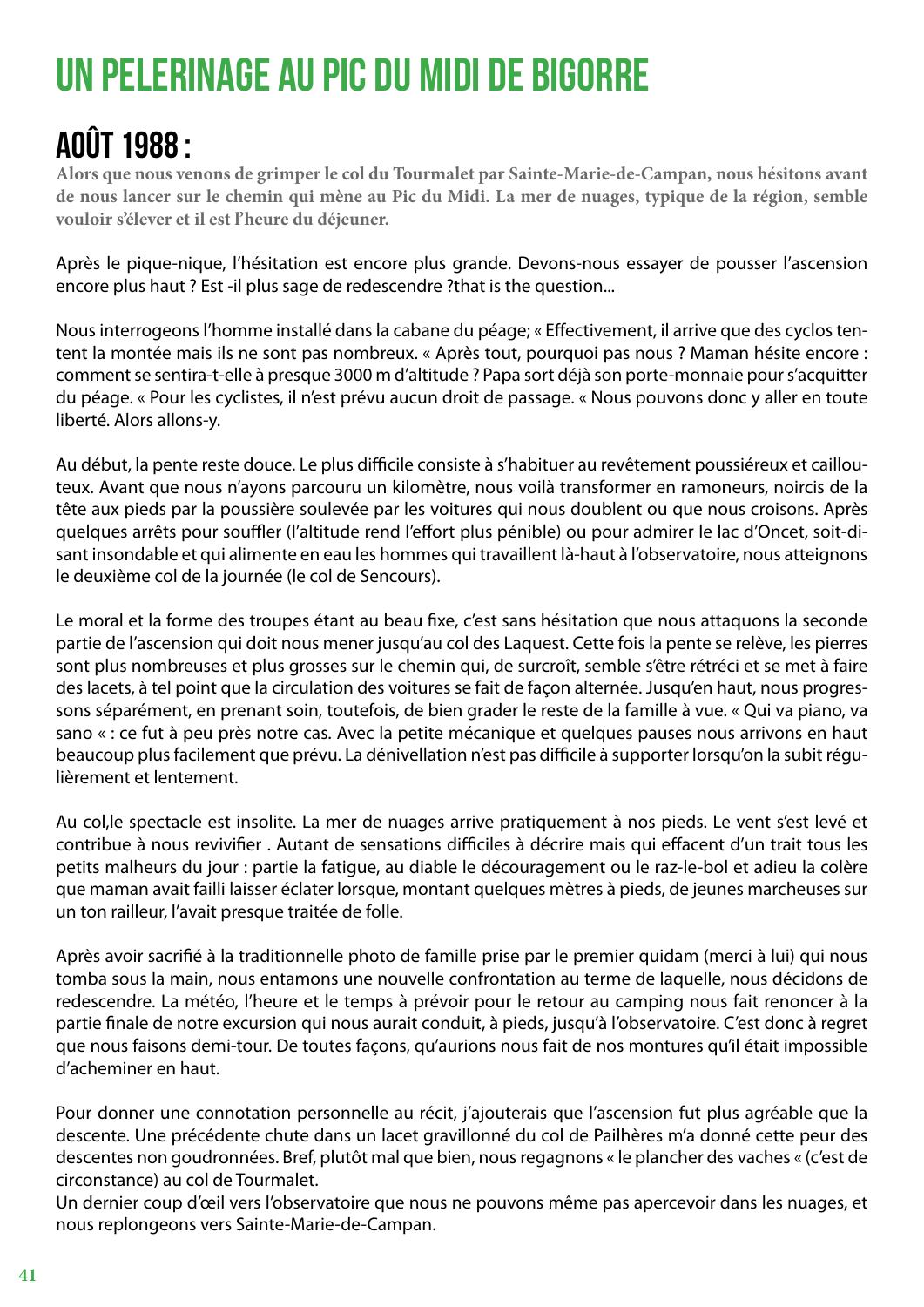### Juillet 1989 :

Sommes-nous attirés par le charme des Pyrénées ? Pour la troisième année consécutive nous revenons camper dans ce massif. Cet été, c'est la vallée de Luz-Saint-Sauveur qui a été notre lieu de villégiature. Nous campons donc au pied du col du Tourmalet. Il était donc impossible de ne pas y monter.

Après plusieurs passages à vélo ou en voiture au sommet du col, nous en faisons notre but de promenade ce samedi. Dans ces conditions, le péage est obligatoire et la voiture semble peiner autant que nous, un an plus tôt, dans la première partie de l'ascension.

Chemin faisant, nous sommes intarissables en souvenirs et évocations de notre périple de l'année passée. Les impressions nous reviennent comme si nous les avions vécues hier. Mais le spectacle a beau être différent, il est tout aussi immense. Plus de nuages, mais une infime brume et un soleil brûlant.

Nous quittons la voiture au col de Sencours et nous montons à pieds jusqu'au pied de l'observatoire. Pour l'instant nous ne sommes pas nombreux à préférer la marche aux voitures . Par contre, l'ascension finale du pan de rocher sur lequel est juché l'observatoire, notre promenade prend le tour d'une procession. Nous respirons avec difficulté (altitude) et prenons conscience de la sagesse de notre décision de ne pas monter jusqu'à l'observatoire à vélos. Nos mécaniques auraient été des poids plutôt que des aides.

A l'observatoire nous n'en finissons pas d'admirer la chaîne des Pyrénées d'une part et le début de la plaine d'autre part. L'absence de nuage nous permet de voir loin. Notre guide nous nommera les sommets. Certains nous rappelleront nos ballades cyclos. Dans les bâtiments nous découvrons la vie et le travail des astrophysiciens d'hier et d'aujourd'hui. Deux étudiants se soumettrons même à nos questions. Quelle aventure au quotidien ! Chaque jour est un combat contre le climat (9 mois d'hiver) et permet de découvrir un nouveau mystère de l'espace.

En descendant nous débattons de la folie de construire un restaurant panoramique sur le site de l'observatoire et de cesser toutes les recherches qui y sont faites. Pourquoi priver le marcheur téméraire de la satisfaction d'être parvenu si haut au prix de quelques efforts en construisant un télécabine et l'empécher d'admirer un spectacle unique en France parce que non souillé, à ce jour, par la pollution urbaine.

A deux années d'intervalle, deux excursions réalisées dans des conditions différentes mais un but unique. Cette promenade, dont nous avons fait volontiers notre pèlerinage de vacances, restera dans nos mémoires synonymes d'effort et de sensations uniques. Qui sais si, une autre année, nous n'y retourneront pas ? D'ici là les photos que nous avons ramenées, nous permettrent de rêver d'espace et d'immensité.

Mlle Véronique Bonau Angers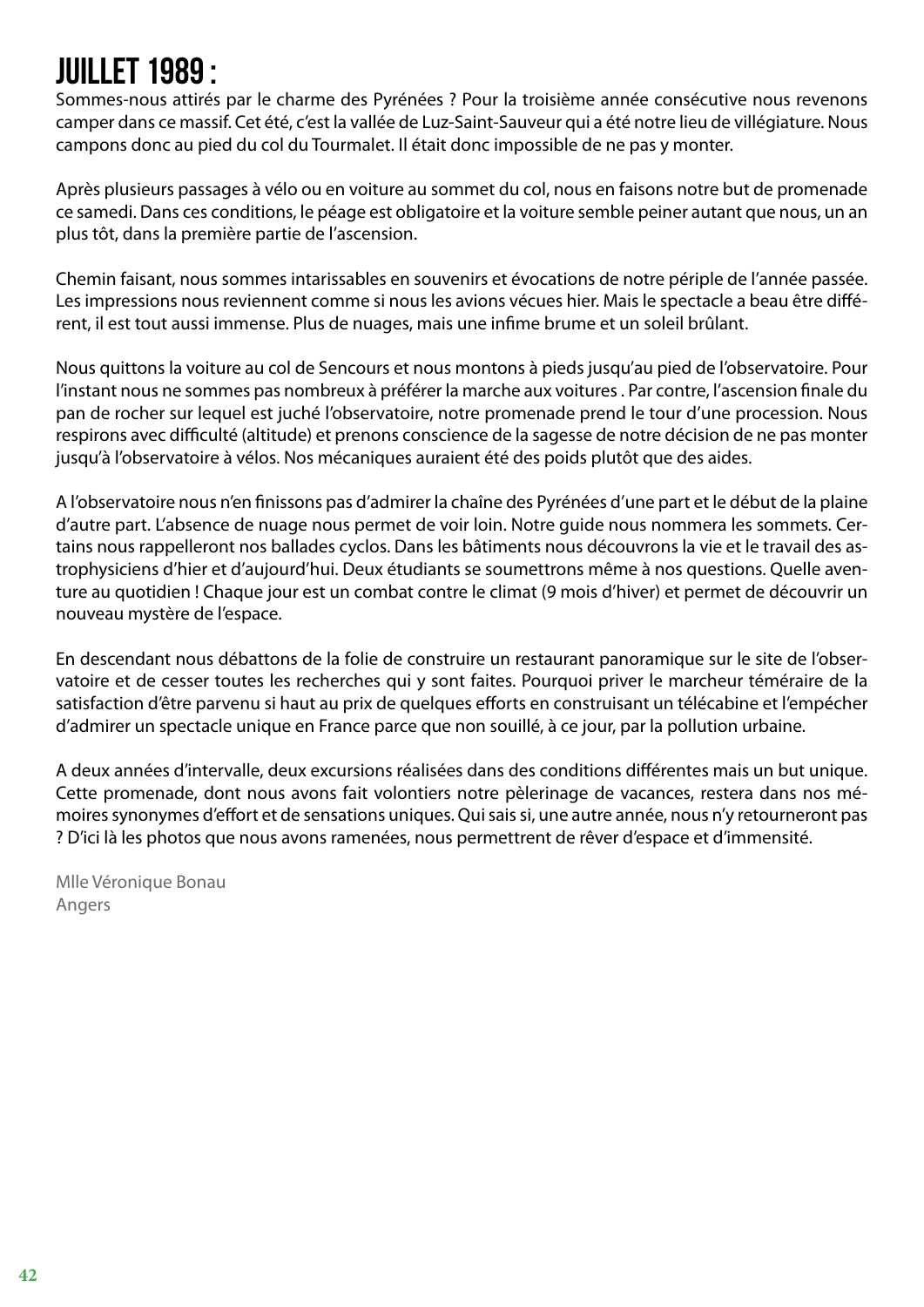# LE POT A ENCRE

L'esprit et la lettre...

Pour ou contre un col en descente ?

Des « 100 Cols « se font un plaisir de comptabiliser les cols franchis en descente. Qui sont-ils ?

L'espiègle, le petit futé, le malin, l'éveillé, l'insoumis, le libéral, le tolérant, le coliteux boulimique, bref l'humoriste s'en tient à l'esprit du règlement de la confrérie des 100 Cols.

D'autres préfèrent jouer un air de musique différent. Comment les reconnaît-on ?

L'adversaire du désordre, l'intègre, le vertueux, le probe, le pinailleur, le collet monté, le protestataire, bref - le grave applique le règlement à la lettre.

Or, tous deux sont conscients de la multitude de considération qui déterminent la pratique du cyclotourisme en montagne. Citons pour mémoire : jeune ou âgé, bien entraîné ou non, fatigué ou en pleine forme, grand gabarit ou poids plume, etc...

Or un jugement de valeur vaut un autre. En âme et conscience, qui a raison ?

Alors, moi, je fais mon compte. Le mien. Celui des confrères ne m'intéresse que dans la mesure où il joue un rôle de paramètre. Et encore, pas toujours ! Car il m'arrive d'aimer la montagne pour elle-même. Jouir de la montagne n'est pas toujours une évidence. Aussi pour y parvenir, il faut remiser l'exploit sportif au vestiaire. Cela aussi a son charme. La montagne se métamorphose ; l'adversaire redoutable se fait douceur de vivre.

Pour ou contre le franchissement d'un col en descente ?

En réalité, cette notion revêt peu d'importance. En effet, la toute grande majorité des cyclos, hormis quelques rares exceptions, randonnent en boucle « fermée « c'est-à-dire qu'ils reviennent systématiquement à leur point de départ. Dés lors que l'on tourne dans le sens des aiguilles d'une montre ou inversement, la dénivelée reste identique.

« Un géomètre qui fait un nivellement par cheminement (levé altimétrique) effectue toujours une visée avant et une visée arrière. Au bout du levé, il fait la somme des mesures « avant « et celles des mesures « arrières «. Les unes positives annulant les autres négatives, la fermeture (résultat) avoisine le 0. Il en va de même quand on fait un circuit à vélo. La dénivelée ascendante correspond à la dénivelée descendante. Par conséquent, quand vous épinglez le Mont Ventoux par Bédoin ou par Malaucène, en effectuant bien sûr une boucle fermée, pourquoi le Col des Tempêtes pourrait-il être comptabilisé dans le second cas et pas dans le premier ? Les degrés de difficulté des versants d'une montagne sont rarement semblables ; d'accord mais n'en va-t-il pas de même pour les autres considérations ?

Alors...

#### Une anecdote !

Lors de mon dernier périple, au bout de 8 jours d'intempéries en montagne, chargé comme un mulet, seul contre le monde entier, mon itinéraire me conduisit par un col balisé à deux reprises par un chevron Michelin. Au sommet, le bon roi Phébus s'était spécialement déplacé ce jour-là pour me faire la fête. Je nageais en plein bonheur !

Et voilà qu'un chapelet égrainé de cyclos et de cyclotes me croisa sur le versant opposé qui bénéficiait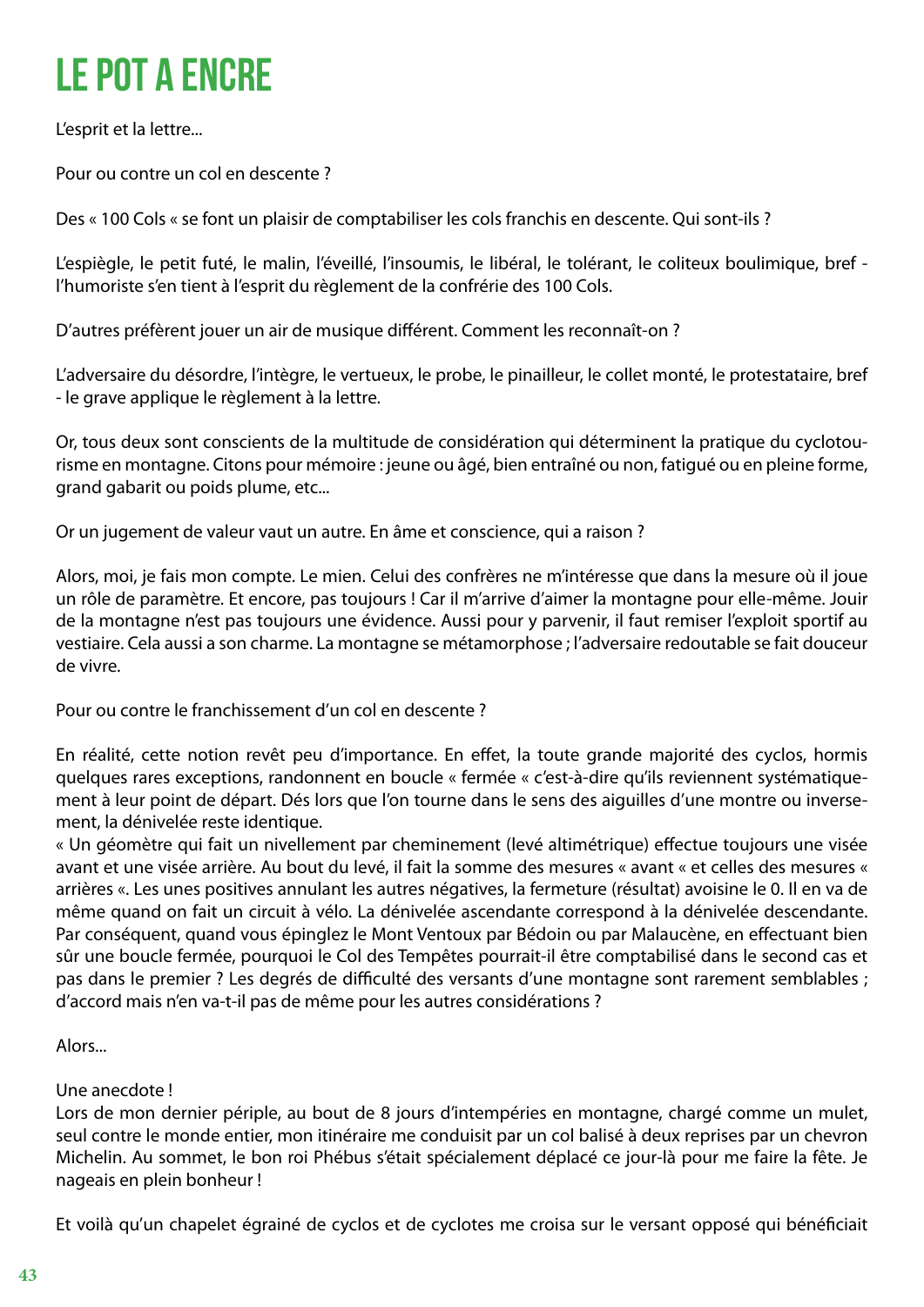d'une appellation contrôlée différente. Saint Martyr était à l'ouvrage ! Il récitait ses litanies pour les guibolles en déroute. Que de bielles coulées ! Un col à un chevron !

Croyez-moi ou non mais il fallut un poil pour que je sois terrassé par un sentiment de culpabilité. Le sentiment d'avoir choisi la facilité. Or n'étais-je pas moi-même en circuit fermé et ce, depuis plus d'une semaine !

Le cyclotourisme en montagne ne nous enseigne-t-il pas la dérision de temporel ! Quid ?

Résumons.

Je pense qu'une seule conclusion s'impose à ce sujet, à savoir celle émise, il y a quelques années, par un cyclo : « Le but de la confrérie des 100 Cols est le rassemblement de tous les amateurs de cyclotourisme en montagne «.

Citation simple mais complète. C.Q.F.D.

J. Bruffaerts Bruxelles

### LE BALLON D'ALSACE 1178 M LA 90EME EN 90

Il est des célébrations qui s'imposent à nous, comme fut celle de la Révolution en 1989.

Et ouis il en est, certes plus modestes, que l'on peut provoquer soi-même, celle d'une ascension d'un Col, quand à l'occurrence il s'agit de la 90ème. C'est ainsi que j'ai décidé de grimper le Ballon d'Alsace, le plus haut sommet du département du 90, le 09 septembre 90 pour la quatre vingt dixième fois. Soit en clair :

90ème du plus haut du 90 le 09.09.90

Une date à faire rêver un philatéliste. Que de chemins parcourus depuis la première fois où je le gravis , en juillet 1975.

J' imagine que chacun de nous doit avoir son col à se coltiner non loin de chez soi pour se faire les jambes. Celui-là est un excellent terrain d'entraînement au printemps, avant d'affronter les Alpes.

Ceux-là, sont ceux que l'on privilégie. Ils servent de référence. Mais le temps passe et l'on peut y mesurer nos faiblesses grandissantes.

Les souvenirs aussi, sont grandioses. Ceux de l'échec au début, ceux de la tristesse un jour sans, lors d'une grande randonnée à travers le massif vosgien avec mon ami Gilbert, et ceux joyeux d'avoir accompli les trois ascensions la même journée. Et puis il y a le souvenir d'antan, celui qui nous rappelle l'époque héroïque du Tour de France au début du siècle ; il est présent mais discrètement mis à l'écart sur une stèle en granit rose.

Ainsi, c'est une révolution, un cycle de quinze années qui gravite autour de ce Ballon.

Cette modeste célébration pourrait s'apparenter à celle d'un joueur d'une équipe qui fête sa Xème sélection ou son Xème but. Cette journée sera la mienne, dans mon Col. Ceux que j'aime m'appartiennent, comme un jour j'ai aimé le Jaman, un jour, c'est tout, jusqu'au prochain. Comme quoi l'on peut tout apprécier, même la souffrance.

Pour parfaire ce chiffre 90, il conviendrait d'être 90 cyclos à le grimper en même temps. C'est une réalisation que je ne suis pas à même de résoudre en temps que Membre Individuel. Qu'on se le quatre vingt dise !!!

André Schmitt, M.I. Belfort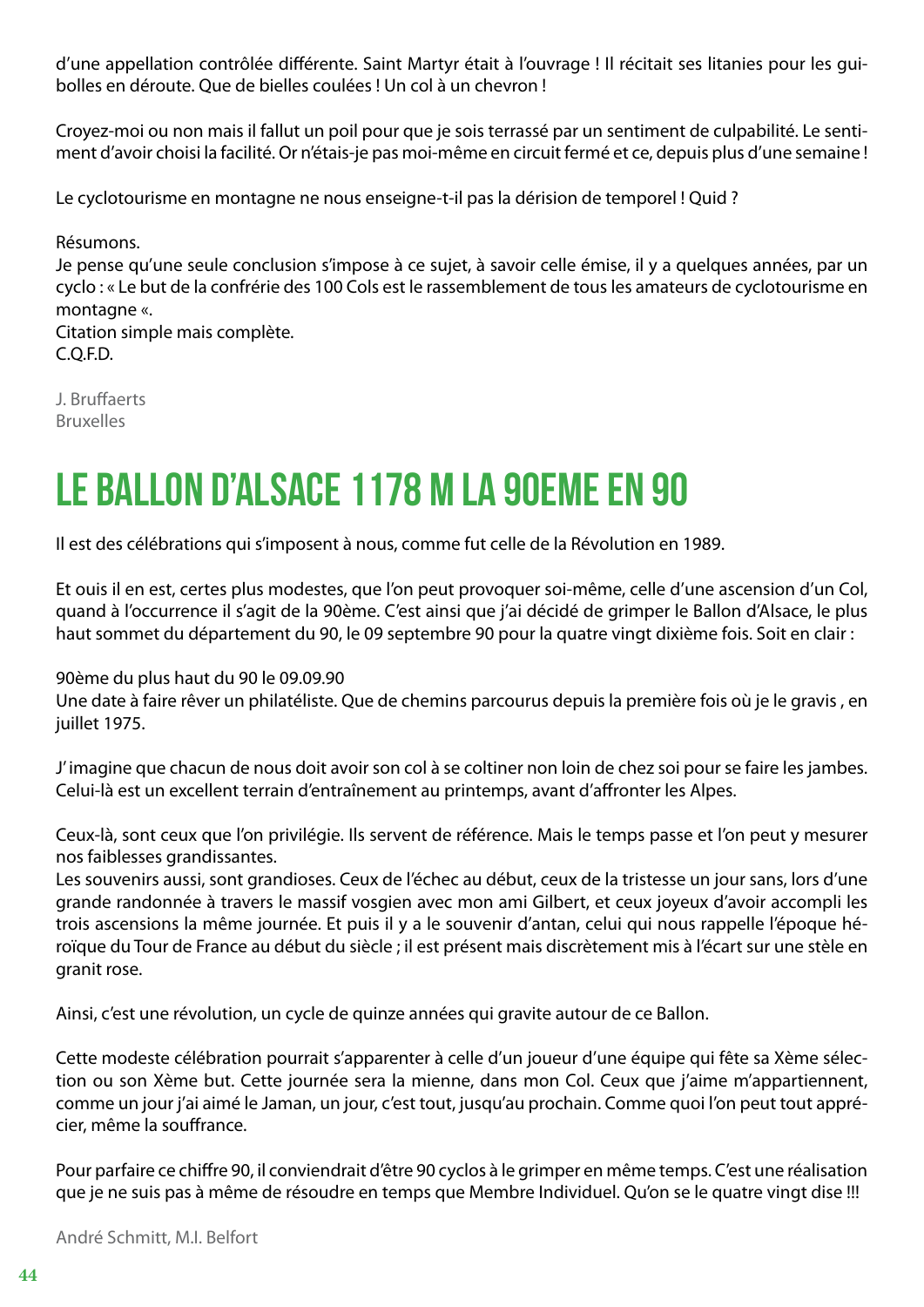# CLUB DES CENT COLS A VELO. AVEC LA VELO ET A PIED !

**J'ai lu avec attention l'article de Georges Fonta intitulé « Club des Cent Cols. A vélo, avec le vélo ou à pied ?**

Me sentant concerné par les réflexions développées, je ne peux résister au besoin d'argumenter à mon tour : après tout, notre revue n'est-elle pas ouverte aux courants d'idées les plus divers ? peut-être plus encore en cette année du Bicentenaire !

Comme lui, j'admets que rechercher systématiquement les cols à plus de 2000 mètres n'est pas très sain s'il s'agit de vouloir, par tous les moyens, grossir son quota dans le but (avoué ou non) de se hisser dans le classement afin d'obombrer les petits copains.

Cela révèle une pratique plutôt douteuse qui, cependant, me laisse parfaitement indifférent. « A chacun ses sales goûts « comme le dit ma vénérée mère !

Par contre, essayer de résumer toute la philosophie cyclomuletière en ce simple postulat, me paraît, à tout le moins, quelque peu spécieux.

Aussi, ne le suivrai-je pas sur le terrain scabreux (même si c'est le propre des chemins muletiers) qui consiste à ne voir dans les amateurs de parcours difficiles que des obsédés du meilleur classement à tout prix !

Il existe, en effet tant de raisons bien plus honorables de se lancer à l'assaut des sommets (qu'ils soient ou non à plus de 2000 mètres)

N'ayant pas la prétention de m'exprimer au nom de la majorité des cyclomuletiers, c'est mon expérience qui servira de fil conducteur. Je suis d'autant plus à l'aise pour en discuter que je ne totalise que 96 « plus de 2000 « (la plupart routier).

Je dois d'abord signaler que mon vélo, randonneur 650, 700 ou V.T.T. est une seconde peau : donc pas question de m'en séparer.

La montagne me fascine, ce qui m'incite à essayer de la pénétrer et si pour ce faire, il faut gravir un col à plus de 2000 mètres, en dehors de toute voie carrossable : et bien tant mieux ! Là au moins, je suis assuré de ne pas y rencontrer d'automobiles ou de motos dites vertes.

Etre obligé d'emprunter un G.R. ne me dérange nullement. Le randonneur pédestre chevronné dispose souvent d'un sac à dos chargé ; pourquoi ne pourrai-je pas porter ma monture lorsque cela devient nécessaire ? Pousser, porter, exige effectivement un effort physique exacerbé par la précarité de certains passages. Peut-être est-ce un paramètre majeur de cette recherche inconsciente du « dépassement de soi « ou l'une des dominantes essentielles de la « conquête de l'inutile «...

Toujours est-il que la fatigue corporelle inhérente ne peut, que sublimer l'investissement de la crête sommitale. Quelle joie, une fois le but atteint, de pouvoir repaître ses yeux de paysages superbes que l'on se hâte de fixer sur la pellicule avec souvent, en premier plan, ce vélo complice qu'on se refuse à considérer comme un vulgaire tas de ferraille encombrant.

De surcroît, le cyclomuletier a un avantage indiscutable sur le randonneur pédestre. En effet, généralement, ce dernier est obligé, faute de temps de rebrousser chemin pour récupérer son véhicule, alors que le cyclo va poursuivre sa route vers d'autres horizons, grâce justement à son engin qui retrouve toute son utilité, une fois le sentier meilleur.

Ce que du reste admettent et envient ces même pédestres lorsqu'on leur explique la raison de cet équi-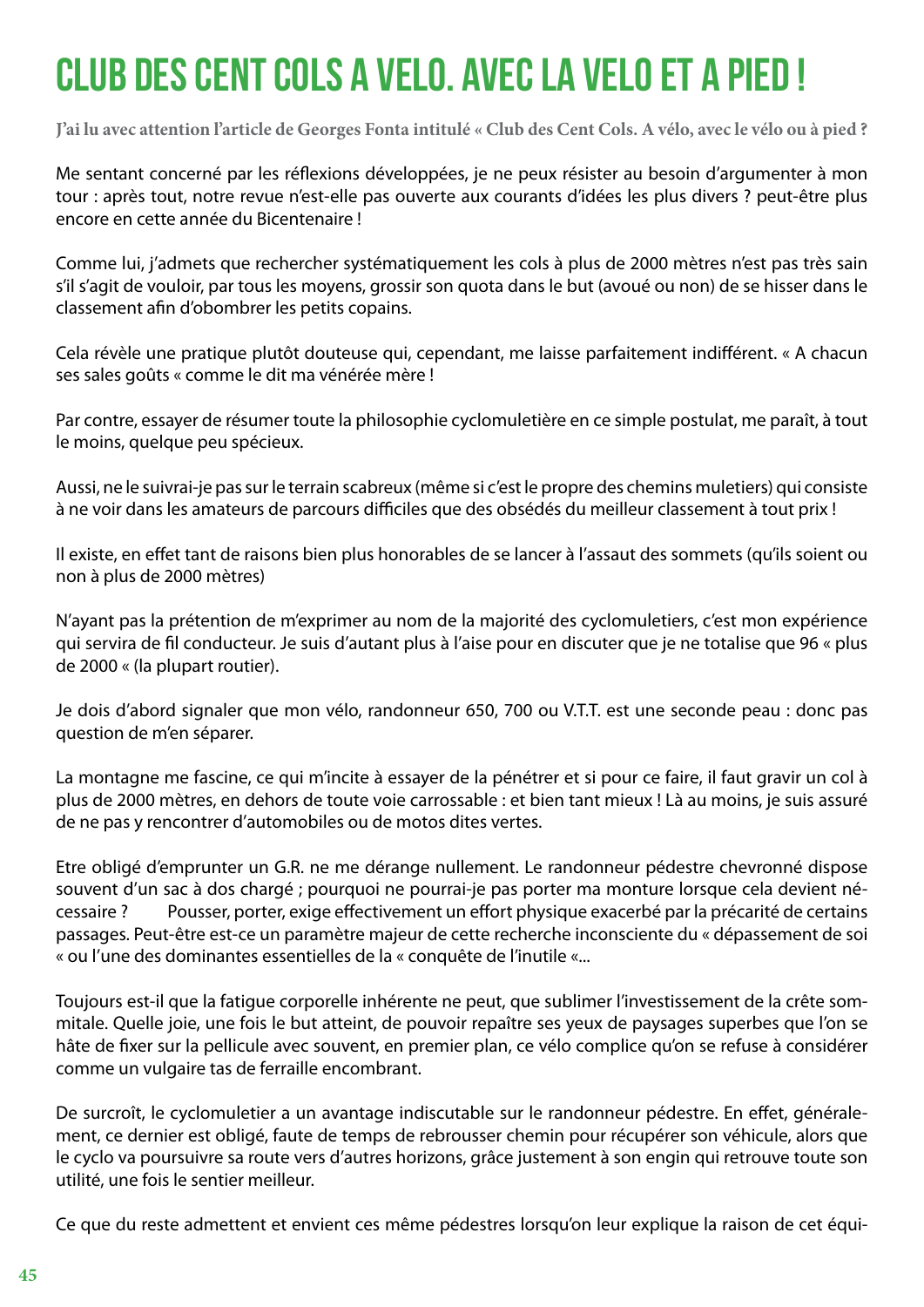page qui les surprend de prime abord.

Je n'ai pas écrit ces quelques lignes avec l'intention de convaincre qui que ce soit, mais pour définir quelle était la motivation d'un « amoureux « inconditionnel de la montagne.

En fait, somme toute, cette motivation ne serait-elle pas l'expression inconsciente d'un trait de caractère qui me pousse, entre autres, à ne pas me contenter de rester dans le rang des « puristes « ? en quelque sorte un refus de la normalisation et l'envie impérieuse d'être libre !

De toutes façons, « si je randonne par monts et par vaux, c'est la faute à Chauvot « ! Dans sa bible, qualifiée « d'œuvre très complète « par G. Fonta lui-même, les muletiers ne sont-ils pas une invitation à sortir des sentiers battus... à vélo, avec le vélo et à pied ?

Jean Jacques Laffitte 79000 Niort

# ET POURQUOI DONC, BOUTON D'OR, AIMEZ-VOUS LES COLS ?

Col - Pass - passage - donnant sur l'inconnu sur une autre vallée - transition - porte ouverte - goût du risque - désir de changement - instant de basculement - juste avant un col, j'aime ce vent frais venu de son au-delà, qui me balaie le visage - derrière, commence autre chose, inimaginable vu d'ici - c'est pourquoi je n'aime pas trop les cols en pointe, en cul-de-sac - monter vers - tendue vers - vers cet ailleurs - traversée du miroir - et puis, en montant, peu à peu m'envahit la chaleur de l'effort - ne plus penser, ressentir - élévation - détachement - ascèse - plus rien ne compte, mais arriver en haut - être heureux, tout simplement.

Je ne peux comparer la montée d'un col qu'à un autre moment extrêmement fort du cyclotourisme : la traversée complète d'une nuit, sans dormir, sur ma machine. D'abord la plongée dans l'obscurité, qui vient - puis, à l'autre extrémité de la nuit, juste avant l'aube, cet instant de silence - le jour va t-il de lever ? - ou bien est-ce la fin d'un monde - « l'Heure Bleue « -où se sont tu les bruits de la nuit, et où ne sont pas encore réveillés les oiseaux du jour - recueillement - dépôt de la rosée - ton chant est fini, rossignol, je guette l'alouette, qui grimpera face au soleil - c'est l'heure des condamnés à mort - brève nausée - c'est l'heure du doute - où j'ai envie de me coucher dans le fossé, parfois - paix, paix à toi, paysage - instant où tu te figes transcendance - mais je sais que je glisse vers le jour - tendue vers la lumière. Ce n'est peut-être pas par hasard que le Club des 100 Cols regroupe des personnalités fortes, qui font du cyclotourisme plus qu'un sport, une école de vie. (Personnalités fortes- ou folles ? - comme il vous plaira...)

Dans le même esprit, j'aimerais beaucoup créer le « Club des 5 nuits « - ou bien, le nom serait plus joli, et ne soyons pas mesquins, le « Club des mille et une nuit «.Qui est volontaire pour m'aider à établir le règlement, et pour faire partie des membres fondateurs ?

P.S. J'espère que les dirigeants des 100 cols ne m'en voudront pas trop de cet appel à concurrence déloyale...

Joëlle Briot-Giraudin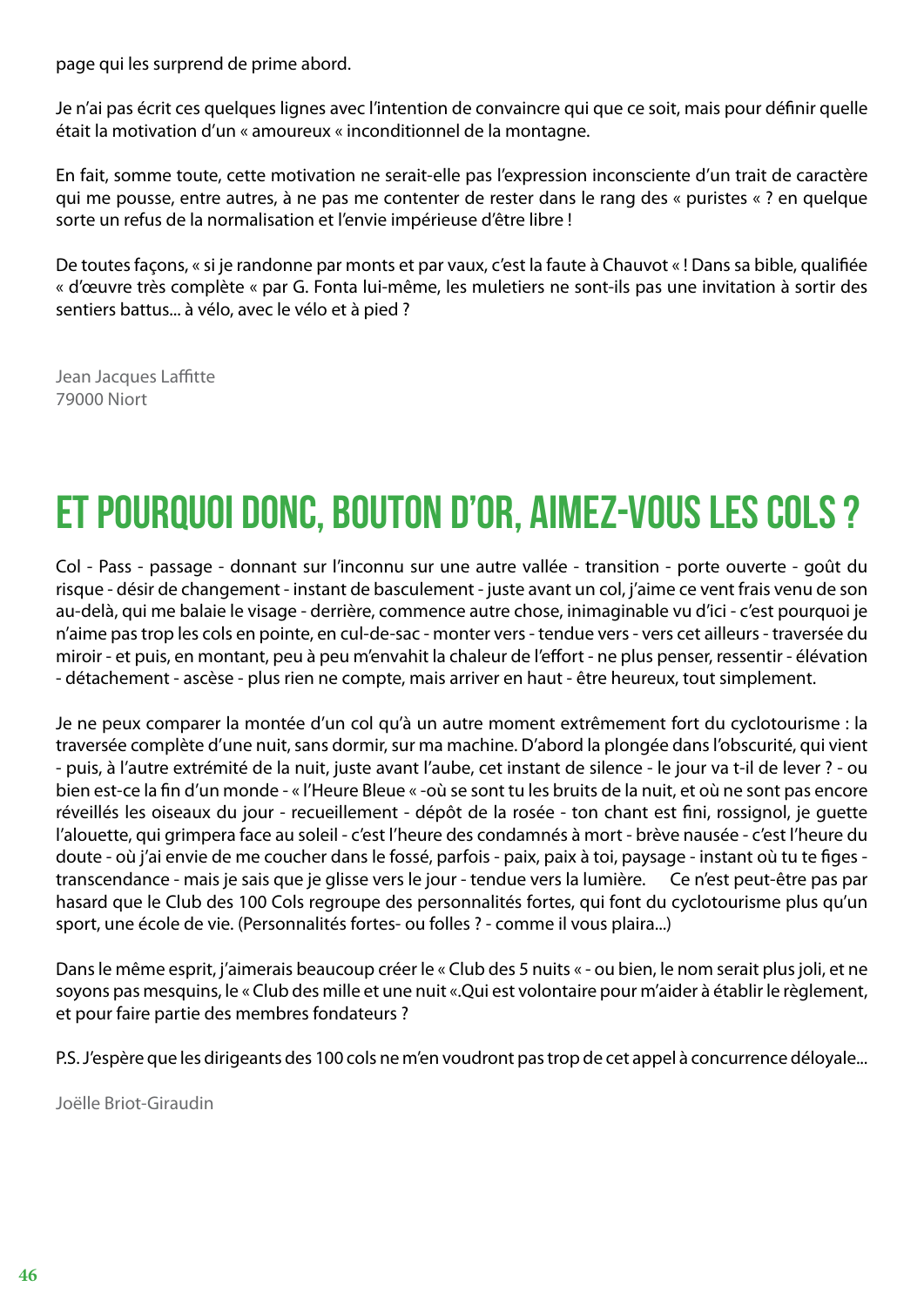## ETUDE EN COLS MINEURS PAR UN MINEUR DE COLS

Parcourir la montagne au gré de sa fantaisie, noter avec satisfaction au retour 1 ou 2 cols franchis, monter, descendre, faire des détours, se tromper, s'écorcher les mollets, c'est bien beau mais c'est un peu du dilettantisme. L'on gaspille du temps, des efforts, des pneus, alors qu'après une solide étude papier ou plutôt cartographique l'on pourrait avoir un rendement bien supérieur. Bien sur il ne faut pas rêver et s'imaginer ramasser à la pelle voire au piolet des séries de cols à plus de 2000 (les cols majeurs) mis à part les filons exceptionnels de Sestrière ou du Canigou, aussi il vaut mieux orienter notre étude vers les cols ordinaires (les cols mineurs). Et plutôt que de rêvasser, organisons-nous donc : au travail et creusons un peu le sujet, soyons rentable.

Soit un domaine assez bien délimité, riche en objets recherché Facile, prenons Nyons et de là faisons presque un cercle passant par Curnier, Ste Jalle, Buies les Baronnies, Mirabel, kilométrage du tour :60 km. Comptons les objets sur les cartes I.G.N. : 29 (vingt-neuf !) Quelle mine ! à ciel ouvert (bleu le plus souvent) altitudes très raisonnable de 500 à moins de 1000 m. C'est décidé, étudions avec tout le bagage que l'Education Nationale nous a apporté, notre problème de rentabilité quant à l 'extraction de nos chers objets : les cols mineurs.

Notre modèle sera donc un cercle de 60 km de périphérie (un bon cyclo le boucle en 3 heures) donc de diamètre 20 km. Sa superficie : 286 km2 (passons sur les calculs) d'où une densité de 1 col/10 km2) !... Un col occupe donc cette surface soit 3,6 km de diamètre, cette distance est donc celle qui sépare 2 cols en moyenne... Avouez que raisonner va nous faciliter la tâche sur le terrain. Pour bien prévoir notre coup, nous allons déterminer :

- la distance totale à parcourir,

- faire une estimation de la dénivelée,
- déterminer la durée optimum.

**1. La distance** : 29 x 3.6 = 104.4 + le retour au point de départ (30 km au plus) = 135 km ce qui est admissible, la densité des cols étant régulière, certains étant même à tout-touche... sur la carte.

**2. Le dénivelé** : plus dur, altitudes entre 500 et 1000 m, les cols se suivront mais pas en alternance du plus bas au plus haut, altitude moyenne 750 m, certains se suivent sans dénivelée, l'on ira de col en col, admettons 250m entre 2 cols :

soit un total de 250 x 29/2 = 3625 m, nous réviserons si besoin est.

**3. La durée** : il y aura diverses allures :

Vélo sur route 20 km/h Vélo muletier 10 km/h A pied 5 km/h Soyons très raisonnable 40 % à pied = 54 km soit 11 h  $40%$  en muletier  $= 40$  km soit 4 h  $30\%$  routier = 40 km soit 2 h Total 17 h

Cela fait une grosse journée, rectifions le tir, prenons 2 journées (un simple week-end) mais alors il y aura un aller retour supplémentaire au camp de base + 30 km donc + 3 h (allure muletier, ne négligeons pas les difficultés) et parce que l'on est sage et expérimenté + 20 % sur tout : distance - dénivelée - durée.

Résultat :Distance : 198 km Dénivelée : 4350 m Durée : 24 h (soit 2 belles et grandes journées)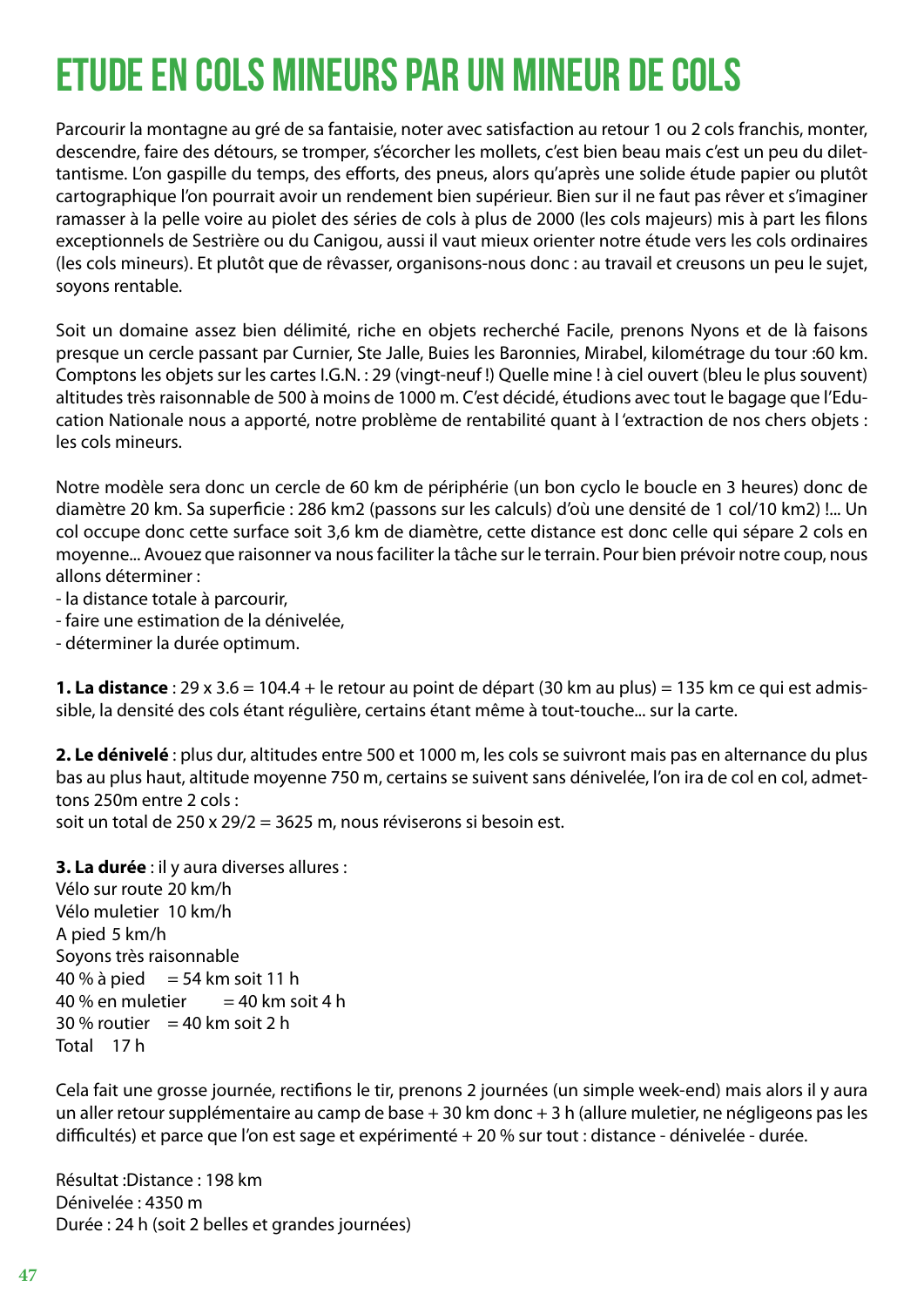Ce résultat est fort satisfaisant, très bon rapport qualité prix, à peu près un B.C.M.F. que nous connaissons tous mais en 2 jours c'est-à-dire la bonne formule récemment instaurée par notre F.F.C.T.

Comment avoir pu faire du vélo , de plus cyclomuletier, sans aucune méthode jusqu'à présent quel gâchis !...

Confrontons maintenant notre modèle à l'expérience, car ceci est un exercice sur un terrain finalement assez connu, donc très intéressant !... Voyons un peu :

Le premier objet de cette belle série date bien de 12 à 13 ans, c'était le col de la Croix Rouge et à l 'époque l'on ne connaissait pas son nom, tout juste si l'on avait pensé « col « en le franchissant. Quelle inconscience !... Puis ce fut le col d'Ey répété plusieurs fois comme le précédent et pendant des années ce fut tout !... Quelle ignorance !... Il en restait 27 qui dormaient entre ses deux là !... A ce stade, il faut déjà comptabiliser 300km à tournicoter dans le secteur. Propiac fut le 3ème et encore, l'on en était pas bien sûr, mais l'Equipement ayant mis un panneau, il apparut bientôt sur les listes complémentaires « Chauvot « ; ensuite, un col de la Croix (il y en a 4 dans le secteur) fait à partir de Nyons une belle journée d'hiver mais totalement en imprévu donc avec un coût élevé en km. Puis des essais en muletier pour collectionner 3 pas d'un coup : Beynet - Chauvet - Maneyrole en évitant d'être confondus avec des sangliers par les chasseurs. Le rendement augmente mais l'addition aussi, nous sommes sûrement à 600 km, 8 à 10 sorties, la dénivelée : inchiffrable. Ensuite le mors aux dents, mais il faut sortie sur sortie pour déloger Lantons-Serries, la Vote, puis attaquer le filon Sierry (aie ! les épines) Onglon (pas normal d'être à vélo là-dedans) Linceul (superbe) Milandre (escarpé) Viare (du 23 % même en poussant dur, il faut talonner) Moulins (du vent sans moulins pourquoi faire ?)

Et pourtant aujourd'hui la mine n'est pas épuisée, seul le mineur l'est un peu parfois :

- Bilan approximatif : 13 à 15 sorties
- 800 à 900 km et peut-être 1000

- Dénivelée : inconnue,

et il reste encore ce col des 7 Pommiers où il n'y a pas de pommiers et où c'est raide des 2 côtés, peut\*être par la crête du côté de Sierry mais lui aussi n'est pas commode !... Et pourtant il a un si joli nom ce col des 7 Pommiers que rien que pour çà j'irai voir là-haut comment Angèle ou la Vanige les belles montagnes se profilent à l'horizon. Il sera cher ce col au moins un jour, 50 km et 500 m de dénivelée et peut-être plus des fois qu'on le loupe (c'est déjà arrivé).

Moralité : j'abandonne mon cahier, mon crayon, ma calculatrice, je garde mes précieuses cartes qui me font rêver pour retourner dans mes chères Baronnies dont je me sens un peu propriétaire à force d'en respirer le parfum. Buie - Nyons par le G.R. je crois que je les verrai tous et cela me fera bien plaisir. Je retournerai aussi au sommet du Linceul où il y a des fleurs en mai et même du muguet côté nord. Et si quelqu'un veut m'accompagner, bienvenu de tout cœur.

Georges Delafontaine C.C. Bagnols Marcoule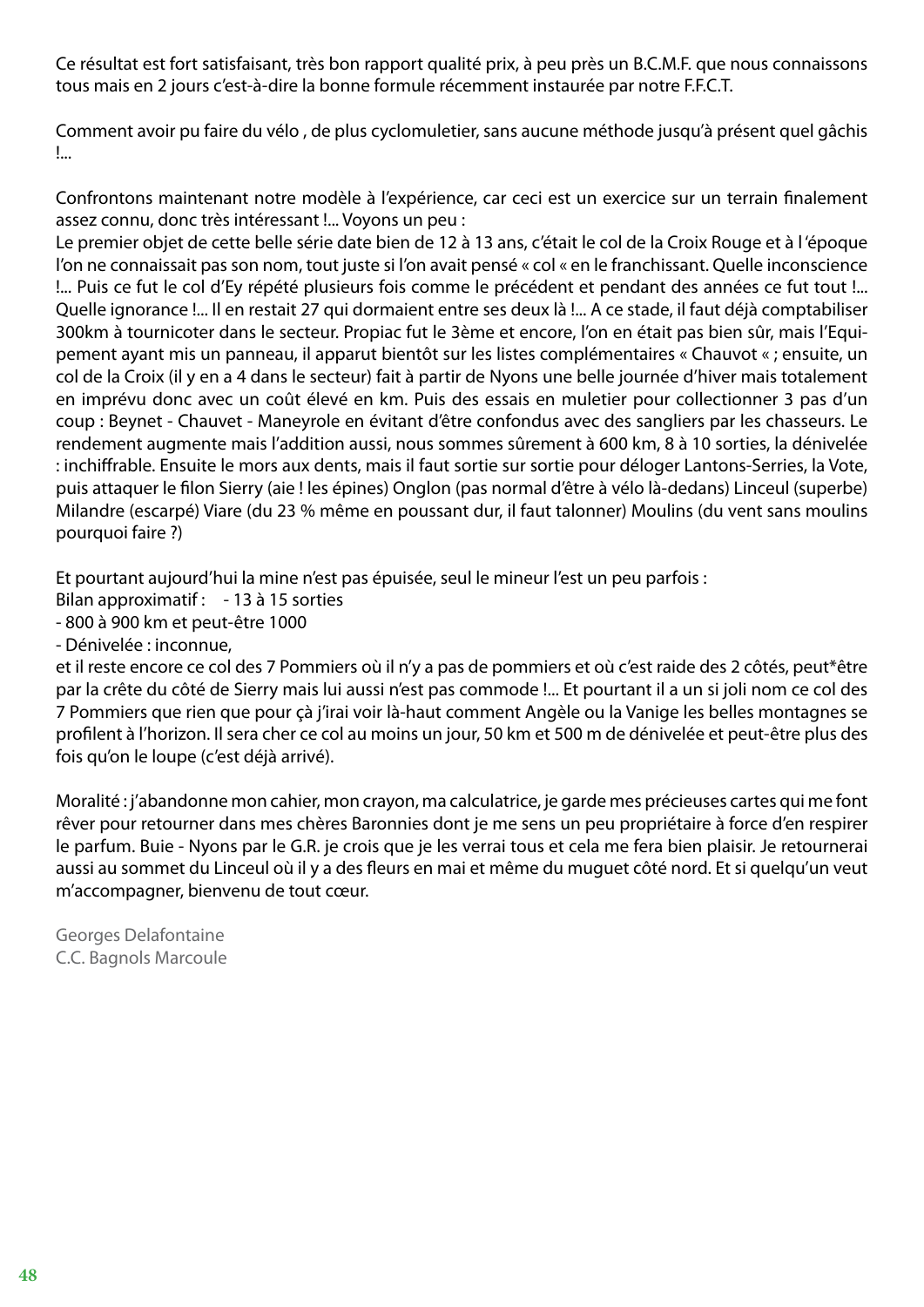# HAUTE TRAHISON

**Il y a plus de six mois, ayant eu une petite rentrée d'argent, lassé de traîner derrière Annie non seulement dans les bosses mais aussi sur le plat, incriminant les pneus larges qui consomment une partie de l'énergie que je produis - la résistance de frottement, ça existe, proportionnelle à la surface de contact - j'ai eu des velléités d'affinement et d'allégement.**

- Camille, si tu as un jour un petit vélo de course d'occasion, tu me feras signe.

Je disais cela un peu en l'air. Les petits cyclos de mon gabarit ne courent pas les rues ; les cadres neufs de 48 ou 50 sont déjà rares, d'occasion, ils risquent d'être introuvables ; j'avais le temps de voir venir avant de me décider.

- Il y a justement un cadre que je viens de faire réémailler qui devrait vous convenir. - Vous !

- Pardon, te convenir, Bernard.

Le vouvoiement de Camille à mon égard prend souvent le dessus ; je l'impressionne, c'est ainsi quoi que je fasse.

La pièce rare était donc là, disponible immédiatement. J'étais pris au piège.

- Eh bien, tu vas me monter un nouveau vélo. Sans rien tout léger ,tout nu. Après les vacances.

Je connais mon Camille - le vélociste de ma vie... Le délai que je lui fixais il s'empresserait de le dépasser. Comme, en même temps que je prenais ma décision, j'avais une sorte de remords, cela m'arrangeait pour une fois. Une affaire de pédale mal adaptée à mon cas - j'ai quelques exigences ou contraintes - a retarder encore le moment de la livraison. Pour la forme, je sonnais les cloches à Camille. - tu mériterais que je te tire les oreilles. Tu n'es pas sérieux, quand même.

Hier, Camille a téléphoné :

- Votre, ton, vélo est prêt

- Ah, enfin !

Enfin ? en raccrochant je n'ai pas ressenti la même fébrilité que lorsque j'ai appris la naissance de ma « Noire « , il y a quelques années déjà cette Noire que j'ai tant attendue, que j'ai chérie avant d'en prendre possession, dont j'ai vanté les qualités et que je vais délaisser pour une coursière plus fringante...

Je ressens de la gêne, j'ai mauvaise conscience.

Tout cela, par la faute d'Annie. Si elle n'était pas si douée, si elle ne me plantait pas là - sur les bosses je veux bien, mais sur le plat ! - je n'aurais pas songé à pallier ainsi mes faiblesses.

Il est vrai que cette nouvelle acquisition soulagera ma Noire qui se verra réservée aux sorties nobles de vrai tourisme, ces randonnées au long cours avec bagages qui sont l'essence du cyclotourisme : - La bête de somme, autrement dit.

- Allons, allons ma petite Noire, pas de mauvais esprit. Je te promets, la nouvelle sera pour la babiole, les mises en jambe, l'entretien autour de Metz. Pour toi, ma Noire, les choses sérieuses, les découvertes, les évasions lointaines.

Suis-je convaincant ?

J'ai mis du temps avant de me rendre chez Camille pour prendre possession de mon bien. Tous les prétextes étaient bons : la fin du mois et mon compte en banque au taquet inférieur - ma rentrée d'argent était loin, il y avait eu des fuites- , quelques gouttes et cette nouveauté qu'il ne fallait pas mouiller, des occupations diverses. Enfin j'ai pris la voiture pour Pont-à-Mousson.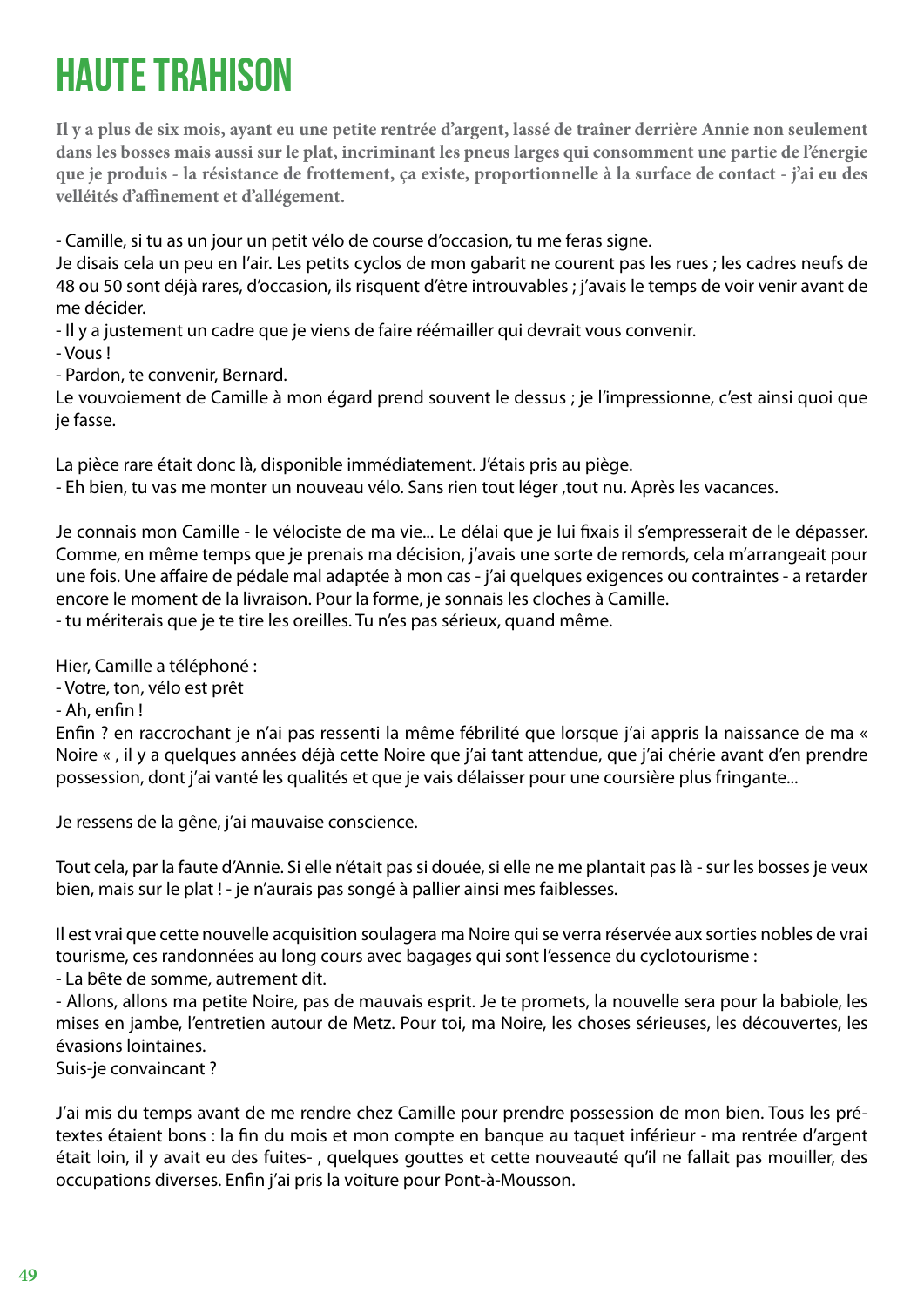Je la regarde.

Elle est vraiment nue : pas de garde-boue, pas de porte-bagages, pas de câble de frein qui remonte au dessus du guidon. C'est un vélo, cela ?

Elle est squelettique : pneus de vingt-deux de large ; elle manque de forme, je vais paraître plus gros. Et cette couleur qui est entre deux eaux ! le bleu domine mais il se dégrade en blanc. Ce n'est pas avec cela que l'on peut revendiquer le titre de la « Bleue « ; peut être s'imposera-t-il à la longue mais il y aura toujours une incertitude, une arrière pensée de mal fini. De toute façon, nous n'en sommes pas à cette familiarité.

Pour d'ultimes réglages, je l'enfourche et fais quelques tours de roue sur la route devant chez Camille. Elle ne va pas droit, vacille à droite, à gauche, comme ivre. Comment peut-il en aller autrement avec une telle assise, avec ces pneus fins, de véritables talons aiguille ? Je ne suis pas à l'aise, je serre les fesses.

Enfin je la soulève pour l'accrocher au porte-vélo sur la voiture. Quelle facilité ! elle ne pèse pas lourd, un poids plume. A la maison, je la range à coté de « la Noire «, devant en fait. A peine arrivée et déjà à la première place, celle de la favorite ? Non, car je laisse s'écouler des longs jours avant de rouler sur Metz. Une brume épaisse tombe sur la Lorraine, rues et routes sont humides, grasses. Quelle imprudence ce serait de s'y lancer avec cette bicyclette qui tient à peine sur ces pneus, qui titubait sur la route sèche de Pont-à-Mousson ! Comment pourrait-elle se faufiler entre les voitures ou entre elles et le trottoir sur cette rue de XXe Corps si passagère ?

Et puis toujours cette gêne qui me tenaille.

Enfin, par un dimanche sec, alors que les gens jouent les prolongations dans leurs lits, je me décide. Démarrage lent, hésitant, roue avant qui bat de l'aile quand je lâche la main gauche pour changer de vitesse : nous n'allons pas aller loin tous les deux...

La ville quittée, dans la campagne, la nouvelle prend de l'aplomb et moi de l'assurance. Une petite côte se présente ; le guidon reste déjà plus droit quand je change de vitesse et découvre cette merveille des merveilles : une manette indexée, une vitesse en quelque sorte présélectionnée. Camille m'a mis cela d'autorité - en matière de technique, c'est le chef. Je n'y croyais pas trop mais ce n'est pas mal du tout ce machin là ; en l'occurrence, avec cette bicyclette plus instable qu'une autre, c'est même un bien, une nécessité.

Et dans cette côte et les deux autres petites qui vont suivre, ne voilà-t-il pas que l'euphorie me gagne en constatant que je monte en utilisant un pignon inhabituel, plus petit ! D'où me vient cette forme ? La finesse et la fermeté des pneus bien gonflés, pardi : la résistance due au frottement n'est pas un leurre.

Annie, tu n'as qu'a bien te tenir.

Alors, cette bicyclette, c'est déjà « la bleue « ?

Pas encore. Ce n'est pas une première expérience, fût-elle sympathique qui suffit à lui attribuer de tels galons ; les preuves sont à confirmer. Qu'elle ne m'envoie pas les « quatre « fers en l'air et l'on verra (ai-je le droit d'écrire : quatre ?). Et puis, elle sera interdite de montagne ; en descente, coller à la route avec les gros pneus de ma Noire me met en sécurité à me rendre imprudent d'où des sensations calculées, du plaisir....

En apprenant l'entrée dans ma vie de cette nouvelle, les amis qui ont encore en tête les termes affectueux dans lesquels j'annonçais la naissance de ma Noire ont réagi au quart de tour :

- Et la Noire ? C'est de la trahison !

- Oui, de la haute trahison. C'est justement le titre de la confession que j'ai commencée pour me soulager.

Cà me fait mal au cœur en partant sur « La Bleue « - çà y est, le nom est lâché ! - et de laisser la Noire.

Cette Bleue, c'est mon démon de midi, l'occasion de retrouver une certaine puissance, d'y croire, il faut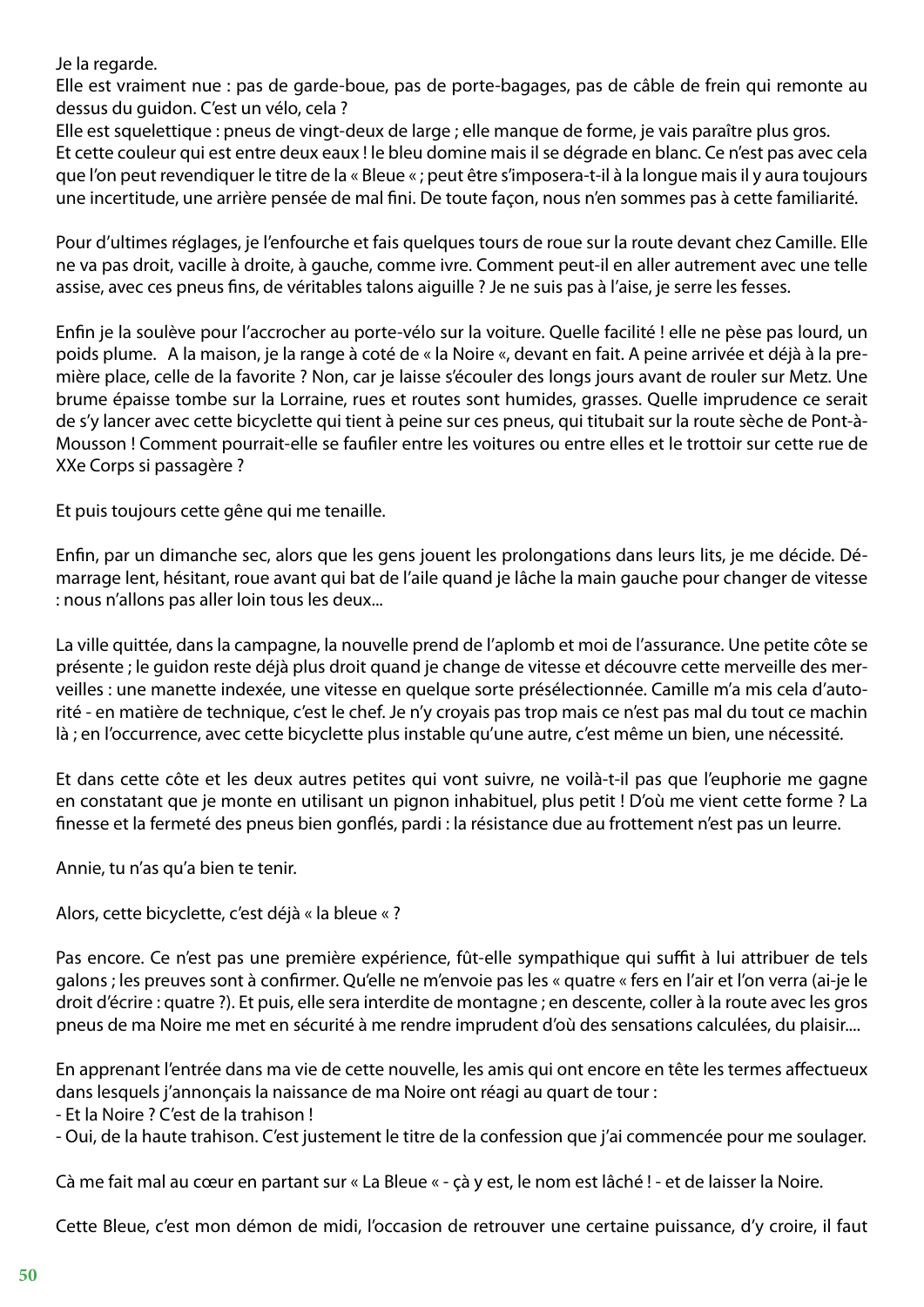bien que vieillesse se passe : autant que ce soit dans les illusions. C'est aussi le dernière vraie bicyclette avant le vélo d'appartement qui me guette pour les temps où je ne pourrai plus lever la jambe pour monter sur une bicyclette.

Cette Bleue marque bien une transition.

Avant elle, il y avait « La Bordeaux «, la randonneuse chic - elle vient du quartier de l'arc de Triomphe à Paris - de mes vingt ans que j'emprunte encore pour aller en ville à Metz, la svelte « Champagne « de l'Izoard, du Tourmalet que je retrouve avec plaisir à Antibes où elle m'attend, et surtout la sûre, la rondouillette mais la belle « Noire « des vingt jours de Thonon - Trieste, du Stelvio. Mes vingt ans, l'Izoard, - mon premier 2000 à cinquante ans passés -, Thonon - Trieste entre vallées et cimes, entre Suisse et deux Italie (s) - l'Italienne et la germanique... ; mes yeux s'embrument au défilé de toutes ces images.

Avant étaient l'espoir, l'inconnu, l'émerveillement devant la haute montagne et aussi soi-même, pourquoi ne pas le dire ?

Après « La Bleue «, ce sera...

- Et bien, mon ami, qu'est-ce que cette sensiblerie de mauvais aloi que tu affiches pour masquer ta culpabilité. Faux jeton.

Cette haute trahison me fait dérailler

- Oui, c'est cela. Tu sais bien que l'avenir sera ce que tu en feras.

Bernard Migaud Metz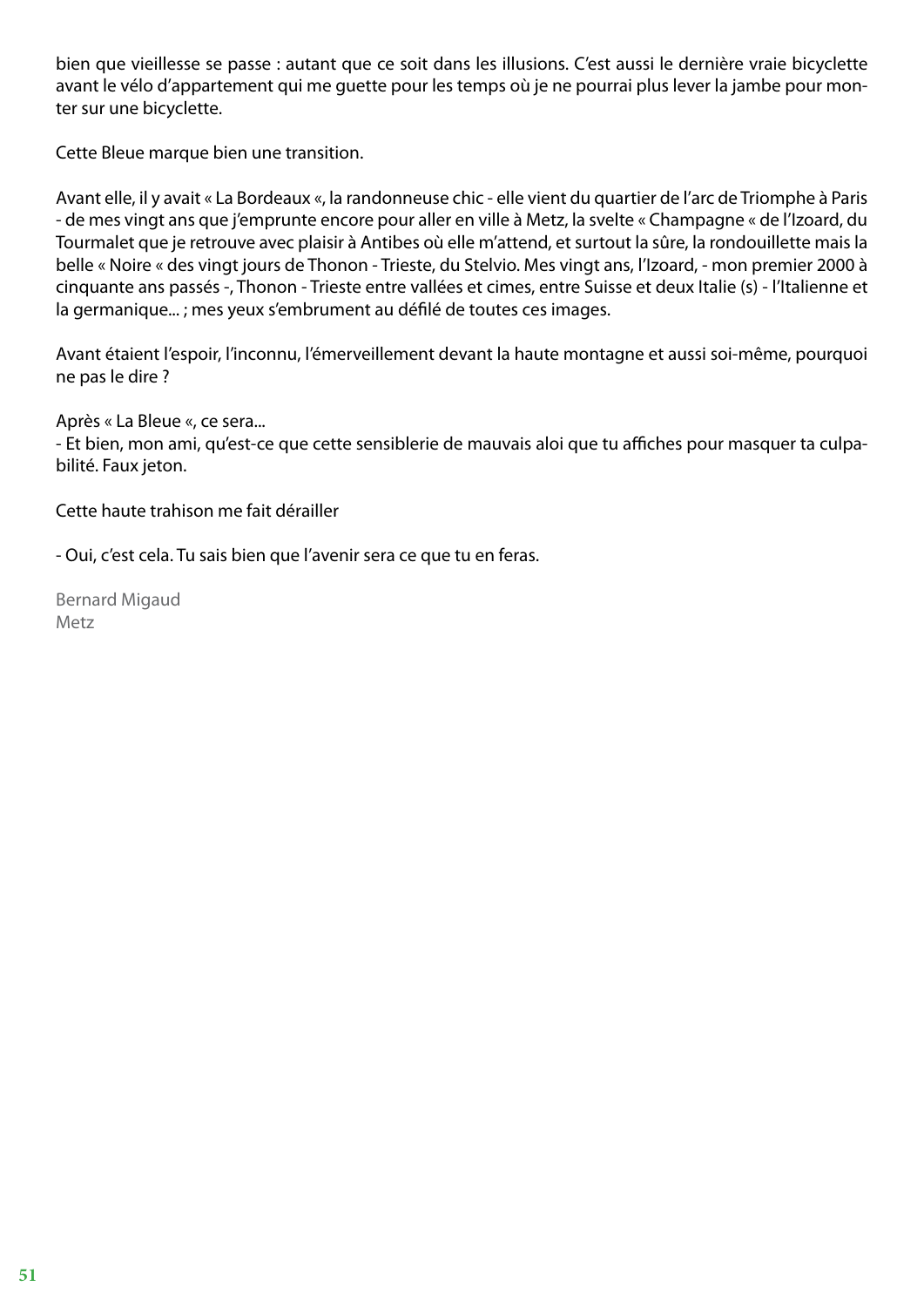# NOUVEAUX COLS EN BELGIQUE

**Cinq ans déjà ! Et oui, le 6 avril 1985, avait lieu l'inauguration du col de la Croix Jubaru à Tournai. Depuis ce jour, des milliers de cyclos ont franchi ce passage, inventé par l'Union Audax Tournai.**

Entre-temps, les chercheurs de cols belges ne sont pas restés tranquilles.

Le second col belge, signalé sur les cartes IGN depuis plus de 40 ans -qui peut donc prétendre être le tout premier-, est le col du Rideux. Une croix commémorative a été érigée sur son sommet avec le texte suivant : « Ave Maria, Montes et Colles, Benedicite dominum ; Notre Dame aux Bois, protégez nos prisonniers et absents - J. Maguin me plantavit. «

Non loin du Rideux se profile de Pas Bayard. Lieu prédestiné ? Il relie les vallées de l'Ourthe (Barvaux) et de l'Aisne (Pont d'Erezée). Partant de Barvaux il m'a fait rêver de son grand frère, le Col Bayard en partant de Gap. C'est un passage peu marqué, mais n'y-a-t-il pas des cols du même type en France ?

Après ces deux cols de la province du Luxembourg nous nous dirigeons vers la province de Namur.

Pendant l'hiver 88 / 89, la petite caisse d'un club cyclo de Falwinne a permis l'installation de 4 panneaux de sommet. Tous se trouvent dans les environs de Profondeville : le col du Suary, du Marly, de la Charlerie et de la Ronchinne ont une altitude plus haute que 300 de leurs confrères français. L'histoire de cols s'appuie sur une habitude d'un pays, plus que sur une réelle exactitude géographique. Quelle explication peut-on donner au fait que les cols au nord des Vosges n'aient pas d'équivalents de l'autre côté de la frontière pour les mêmes reliefs.

L'Ascension de ces cols belges n'est pas toujours aisée sur un vélo. Mais les cyclotouristes belges n'ont que l'ambition de donner aux néophytes l'envie de se frotter aux grands cols de haute montagne et surtout d'attirer de nombreux cyclos dans nos belles régions.

Repère des cols belges :

Col de la Croix Jubaru 99 m 51-17-37-22 CV Col du Rideux 358 m 214-07-64-83 CV Pas Bayard 329 m 214-07-50-98 N841 Col de Suary 198 m 214-05-23-44 CV Col de la Charlerie 225 m 214-05-23-59 N951 / N954 Col du Marly 205 m 214-05-24-84 CV. Col de Ronchinne 240 m 214-05-61-83 CV.

Germain Geenens Ronse/Renaix (Belgique)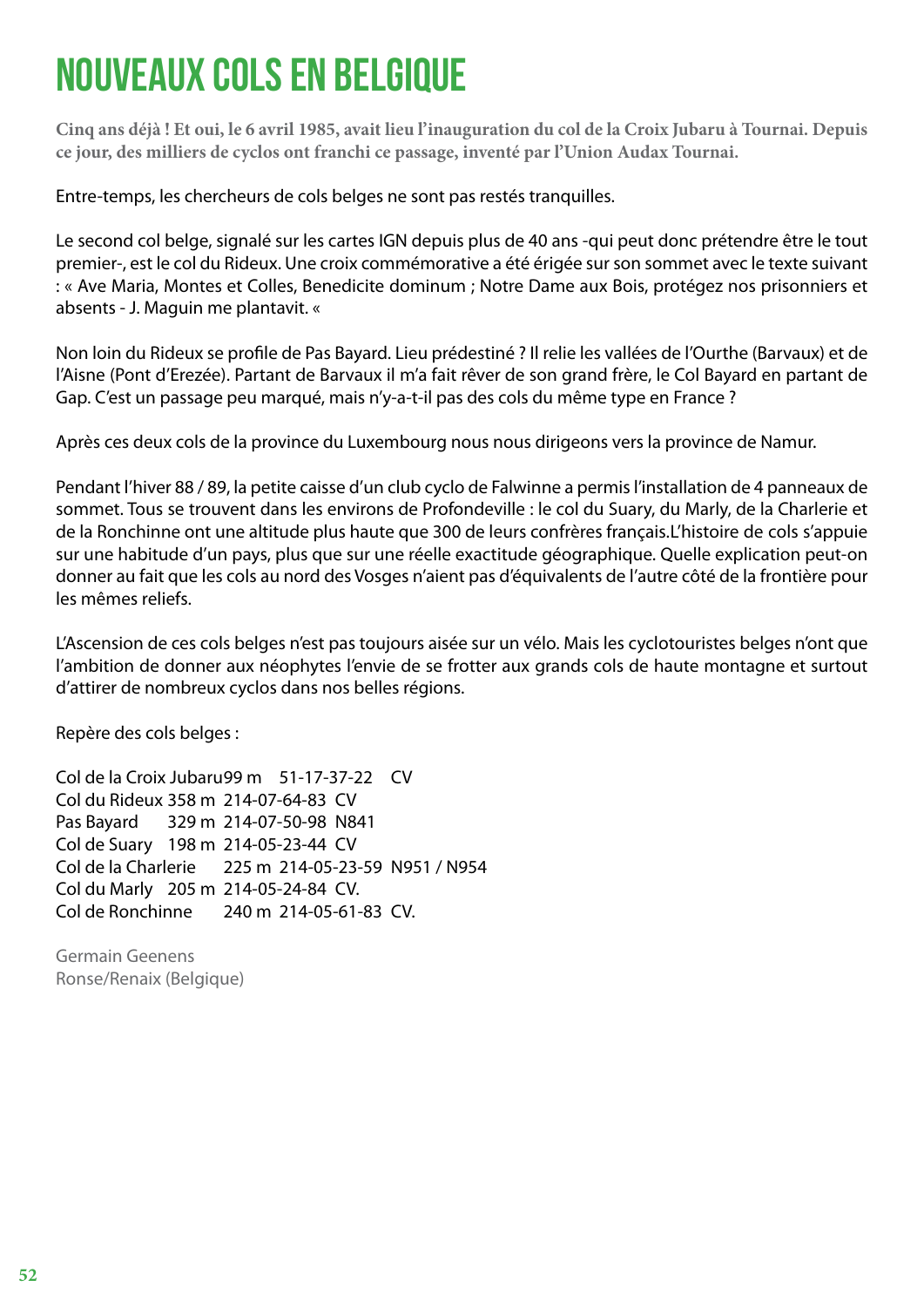# LE CYCLO AUX CENT VISAGES

Certains, sans réfléchir, dans le cyclotouriste Ne voient que le sportif, randonneur au long cours Dont le vélo serait, comme l'eau du curiste L'assurance santé, prise pour les vieux jours.

Pour d'autres, plus nombreux, ce n'est qu'un vil touriste Qui aurait usurpé le titre de sportif Allant sans se presser, tranquille tel Baptiste Voir des panoramas ; quel jugement hâtif !

Pour d'autres, tout de go, ce n'est qu'un égoïste Avide de plaisir, tel un épicurien Savourant la nature avec son âme artiste Mais qui garderait tout, ne partagerait rien.

J'en ai même entendu, Oh Dieu quelle bassesse ! Dire que le cyclo était un cas social Un genre de drogué, un adepte de messe Dite au matin de Pâques sur un ton très spécial.

Si tout cela comporte un soupçon de lumière Il manque l'essentiel pour comprendre un cyclo Ne croyez surtout pas, pour son allure altière Que trois ou quatre idées suffisent comme enclos.

La meilleure façon, la seule raisonnable De vraiment le connaître, c'est d'aller avec lui En voyage le jour et le soir à sa table Pour enfin découvrir ce qui dans ses yeux luit ;

Tout ce qu'il accumule pour quand il sera vieux, Tous ces précieux instants, trop tôt évanescents Quand la nuit qui s'avance allume dans ses yeux La timide étincelle des souvenirs naissants.

Alors vous comprendrez que le cyclotouriste C'est bien plus qu'un sportif, qu'un visiteur pressé Qu'il a dans un corps sain, l'âme d'un humaniste Qu'il est tout équilibre, dans un monde stressé.

Roland Romero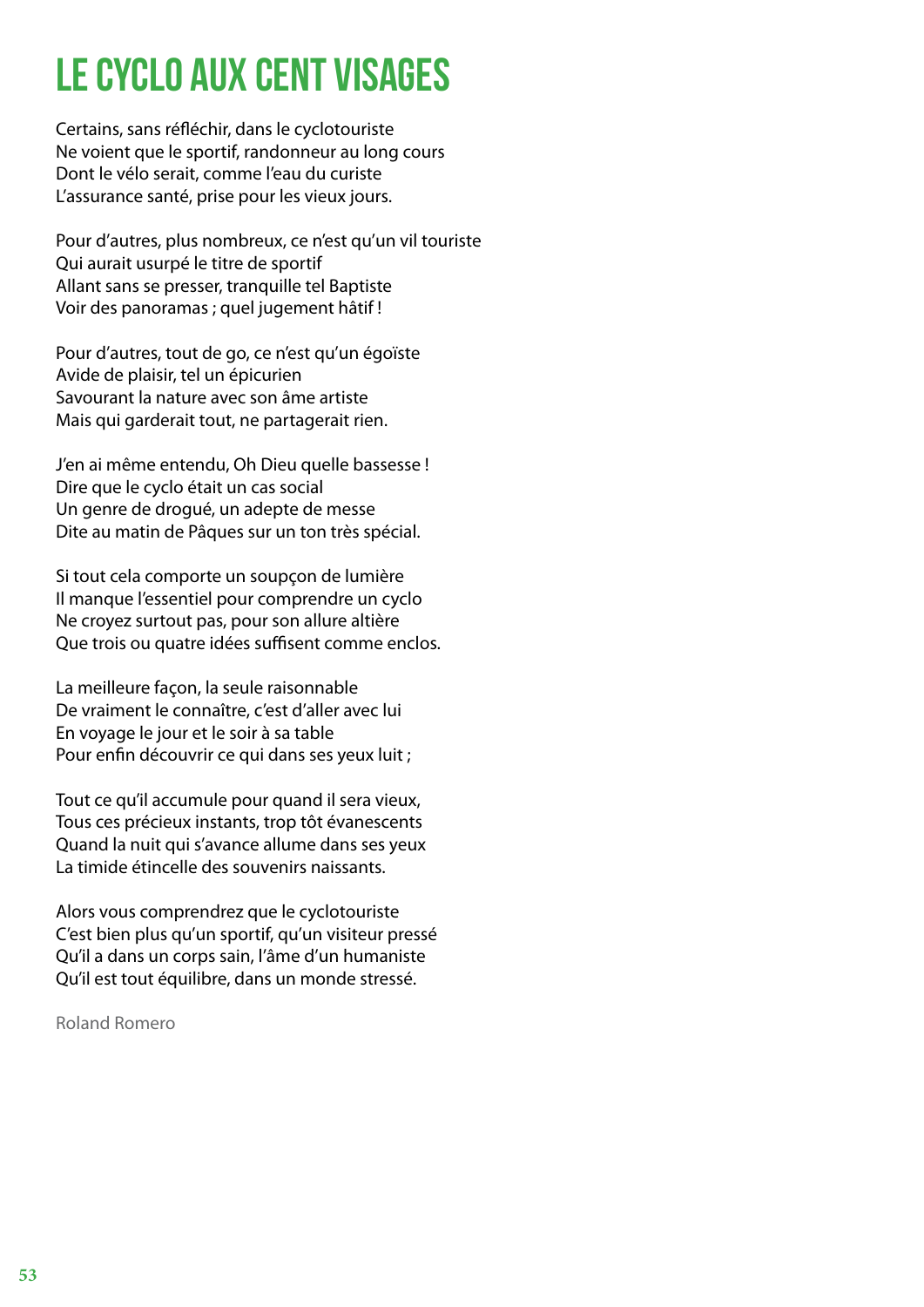# LA CITADELLE EST-ELLE IMPRENABLE ? (OU LA REVOLUTION DES COLS)

**Si je vous dis Cols de la Bataille (05/182), de Conode (05/183) de la Pourtanelle (09/262) ou encore de la Caumette (64/351), ces noms sont peut évocateurs à côté des Galibier et Tourmalet. Et pour cause, ils sont muletiers et peu praticables. Mais leur point commun est plutôt, en cette année révolutionnaire, leur altitude : 1789 m. Seul le premier cité a eu droit à la couverture de notre revue n° 17. Combien de nous en franchir le sommet en bonnet phrygien ? Je ne sais !!!**

Si Paris posséda l'original de la Bastille, Grenoble en a le privilège d'une côte célèbre. Mais point de col à ce jour. Au mieux, je n'ai trouvé que celui de la Citadelle (83/39), à l'altitude modeste de 261 m. Mais compte tenu que c'est un « muletier «, il faut encore trouver le moyen de la prendre d'assaut. Ne possédant pas mon VTT et n'ayant pas de carte au 25000ème, il fallut trouver le passage. D'abord la route qui relie les cols de Gratteloup au Babaou, en passant par la Mouillère d'Aubet, culmine de 50 m le site du col par un à-pic très boisé. A travers les arbres on distingue une piste en terre qui rejoint l'esplanade du col. C'est après un long va et vient le long de la route et en croyant vraiment à l'invincibilité de cette Citadelle, que je trouve un minuscule passage dans le maquis, invisible depuis le bitume. Je commence mon avance légèrement descendante vers le point névralgique. Cet accès est peut être moins défendu de ce côté du versant. Finalement, les obstacles naturels en font une défense de premier choix. Ce n'est que caillasse, ravines, ronces et autres épineux, plus aptes au passage d'un Tout-Terrain qu'a une randonneuse. Après deux kms de griffures, mais sans crevaison l'endroit est investi en solitaire. Le silence n'est troublé que par le passage des voitures plus haut, dans les arbres. Désormais il faut descendre. Le sentier est devenu une route en terre plus large, mais bien pentue. Elle serpente à travers les arbres du Massif des Maures. Le bruit de la Nle 98 se rapproche. Bientôt un carrefour me laisse le choix. J'opte pour la droite pour rejoindre Gratteloup. Pendant quelques kms, je vais encore profiter de la quiétude de la forêt. Le chemin va bientôt se terminer, mais que diable fait cette maison sur la gauche ? Le plus inquiétant, c'est cette grille qui me bloque l'accès au goudron et qui est obstruée par une R4 verte. Pourtant je n'ai vu aucune trace de propriété privée sur le moindre panneau. Tels ceux qui ont tenté les cols de la Glacière ou de la Chamboite, en terrain militaire, j'avale les 100 derniers mètres qui me reste à faire et retrouve le bitume libérateur. Au passage, un coup d'œil m'indique « Maison forestière de ...- Propriété de l'O.N.F. «. Heureusement cette fois, la Citadelle était sans défense et bien prenable.

Je ne sais si certains cols furent au courant que cette « Bastille « était tombée, mais durant la Semaine Fédérale (où nombreux furent les chasseurs de cols à l'affût du moindre panneaux, par exemple aux Limites), on pût remarquer que cela grondait dans le monde des cols. Par exemple, la Croix Trévingt et le Gué de la Chaux revendiquaient le nom de « COL « qui était leur propriété jusqu'en 1981 (Cf : Guide du cyclotourisme de la F.F.C.T.). Il en était de même pour le Brouilly et le Parasoir. Même les Limites cités plus haut, qui arborait un beau panneau bleu avec son altitude avait perdu son titre de « colesse « durant la même année. Et je crois à en lire les textes de mes autres confrères, que beaucoup ont remarqué ce début de révolution dans le peuple des cols. A quand le retour des titres de cols à ceux qui le méritent, alors que d'autres ont ce privilège. Sans parler de ceux reconnus par les topos de G.R., et non par les cartographes.

Nos collègues pédestres franchissent des cols sur des G.R., non reconnus par nous cyclos. En arriverait-on à inventer des cols selon la pratique de tels randonneurs. C'est à croire que cette « colite « est plus grave qu'on ne le pensait.

D. Remond (Cyclo Vallée de Chevreuse)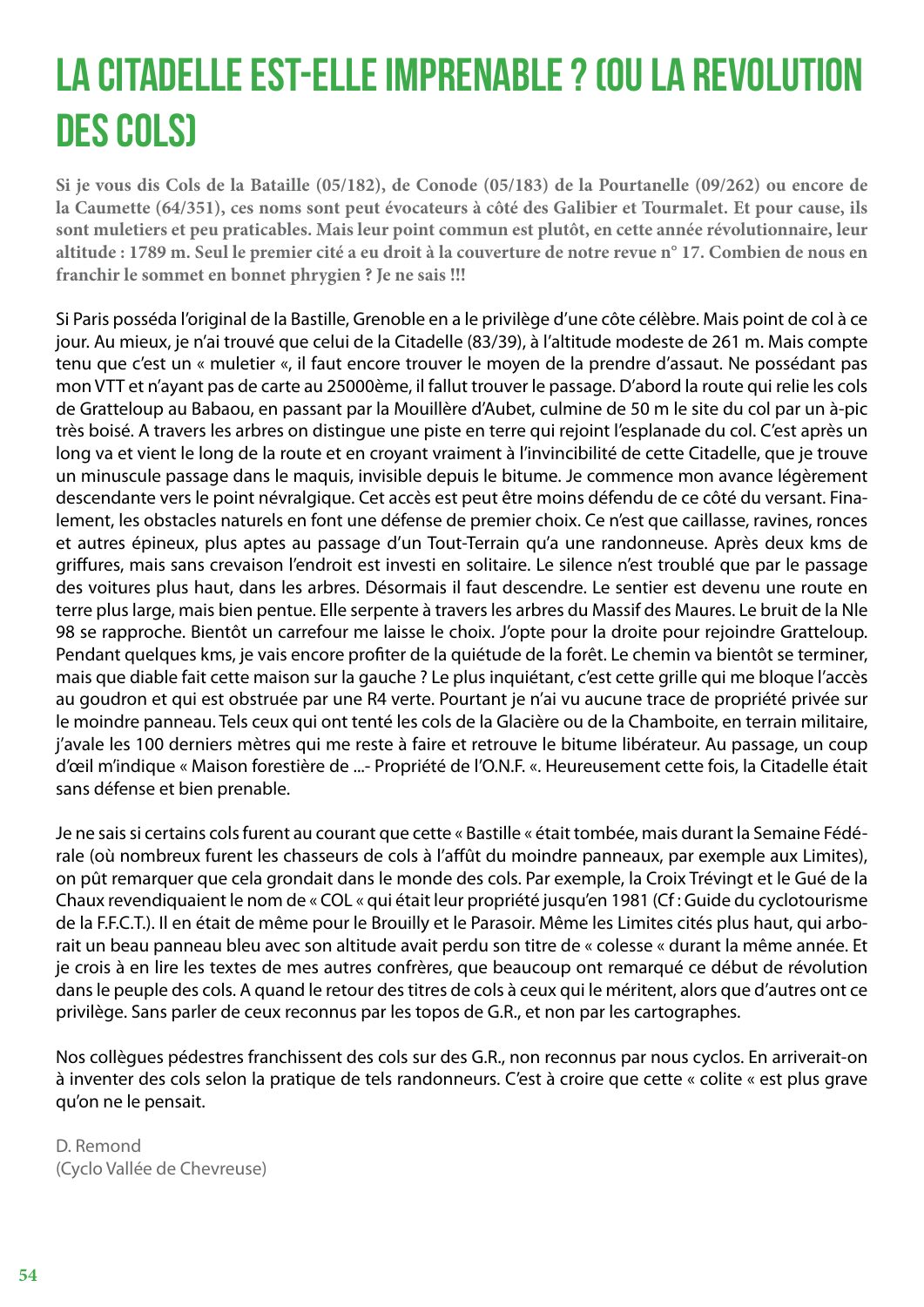## ENTRE CHAMPAGNE ET FOIE GRAS

**Traditionnellement avant que l'année arrive à son terme, Reinette et moi, enfourchons nos bécanes pour une ultime escapade, originale, autant que possible, hors de la vue de notre clocher : Saint Martin XII siècle après J-C.**

L'an dernier, c'était là-haut, vers la chapelle du Rat, une bouclette sinueuse et « vallonnée « d'une soixantaine de km. Ce 30 décembre 1989, ce sera le Tour du Mont Gargan.

La fin des randonnées organisées marque pour certains le début d'un relâchement hivernal ; pour d'autres, l'activité est réduite mais continue. Les règles du monde cyclo sont ainsi faites : chacun fait ce qui lui plait et c'est tant mieux !

Faisant partie de cette deuxième catégorie, Reinette et moi commémorons la fin de l'année et donc celle de la saison sportive et touristique par un circuit amélioré, un repas de Saint Sylvestre en quelque sorte.

Le T.M.G. c'est un parcours assez musclé, surtout quand le thermomètre flirte avec le 0, les muscles ne carburent plus avec la plénitude nécessaire. Un circuit de 62 km qui prend son « envol « des hauteurs de la tour de Masseret (Corrèze) sera le menu du jour.

Avec l'élan, le col de Larenges (alt. 445 m) est atteint dans le quart d'heure suivant. D'après les éminents chercheurs de la Confrérie des 100 cols, ce passage est situé quelque part sur la D20E qui devient la D43 lors de son entrée en Haute-Vienne. La modeste descente de ce col modeste conduit à la modeste gare de la Porcherie. Le rail, la route, la rivière aussi : la modeste petite Briance prend sa source non loin de là. Vous avez compris, rien d'excitant ici... si ! La grimpée menant au bourg de La Porcherie juché sur son piton à 500 m d'altitude.

La D43 traverse le plateau séparant les vallées de la petite et de la grande Briance que nous franchissons après une descente boisée et glaciale. Face à nous, la montagne du Gargan nous barre l'horizon. La Croisille/Briance traversée, nous débutons l'escalade par la voie directe, celle qui pendant 5 km à travers bois de châtaigniers en bas et de sapins verts en haut ne nous permettra jamais de souffler tant la pente est constante.

Vers le haut, de récentes coupes de bois nous offrent de belles échappées vers le nord et nous permettent de mesurer l'altitude que nous avons acquise.

La descente, après une pause vestimentaire, moins pentue, serpente en s'alignant sur les courbes de niveau . La vue sur le Mont Gargan, au sud, est impressionnante : par delà Sussac, étalé dans un bocage de pâturages et de guérets, la bordure occidentale du plateau de Millevaches nous fait face.

Les routes limousines ne sont pas simples : pour passer le pont enjambant la fougueuse Combade, il faut monter, et monter fort à Beauvais, puis Champs d'où l'on bascule - le mot n'est pas exagéré - dans le profond vallon de cet affluent de la Vienne. La remontée sur Domps n'en serait que plus pénible à négocier si les charmes de l'éden bucolique traversé ne venaient pas en atténuer les difficulté physiques rencontrées.

Paisible hameau d'altitude, Domps connaît une agitation hard à l'occasion d'un festival de rock organisé chaque année en été. Pour l'heure, seuls quelques rapaces tournoyant en quête de mulots troublent de leurs cris stridents la quiétude des lieux. Les bâtisses de granit construites aux pieds des châtaigniers séculaires regardent passer les cyclos sans bouger une tuile ; parvenus à l'altitude 576, nous quittons la route de Chamberet pour tomber dans le vide (?) le soleil dans les yeux, la formidable masse sombre du Mont Gargan nous barrant l'horizon . Nous descendons si bas, dans ce vallon sauvage et étroit que la Combale, encore elle ! Partout en une succession de cascadelles que j'ai l'impression de pénétrer dans l'antre du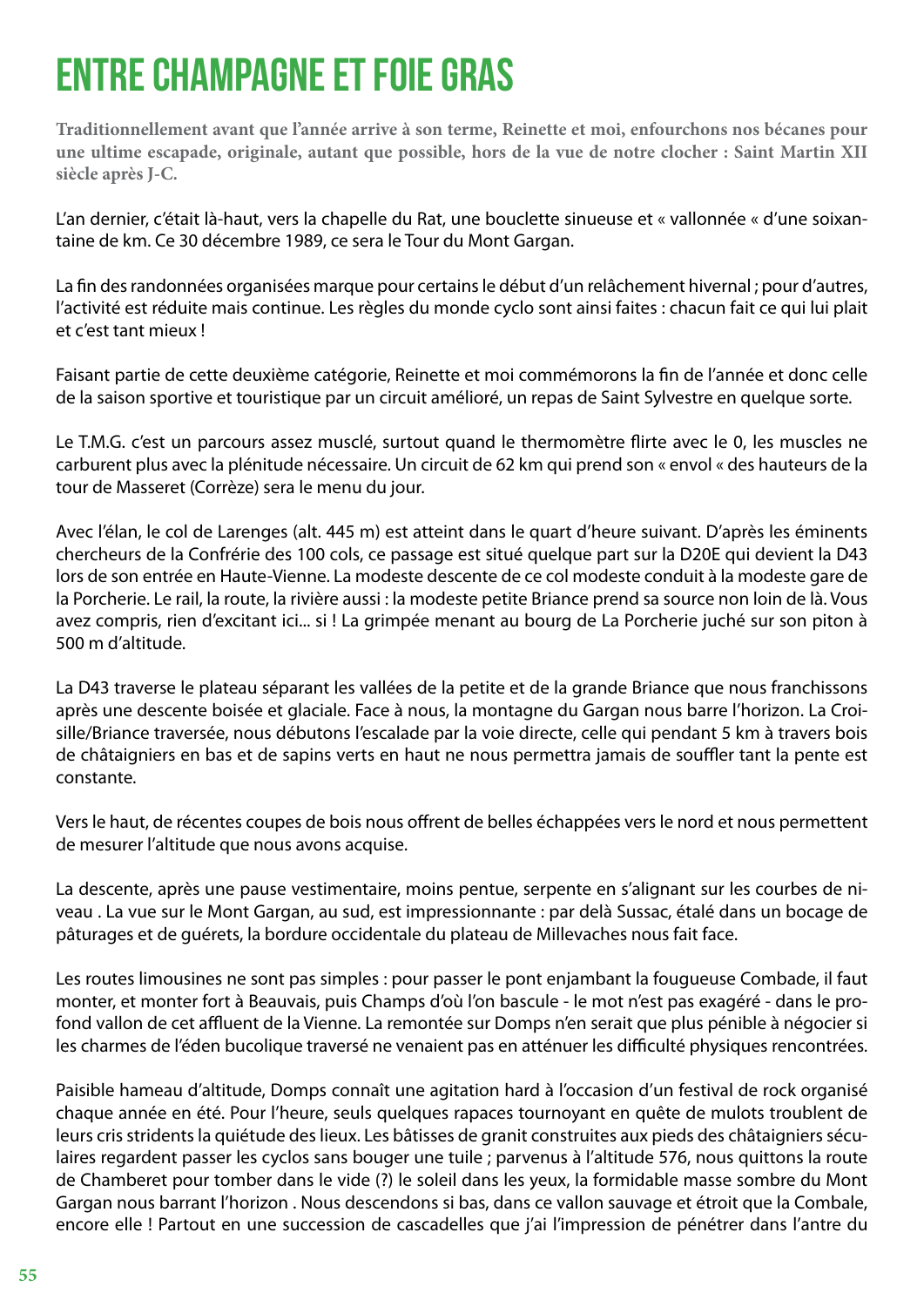monstre Gargan ! Nous ne restons qu'un court instant dans ce sous-sol, car sitôt franchi le petit pont de pierre, la rampe...les rampes abruptes, puis moins, vont se succéder et nous allons nous hisser laborieusement vers les lieux moins austères, moins humides.

C'est le hameau d'Exidieux qui nous accueille avec son usine à cochons, idéal, pour vérifier nos sens olfactifs, désagréable quand on a le souffle court. Les bornes kilométriques annonçaient depuis longtemps Saint Gilles des Forêts, le voici enfin : sa petite chapelle en granit, ses rustiques maisons limousines, sa quiétude montagnarde lui donnent un cachet exceptionnel trop méconnu des cyclotouristes.

La route dite « touristique du Mont Gargan « toute proche, fait de l'ombre à ce beau village. Nous, c'est le sommet tout proche qui nous fait de l'ombre, mais sitôt Forêt-haute atteint, nous retrouvons... le soleil, la chapelle du Gargan, une vue magnifique vers le bassin de Sussac où nous sommes passés un peu plus tôt, et ... ouf ! ... une route qui, si elle ne descend pas, va nous mener à Surdoux plus tranquillement. Comme on dit : « on va se refaire une santé «.

Nous sommes au plus haut de notre périple, il reste environ une vingtaine de kilomètres, le moral est en hausse : pour le connaître, c'est facile, il est toujours inverse à la pente ! Tiens, si nous avions des VTT, nous monterions à la chapelle par le muletier. Vu d'ici, il est particulièrement engageant !

La route qui va de Surdoux à Meilhards est elle aussi digne d'intérêt (dans ce sens là), pensez, « ça « descend tout le temps. Le panorama offert sur les Monédières est ininterrompu... bref, ça baigne. Je ne sais pas si vous avez remarqué, mais en descente, et quand c'est beau, ça ne dure jamais ! Déjà Meilhards et Reinette qui a souffert de la... multitudes des grimpées s'inquiète :

- « on va le payer « dit elle, calmement

- « non, çà m'étonnerait « esbrouffai-je, effrontément.

Il faut croire que le ton était rassurant car elle me crut, et elle eut raison !

Passé Meilhards, une douce déclivité nous promène en de multiples contours et voici Le Breuil de Meilhards, village aussi étiré que son nom l'indique.

Et après demanderez-vous ? et bien nous descendons, et oui, je vous l'ai dit : c'est une route fantastique, enfin pas trop quand même, car la tour de Masseret est maintenant en vue et une tour... suivez mon regard... non, pas en bas... oui, en haut, c'est ça, une tour çà domine et croyez moi la tour de Masseret domine... surplombe serait mieux approprié - la base de loisirs des Bertranges où nous aurions du laisser la voiture.

Je ne vous donnerez pas mes impressions pendant l'ascension car vous rigoleriez tellement que vous en mettriez pied à terre. Nous on n'a pas rigolé et pourtant on a mis pied à terre !

Voilà une DER qui laissera un agréable souvenir et rappelez-vous, le T.M.G. c'est une belle balade. Tiens... c'est une idée, je vous y invite et vous donne rendez-vous le 7 octobre prochain à Masseret (1). Vous savez bien que les cyclos ne sont pas égoïstes et aiment partager leur bonheur et leurs trouvailles.

(1) Masseret : concentration d'automne et des Cent Cols en Limousin.

Francis Degeix Limoges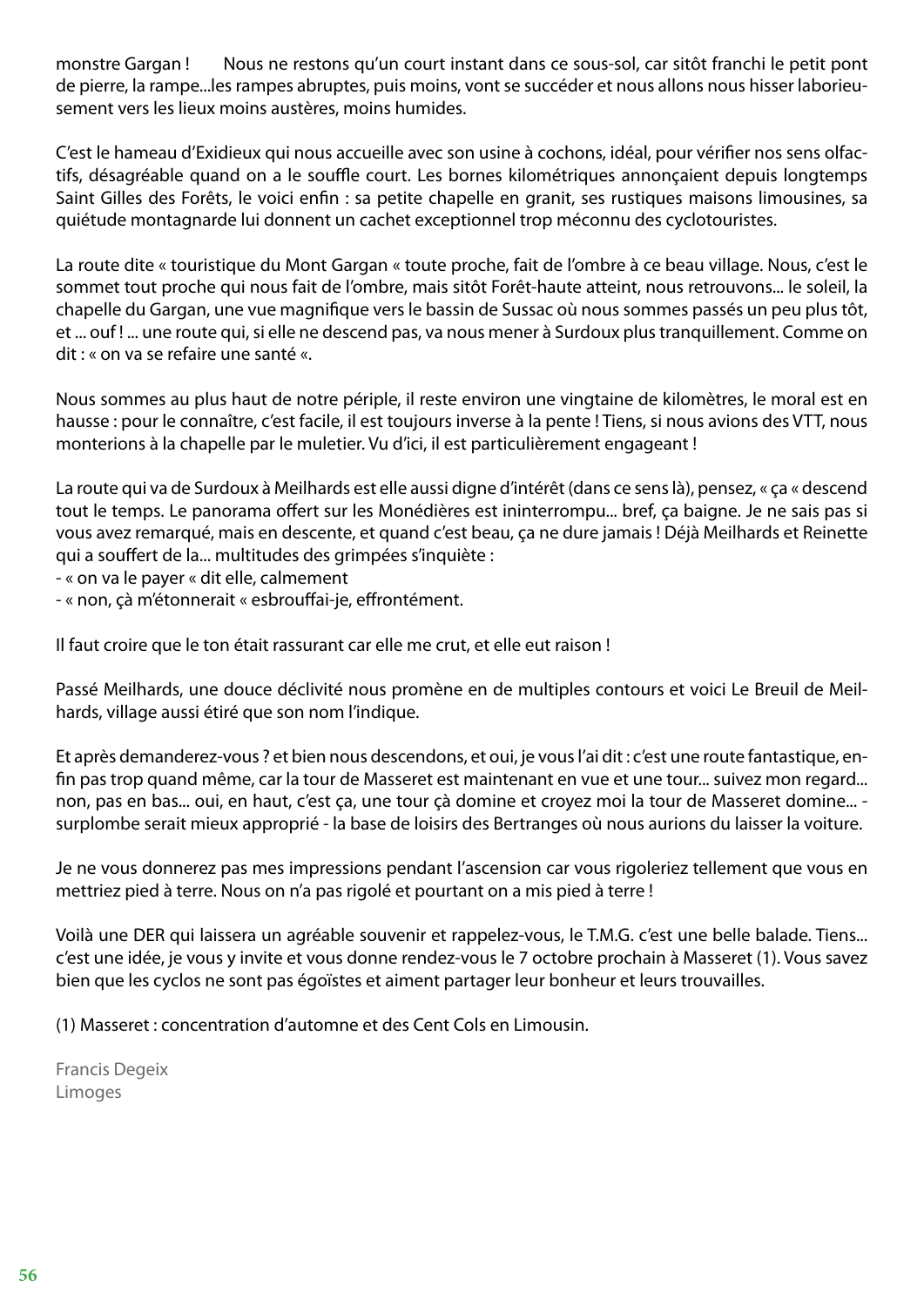# MONTAGNES D'ITALIE

**Lombardie, été 89,. Soleil Généreux, longs jours favorables aux randonnées montagnardes. Base de départ : Bormio, versant sud du Stelvio. Plus précisément : Cepina, où nous sommes gaiement et cordialement reçus au camping « Cima de Piazzi «. La joie !**

A nous pour trois jours les petites routes et sentiers de découverte des Alpes Rhétiques : Moitié vélo, seul, le matin Moitié marche, à deux, l'après-midi.

### Valle di Livigno : samedi 8 juillet

V : Départ à l'aube : Bormio, Valdidentro, le val Viola encore sombre entre les monts. Allure calme pour attendrir les 1000 m de dénivelée de la route qui en 15 km mène au Passo di Fascagno (2291 m). Radieux sous le soleil, ce col magnifique semble taillé à la hache dans le roc. Joli décor pour opérette montagnarde.

Descente à Trépalle : bien emmitouflé, ça va, tout juste... La montée qui suit, à rythme soutenu, est un morceau bien agréable. Un parcours superbe aux deux flancs de ce Val Vallaccia à la pure beauté sauvage. Le Passo d'Eira (2209 m), très large, offre un panorama étendu sur la barrière circulaire de hautes montagnes cernant l'enclave de Livigno. Contemplation.

La descente en souples courbes découvre dans son ensemble Livigno, bel alignement de hameaux établis au long du Spöl, et que prolonge en aval le miroir allongé du lac de Gallo : remarquable vue aérienne de cette vallée de Livigno, étroite et si belle.

Ah Livigno.. Village inoubliable, au même pittoresque, au même attrait qu'Andorre. Comment ne pas accorder un peu de flânerie à cet habitat montagnard (1800 m) aux typiques chalets aux bois patinés, aux boutiques inénarrables au cachet vieillot, particulièrement curieux.

Par ce temps splendide, la montée tranquille de la haute vallée du Spöl est un divertissement de choix qui aboutit à la Forcola di Livigno (2315 m), une belle échancrure de la barrière rocheuse.

Foscagno - Eira - Forcola, quel régal cette trilogie des cols routiers de Livigno, quelle succession de beaux tableaux montagnards !

M : L'après-midi n'est pas moins intéressant. Une bonne marche en terrain accidenté nous conduit à un admirable petit lac, sous l'à-pic des roches du Minor : ici la flore alpestre étale la variété de ses espèces toutes si colorées, avec en particulier de jolies anémones soufrées. Le retour est fort plaisant par le col de la Stretta (2476 m). La nature ne peut mieux nous gâter : tout n'est qu'harmonie et lumière : c'est exquis.

### Passo Di Gavia : dimanche 9 juillet

V : Au petit matin, je traverse Bormio, où un groupe cyclo se rassemble. La montée du Valfurva est un bon échauffement, alors que cette vallée encaissée reçoit le premier soleil. Les cyclos de Bormio me rejoignent à Santa Caterina : échangeons les « buon giorno « d'usage, et je laisse passer, incapable de converser en italien, et désireux de m'en tenir à une allure modeste pour si possible grimper avec le sourire ces 900 m en 12 km, corsée d'un raidillon à 16 %.

D'emblée, elle me plait, cette mince route qui se faufile en lacets assez pentus dans la foret. A la sortie du bois, le paysage qui s'ouvre à moi me ravit pleinement ; et quelle joyeuse symphonie de couleurs : les pentes verdoyantes encombrées de roches sont égayées du bleu des gentianes, du brun ou du mauve des chardons, du rose vif des nombreux massifs de rhododendrons, et encore du blanc, du jaune, du roue de quantité de fleurs plus modestes.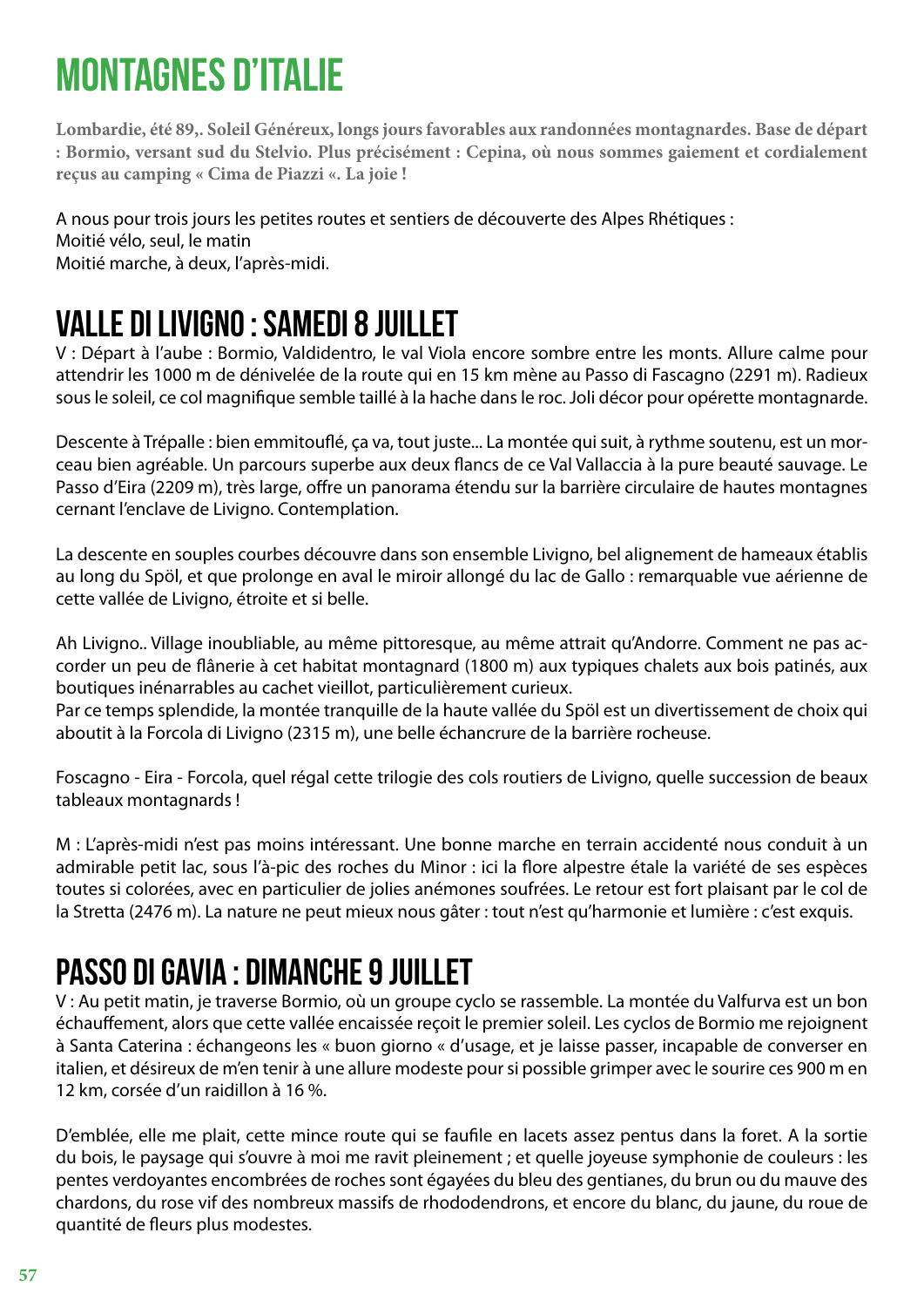Voici un important chalet d'alpage, et tout autour dans les pâtures ses gracieuses petites vaches grises qui ne craignent pas la pente. Un marcheur m'encourage « Forza ! Forza « Cette fine route qui serpente à 10 % en cette montagne fascinante, une progression souple d'un effort régulier qui ne fatigue nullement, un ciel d 'azur immaculé, la caresse du soleil... Eh oui ! c'est l'ivresse !

Une large courbe panoramique me dévoile la fameuse rampe contre l'à-pic rocheux. En pareille situation, 28 x 28, et ça passe très allègrement ! Quelle exaltation , quelle volupté au sein de ce site impressionnant !

Pente à présent plus douce, sifflet incisif d'une marmotte qui surveille son pierrier, route qui devient presque plate dès le refuge Berni. Vite arrivé au lac Gavia. Un dernier ressaut, et c'est déjà le col, qui marque hélas ! la fin d'un intense plaisir. J'y retrouve les cyclos de Bormio, heureux de me venter leur sensationnel Passo di Gavia (2621 m). Comme je les comprends bien ! Je ne peux rien suivre de leurs propos volubiles, mais les « splendido « et « grandioso « m'invite à répondre : « bella montagna «.Nos yeux rient, nos mains se serrent : instants délicieux à partager. Notre bonheur s'épanouit sur cet horizon de riantes montagnes.

Toutefois, pour nous, cyclos, ce merveilleux Gavia est en passe de perdre une partie de son charme : les travaux d'élargissement et les murs de béton vont leur train et préparent une route moderne qui n'aura plus la saveur de cette petite route tortueuse.

M : Durant deux heures , nous marchons largement tout autour du col, découvrant le tracé tourmenté de la route qui gravit le versant sud, profitant de l'air pur et du bon soleil, admirant de belles mousses sur les roches et les fleurettes entre la pierraille, au pied des cimes à 3000 m : Gavia (3223 m) et Tre Signori (3359 m). Splendeur.

Comme nous revenons au refuge Berni le ciel commence à se couvrir. Nous voyons sur le versant opposé le sentier qui mène au refuge Gavia, et de là grimpe en 500 m de dénivelée au Passo della Sforzellina : c'est la promenade que nous avons projetée.

Nous hésitons, le temps s'assombrit de plus en plus, les nuages sont menaçants. Commençons par une petite visite à la jolie chapelle, puis à l'imposant monument surmonté d'un aigle. Survient alors un de ces orages dont nous pourrons nous souvenir.

Réfugiés dans la voiture, nous sommes au cœur du spectacle ; nuages poussés jusqu'au sol par de brèves rafales, illuminations des éclairs, fracas du tonnerre répercuté par les monts, pluie violente plombée de grêle... Ce déchaînement est d'assez courte durée, mais la pluie tombe dru et persiste, la montagne est submergée de nuées.

A regret nous quittons le Gavia et regagnons Bormio.

### Valle di Fraele : lundi 10 juillet

V : Matin sombre, temps bouché : départ repoussé à 9 h. A la sortie de Bormio, je découvre le pittoresque village de Prémadio, tout étagé sur la pente au long d'une belle montée en virages. Pour accéder au val de Fraele, bonne route non revêtue qui domine le Val Viola, puis grimpe en une impressionnante série de courts lacets au pied de la haute muraille du Plator (2900 m). Pente agréable, un petit tunnel, et me voici sans peine au col Torre di Fraele (1800 m). De cette ancienne tour fortifiée, la vue est magistrale sur la petite route de la vallée. Par ce temps sombre, ce paysage sauvage est saisissant, cette vieille tour presque sinistre.

Légère descente jusqu'à deux petits lacs et une ferme enserrés dans de belles pâtures verdoyantes et fleuries. Une montée assez sèche pour atteindre le bord du lac artificiel de Cancano. Chemin rugueux, pentes couvertes de rhododendrons. Souvenir de l'orage d'hier, beaucoup de grandes flaques à contourner en un amusant slalom.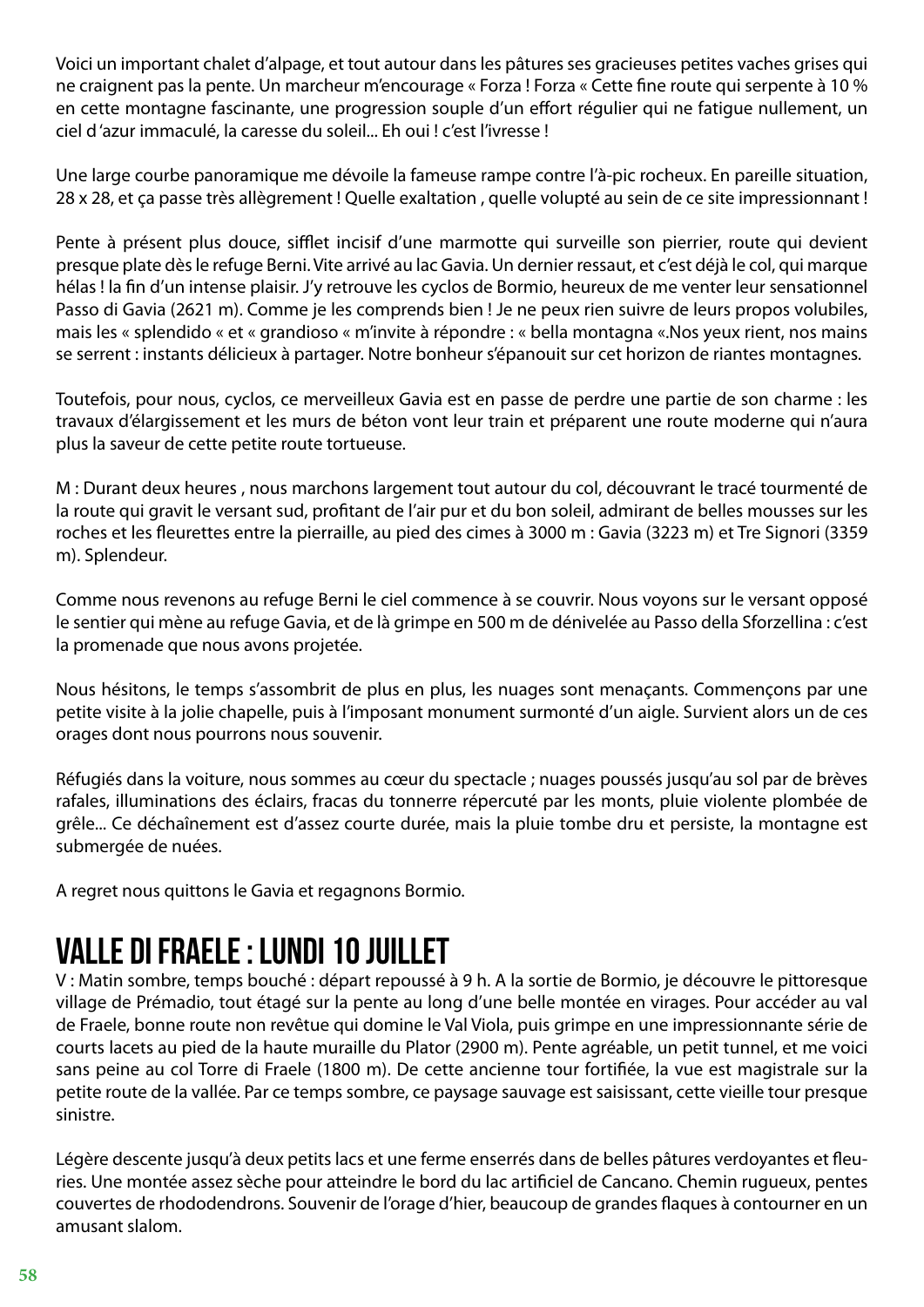Après la route parfaite sur le second barrage, le chemin caillouteux longe le lac de San Giacomo sur l'autre rive. Et... chance ! Le soleil perce, en quelques minutes le ciel est dégagé et retrouve son azur méditerranéen.

Elle me plait beaucoup, cette large combe de Fraele, bien que noyée pour la production d'électricité et que les lacs artificiels ne me séduisent jamais tellement. Les deux lacs, qui travaillent en reprenant une partie des eaux utilisées au circuit précédent, sont alimentés de toutes les eaux vives qui dévalent des deux versants de la combe, l'Adda étant le principal de ces torrents.

De belles échappées vers le Val Tréla, puis vers le Val Alpisella. Au bout du lac, la chapelle San Giacomo, et de suite le large Passo di Fraele (1952m). Un coin charmant, bordé de jolis pins.

M : L'après-midi, sous les mélèzes d'abord, puis coupant les alpages, parmi fleurs et troupeaux épars, un chemin très plaisant nous procure la joie d'une bonne marche. Nous suivons la longue et haute barrière rocheuse du Ferro (3000 m), nous trouvons belles les sources de l'Adda, et nous parvenons au col bucolique d'Alpisella (2285 m). Quatre heures de ravissement dans le décor enchanteur du Val Alpisella.

Larges espaces de belle nature, aussi accueillants aux cyclos qu'aux marcheurs, car peu fréquentés, Livigno - Gavia - Fraele nous laissent de bien attachants souvenirs de ces lumineuses montagnes d'Italie.

Jean Duchamp 88230 Fraize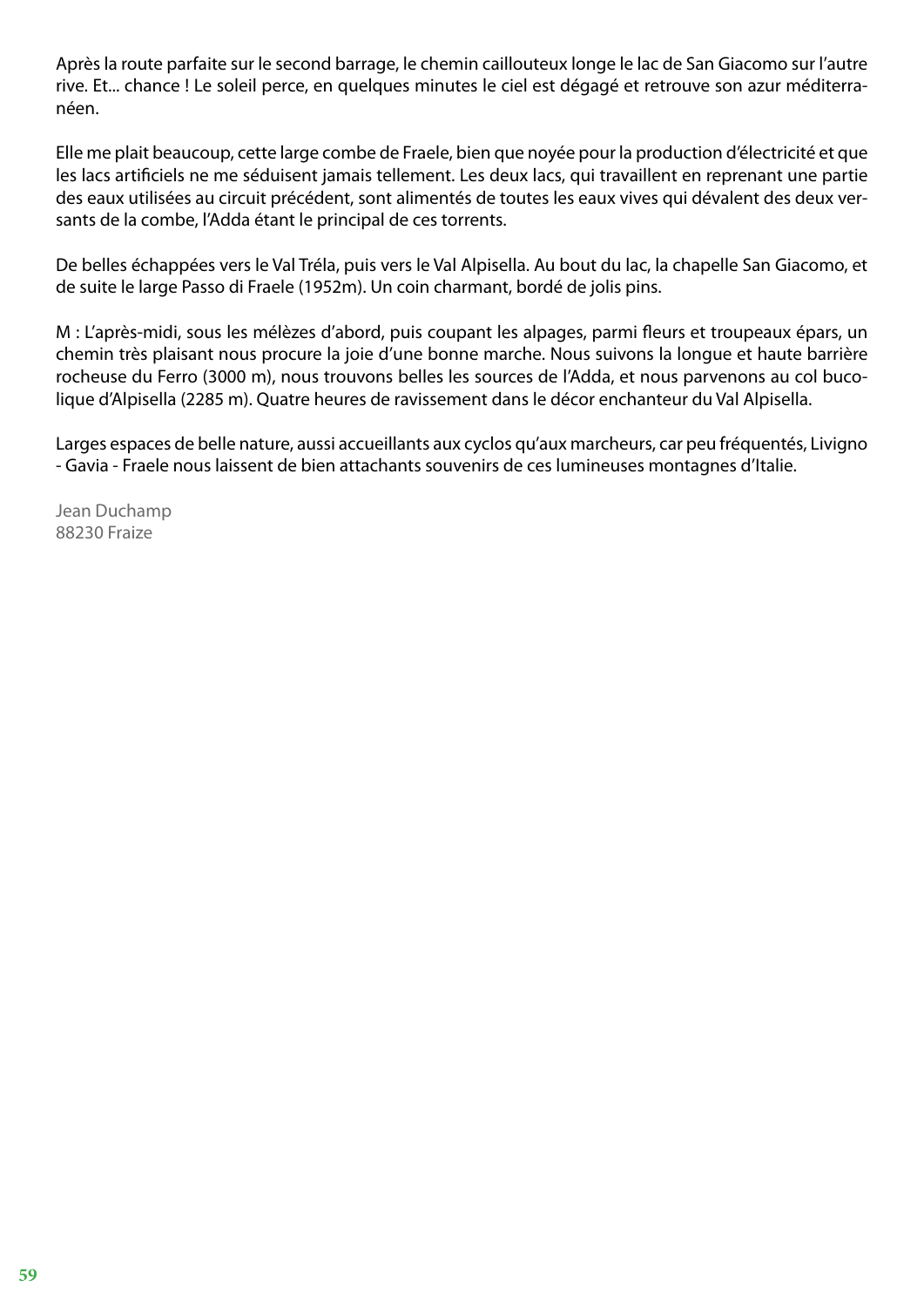# PLAIDOYER POUR VARS-IZOARD

**Une très belle épreuve cyclo que j'ai eu le plaisir de réaliser plusieurs fois, mais qui, malheureusement, n'a plus la faveur des cyclos. Pourquoi ?**

Il faut reconnaître que la concurrence est rude dans la région avec les épreuves organisées par l'UFOLEP : la Marmotte, la Louison BOBET, le Chamois, où l'on retrouve une ambiance « course «. Mais tout de même, « Vars - Izoard « n'a rien à envier à ces organisations au point de vue parcours, avec ses deux cols prestigieux ! Nous sommes des cyclotouristes, que diable !

Au départ de Briançon, ville la plus haute d'Europe, le parcours est magnifique. Puis c'est Guillestre où l'on attaque le col de Vars (2108 m, B.P.F., B.C.N.). Les grimpeurs ailés pourront s'en donner à cœur joie. La descente sur Saint Paul sera vite avalée, et on atteindra Barcelonnette par des gorges très jolies. On descend ensuite le vallée de l'Ubaye jusqu'au lac de Serre-Ponçon où elle se jette. On grimpera la côte assez raide du Sauze et on rejoindra Savines le Lac, après avoir salué au passage les demoiselles coiffées. C'est ensuite Embrun sur son rocher à l'autre bout du lac. Nous traversons à nouveau Guillestre pour remonter la vallée du tumultueux Guil. Avant Château-Queyras, nous bifurquons à gauche. C'est alors le morceau de bravoure : le col de l'Izoard (altitude 2361 m. B.P.F., B.C.N. pour les initiés).

Un col inoubliable où les grimpeurs prendront « leur pied « ! sans mettre pied à terre ! Et sans oublier de remplir les bidons à Arvieux, dernier point d'eau avant le col. Quelle grimpée ! Quel panorama, si vous avez encore la vue claire ! Nous voici à la Casse Déserte, avec, sur son rocher, les stèles à la mémoire des exploits de Coppi et Bobet, réunis ici pour la postérité. Nous poursuivons modestement notre route... Encore un dernier effort. Le sommet est le bienvenu, avec un dernier point de ravitaillement. Le temps est beau, le ciel bleu. Nous pouvons alors savourer la valeur de notre ascension et nous laisser aller dans la longue descente sur Briançon. Après 220 kilomètres de randonnée cyclotouristique dans un panorama inoubliable, une bonne douche décontracte nos corps fatigués mais heureux !

Pour l'édition 89 de « Vars - Izoard «, nous étions une quarantaine de participants. Vraiment pas révolutionnaire ! Cette épreuve mérite beaucoup mieux. Elle ne survivra pas si les cyclos que nous sommes s'en désintéressent. Il y a des possibilités d'hébergement au centre d'oxygénation de Briançon où ont lieu départ et arrivée.

Alors, pour 1990, réservez le dimanche 29 juillet et réalisez une belle randonnée F.F.C.T. « Vars - Izoard « de 220 kms ! Chiche ?

Jean-Claude Mouren C.S.P Aix en Provence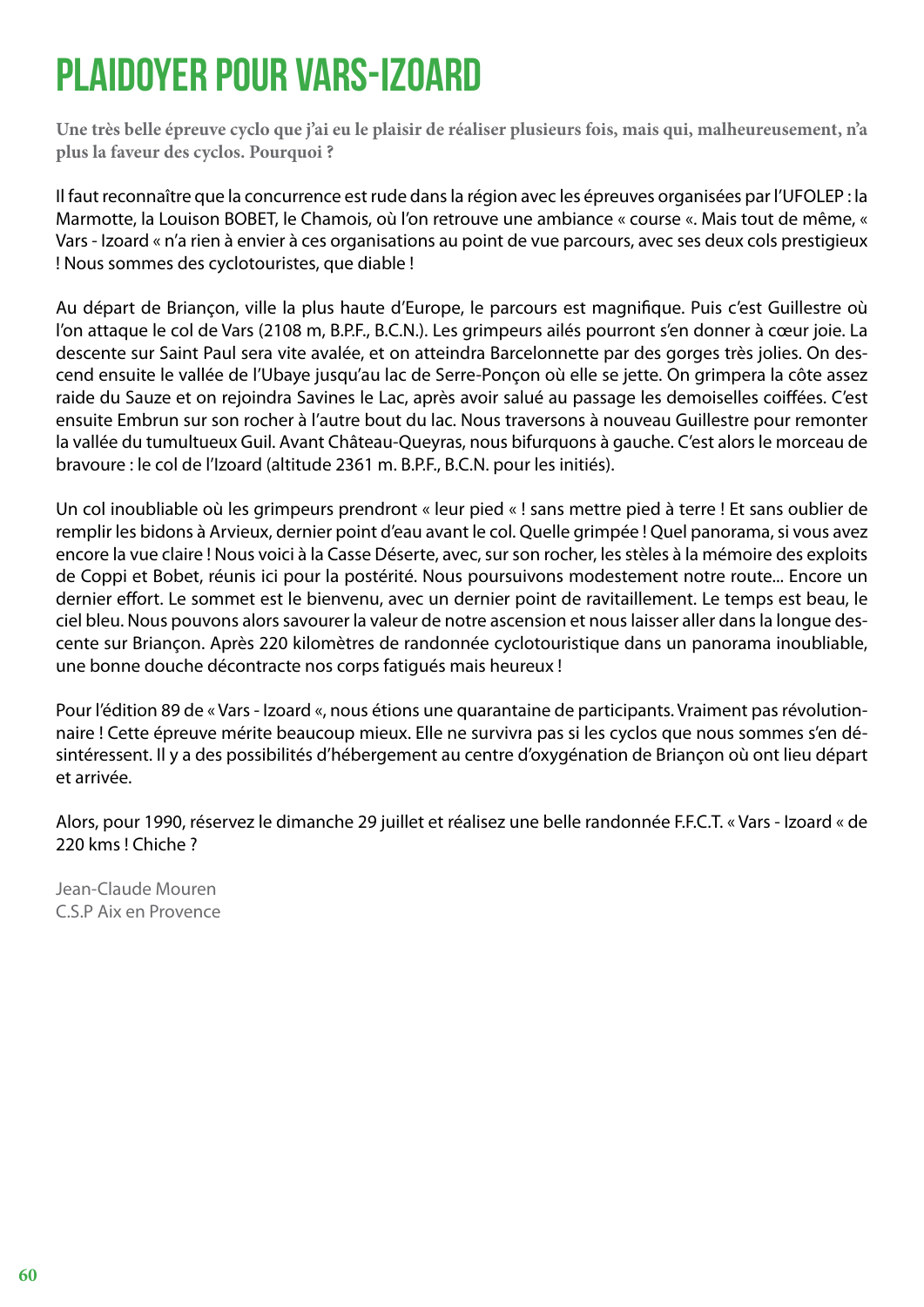# PRIERE

Françoise Vacher 1901-1988 Cimetière de la Fouillouse (42), le 28.05.89

Au nom de mon père qui n'a pas cru devoir satisfaire aucune de mes envies de bicyclette Au nom de mon fils qui a cru devoir satisfaire toutes les siennes Au nom de Collet de Saint Esprit (06-20a) qui m'a souvent inspirée Au nom du Pape (06-102), du Cardinal (83-29c) et de l'Evêque (83-10) que j'ai servis Au nom de Notre-Dame (83-42b) et des Anges (34-146) que j'ai invoqués Au nom de tous les Chapelets (07-18a) que j'ai récités Au nom de Marie Elodie Collandre Tarreyres dont je suis la Belle fille (13-12) En dépit de tous les péchés dont je me suis accusée en confessionnal (83-46) Veuillez être indulgents pour cette très sainte collection de 259 cols

La plus religieuse La plus biblique La plus évangélique La plus chrétienne La plus hérétique La plus orthodoxe La plus catholique La plus apostolique La plus gothique La plus ecclésiastique La plus baroque La plus réformée La plus déformée La plus charismatique La plus escatologique La plus dévote La plus pieuse La plus priante Que j'ai pu constituer

Avec 113 Saints cols de Saints et Saintes

Avec 74 cols de Croix de toutes tailles et altitudes

Veuillez m'accepter à titre posthume dans le Paradis (11-163) de votre Confrérie. Je vous le demande humblement au nom des mérites et des démérites de mon fils bien-aimé.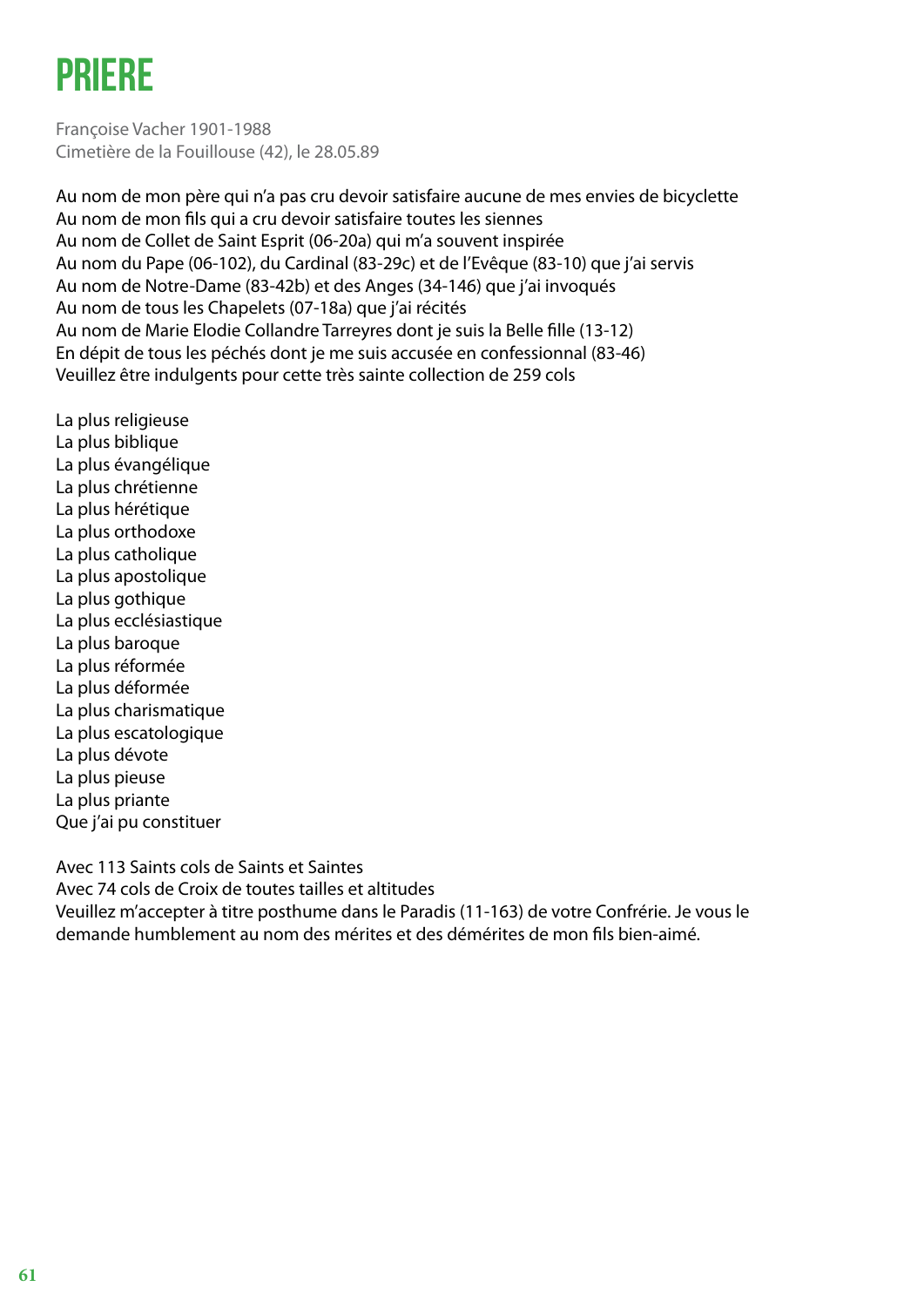# L'IZOARD DIX ANS APRES

**Remonter un col une deuxième fois, une Xième fois, est banal. Je ne l'ai jamais fait : désir de voir un paysage nouveau, souci de ne pas dilapider mes forces sur un seul obstacle.**

« Jamais « n'est jamais tout à fait vrai. Il y eut une exception pour le gentil Petit-Saint-Bernard qui inaugura le premier 2000 d'Annie venue en retard à la bicyclette.

Il y en eut une deuxième, plus volontaire, en cette année 1988 où je suis revenu sur le terrain de mon premier col alpin en même temps que mon premier 2000 à moi. Ce col n'est pas n'importe lequel : l'Izoard s'il vous plait.

Frappé dans ma jeunesse par l'exploit de Gino Bartali qui gagna deux fois le Tour de France à dix années d'intervalle - 1938 et 1948 -, petit à petit l'idée s'est fait jour de récidiver comme lui. En 1978, il n'en était nullement question ; j'étais alors trop estomaqué d'avoir vaincu l'Izoard ; l'idée est venu comme ça, doucement, à mesure que je progressais dans l'Art de l'escalade vélocipédique :

- Et si je retournais sur le lieu de mon initiation au plus grand mystère de la pratique du vélo, la montée au-delà de 2000 ?

Alors qu'approchait l'année 1988, la vague idée se muait en nécessité. L'Izoard m'attirait.

Pour être plus près de Lui - la majuscule mais oui, pour ce col qui est aux cieux - ma randonnée annuelle d'une semaine fut fixée entre Ardèche, Lozère et Haute-Loire, histoire de m'entraîner et d'épingler quelques cols nouveaux.

Le mardi 5 juillet au soir, je débarque donc à Briançon. Beau temp. Mais le lendemain matin, sur le coup de 5 heures, la pluie tambourine sur les volets, sur les toits. Mauvais présage. A 6 heures, elle continue : je me lève néanmoins, entrouvre un volet : un ciel tout noir. Tristesse et désolation. Annie ronchonne, encore tout imbibée de la pluie qu'elle venait de subir dans cette Ardèche censée toujours ensoleillée :

- Je ne monte pas là-haut. Tu fais ce que tu veux ; moi, je reste

Je me prépare sans grande conviction, jetant un œil à la fenêtre entre deux coups de rasoir. Ciel toujours noir. Et puis, au moment de descendre pour le petit déjeuner, avec Annie en tenue de ville puisqu'elle a définitivement abdiqué, un dernier coup d'œil sur la vallée vers le sud me permet de découvrir, d'admirer, la plus belle chose qui soit pour un cycliste : un embryon de ciel bleu entre des nuages tout noirs. Voyant ma mine contrite, Dieu, qui est aux mêmes cieux que l'Izoard, a eu pitié de moi.

Alors que nous petit-déjeunons, un œil sur ma tartine, l'autre dehors, j'observe le petit coin de ciel bleu devenir grand. Mon visage se détend. Remontés dans la chambre, je me hâte vers la fenêtre, me penche ; les nuages noirs ne sont plus qu'un maigre souvenir autour des cimes, le bleu est la couleur dominante. Miracle du temps dans les Alpes. Annie revient bien sûr sur sa décision, se change et nous partons pour « mon « Izoard.

Il y a dix ans, néophyte, j'&tuai les premiers lacets, inquiet sur l'issue de ma tentative ; ils étaient durs. Bien que j'en ai connu d'autres, je les trouve encore durs aujourd'hui ; je les respecte, inquiet par dix années de plus, prudent car je sais ce qui m'attend. Le profil est imprimé dans ma tête de façon indélébile : une pente immédiate coriace donc, une pente plus raisonnable ensuite, une descente même jusqu'à Cervières et à nouveau une pente qui va croissant depuis le hameau du Laus, à travers la forêt, jusqu'au sommet dénudé. Je me freine, je freine Annie qui suit mes conseils mais le regrette vite ; à Cervières, elle décide alors de vivre sa vie, seule, et s'envole sans même me dire adieu.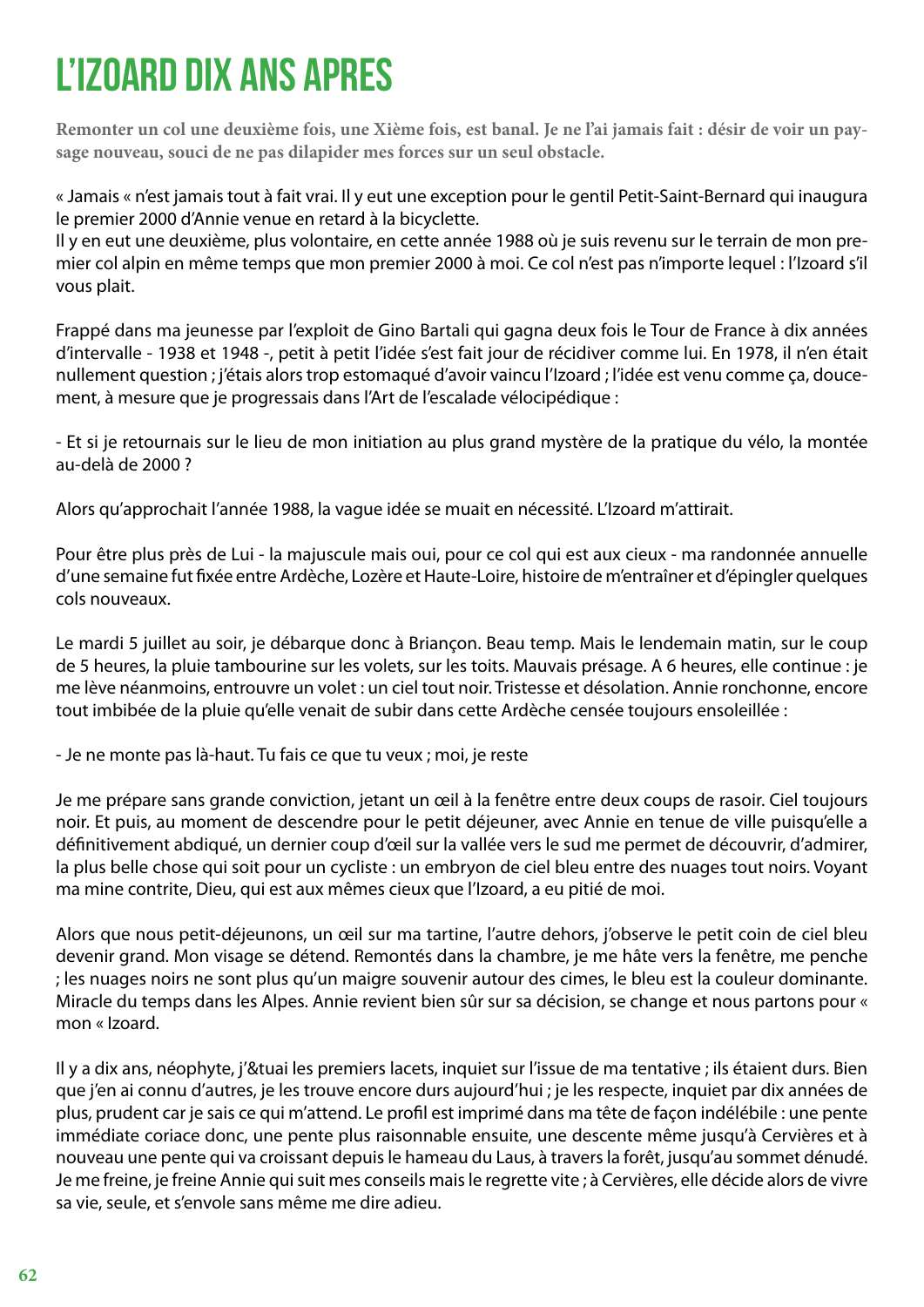Alors que je monte, les deux époques se mèlent : 1978, 1988. Je me rappelle mes sensations d'il y a dix ans. Quelle était merveilleuse cette découverte de la haute montagne et de mes possibilités à bicyclette que j'ignorais. Ce n'est pas mal aujourd'hui de les avoir conservées, d'aimer encore la haute montagne pour y souffrir sans (trop) rechigner - il y a un passage particulièrement coriace dans la forêt de l'Izoard - de m'extasier toujours, en un mot d'être encore heureux sur ma bicyclette.

A part le hameau du Laus qui m'avait paru mort et qui vivrait davantage aujourd'hui - un hôtel : existait-il en 1978 et ne l'aurais-je pas vu, obnubilé, tendu que j'étais, les yeux rivés sur la route ? -, à part le café hôtel de Cervières sur la gauche où j'avais consommé - tout en jaugeant la pente qui s'amorçait - et qui est maintenant fermé, à part cela, les choses ont pourtant changé.

Le soir de cette journée mémorable de 1978, regardant dans la glace mon visage fatigué, les traits tirés, j'avais découvert un cheveu blanc, mon premier : aujourd'hui, les tempes grisonnent légèrement par temps de beau soleil, lorsque les cheveux sortent de la séance de shampouinage.

La bicyclette n'est plus la même, hier La Champagne, aujourd'hui la Noire plus trapue, qui colle davantage à la route.

Les développements ont diminué, singulièrement. Longtemps, au cours de cette deuxième ascension, j'ai gardé le gros pignon en réserve pour me situer dans les conditions d'antan - j'avais écrit « d'avant « sur le brouillon et c'est « d'antan « qui vient de venir à la frappe : dix ans, c'est loin effectivement ; enfin, quelques lacets de la forêt ont remis sévèrement les pendules à l'heure : aujourd'hui, je dois enrouler plus petit.

J'avais peu d'entraînement, j'en ai davantage. Ca sert et ça compense

Surtout, Annie m'accompagne. Mais ne suis-je pas toujours seul ? Annie m'attendait à la maison, elle m'attend maintenant en haut des cols ; ce n'est que le lieu d'attente qui a changé. Malgré ou à cause de tout cela, cette montée est une belle, très belle, montée. Le col de l'Izoard est le plus beau col qui soit. Pour moi, c'est indiscutable. Il fut le vrai « premier «. Puisse-t-il être le dernier.

Autre permanence en dehors de ma solitude : les gardiens du refuge Napoléon. En 1978, je ne m'y étais pas arrêté, de peur de ne plus pouvoir en repartir, mais ils m'avaient envoyé quelques cartes postales du col que, dans mon récit de l'époque, je regrettais de ne pas avoir suffisamment photographié - la hantise du redémarrage -. Père, mère et fille se souviennent, je m'en rends compte alors que je me fais dorer au soleil, au refuge, devant une tarte au myrtilles.

En 1978, j'avais fait une boucle complète, redescendant par Guillestre ; mais je conserve un souvenir amer de la bosse de l'Argentière-la-Bessée, au lieu-dit « Le Belvédère du Pelvoux' ; en 1988, plus comptable de mes forces, jugeant avoir passé l'âge d'une telle performance, je n'ai fait que l'aller et retour depuis Briançon.

Quittant le refuge pour une descente que je vais déguster je lance au gardien :

- dans dix ans !

1998 ! N'est-ce pas loin pour quelqu'un qui commence à avoir de la bouteille, dont les forces ont déjà décliné ? Pour avoir de meilleures chances de ne pas faire mentir le proverbe « Jamais deux sans trois «, c'est plutôt en 1993 qu'il me faudra retourner sur les lieux de mes... exploits (?) et en tout cas d'une espèce de « premières amours «.

A bientôt donc, mon ami l'Izoard.

Bernard Migaud Metz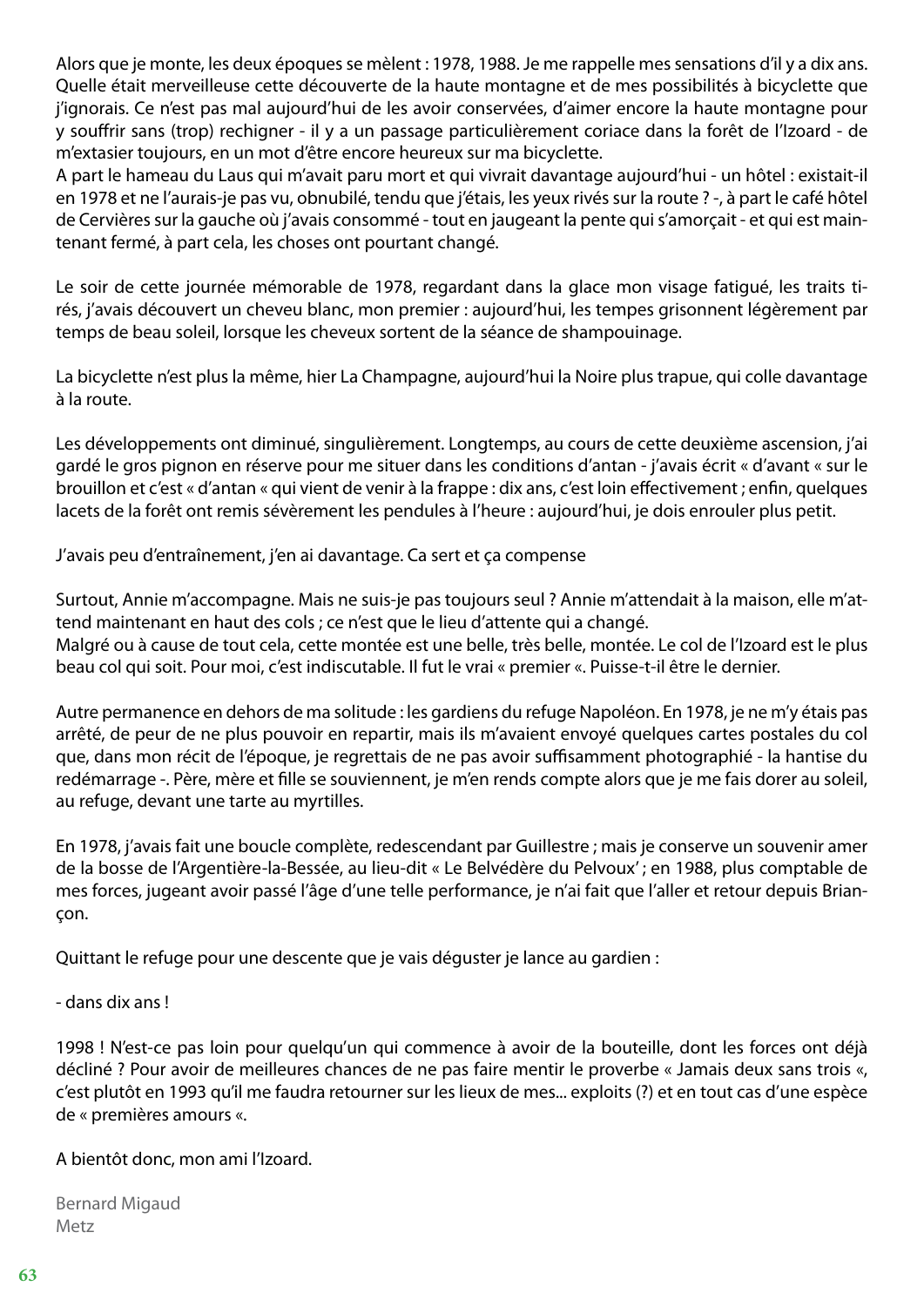### LES COLS ET SES LANGUES

**Pour entrer au Club des Cent Cols un Français ne doit pas quitter son pays. La France a un nombre de cols suffisant pour obtenir un multiple de la centaine nécessaire. Le même compte pour un Italien ou un Espagnol. Mais un Hollandais est obligé de voyager un peu. Et les voyages conduisent par un Col une fois, mais par un Passo, un Joch ou un Puerto l'autre fois.**

Le nombre des synonymes pour «col» est grandiose, grâce aux nombreux territoires linguistiques montagneux (hélas, le Hollandais n'a pas un mot unique pour « cols « à cause de l'absence des montagnes). Seulement en Europe occidentale il y a plus de quinze langues avec leur propres mots pour « col «, et, pas rarement , plus de quatre synonymes.

A présent l'Europe orientale est plus accessible qu'autrefois, et la possibilité existe d'obtenir «une liste de Cent Cols Synonymes». Qu'est-ce que c'était les noms des cols Ouralien, par exemple ?

Dans les listes des cols il est usage d'indiquer le synonyme pour col à côté du nom. Mais parfois on a le choix de plus de mots. C'est que le col est situé dans une région plurilingues. Dans les Pays-Basques, par exemple, tous les cols avaient un nom français et un nom basque.

Pour éviter embrouillements c'est à recommander d'user le nom et synonyme de col en la langue d'origine de la région, et citer dans une rubrique séparée les noms en autres langues. Alors, pour les Pays-Basques les noms puis être indiqués en basque, pendant que les noms en français ou espagnol sont mentionnés d'après.

Une région dans quelle il fait de problème quelle langue d'user est la région des Dolomites. Au nord la langue officielle est l'Allemand, au sud c'est naturellement l'Italien. Mais dans la région tous les deux langues sont parlé. C'est-à-dire, avec les touristes. La région a une langue locale, le ladin. Et pour cette raison les fameux cols des Dolomites doit indiquer en ladin. Puisque cettes noms ne sont connus universellement, je donne le liste ici, avec les synonymes en allemande et italien.

| ladin             | italien             | allemand        |
|-------------------|---------------------|-----------------|
| Jeuf de Fauzare   | Passo Falzarego     | Falzarego pass  |
| Jeuf de Frea      | Passo di Gardena    | Grödner Joch    |
| Jü de Bürz        | Passo delle Erbe    | Würzjoch        |
| Jeuf de Fedaa     | Passo di Fedala     | Fedaia pass     |
| Jeuf de Valparola | Passo di Valparola  | Valparola pass  |
| Jeuf de Ciaulong  | Passo di Campolongo | Campolunga pass |
| Jeuf de Pordoi    | Passo Pordoi        | Pordoi Joch     |
| Jeuf de Sella     | Passo di Sella      | Sella Joch      |

Peter DE VAAL VOORSCHOTEN, PAYS-BAS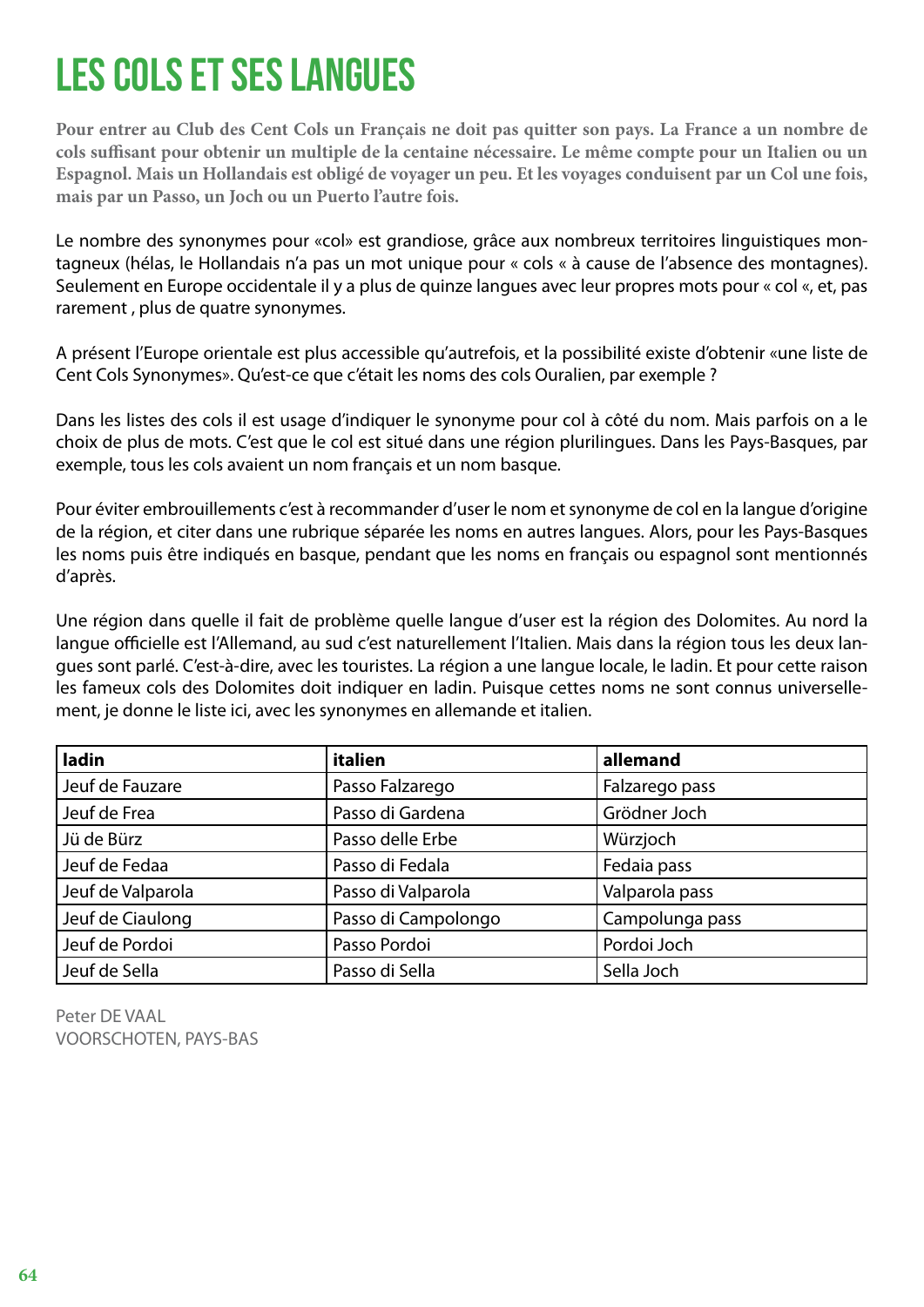### Emploi du temps

**A défaut d'histoire sentimentale, mon maître Jean-Marie a la sentimentalité historique.**

Sa dernière visite à la cité de Carcassonne remonte à un temps certain. Cette fois, n'est pas comme la précédente : il prend le temps pour la visite photographiée. Demain il participera à la Randonnée de la Vallée de l'Aude avec quatorze cents et quelques cyclotouristes venus d'un peu partout. Lors de son exploration des remparts alors qu'ici tout incite au recueillement (en souvenir des victimes de Simon de Montfort, ce baron venu du nord exterminer le Languedoc) un vacarme assourdissant lui rappelle les qualifications et autres essais d'un rallye automobile.

Après une courte nuit sur le ciment d'un hangar de gare (très bon pour la colonne vertébrale selon les sommités médicales) (merci amis cheminots) quelle n'est pas sa stupéfaction lorsque les chers organisateurs de la R.V.A. annoncent que le fameux rallye automobile empruntant le col de Jau, celui-ci pour nous, sera remplacé par le col de Roquejalère. Pas de pot JM était ici presqu'uniquement pour lui. Décidément même une randonnée super organisée est obligée de céder le pas aux « gros cubes «, que même à un moment nous croiserons. Il avait déjà hésité dans le passé, entre Jau et Superbagnères, pour le terme d'une mermontagne, préférant voir Luchon d'en haut (ce jour-là d'ailleurs, visibilité zéro). Jau ne sera donc pas à son tableau de chasse pour cette fois. De la Roquejalère le Canigou enneigé et nuageux ne nous annonce rien de bon côté météo. Le temps eut été plus clément, j'aurais conduit JM en ce haut lieu de l'art romain qu'est Saint Michel de Cuxa, mais une fois passé Prades, voilà la pluie qui fait sortir la cape. Rejoignons Villefranche de Conflent où le déjeuner nous attend, à portée de fusil de Saint Martin du Canigou. Quel dommage de se trouver dans ce charmant village fortifié, sans pouvoir le visiter à nouveau : mais qu'est ce qui tombe ! Vivons donc sur les acquis précédents. L'après-midi employée à escalader le col de la Llose, ne verra JM ranger la cape qu'aux alentours de la Llagonne. Par petits groupes, après le passage du Calvaire, les cyclos rejoignent leurs différents lieux d'accueil vers Superbolquère, pour une toilette revigorante et un repas bien gagné, suivis d'une nuit réparatrice des dégâts occasionnés par les mauvaises conditions atmosphériques.

En absorbant le petit déjeuner copieux de ce deuxième jour, tout le monde s'est bien rendu compte que le ciel est d'un bleu que l'on ne rencontre qu'en Cerdagne que le givre recouvre la campagne, que les glaçons pendent le long des toits. C 'est donc côté temps le virage à cent quatre vingt degrés : « temps mieux « ! La longue descente sur Ur les Escaldes longe le four solaire et voilà que nous remontons la RN 20 en longeant le Carol. Torrent connu lors de vacances adolescentes de JM, qui lui fait des clins d'œil, lui rappelant des baignades glacées, ne faisant pas la une de la T.V. JM adore le Puymorens, surtout aujourd'hui : les centaines de cyclos gravissant à la queue leuleu chacun à sa manière, les dix neuf cent quinze mètres de ce joli col pyrénéen.

Le beau temps printanier incite à la photo et au cyclotourisme que nous aimons, donc point de précipitation, jouissons des panoramas. Vingt et quelques kilomètres de descente, mais il est bien assez tard, car le flux des véhicules de toutes sortes, monte vers Envalira et Andorre, à la recherche de nous ne savons quel paradis ! Ax les Thermes nous accueille dans son flot de touriste du week-end. Le mercure thermométral commence à nous ralentir dans notre progression vers le col de Chioula ; au sommet beaucoup de mes collègues randonneuses s'étendent aux côtés de leurs patrons. Restauration bien méritée aux mille deux cent mètres de Belcaire. Dans la torpeur digestive sur le plateau de Sault, traversant les fameuses forêts de sapin de l'Aude nous absorbons (en Ariège de nouveau pour quelques centaines de mètres) les cols de la Croix des Morts et Del Teil, et rentrons définitivement en Aude par la charmant Babourade ; mon maître rêve aux troubadours du château de Puivert, qui hélas ne nous salueront pas à notre passage avant le col de Saint Benoît, le dernier escaladé dans la foulée étant l'Espinas. Le pétillement de la Blanquette flatte les papilles de beaucoup à proximité de Limoux, pas de folies aujourd'hui ! Certains reviendront bientôt : « Gorges Audoises « obligent ! Retour à la case départ un peu pressé. Les cyclos organisateurs de la Cité de Dame Carcas nous fêtent comme il se doit.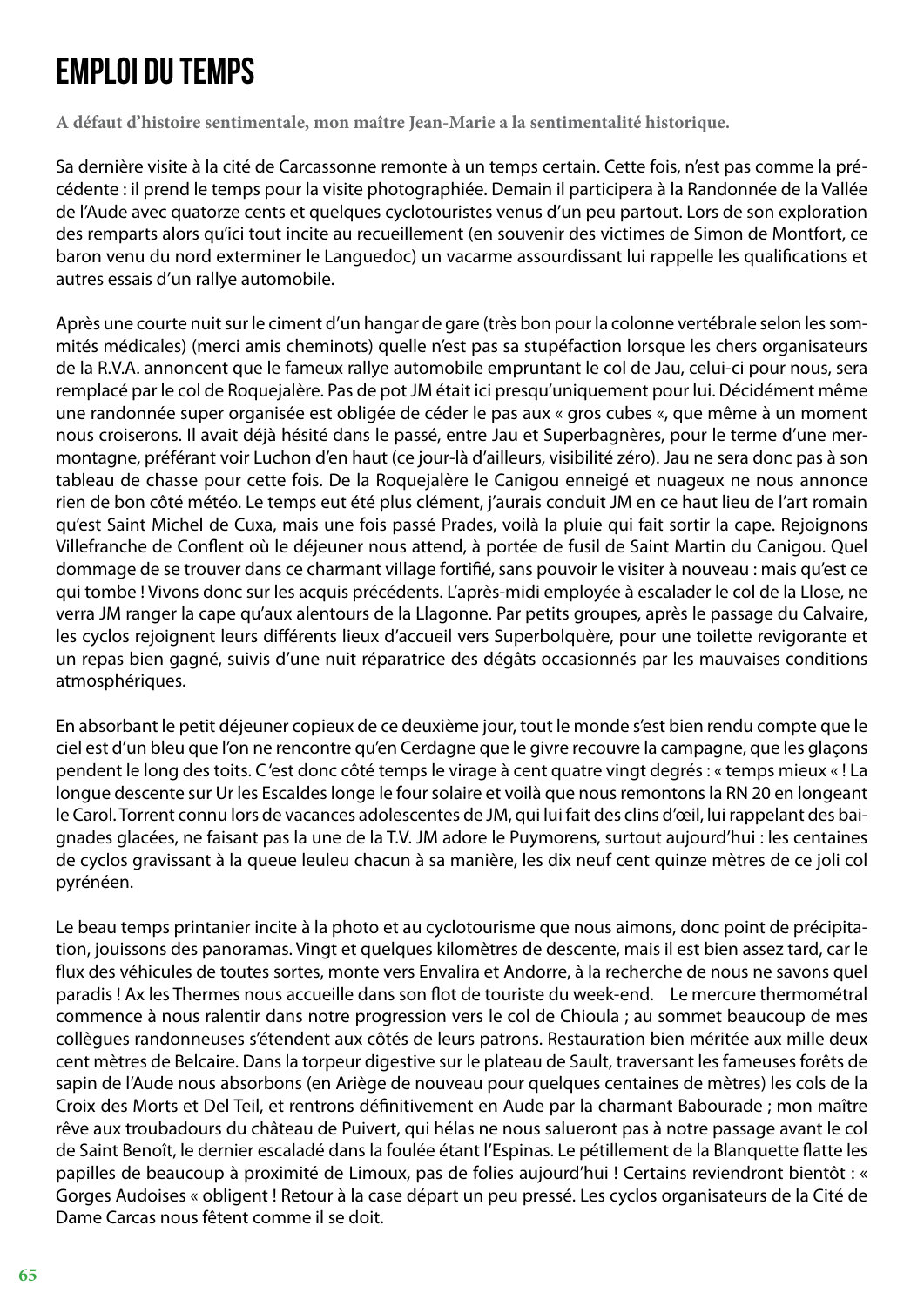La semaine de la Saint Jean, nous étions le treizième équipage d'un nouvel Hendaye Cerbère sans histoire. Je ne vous parlerai pas de ces cols classiques jalonnant ce parcours que chaque cyclo doit un jour connaître. Mais JM se souvenant de la bonne parole (écrite) de Pierre Roques, agrémenta la chose par le grapillonnage des cols de la Haute Soule : Haltza, Burdincurutcheta et Orgambideska, dont les pourcentages n'ont rien à envier à leurs glorieux aînés ! Naturellement, à la sortie d'un virage aux chalets d'Iraty, quelques vautours planaient fidèles au rendez-vous !

A fin de comparer les bienfaits de l'oxygénation des crêtes pyrénéennes à la revitalisation thalassothérapique bretonne, JM s'aventure en mars, août et septembre sur le « Littoral Breton Cyclotouriste « de Rennes à Nantes par le Mont Saint Michel et les caps finistériens (photo symbole au panneau de Brest en hommage aux amis diagonalistes et Paris-Brestiens).

Chose rare dans nos habitudes montagnardes, nous éluderons le passage au Roc Trévezel avec ses trois cent quatre vingt quatre mètres, point culminant des Monts d'Arrée, ainsi que les trois cent trente mètres du Ménez Hom pointe extrême des Montagnes Noires, pour cause de « purée de pois «.

Au fait, le degré de difficulté est-il plus important au sortir de certaines plages bretonnes ou dans le dernier virage du Tourmalet ?

### A comparer

- si l'azur du ciel aquitain est plus bleu que le Roussillonnais

- si la limpidité de la Manche surpasse celle de l'Atlantique voire de la Méditerranée

- si l'opacité des nuages du Tourmalet se coupe mieux que le brouillard breton

- si le sel des marais salants resplendissants au soleil couchant de Ré, est plus ou moins blanc ou gris, qu'en presqu'île de Guérande.

JM reste sur autant d'indécisions !

Pour conclure il vous dira qu'il a choisi les provinces basque et cathare, armoricaine et vendéenne, ces régions aux remous historiques, pour fêter le bicentenaire des droits des êtres humains à l'accession (qui à nous cyclos nous est le plus cher) à la LIBERTE.

#### Bonne route.

La Randonneuse Occitane Jean-Marie Bourdelas Réveil Cyclotouriste de Limoges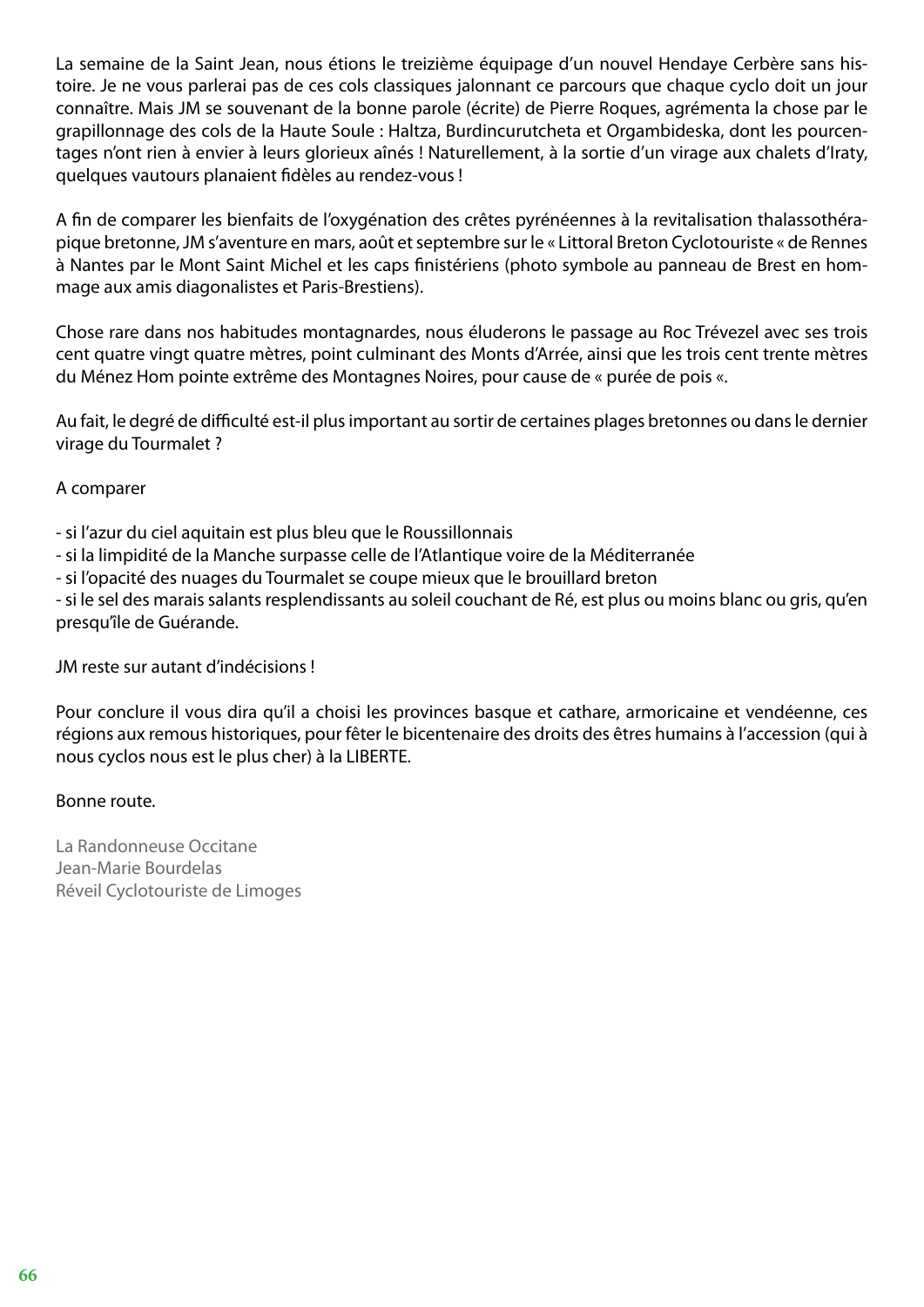# JOJO

**Jojo c'est mon copain. Et il est fort mon copain. Il a fait de la compèt, même que s'il avait voulu... mais voilà, chaque fois qu'il voulait, il y en avait une centaine d'autres qui voulaient aussi et qui voulaient encore plus fort que lui.**

N'empêche qu'il est fort mon copain.

Le vent du col, celui qui s'agite quand on arrive dans les derniers lacets nous accueille de son souffle caressant alors que le nôtre devient de plus en plus court. On s'est promis de faire fort avec Jojo vu qu'on est pas là pour rigoler. Jojo en vélo, il n'aime pas rigoler. Moi j'aime bien, c'est pour ça qu'on s'entend bien avec Jojo.

Le dernier kilomètre s'éternise. Normal, l'escalade d'un col c'est comme l'éternité, c'est surtout long vers la fin. Le coup de pédale est plus facile maintenant. Ce n'est pas qu'on devient subitement meilleurs, non, c'est la route qui s'aplatit à proximité du col.

Jojo dès qu'il voit une bande blanche à travers une route, une pancarte ou tout autre matérialisation qui lui rappelle ses glorieuses arrivées au sprint, il est pris d'un incontrôlable frémissement de l'épiderme do mollet et d'une accélération subite de son rythme cardiaque. Grimpé sur ses pédales, les mains en bas, le menton rivé à la potence, le voilà parti comme une savonnette que l'on voudrait saisir par surprise. Il est fort Jojo...

A folles pédalées, il file vers un horizon incertain dont seul l'autre versant de la montagne détient le secret... Et c'est là que le drame arrive ; Halte ! Contrôle.

Empêtré dans ses cale-pieds super-automatiques à déclenchement sensitif. Voilà t-y pas Jojo, plus soucieux de ralentir sa machine que de chercher son carton attestant que c'est un honnête cyclo qui est bien passé partout parce qu'il en a les preuves déboucher sur le terre-plein, plein de cailloux d'ailleurs recherchant complètement désemparé une zone de freinage et d'appui.

Dans sa précipitation à vouloir franchir les cols en tête, il n'a pas d'autre choix que de s'accrocher désespérément à la table de camping, qui comme partout ailleurs atteste de la bonne tenue du contrôle, comme à un ultime garde-fou qui viendrait mettre un terme à sa trajectoire improvisée. La vitesse généralement admise et tolérée pour ce type d'atterrissage est rigoureusement réglementée, ne serait-ce que pour garantir la sécurité des contrôleurs.

Mais Jojo a oublié que les courses c'étaient avant - quand il avait les jambes imberbes -. Et la minette qui fait bronzette derrière la table, moulée à la louche dans un splendide string fluo à faire grimper toujours plus haut et dans un même élan tous les pépés du Club des Cent Cols, est en train d'en faire les frais. Détrônée de son pliant, elle se ramasse sur ses coups de soleil et dans le désordre, Jojo et son vélo toujours solidaires surtout dans la difficulté, la table qui bascule sous la poussée, les gobelets pleins de sirop de menthe et grenadine, les tranches de cake au chocolat qui donnent soif mais qui calent et en prime, toutes les feuilles de pointage qui, généreusement arrosées de sirop se teintent d'une touche subite de vert et de rose.

L'opération a duré une demi-seconde record battu. Jojo est content, il en tient un (record).

La minette est furieuse, un string tout neuf ! Jojo est vexé, mais il n'a pas perdu les pédales c'est l'essentiel et c'est même pour ça qu'il est à quatre pattes et deux roues sur la contrôleuse qui baigne maintenant dans le sirop tiède qui s'échappe sournoisement des deux jerricans de vingt litres renversés par la même occasion.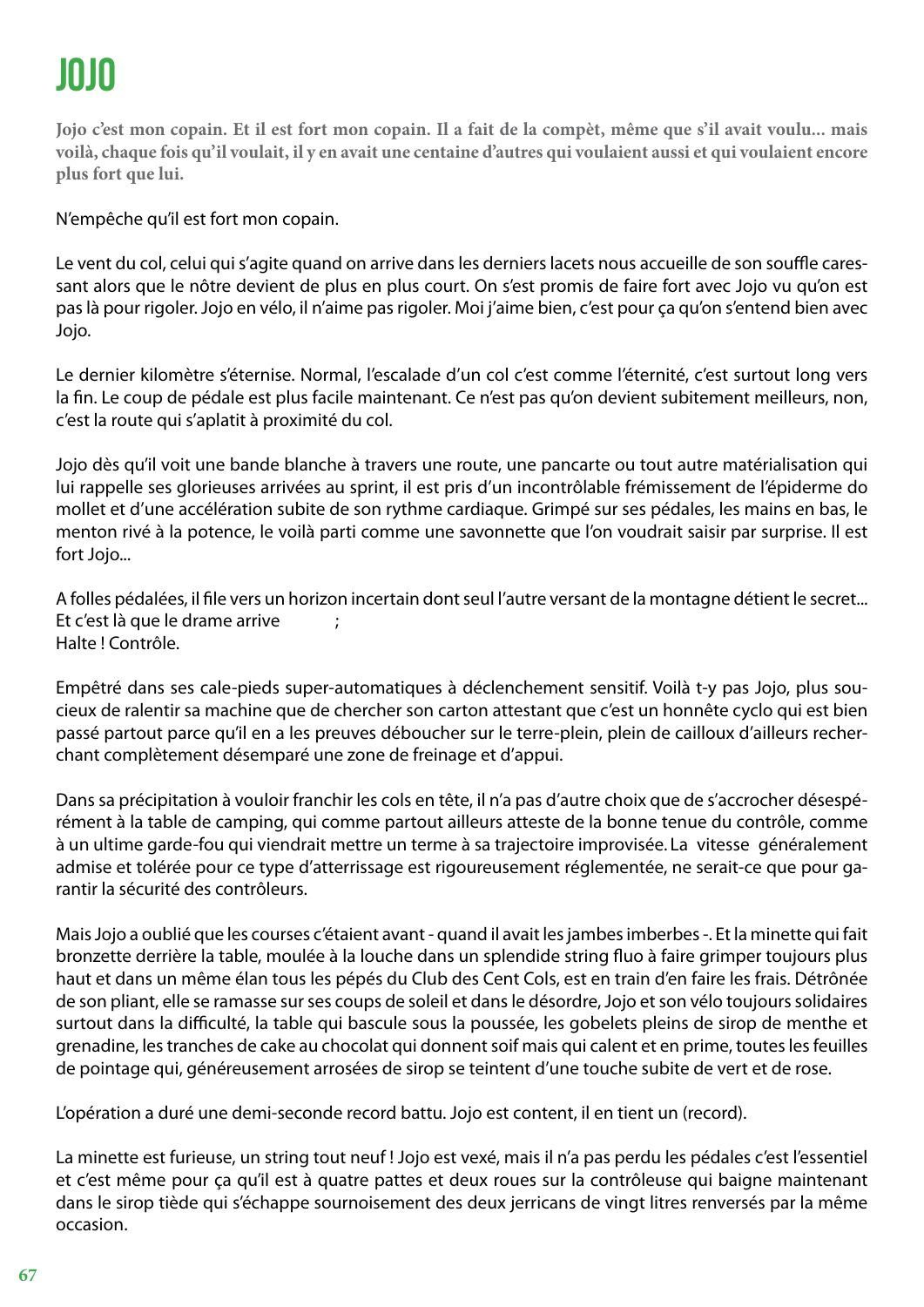Ce fut une bien belle randonnée tout de même. Et pestant le reste de la journée sur les contrôles de tout crin, qu'ils soient du fisc, de la Sécurité Sociale, des impôts, de vitesse ou placés au sommet des cols. Jojo me confia plus tard que s'il avait voulu... il aurait pu... « Mais quand même t'as vu où elle l'avait mis son contrôle ?

Il est fort mon copain !

P Mounier Asculyon

### HISTOIRE D'UN COL

**Permettez-moi, chers amis, de conter l'histoire d'un col : Châtain-Besson en Charente (16) 16-1 (Add 1989)**

J'habitais alors (en 1986) à Angoulême, où de joyeux pédaleurs en manque de bosses se sentaient orphelins de col.

Au diable l'avarice, il y a sûrement quelque part une tradition locale, une histoire, un lieu-dit qui fera l'affaire. Notre regretté ami Jean Magret (décédé en 1987 au cours d'une diagonale Strasbourg-Perpignan) nous en souffle mot.

C'est ainsi que je me suis mis en chasse, racolant ici et là syndicats d'initiatives, conseillers généraux et mon ami François Rouet, à la D.D.E. de la Charente à l'époque

Et cartes en mains, nous fouillons. Le choix se porte sur le haut d'une bosse qui sépare deux petites vallées visibles sur le terrain et sur une carte à courbes de niveaux. Le sort en est jeté : ce sera Châtain-Besson. J'y fais plusieurs sorties. Le site est chouette, paraît qu'il y fait froid l'hiver, super ! 666 tours de pédaliers entre le pont, en bas, et le col (en 42 x 18). Reste à voir le maire. Qui est donc celui-ci ?. Voyons, voyons... Ecuras, commune d'Ecuras : Jean-Marie Viroulaud. Extra : Jean-Marie est une sorte de malin à la vision pratique des choses.

\*Allô, monsieur le Maire ?

- Oui,
- Jean Roche à l'appareil...
- Ah ! salut
- Voilà ce qui m'amène...
- .... 10 minutes...

- Ah, il faut venir me voir, on cassera une croûte, et on verra après sur place.

- OK à bientôt. S'en suive deux visites : une pour une bouffe avec le directeur de l'office du tourisme et Jean-Marie, l'autre avec mon épouse pour choisir l'emplacement des panneaux. Merci Jean-Marie de nous avoir si bien compris (le petit bistrot du croisement. Il ne s'en plaint pas du col... Bon).

Ensuite, tout se déroule normalement : Jean-Marie achète les panneaux à la D.D.E. qui les avait fait faire (pas conformes...). Je fais une communication très officielle à l'assemblée générale de l'office départemental du tourisme. Le secrétaire général de la préfecture, Monsieur Bougrier, me soutient à deux mains. Merci ami, j'en avais besoin. Enfin, on pose les panneaux et je souris. La presse glosera amicalement, les maires voisins feront la tête à Jean-Marie une fois de plus, mais il en a vu bien d'autres...

Ah oui, Châtain Besson veut dire : châtaigniers jumeaux.

Jean Roche Metz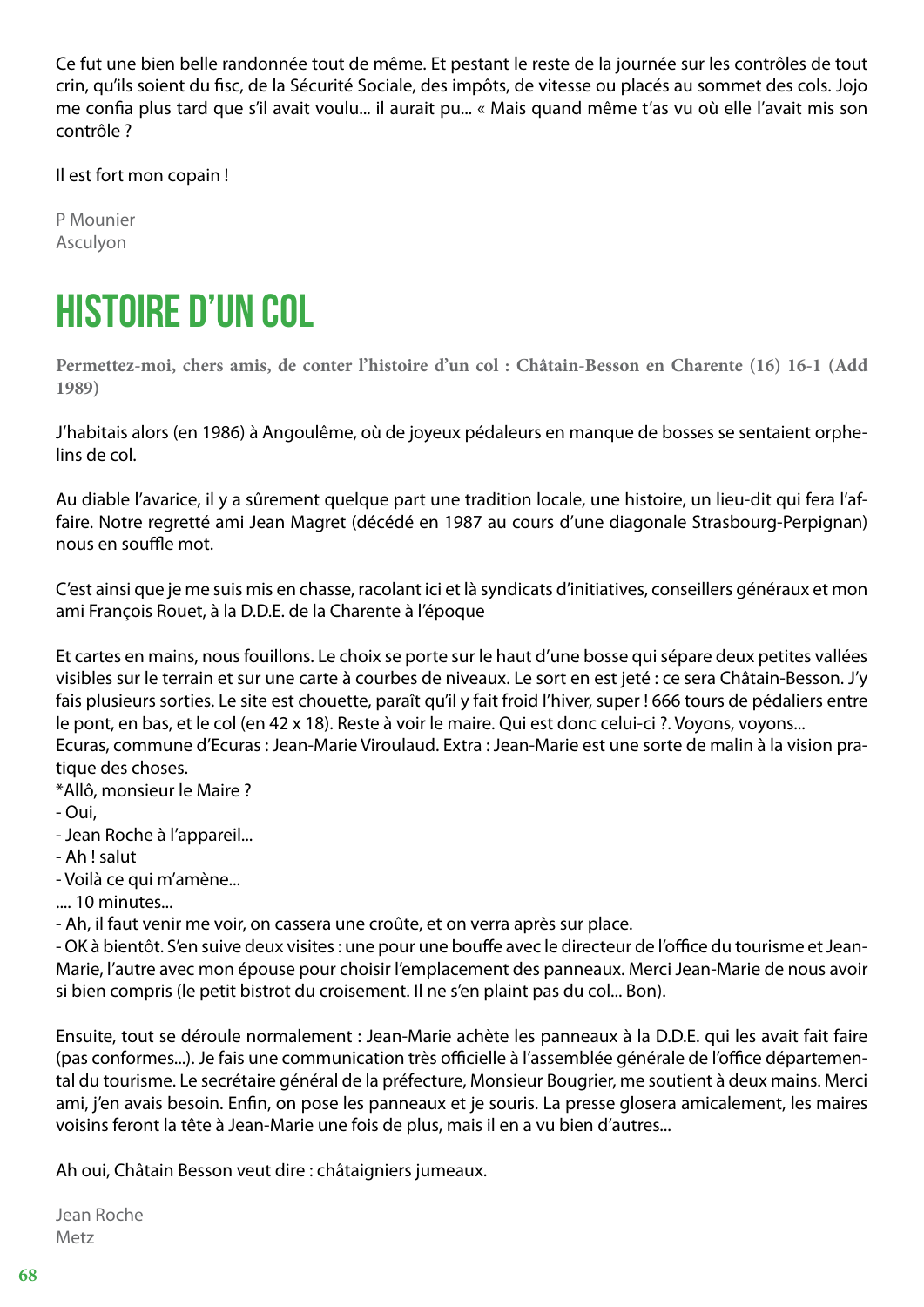# 4000 M OU LE TOIT DU MONDE VENEZUELIEN

**Où trouver le soleil et la chaleur en cette période de brouillard de notre France de novembre ?**

L'Amérique du Sud me semble être un lieu propice pour cycler au soleil. C'est vite décidé, dans moins de dix jours c'est le départ.

Après le rituel transport en train vers Paris, puis l'avion qui en un peu moins de neuf heures, me déposera sur le rivage de la mer des Caraïbes, au Vénézuela.

Un millier de kilomètres parcouru dans des décors de paysages tropicaux pour atteindre Valera capitale de l'Etat de Trujillo, une ville qui déjà annonce que je suis au pied des Andes, demain la journée ne devrait pas être de tout repos...

Aussi de bon matin pour profiter du peu de temps où la température n'est pas trop forte, je démarre en remontant une vallée qui s'élève régulièrement.

Quelques villages sont traversés, et plus l'altitude augmente, plus le paysage devient grandiose, tout le long de la route, de petites maisons forment comme une haie, on y vit très misérablement.

Mais la rampe devient plus sévère, et les kilomètres sont plus longs à parcourir, quelques beaux lacets et, déception, je me retrouve au sommet d'un col de 1840 m, avec à peu près toute cette dénivellation à redescendre !

Au fond de la descente je n'irais pas manger au village de la Mesa comme je l'avais prévu. Il est situé dans un endroit invraisemblable d'accès, sur un plateau dominant tout le coin .

Sur l'autre versant, par contre, les vues sont splendides et compensent bien les efforts de la montée, je viens de franchir les Monts des Sept Lunes !

En remontant le lit d'une nouvelle rivière, le Motanta qui coule en cascadant de la montagne, une petite ville, Tomotès aux rues en très fortes pentes, permet un ravitaillement de fortune.

La route monte, monte, les cultures se diversifient avec le changement d'altitude : moins de 800 m ce sont les fruits tropicaux : bananes, goyaves, mangue, etc.... entre 1000 et 2000 m les champs de légumes : choux, céleris, carottes, poireaux, oignons, passé les 2500 m les pommes de terre. Le ruisseau ne s'embarrasse plus de pont, il traverse la route d'un lacet à l'autre.

3000 m, les cultures ont à peu près disparues, c'est le domaine des « frailejones « plantes laineuses à fleurs jaunes. L'après-midi va s'achever, voici 80 kilomètres que je m'élève sans discontinuer, et le sommet est encore loin ! Dans un des dernier hameaux habité, j'arrive à trouver à me loger chez un brave Andin qui me fera partager sa chambre, mon altimètre marque 3500 m. La soirée se passe dans une petite pièce où nous sommes entassés à 7, enfants et femmes autour d'un brasero fait d'une boite où brûle un peu de mazout.

Un plat de pommes de terre, des galettes de maïs et du café maison, voici le repas. C'est ensuite la visite à des voisins, un parcours dans une espèce de jeep rafistolée au fil de fer, à travers des pistes frôlant le ravin, quelle soirée ?

Au matin, l'air est vif, les gants et le kway ne sont pas de trop, pour terminer les quatorze kilomètres qui me conduisent au sommet du col de l'Aguila, 4116 m dit le panneau, et le vante comme étant la plus haute route Sud-américaine !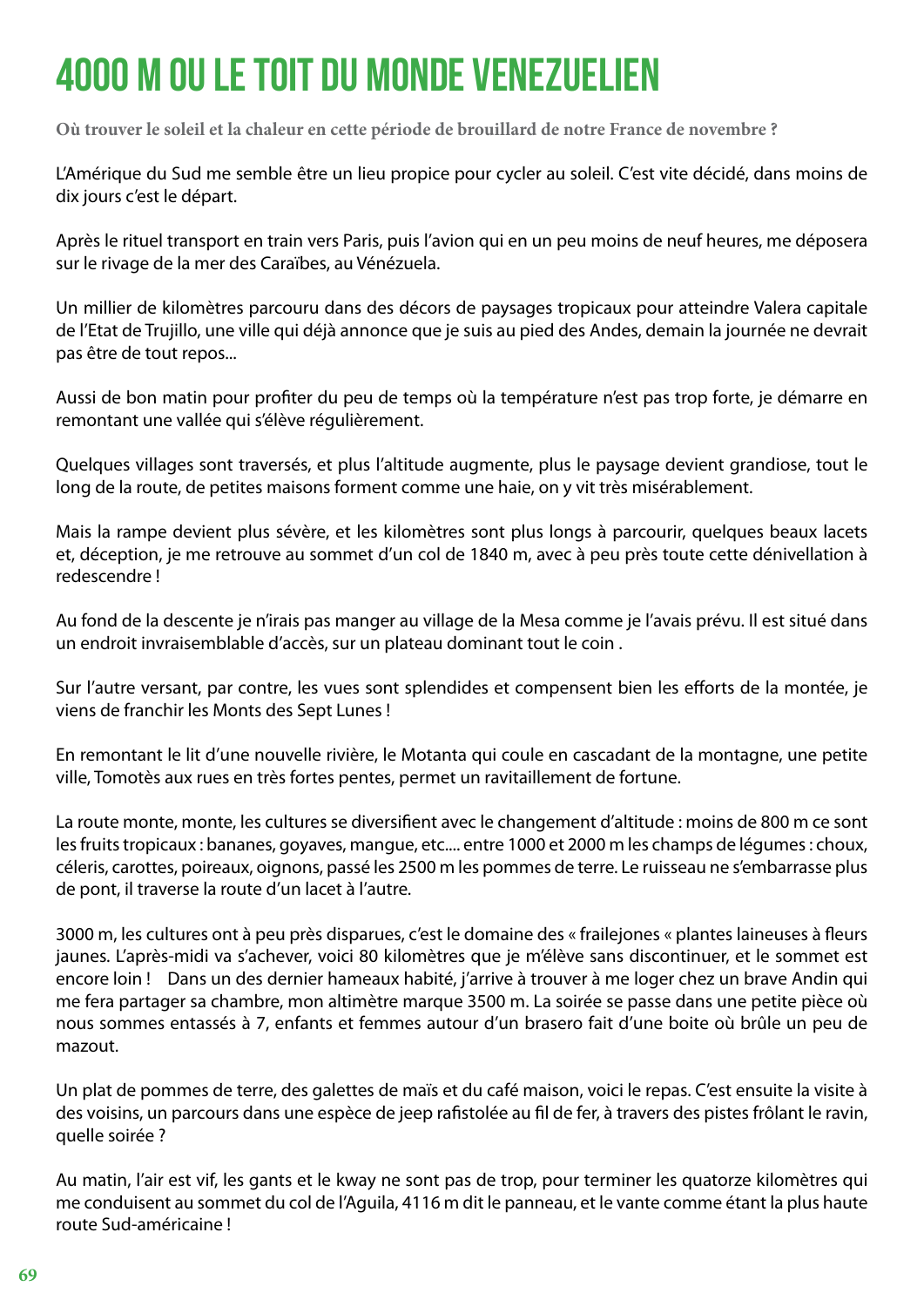Le soleil inonde toute la montagne, au loin les plus de 5000 m avec leurs glaciers ; une route continue de monter, elle va au col de Pedra-Gorda où se trouve un relais radio, la pente est rude, et vu l'altitude, il me faut reprendre le souffle de temps à autre.

Mais, là-haut, que c'est beau ! L 'altitude 4312 m, mon record ! Bien vite je redescend vers des hauteurs moins éprouvantes, en moins de vingt kilomètres j'atteints le premier village important, Apartaderos, il fait carrefour vers les lacs de montagne que je rejoins par un nouveau col de 3354 m. Ici on récolte les pommes de terre, la herse est tirée par un couple de vaches, le tracteur n'a pas sa place dans ces champs aux pentes raides.

Et puis, c'est la descente sur une soixantaine de kilomètres, une descente par paliers, des vues magnifiques, des villages très typiques à traverser, l'eau coule de partout en cascades fraîches et pures, la truite est l'hôte de ces eaux.

En fin de journée, Mérida capitale de l'état du même nom, une ville toute en longueur et en descente, l'hôtel est vite trouvé près de la poste, pour un repos bien gagné après ces deux rudes journées, l'hôtel « Capri « je vous le recommande, et pour une fois j'entends parler français.

Encore une vingtaine de jours dans ce pays, une vingtaine de cols à franchir mais d'une altitude modeste, un voyage surprenant dans un pays offrant encore un petit parfum d'aventure.

Louis Romand Randonneur Sans Frontière

### POUR L'AMOUR DE «NORETTE»,

#### **UN TRESOR ENFOUI DANS UNE CAVERNE DES ENCOURDOULES**

Il y a plusieurs centaines d'années, broutait, gambadait, sautait de rocher en rocher, laissant sur les pierres des touches d'un éclat métallique, sur le col des Encourdoules, situé à deux kilomètres environ de l'agglomération actuelle, observatoire idéal, d'où l'on découvre l'un des plus beau panorama, une chèvre dont la toison avait des reflets d'un fauve tellement prononcé qu'on aurait dit de l'or.

Visible par les nuits claires, notre chèvre ne se laissait jamais atteindre et disparaissait toujours, dans une grotte inexplorée, sur le versant est de la colline. Là se trouvait un important trésor, caché par le roi Majorque à l'époque de l'occupation sarrasine, et qui abandonnait en cet endroit le produit de ses déprédations.

Une clochette en argent, dont les inscriptions gravées indiquaient le lieu où se trouvait entreposé le précieux butin, n 'apportait que le malheur à ceux qui la détenaient. Et ce, depuis des générations. La morale de cette légende fut sauvegardée par un jeune homme qui, attiré vraisemblablement par le fabuleux trésor, tomba follement amoureux. Il laissa glisser la fatidique clochette, dans les eaux limpides et profondes, qui baignaient le Cap d'Antibes, lors d'une promenade en barque avec la belle Norette dépositaire du secret, pour lui prouver son amour.

Ainsi, de nos jours, les lingots du roi Majorque demeurent enfouis dans les profondeurs d'une grotte inexplorée des Encourdoules, le célèbre trou de la « Chèvre d'Or «, aven naturel au fond duquel furent trouvées de nombreuses pièces de monnaie et divers objets datant de l'époque romaine.

R. Beretta Nice-Matin (8-89)

De Robert et Maryse Belloni, Antibes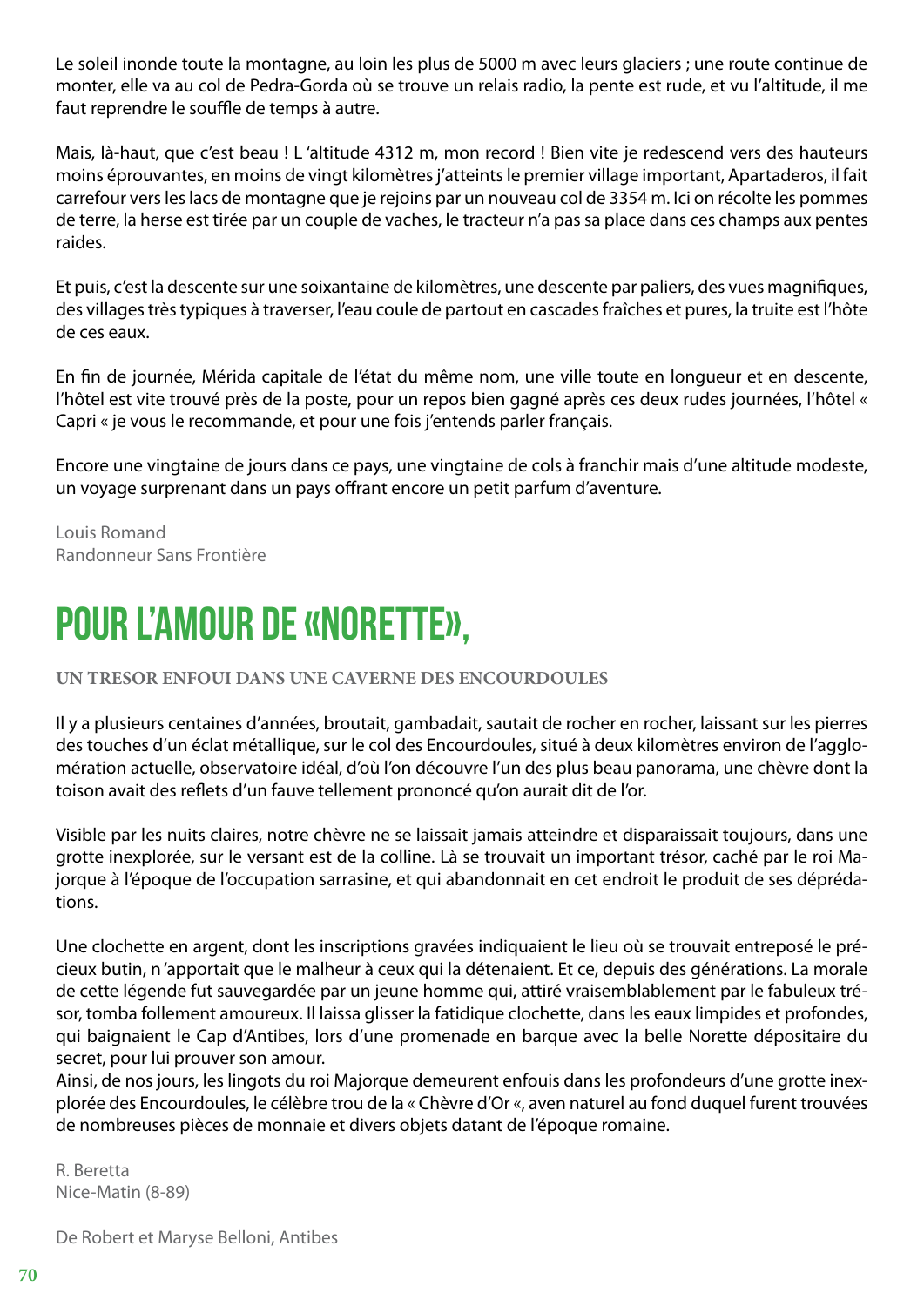### POUR QUELQUES 2000 DE PLUS...POUR LE PLAISIR

**Juillet 89 a été pour moi la découverte d'une liberté nouvelle mais inespérée: la pratique du Vélo Tout Terrain.**

L'année 89 se prêtait bien à la pratique du V.T.T. : quand il fait sec, les chemins et les sentiers sont bien plus agréables.

Avec deux amis, Gérard et Mario, nous avions décidé, ce jeudi 14 août d'aller explorer un massif que j'aime bien : le Beaufortin.

J'avais préparé, sur les cartes, I.G.N. ,au départ d'Aimé un circuit comportant cinq cols à plus de 2000 m.

Nous partons d'Aimé après avoir vérifié les vélos et rempli nos sacs à dos : il ne faut pas oublier les repas et l'eau. Aimé se trouve à environ 670 m et est le départ pour le station de la Plagne, bien connu des skieurs. Nous montons à Villette, prenons alors tout droit un chemin muletier pour rejoindre la route de Montgirod. Nous dominons la vallée de l'Isère et progressons ensuite jusqu'à Montgirod. Nous continuons par la route goudronnée, il commence à faire très chaud, la pente est raide, mais le paysage magnifique.

Vers 1600 m, nous attaquons les chemins muletiers. Après un paysage boisé, nous émergeons sur les pâturages du haut Beaufortin. Maintenant, nous ne rencontrerons que du gazon, ou que des cailloux, des roches, des falaises. C'est le Beaufortin, sauvage et beau.

La montée au passage du Bozon (2054 m), premier 2000 de la journée, se fait par un ancien chemin muletier, toujours cyclable, mais parfois très raide. Nous trouvons là-haut le premier troupeau de vaches. Nous descendons ensuite au Lac du Bozon. Nous dominons la vallée où se trouvent Montchat, Grand Naves. Un beau sentier nous emmène au refuge communal du Nant de Beurre. Nous trouvons ici quelques touristes et un berger au milieu des cruches de lait. Il y a aussi un joli troupeau de vaches. Nous nous renseignons sur le chemin à prendre pour aller au col des Tufs Blancs. Après ce refuge. Nous montons (souvent à pieds) jusqu'à un col (vers 2250 m) non reconnu par le monde cyclotouriste.

Ensuite, c'est magnifique : nous enchaînons des combes et des cols dans un cadre sauvage. Nous passons ainsi les cols des Tufs Blancs (2304), des Genisses (2348), et de la Grande Combe (2356).

Nous descendons par un sentier parfois difficile à V.T.T., au Cormet d'Arèches (2109 m), notre dernier col de la journée. Nous y trouvons notre dernier troupeau de la journée, c'est le moment de la traite. Une salle de traite est montée jusqu'ici avec un compresseur ; huit vaches passent en même temps. Nous apprenons que le troupeau appartient à de nombreux propriétaires, chacun d'eux ne possédant peu de vaches, le lait est ensuite descendu à la Fruitière, près de lac des Fées. Là, le beaufort ne peut être que bon !

Nous nous arrêtons au refuge de la Coire, estimant avoir bien mérité une boisson fraîche et un cassecroûte supplémentaire avant l longue descente sur Aimé.

Voilà une superbe sortie faite dans la journée (9h30). Il n'y a pas de portage, la plus grande partie étant même cyclable.

J-P. Alban (N°2513) Cyclo Bugey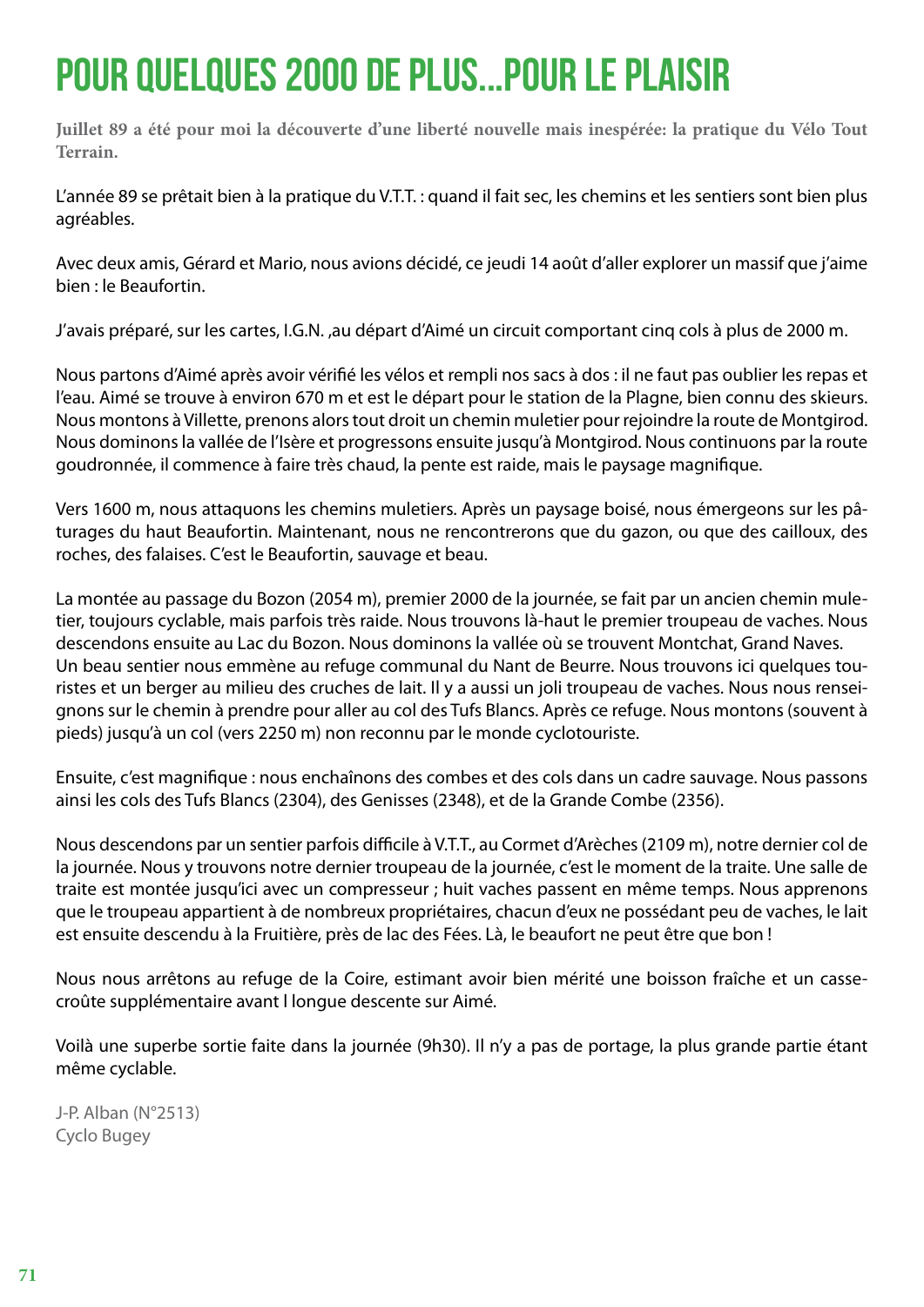# PETITE HISTOIRE SANS QUEUE NI TETE

**Halte casse-croûte sur le G.R. qui court du col d'Allos à la Cayolle. De jeunes randonneurs me disent avant de repartir : « Méfiez-vous du mulet qui a profité d'un moment d'inattention pour manger notre pain «. Ca ne m'étonne pas trop. Qui peut le plus peut le moins : le seule bête que j'ai vu croquer une peau de banane était un mulet bergamasque. Après quoi il avait entrepris de brouter mon sac de couchage synthétique ! attaché sous ma selle. Je n'eusse point gueulé comme un âne, le mal était fait.**

Un autre jour, du côté de Bourg Lastic, un brave chien de ferme aux yeux candides me regardait manger. Ses semblables m'ont parfois mordu, mais je lui lançais tout de même de petites choses comestibles. Qu'il avait une bonne tête ce chien qui se rapprochait tout doucement... Quand il fut assez près, il bondit et détala avec une demi-baguette

Un autre cabot, à Bielle, débordait d'affection, pour moi ou mon sac de guidon, je ne sais. Peut-être faisaitil du chantage : « Nourris-moi ou j'aboie «. Je n'y tenais pas, hôte clandestin d'une remise trouvée à la nuit tombante où dormait habituellement une certaine Evelyne. Evelyne à la croupe onduleuse, à la crinière blonde et au rire tonitruant. Du moins l'imaginais-je ainsi, car elle était sortie, ne laissant qu'une plaque émaillée à son nom et son parfum entêtant. Peut-être le lendemain, gambadait-elle dans la brume, au milieu des pâturages du col de Marie Blanque... Quant au chien, il n'a pas aboyé. Il voulait seulement des caresses, mais il avait le poil poisseux et sentait trop mauvais.

Quelque part dans le Samnium (chercher où c'est !). La carte indique un col en cul de sac qui, franchi; éviterait un long détour. N'allons pas sans savoir : pas d'effort inutile ! Renseignements pris une fois, deux fois, trois fois, çà ne passe pas. Je n'ai rien compris à ce que disait ce jeune homme, mais à ses gestes véhéments, il devait s'agir d'une face nord. On y est allé voir, pour ne trouver que deux kilomètres de descente plutôt cahoteuse, mais cyclable... Le surlendemain, à Leonessa. Munis d'une carte quelque peu dépassée , nous cherchons au jugé la route de Spoleto. C'est bien par là, nous affirment deux amoureux qui ont peu de temps à nous accorder. « Bien sûr que c'est par là « assurent trois commères en conférences. Passée la dernière maison, la piste. Comme persévérer dans l'erreur n'est que trop humain, quoiqu'on dise, et plutôt que remonter à Leonessa, nous continuons. C'est ainsi que nous nous sommes offert vingt kilomètres de caillasse, un col sans intérêt ni prestige (1025 m) et une crevaison. Non, on ne vous dira pas le nom du col : nous sommes trop fiers d'être les seuls Français à être passés là. Notez qu'on est quand même arrivée à Spoleto avant la nuit.

Méfiez-vous de l'autochtone, moins il en sait, plus il l'affirme...

Respectueux de l'environnement mais distrait, je véhicule souvent tout l'après-midi des détritus dans mon sac de guidon. Je passe à côté des poubelles en pensant à autre chose. Mais celle-ci, je la vois, car, détail incongru, il y a quelqu'un dedans (peut-être la mort récente de Samuel Beckett me rappelle-t-elle cette histoire bête). J'attends que ses pieds pendant à vingt centimètres du sol reviennent sur terre : on ne doit rien jeter dans uns poubelle où quelqu'un se trouve de son plein gré. Il a ses raisons.

Marcel Bioud n°12 Coublevie (38)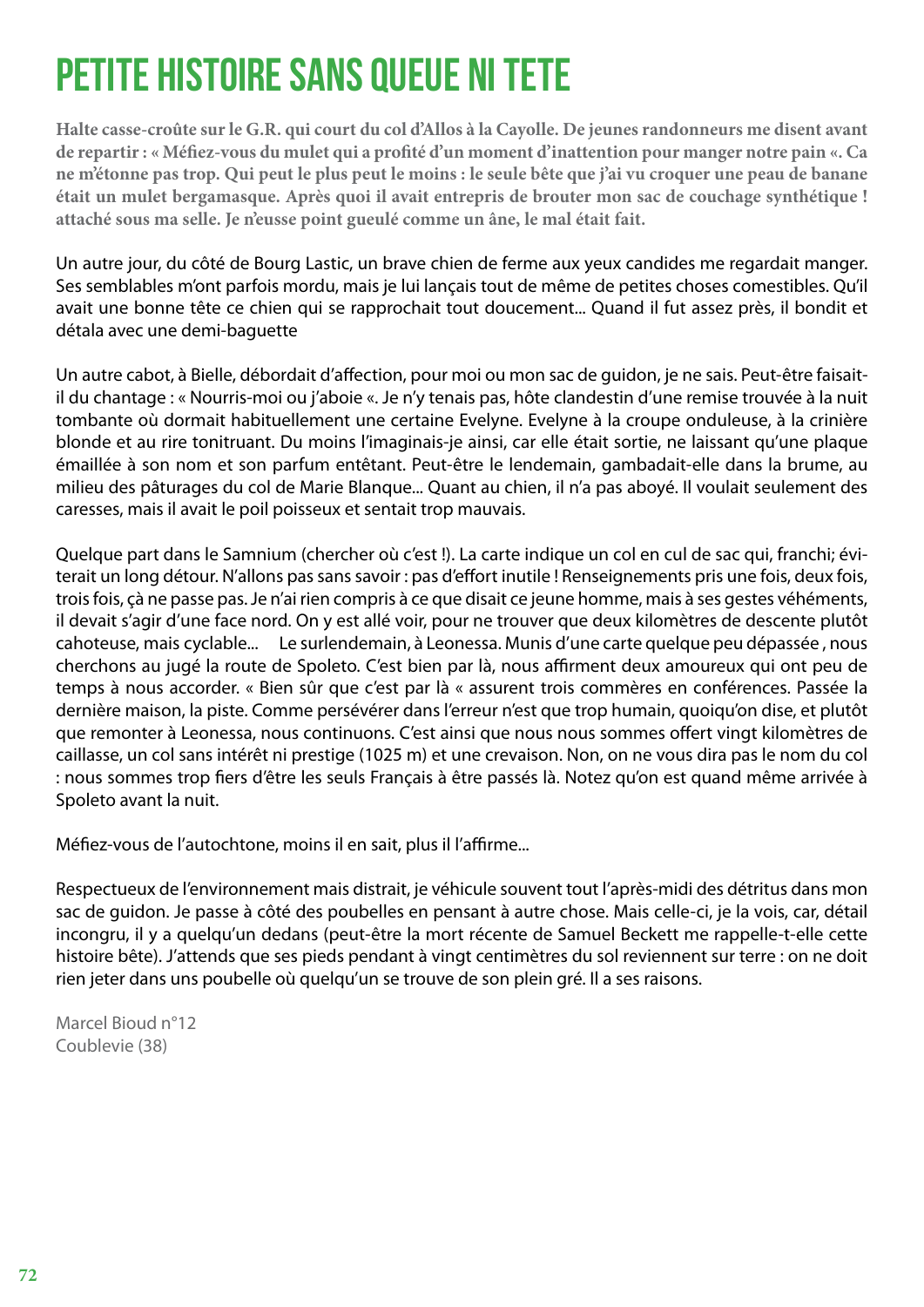## LE COL DES ALBASSES LE 7 JUIN 1931

**Nous quittons Saint-Etienne à 4 heures moins 10 pour l'exploration du « Parpaillon forézien «, au nombre de sept : Urbain, Zizi, Marcelle COTTAT et M. MOUNIER ainsi que deux de leurs camarades, Margot et Lily.**

Avant d'arriver à la Fouillouse, je commençais la série des bûches, la roue étant en réfection, et le jour plutôt long à venir, je ne vis pas le gravier et c'est dans ce dernier que je me trouvai allongé avec une formidable douleur dans les paumes des mains, et le lundi, la douleur s'était transformée en bleu. La Fouillouse, la Gouyonnière sont traversées à petite allure, et à Bouthéon une autre catastrophe nous attendait : après avoir passé le passage à niveau de cette ville, M. MOUNIER casse sa fourche, fait un superbe soleil, mais par bonheur n'a pas de mal. Nous lui conseillons d'attendre le train qui passe à 6 heures et demie et de retourner à Saint-Etienne. C 'est d'ailleurs ce qu'il fit, il resta une heure et demie à faire la causette avec le chef de gare, ces derniers sont paraît-il très intéressants en conversation lorsqu'ils n'ont rien à faire.

Nous traversons Andrézieux, Saint-Marcellin et en route pour Boisset-Saint-Priest. En chemin, nous doublons la famille BULLOT, accompagnée d'un autre cyclotouriste. Arrivée à Saint-Priest, nous avons bu un grand café au lait dans une toute petite tasse : et nous repartons pour Margerie, nous redoublons la famille BULLOT et jusqu'au col de la Croix de l'Homme Mort, la côte est régulière mais longue.

Arrivés au sommet, nous prenons la descente sur Saint-Anthème où nous arrivons à 8 heures moins 10. Nous cassons la croûte, envoyons des cartes et allons à la messe . Comme nous sommes arrivés en retard, nous restons derrière la porte, bien calés, mais subitement l'espagnolette lâche, nous faisons en cadence tous six un pas en arrière, et prenons le fou rire. Nous sortons car Monsieur le Curé commence à nous regarder de travers.

Nous prenons nos machines et en route pour Valcivières. En sortant de Saint-Anthème, nous croisons trois Saint-Chamonnais qui avaient fait le col dans l'autre sens, et dont nous avons trouvé la carte de visite au sommet du col. La route s'élève graduellement tout d'abord au milieu des prairies grasses où l'herbe et les fleurs sont abondantes, viennent ensuite les pâturages et les bois. Nous trouvons ainsi des plans de gentiane, à moins que nous sommes dupés car cette plante ne croit en général qu'entre 1000 et 1300 m. Enfin, la route est taillée en creux dans la montagne, au milieu de la bruyère et des genêts, nous trouvons une cabane construite avec des branches et des mottes d'herbes, dans laquelle nous prenons 10 bonnes minutes de repos en attendant Urbain, Margot et René. Lorsqu'ils arrivent, nous partons plus loin et nous arrivons sur un plateau où les sources ne manquent pas : nous buvons très peu car l'eau de montagne est très froide. Nous roulons encore un moment sur nos bicyclettes, la route descend tout d'abord lentement, puis brusquement, et c'est à ce moment que nous descendons de machine et que nous les faisons suivre à la main. La route qui est transformée en un vulgaire sentier descend dans une vallée au fond de laquelle passe un tout petit ruisseau. Sur ce dernier on voit les ruines d'un pont en construction : je prends une photographie et nous traversons la rivière sur des planches qui se trouvaient là.

Nous montons à travers la montagne et trouvons un Thiernois qui faisait lui aussi le col en solitaire et dans le sens contraire. Plus gracieux que les Saint-Chamonnais, il nous adresse la parole, nos donne les avis sur la fin de la traversée, et nous en demande pour ce qui lui reste à faire.

Part temps couvert comme celui que nous avons pour cette excursion, je crois que l'impression de solitude et de tristesse est encore plus grande et plus pénétrante que lorsque le ciel est bleu et que le soleil brille avec éclat de tous ses rayons. Nous arrivons bientôt au milieu de la bruyère, il n'y a que cela tout autour de nous. Pour les personnes qui ont fait les montagnes de la Margeride qui ont environ la même altitude, on trouve une grande ressemblance entre ces deux vieilles chaînes de montagne usées par les siècles. Nous errons une bonne heure dans cette lande inculte sillonnée par de petites crevasses allant jusqu'à un mètre de profondeur. Nous apercevons dans le lointain le Sancy, mais c'est en vain que nous cherchons des yeux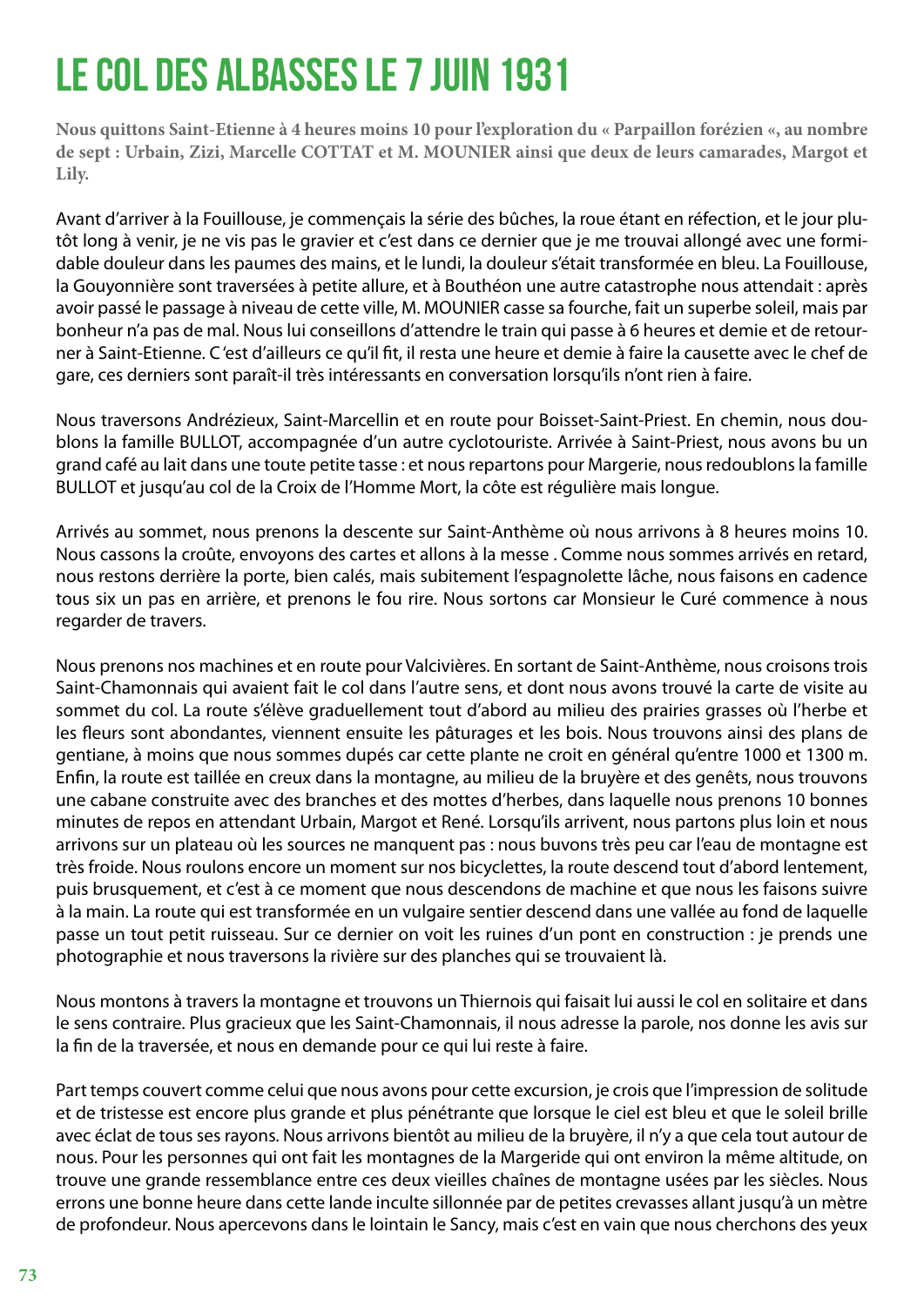Valcivières, nous ne le voyons pas car nous avons trop obliqués sur la gauche de Pierre sur haute. Nous trouvons une bonne vieille à laquelle Marcelle et Zizi demandent des renseignements mais la demoiselle n'a pas reçu le don des langues et ils ne la comprennent presque pas. Nous nous séparons, les uns à la recherche du col, les autres à la recherche de Valcivières, et nous nous retrouvons dans le vulgaire sentier qui descend à la route. Ceux qui ont vu le col, ont vu la carte de visite des trois Chamonnais, piquée dans un vieux parapluie dont le manche était cassé : c'est d'ailleurs à ce moment que nous avons fini par identifier « ces trois changements de vitesse « que nous avions trouvé à la sortie de Saint-Anthème

Le chemin où nous sommes descend sous bois, il est pavé avec de grosses pierres branlantes et malgré toute notre bonne volonté, on entend es craquements sinistres : c'est la plainte et la seule complainte garde-boues heurtant les briques. La forêt est composée de fayards, petits, tondus, serrés les uns contre les autres, de telle sorte que les branches supérieures et leurs cimes sont emmêlées dans un fouillis inextricable. A force de suivre le chemin, nous arrivons à la route et c'est avec joie que nous remontons sur nos bicyclettes, quelques minutes après nous débarquerons (ou plutôt débicyclettons) à Valcivières : il est exactement 1 heure 10. Vite nous cherchons un café où nous buvons l'apéritif, mangeons et buvons bien ; ce dîner fut suivi du traditionnel café et le patron nous offrit une tournée de marc. De ce pays nous envoyons des cartes postales à quelques cyclotouristes. Nous tirons deux photographies et vers 3 heures 15 nous partons pour Ambert. En route Urbain crève, on répare en vitesse car la pluie menace. C'est la fête à Ambert, je monte avec Urbain dans un manége d'automobiles. Ensuite nous partons de nouveau pour Saint-Anthème. A la sortie d'Ambert, la côte nous attend, nous montons allégrement et joyeusement vers le col des Pradeaux qui ne fut pas trouvé trop pénible. Arrivés au point culminant, la pluie menace, nous mettons les imperméables et descendons sur Saint-Anthème. M.C. éclate à 500 de cette ville. Zizi et Urbain prennent les devants pour aller réparer le premier boyau et nous continuons la route tout doucement puisque M.C. marche à pied. Arrivés à Saint-Anthème, nous buvons bière et limonade, mangeons un morceau de chocolat et la réparation finie, nous tournons l'Homme Mort à l'endroit et la descente sur Saint-Marcellin s'effectue sans aucun incident.

Nous mangeons un peu à Saint-marcellin car il est 8 heures moins le quart. M.C. achète un flambeau et c'est avec la nuit que nous retraversons Andrézieux-Bouthéon, La Gouyonnière, La Fouillouse et à 10 heures un quart nous arrivons à Saint-Etienne. Je crois bien qu'à 11 heures, nous devions tous être couchés, pour notre part, mon frère et moi, nous l'étions après avoir mangé une bonne soupe et bu une infusion pour tout faire digérer.

Signé : Melle Marguerite Viala Récit transmis par Michel Almanzor (Amicale Cyclo-Clermontoise)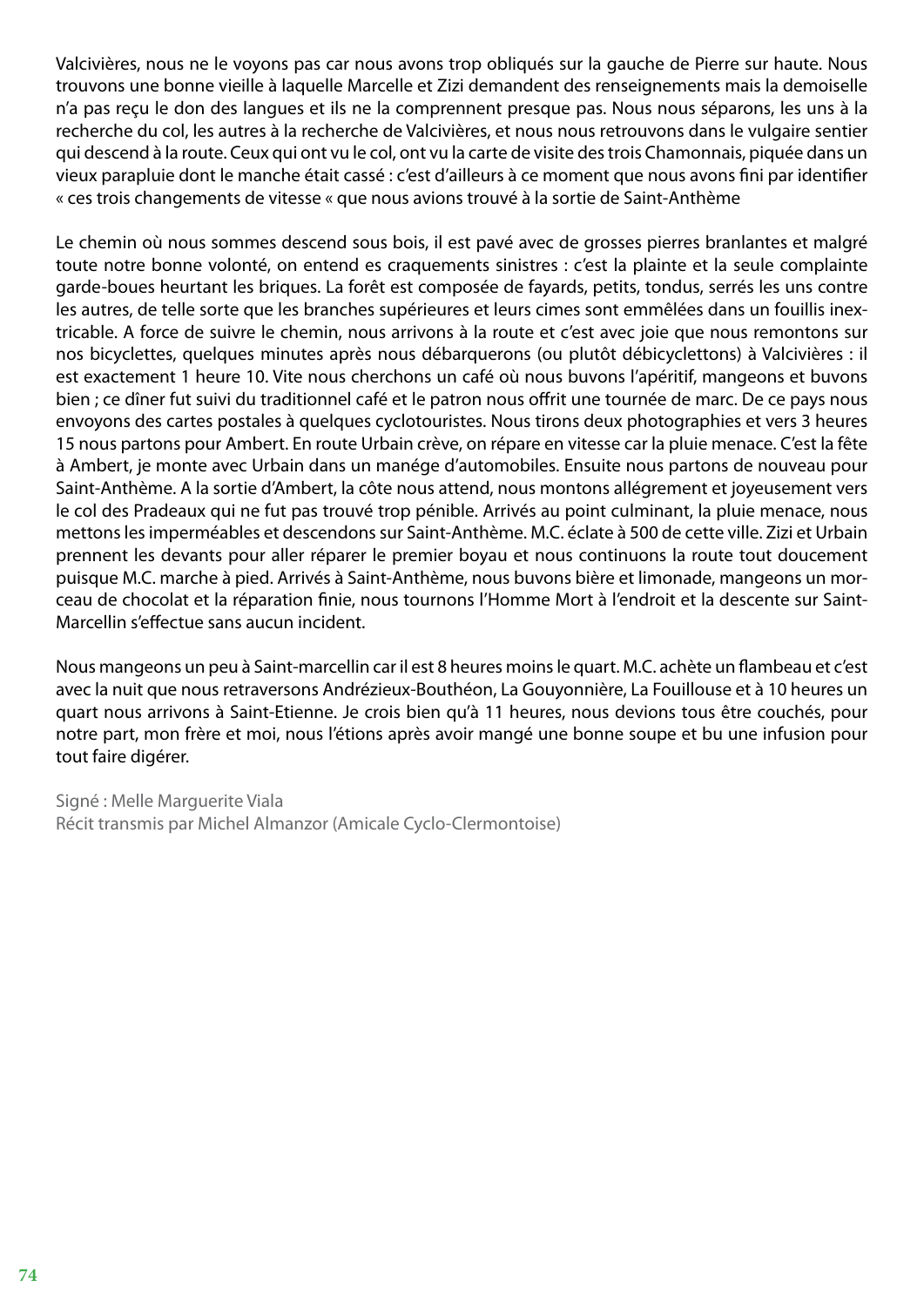# HAUTES ROUTES DES ABBRUZES

**Entre Rome et Pescara, les Abbruzes, au sens large, culminent au Gran Sasso à 2914 m. Elles sont parcourues par un réseau routier relativement dense qui compte une cinquantaine de cols. Grâce aux exploits de certains girini, trois routes ont vu leur notoriété franchir les frontières, ce sont celles de la Sella Leonessa, abusivement appelé Terminillo, du Campo Imperatore sur les flancs du Gran Sasso, et du blockhaus dans le massif de la Majella.**

Nous les avons escaladées fin juillet 1989 lors d'un voyage itinérant à tandem.

### 1) La sella Leonessa 1901 m. Massif du Terminillo, région du Latium.

Un vrai col, à une heure à pied du Mont Terminillo - 2216 m -, et qui vaut mieux monter par le versant nord, sauvage et peu circulant, que par le sud où la station de Terminillo, 1600 m attire de nombreux romains, même en été. Versant nord, la pente est également plus régulière et on évite la chaleur suffocante de la plaine de Rieti.

#### 2) Le Campo Imperatore 2130 m, Massif du Gran Sasso, région des **ABBRUZES.**

Situé au terminus de la route, le Campo Imperatore n'est pas un col mais plutôt un nid d'aigle où en 1943, Mussolini qui y était emprisonné, fut libéré par des hommes de mains hitlériens arrivés par les airs.

En venant de l'Aquila, on passe le valico di Montecristo à 1676 m, puis après une belle plongée, on remonte l'altipano jusqu'au Campo, de là, et par beau temps, on peut pousser par un beau sentier jusqu'au tout proche Passo Lupo à 2156 m voire jusqu'à la Portella à 2280 m.

Le 28.7.89, l'auberge hôtel était en réfection et le grand vent qui chassait la pluie et le brouillard sur le massif rendait l'endroit austère.

Le mauvais temps n'y est d'ailleurs pas exceptionnel puisque c'est sous des trombes d'eau qu'un gregario de Roche y a gagné l'étape Rome-Gran Sasso du Giro 89. 3) Le Blockhaus 2142 m, Massif de la Majella, région des Abbruzes.

La plus belle des trois routes, surtout en venant de la côte bondée de l'Adriatique, et en ayant parcouru les coteaux couverts de vignes et d'oliviers jusqu'à Pretoro. De là, on attaque une longue et belle route qui serpente entre bois et prairies et mène au passo Lanciano à 1306 m. Ensuite cinq kilomètres à travers bois et alpages mènent au colle Pinacelli à 1670 m et précèdent les sept derniers kilomètres qui sont eux en cul-de-sac. Des nombreux lacets de la route, on a des vues étendues sur l'arrière-pays de Pescara et sur l'adriatique.

Le Blockhaus lui-même, dont personne n'a pu nous donner l'origine du nom, n'est pas un col ni une construction mais un étroit terre-plein de deux cent mètres de long sur les contreforts de la Majella.

A plusieurs occasions, il a été arrivée d'étape du Giro, en particulier en 1984 où Fignon, en cédant une petite minute sur Moser, et ce bien avant le contre-la-montre de Vérone, compromit fortement ses chances de victoire finale.

Marc Liaudon Randonneurs lyonnais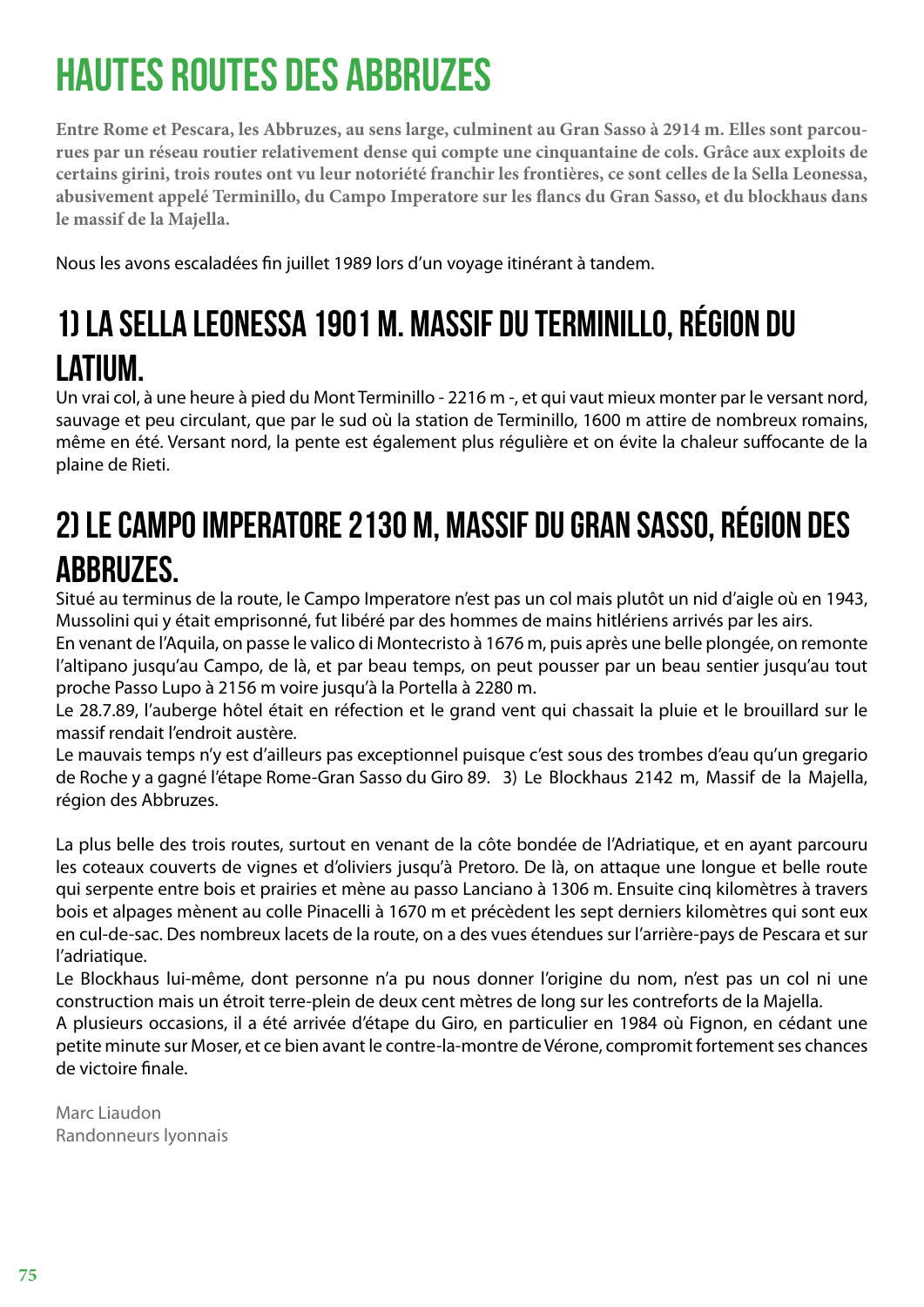## CHEZ NOS COUSINS GERMAIN

**Pourquoi randonner dans les «Siebengebirge» ? Si loin de mes pénates ? Quelle était l'origine de ce fluide magnétique issu d'un massif montueux ? Das Siebengebirge. Les Sept-Monts ! Bigre, pourquoi sept alors qu'il y en a plus de quarante ! Creusons, il y a certainement une explication.**

Sept n'est pas le chiffre quelconque que vous croyez. Nos Anciens le savaient, le consacrèrent et en firent un chiffre biblique : « Dieu créa le monde en six jours et se reposa le septième : les frères d'Ephèse, au nombre de sept, dormirent dans un trou pendant les 155 ans de la persécution des chrétiens : Rome, cheflieu de la papauté, est adossée à sept collines : ect... «

Ma boulimie coliteuse ne ressemble-t-elle pas bizarrement à un des péchés capitaux ? Maintenant, il se peut que ce soit les signes cabalistiques de la Michelin, en forme de pyramide -une des rares merveilles du monde visible-, qui aient été à l'origine de cette émigration. Etrange ! Et l'hypothèse du surnaturel, Y avez-vous songé ? Le relief des Siebengebirge est-il réellement l'œuvre de sept géants qui creusèrent un passage pour le Rhin entre le Drachenfels et le Rolandseck ? Les monts n'étant que les mottes de terre accrochées à leurs bêches. A vous de juger !

A cette légende, je lui en préfère une autre qui circule dans ces vignobles septentrionaux de la vallée rhénane. Il ne me déplairait point, en effet, de m'identifier à Siegfried des Mibelungen qui défit le dragon et se baigna ensuite dans son sang.. Si le héros de la chanson de geste rechercha l'invincibilité, pour ma part, omettant de consommer le « Drachenblut « -cru de terroir-, je perdis la bonne occase de déguster un divin nectar. Errare humanum est.

Autre raison de l'itinérance ! Le Grosser Olberg. A chaque lecture de cartes, mon regard convergeait vers ce Mont des Oliviers, qui dans l'Antiquité était déjà un symbole d'abondance. En l'occurrence, quelle belle moisson de monts ! Bref, un ensemble suffisant de mobiles pour aller saluer mes cousins germains.

Au fait, maintenant : inspectons nos taupinières à la loupe. Le Grosser Olberg, qui culmine à 461 m, est certainement une des éminences les plus fréquentées du massif. Il présente une dénivellation de 400 m au départ des bords du Rhin avec un ultime kilomètre non revêtu à plus de 13 %. Au sommet, je n'y vis point septentrion. Normal en ce début de belle journée d'hiver où le soleil s'attacha à me réchauffer le cuir à plus de 30° centigrades me transportant par la même occasion au septième ciel. J'y croisais des septuagénaires, qui la peau du ventre bien tendue par les excès pantagruéliques, ahanaient dans cette taupinière et qui pour sûr, ont du mettre une éternité avant de fouler la terrasse de l'auberge sommitale.

Le « Petersberg «, le voisin du précédent, se prête mieux aux ébats des cyclos qui abhorrent les chemins non revêtus. Au terme d'un final à 15 %, on pénètre dans la cour d'une abbaye, digne d'un repère de l'agent 007. Vue plongeante sur le Rhin et la capitale de la République Fédérale d'Allemagne. Le plus populaire et le plus fréquenté des monts des « Siebengebirge « est sans contexte le Drachenfels, le rocher du dragon. Le même qui fut défait par notre héros Siegfried. Véritable belvédère, il fait découvrir les îles de Nonnenwerth et de Grafenwerth. Le faite du rocher a été étayé par les soins du « Land « mais je n'exclus pas -ne sommes-nous pas au pays des légendes- que ce soit les compagnons de Blanche-Neige qui aient consolidé nuitamment le rocher en y injectant du béton. Mais... « il n'est au vrai si brave nain, qui ne joue son tour de vilain «. Aussi braves ripuaires, gardez-vous que la montagne ne s'écroule un jour sur vos « tiestes « !

Il fallut arracher le «Löwenburg». Effort bref mais rude. Après ce solide coup de rein, du haut de la tour du château féodal, on embrasse une vue panoramique de la vallée me confirmant du coup l'absence de sept mâts sur les eaux du Rhin. Sur un des remparts, des jeunes gens dégustaient du fromage qui ressemblait étrangement à du septmoncel jurassien mais dont l'odeur me fit décamper. Je ramassai mes «sieben Sachen» -c'est à dire tout mon saint-frusquin et, chaussant mes bottes de sept lieues, quittai ces lieux boisés propices aux escarmouches sous la guerre de sept ans.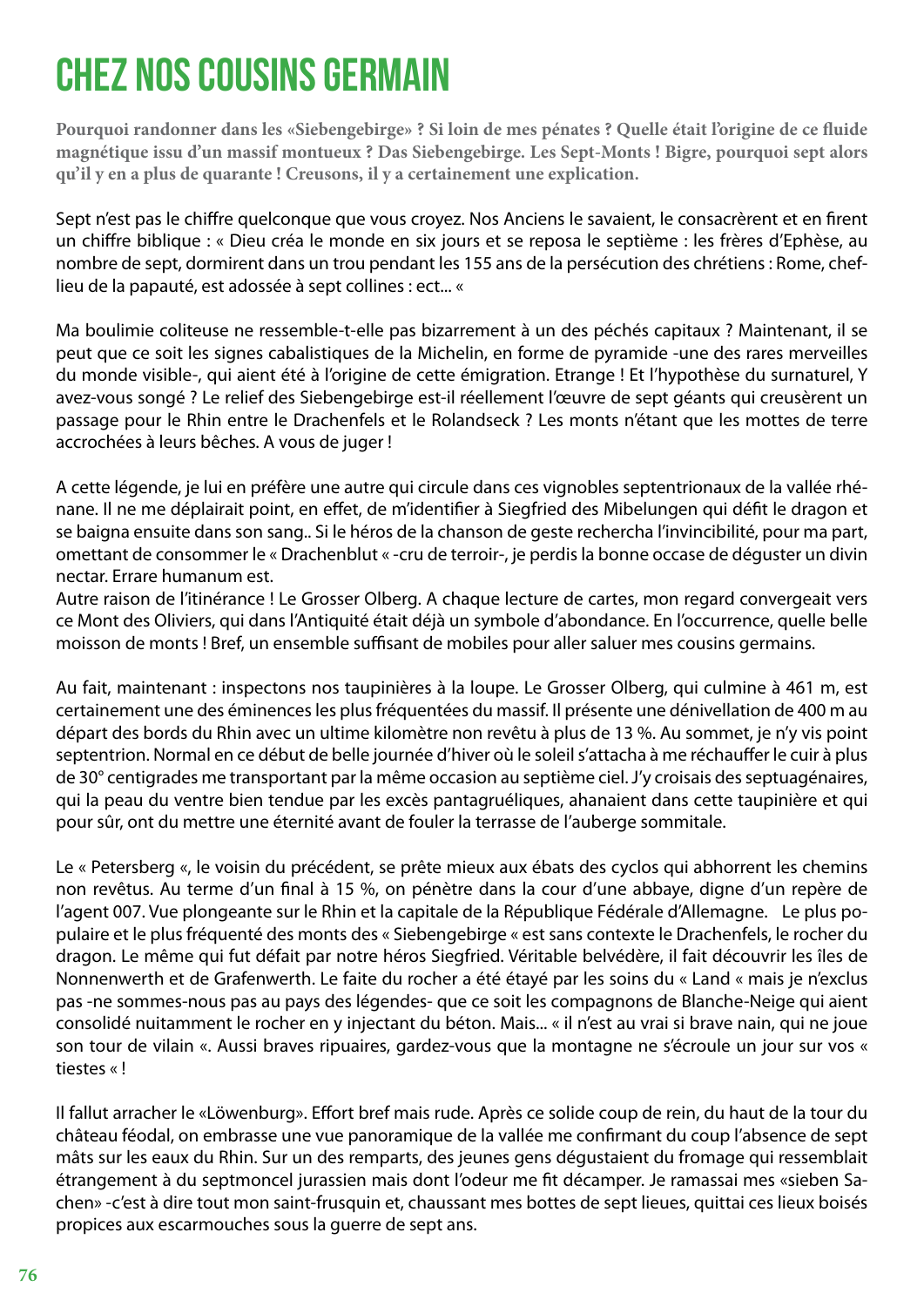Quant au « Geisberg «, il me fit tout bonnement perdre les pédales tant au point que c'est grâce au prix d'un violent effort de poussage que je parvins à me hisser à la hauteur du refuge. Blick auf Drachenfels.

Au suivant ! Le « Asberg «, en d'autres termes le mont la bémol ou plus simplement le mont musique, m'envoûta à chaque lecture de carte. Hélas, l'air ne fait pas la chanson. En fait, il ne reste que les squelettes de deux éminences accolées, témoins d'une exploitation outrancière de basalte. De là, vue imprenable sur les « Siebengebirge «. Toutefois, pour peu que Phébus fasse la nique à Pluton, il n'est pas improbable que le visiteur soit gratifié d'un arc-en-ciel parfait.

Septimo sera le chant du cygne. Le « Lohrberg «, venant juste après le Geisberg, ne m'inspira guère car son ascension avait, me semblait-il, trop de points communs avec le précédent. Il ne fut pas le seul à être évité. Loin s'en faut.

En effet, le Hirschberg, le Wolkenburg, le Schmallenberge subirent le même sort ; même le Nachtigallental (la vallée des rossignols) et le Drachenburg furent escamotés.

Tout compte fait, consacrer une seconde journée à cette merveilleuse région ne serait pas un luxe. Affaire à suivre ! Mais que vient faire le Cent Cols dans tout çà, me direz-vous ? Devinez ! Et bien, il a été de la fête. Incroyable mais vrai, un col balisé en due et bonne forme -le Margarethenhohe- 323 m blotti entre le Grosser Olberg et le Lohrberg est venu couronner une journée pleine de péripéties.

Un col en Rhénanie, l'auriez-vous cru !

\* Das Siebengebirge est un massif montagneux situé en regard de Bonn, capitale de la R.F.A.

\* Les bords du Rhin sont à éviter : circulation dense.

FBC - J. Bruffaerts

## MON COEUR

Quand je montais à vélo les cols les plus hauts Mon cœur chantait son bonheur Et d'avoir tellement chanté, il est maintenant terrassé Au point qu'on veux le changer Je ne veux pas car c'est lui que j'ai eu en naissant Avec lui que j'ai connu peines et joies de mon vivant Et c'est lui que j'aurai en mourant.

Jean Batiste Bruyère N° 1290 Par une nuit d'insomnie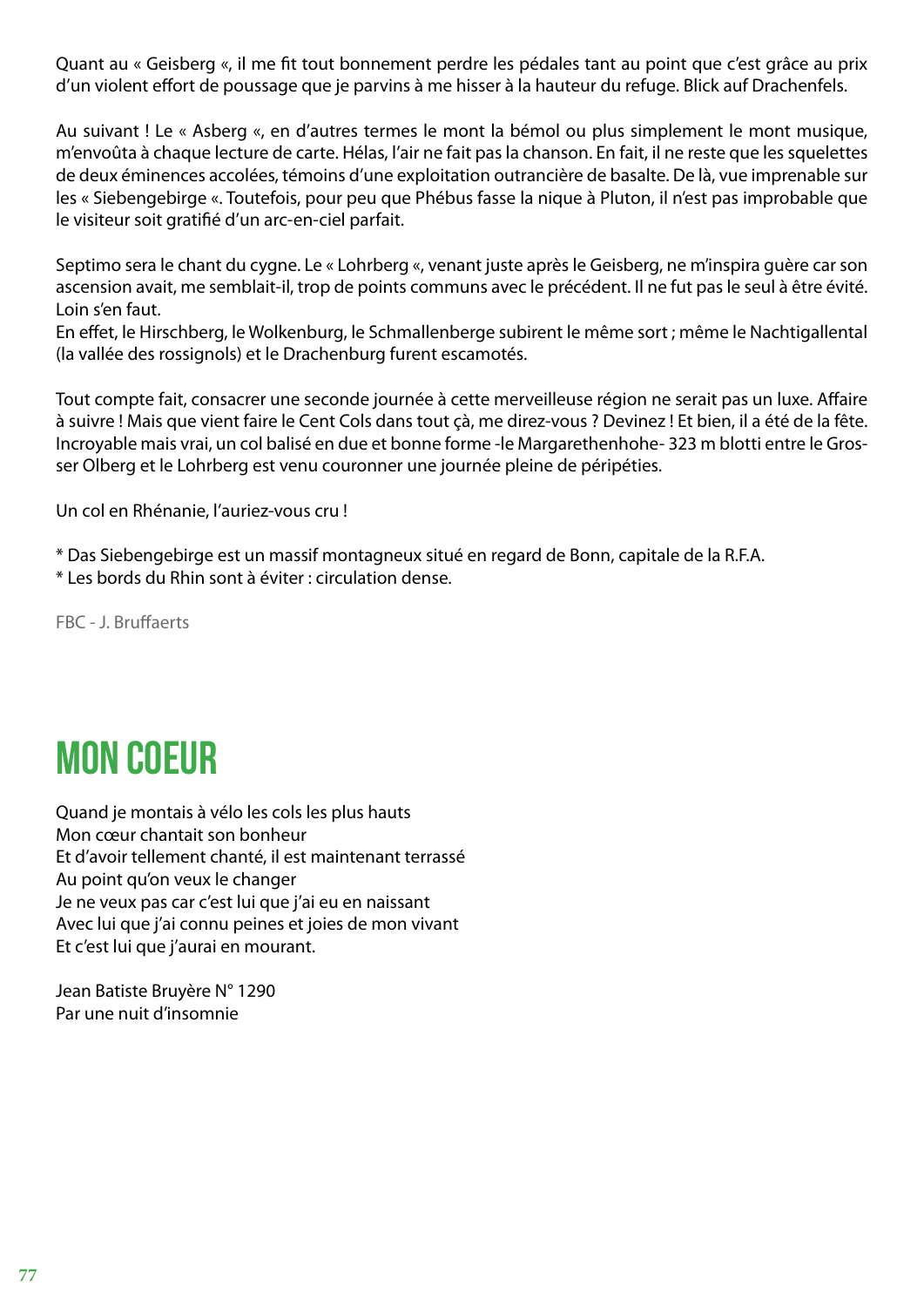# CHALLENGE DES COLS ET MONTS D'AUVERGNE

**En vue d'encourager les cyclotouristes à découvrir les montagnes et les cols de la région Auvergne, l'Amicale Cyclo Clermontoise crée, à compter de la saison 1989 un Challenge des Cols et Monts d'Auvergne.**

### Présentation :

Le principe de ce Challenge est 'attribuer à chaque ascension un certain nombre de points calculé à partir des cartes IGN au 1/25000 selon la méthode de la « cotation au carré «. Cette méthode, établi par Guy Bodoin, évalue la difficulté intrinsèque d'une ascension en intégrant les critères de longueur, dénivellation et pourcentage avec priorité aux fortes pentes : 1 km à 10 % vaut 100 points alors que 1 km à 5 % n'en vaut que 25 (réf. Dossier « Cols Durs « Guy Bodoin).

Chaque versant de chaque cols routier d'Auvergne a ainsi été côté par le club organisateur selon cette méthode. Il en a été fait de même pour quelques monts dont l'ascension est réputée. La méthode n'a pas été étendu aux cols muletiers : l'absence de revêtement introduit un surcroît de difficulté qui fausse les comparaisons.

Les participants n'auront pas à refaire les calculs : l'ensemble des résultats est rassemblé dans le barème joint en annexe. Le club organisateur se réserve le droit de réviser ou de mettre à jour ce barème.

#### Règlement :

1°) Chaque participant au Challenge établira en fin d'année, conformément au modèle ci-joint, la liste des cols et des monts d'Auvergne qu'il a franchis à vélo au cours de la saison. Il les affectera du nombre de points IGN figurant au barème selon le versant concerné et calculera le total de ses points IGN de l'année. 2°) Les cols franchis en descente ne marquent aucun point. En cas de passage de plusieurs cols successifs au cours d'une même ascension, seul comptera le col le plus élevé (ex. : col de Serres + col d'Eyla + Pas de Peyrol : ne compter que les points correspondant au Pas de Peyrol). Un même col ne pourra être compté plus de 3 fois par versant dans l'année.

3°) Comptant sur l'honnêteté sportive des cyclotouristes, les organisateurs n'exigent aucun contrôle Le participant est seulement tenu de signer sa liste annuelle, cette signature attestant qu'il a franchi à vélo les cols et les monts figurant sur la liste et valant acceptation du présent règlement

4°) L'envoi des listes se fera entre le 1er décembre et le 15 janvier de l'année suivante, au Siège de l'Amicale Cyclo Clermontoise. Les sociétaires d'un même club peuvent regrouper leurs envois. Toutefois, le Challenge est individuel, le vainqueur étant celui qui totalisera le plus grand nombre de points IGN sur l'année.

Les résultats seront proclamés lors de la concentration annuelle des Cents Cols en Auvergne, au cours de laquelle le vainqueur se verra remettre son lot.

5°) La participation au Challenge des Cols et Monts d'Auvergne est entièrement gratuite. Les participants souhaitant que leur soient envoyés les résultats annuels du Challenge devront joindre une enveloppe retour affranchie au tarif en vigueur.